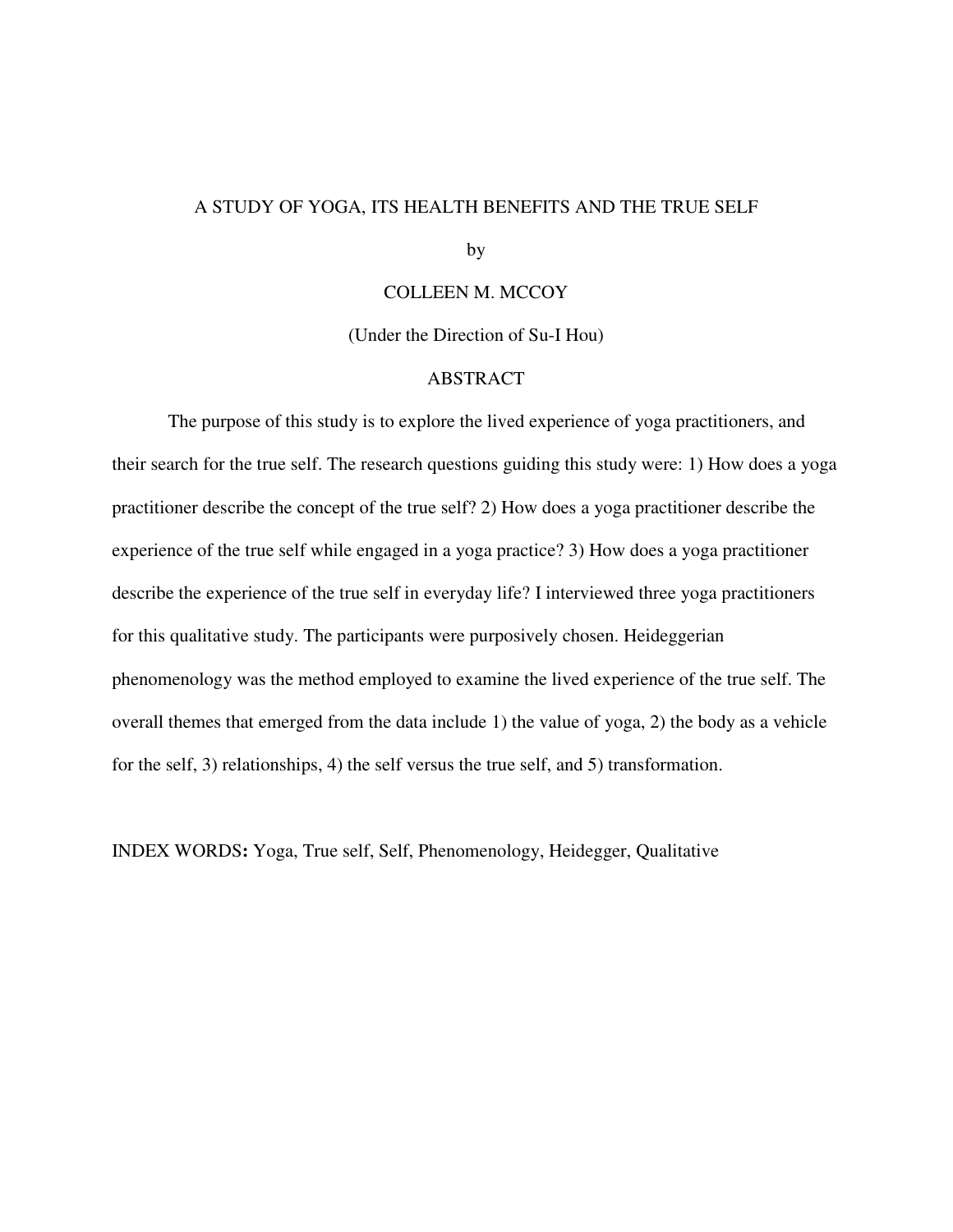# A STUDY OF YOGA, ITS HEALTH BENEFITS, AND THE SEARCH FOR THE TRUE

SELF

by

Colleen M. McCoy, B.S.

B.S., The University of Georgia, 2002

A Thesis Submitted to the Graduate Faculty of The University of Georgia in Partial Fulfillment

of the Requirements for the Degree

MASTER OF ART

ATHENS, GEORGIA

2006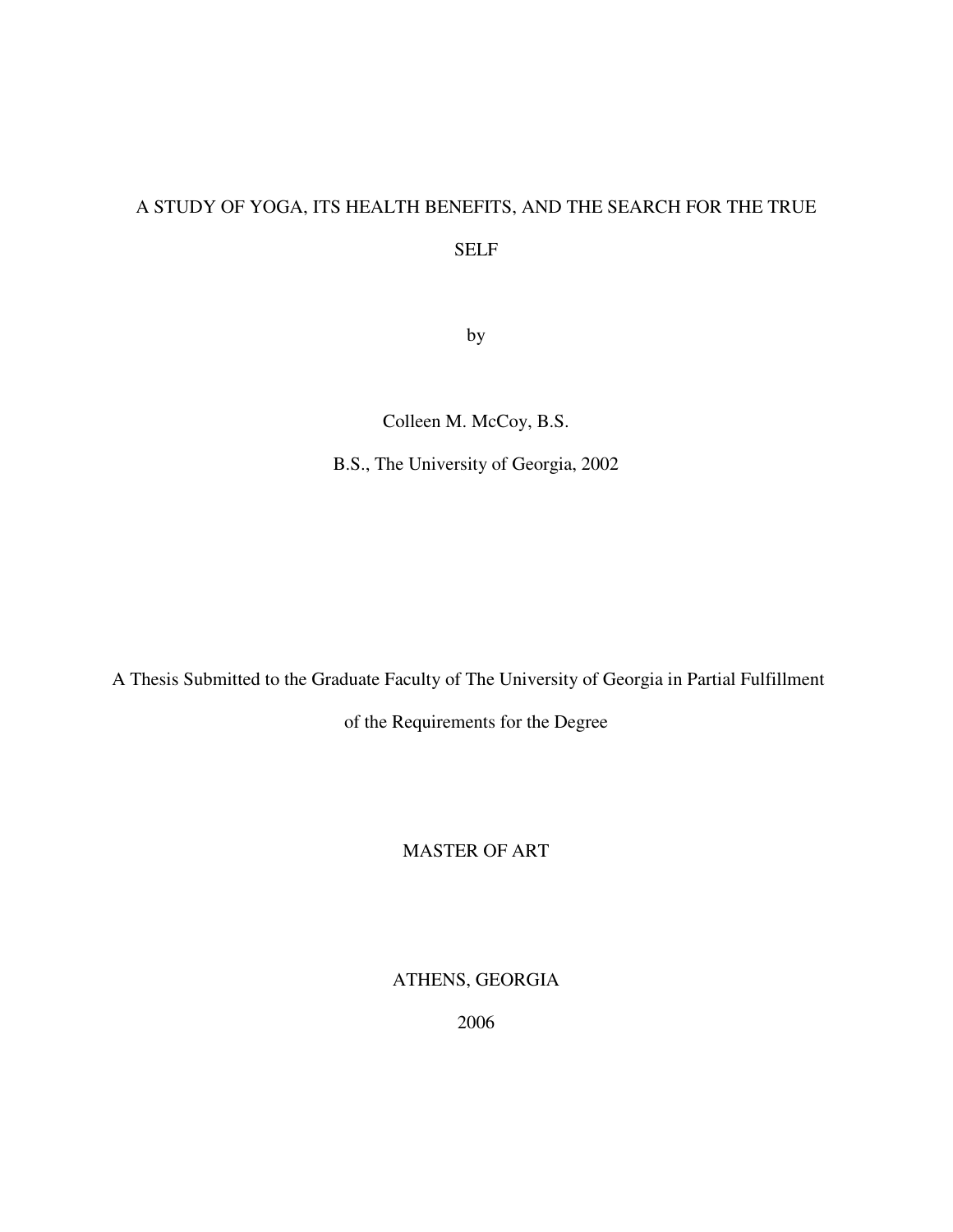© 2006 Colleen M. McCoy All Rights Reserved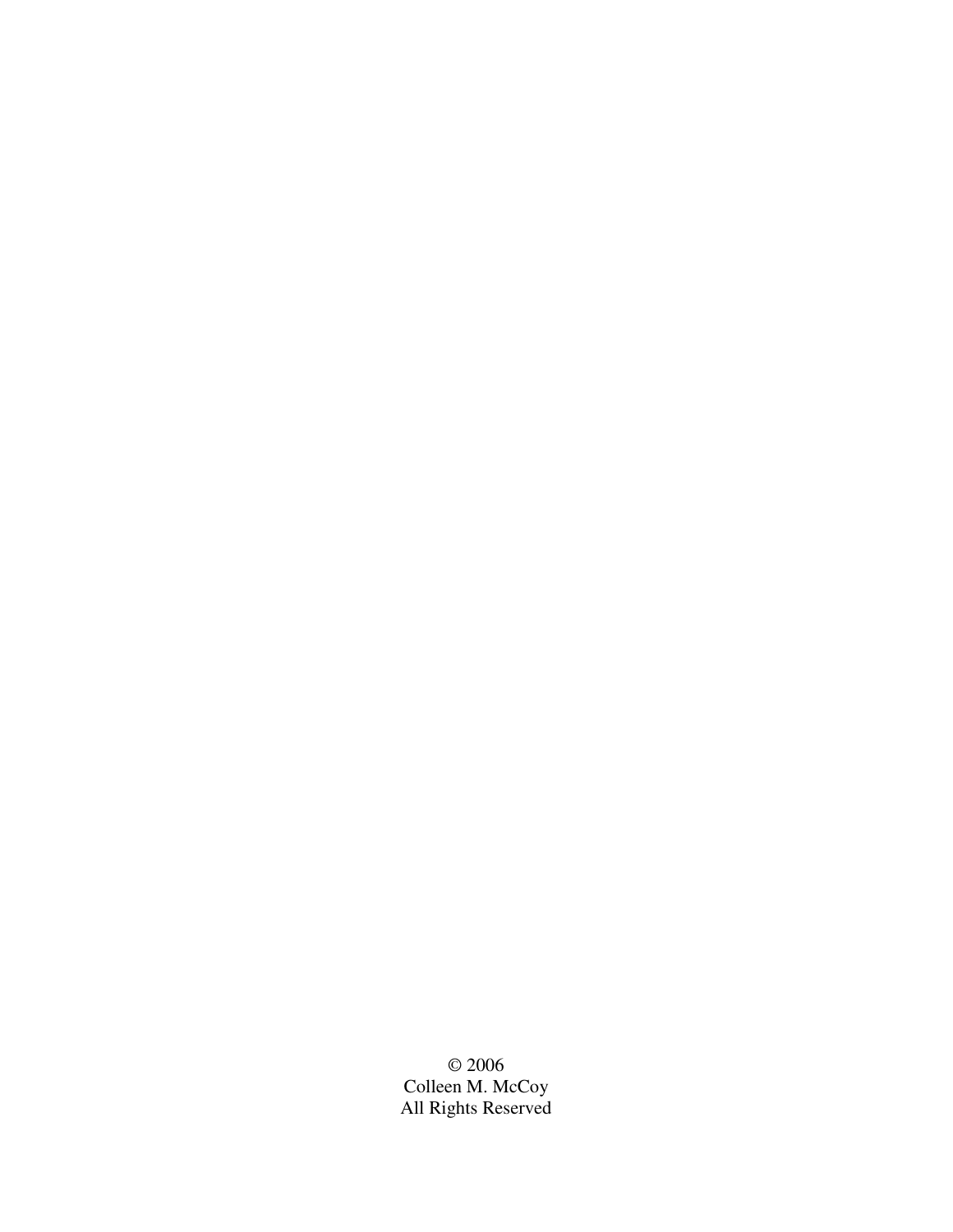## A STUDY OF YOGA, ITS HEALTH BENEFITS, AND THE TRUE SELF

by

COLLEEN M. MCCOY

Major Professor: Su-I Hou

Committee: Pamela Orpinas Talmadge Guy

Electronic Version Approved: Maureen Grasso Dean of the Graduate School The University of Georgia December, 2006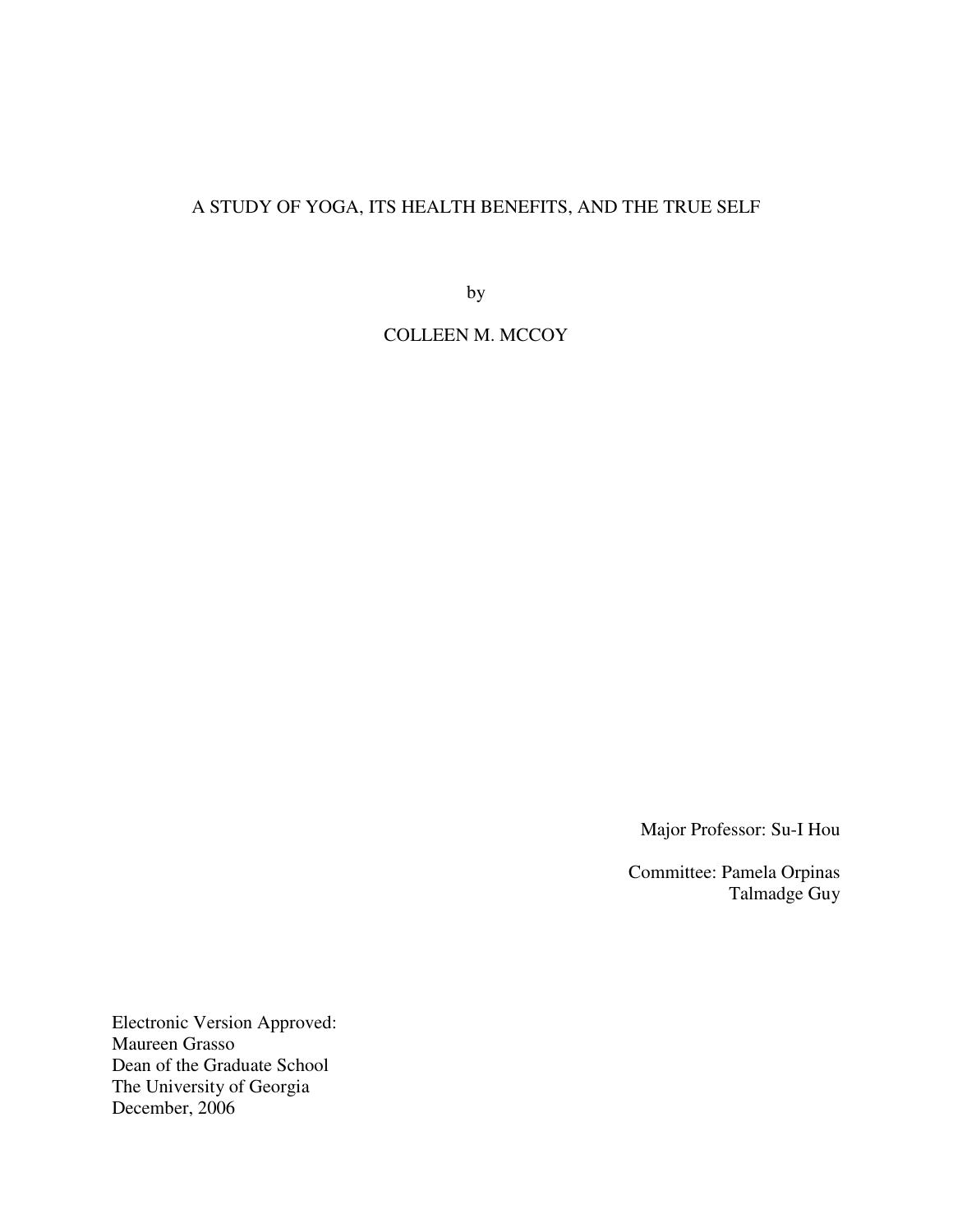## ACKNOWLEDGMENTS

I would like to thank my family who supported me in every way possible during this time and to my committee for their continuous assistance, patience, and teachings. I extend a great deal of gratitude to the beautiful yogis who devoted hours answering my questions. You are both my friend and mentor. Thank you for teaching me and for making me smarter.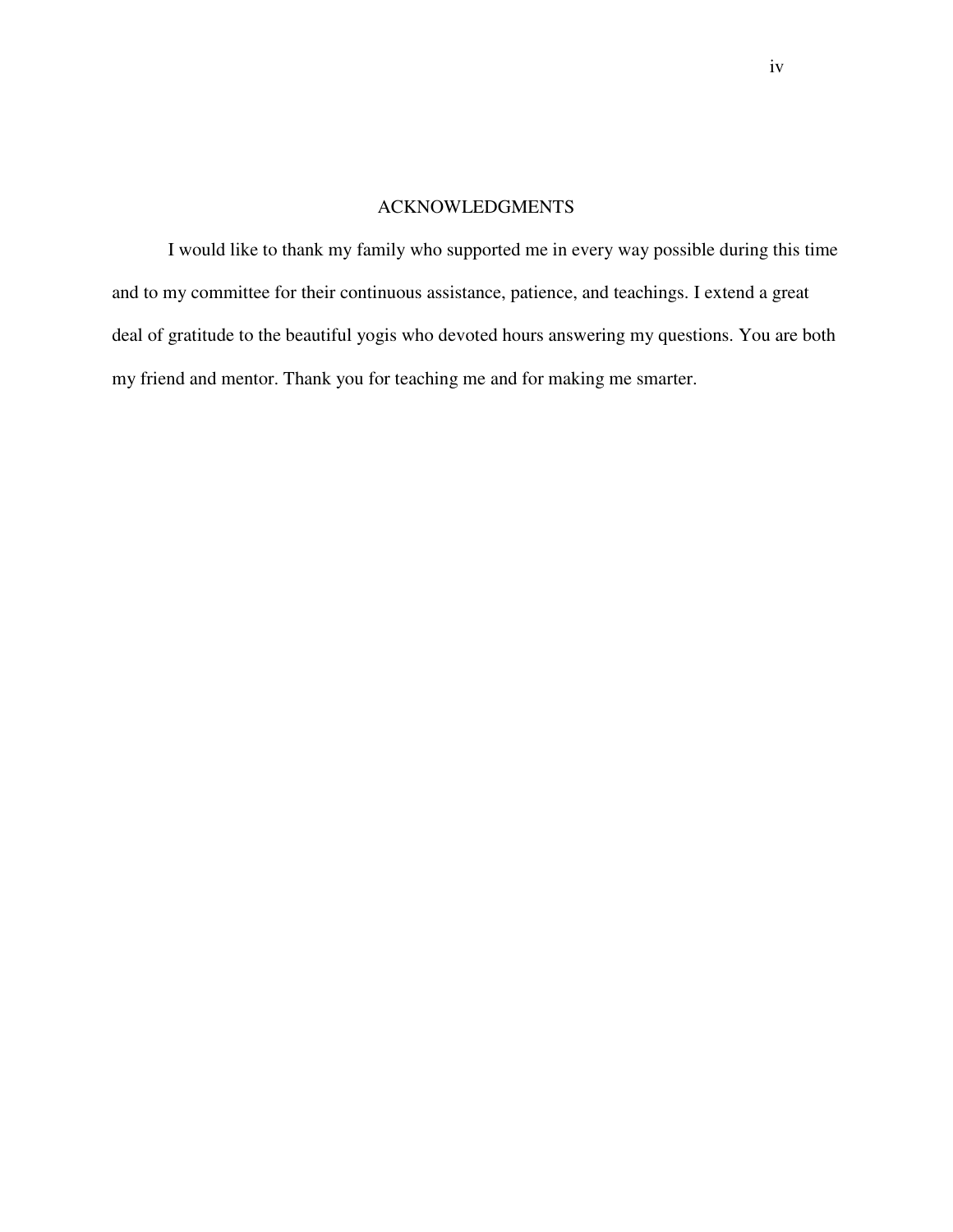# TABLE OF CONTENTS

|                | Page |
|----------------|------|
|                |      |
| <b>CHAPTER</b> |      |
|                |      |

# 2 LITERATURE REVIEW

# 3 METHODS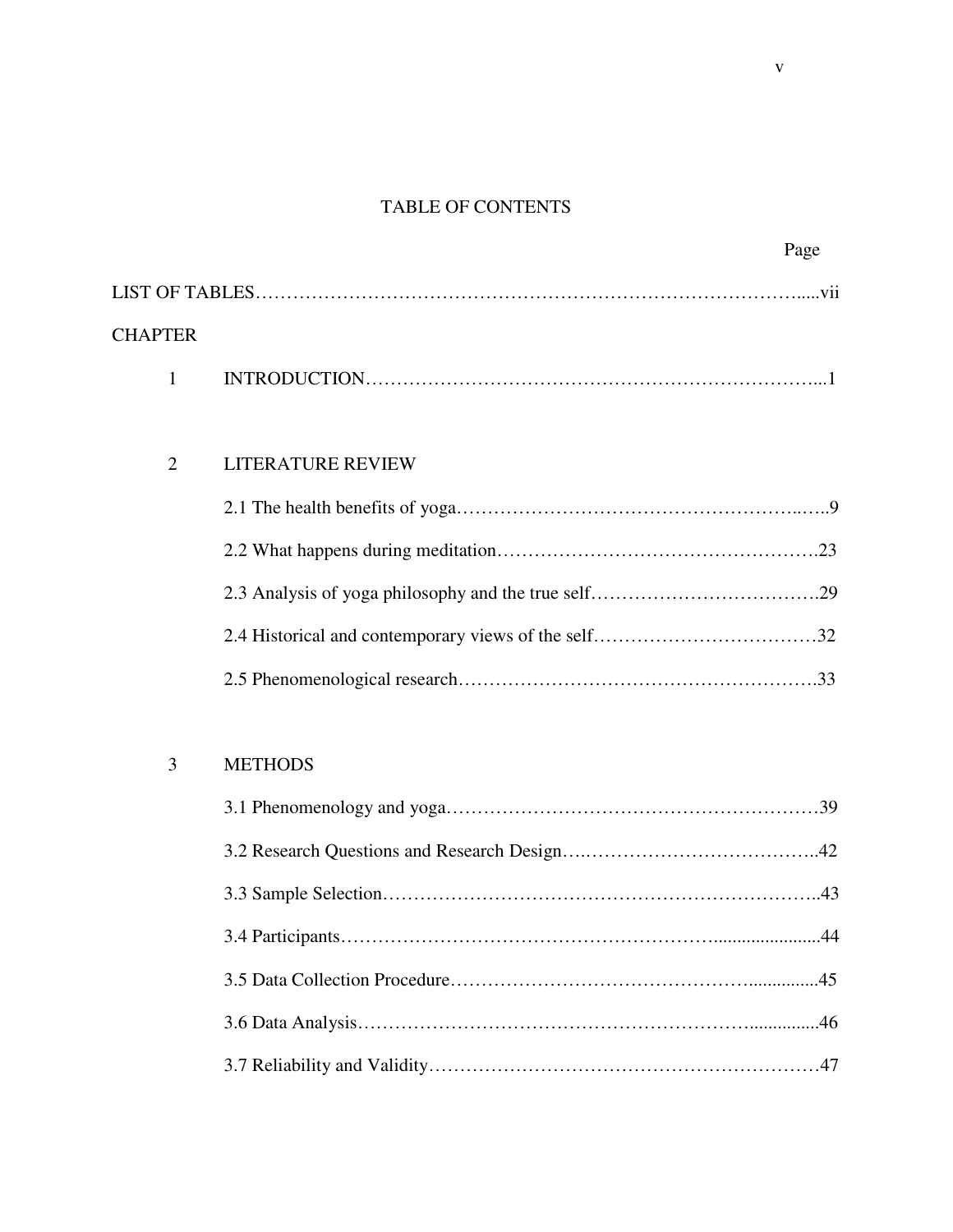| $\overline{4}$    |                   |
|-------------------|-------------------|
| 5                 | <b>DISCUSSION</b> |
|                   |                   |
|                   |                   |
|                   |                   |
|                   |                   |
| <b>APPENDICES</b> |                   |
| $\mathbf{A}$      |                   |
| B                 |                   |
|                   |                   |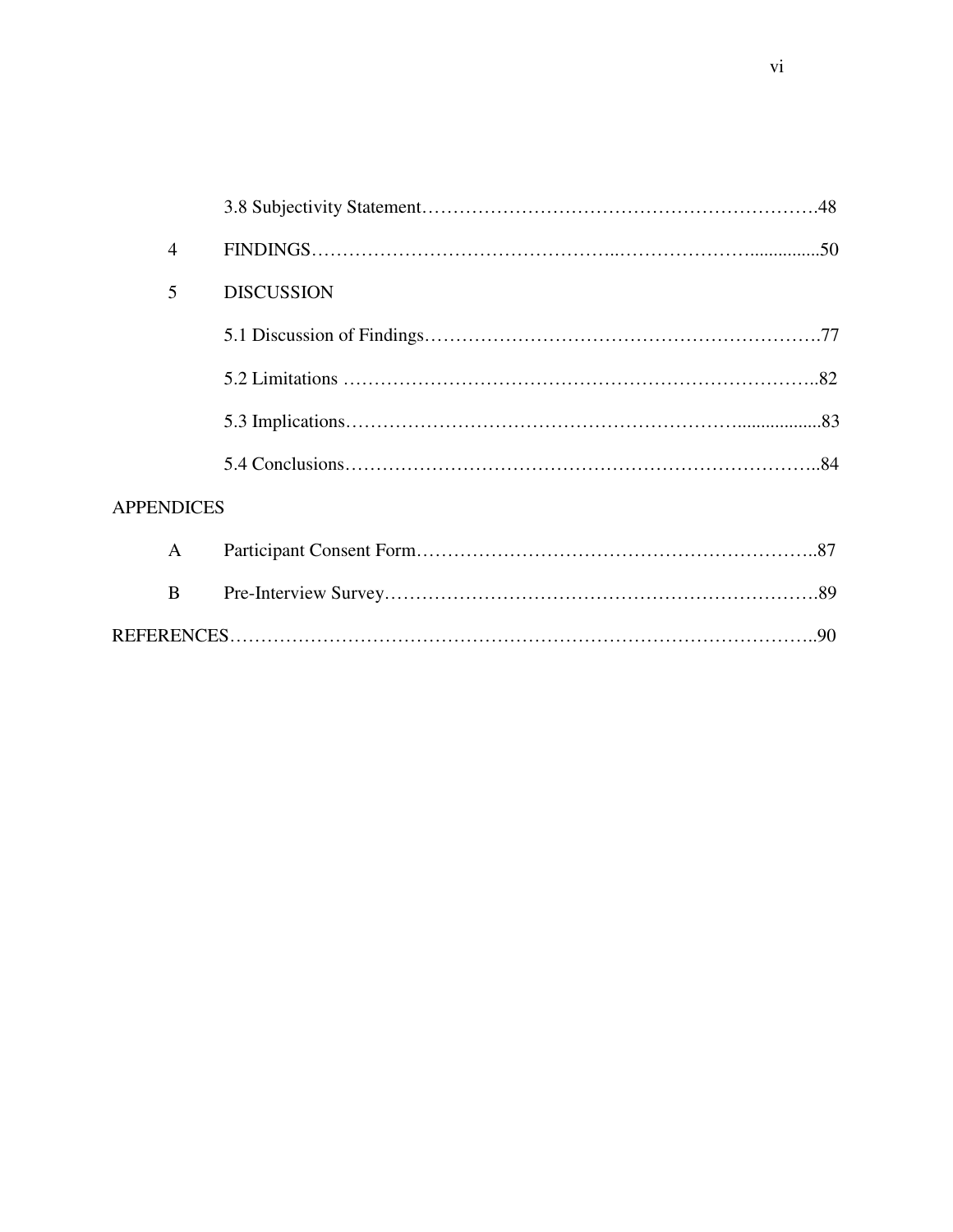# LIST OF TABLES

Page **Page**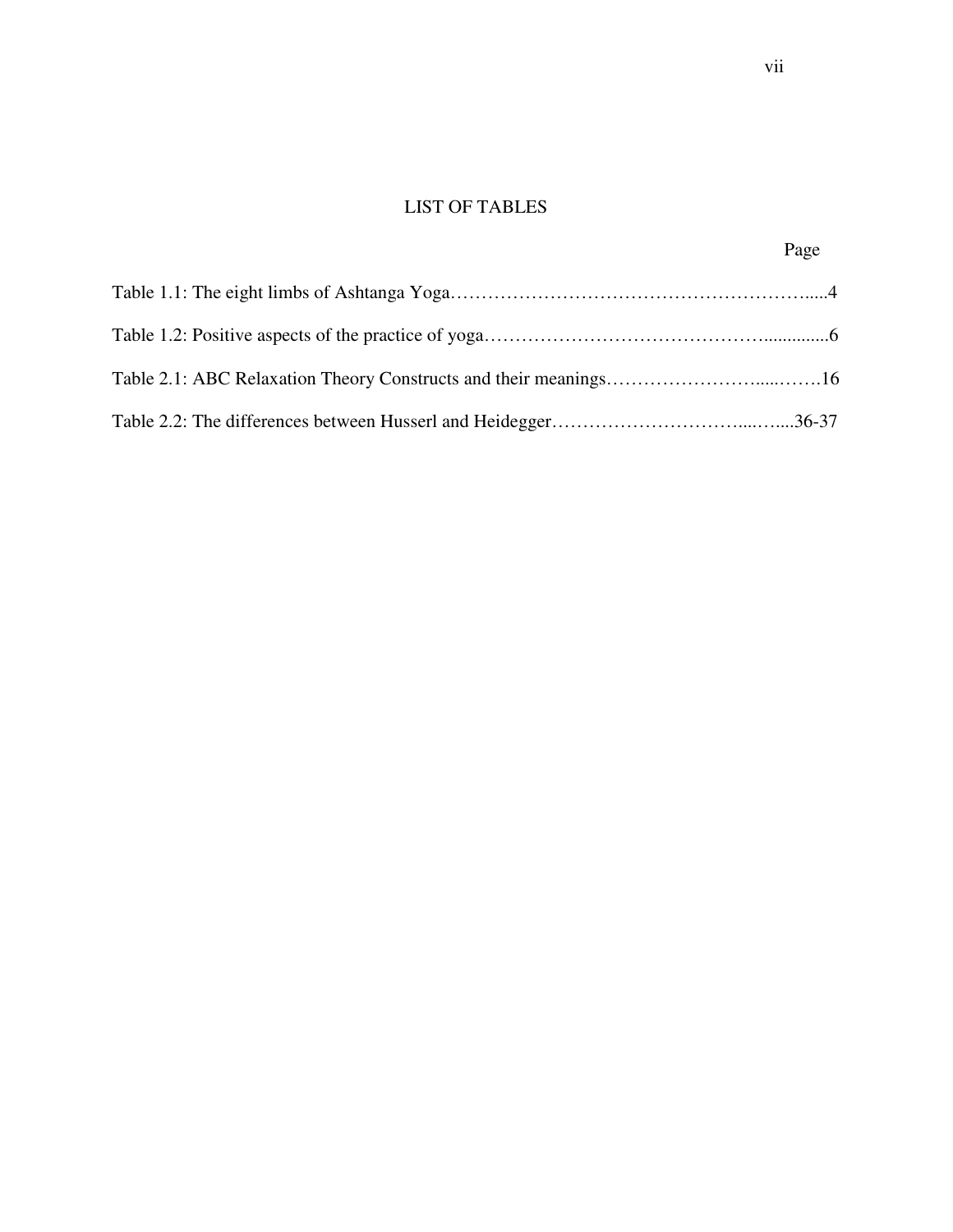## CHAPTER 1

#### **INTRODUCTION**

## *ATHA YOGANUSAMANAM. Now the exposition of Yoga is being made.*

The purpose of this phenomenological study is to explore the lived experience of yoga practitioners, and their search for the true self. A thousand years before the birth of Christ and for five subsequent centuries, it has been theorized that yoga flourished in cities known today as India and Pakistan (Chaline, 2001). People practiced yoga to become closer to God. Yoga literally means to 'yoke' or to be in union (Satchidananda, 1990). According to the *Yoga Sutras of Patanjali*, yoga is the "science of the mind" (Satchidananda, 1990, p. xi). Richard Freeman, a student and teacher of yoga for 38 years, in an interview with Bonnie Horrigan (2004), describes yoga as "a meditative discipline and a way of gaining insight into the nature of the mind and reality." He believes that "yoga is ultimately freedom or liberation, and its benefit is much more than simply good health" (p. 65). According to Freeman, yoga is the undoing of the harm people do to their bodies as a result of modern living. He states that "we often hold the body or posture the body based on past experiences" (p. 66). Yoga can assist in reversing this postural conditioning.

According to Satchidananda (1990), yoga "is the total transformation of a seemingly limited physical, mental and emotional person into a fully illumined, thoroughly harmonized and perfected being—from an individual with likes and dislikes, pains and pleasures, successes and failures, to a sage of permanent peace, joy and selfless dedication to the entire creation" (p. xiii). Thus, yoga is much more than *asana* (the postures--see a description of the eight limbs of Ashtanga below).Yoga helps a person to gain "understanding and complete mastery over the mind" (Satchidananda, 1990, p. xi). It provides a system to achieve Moksha, or "liberation of the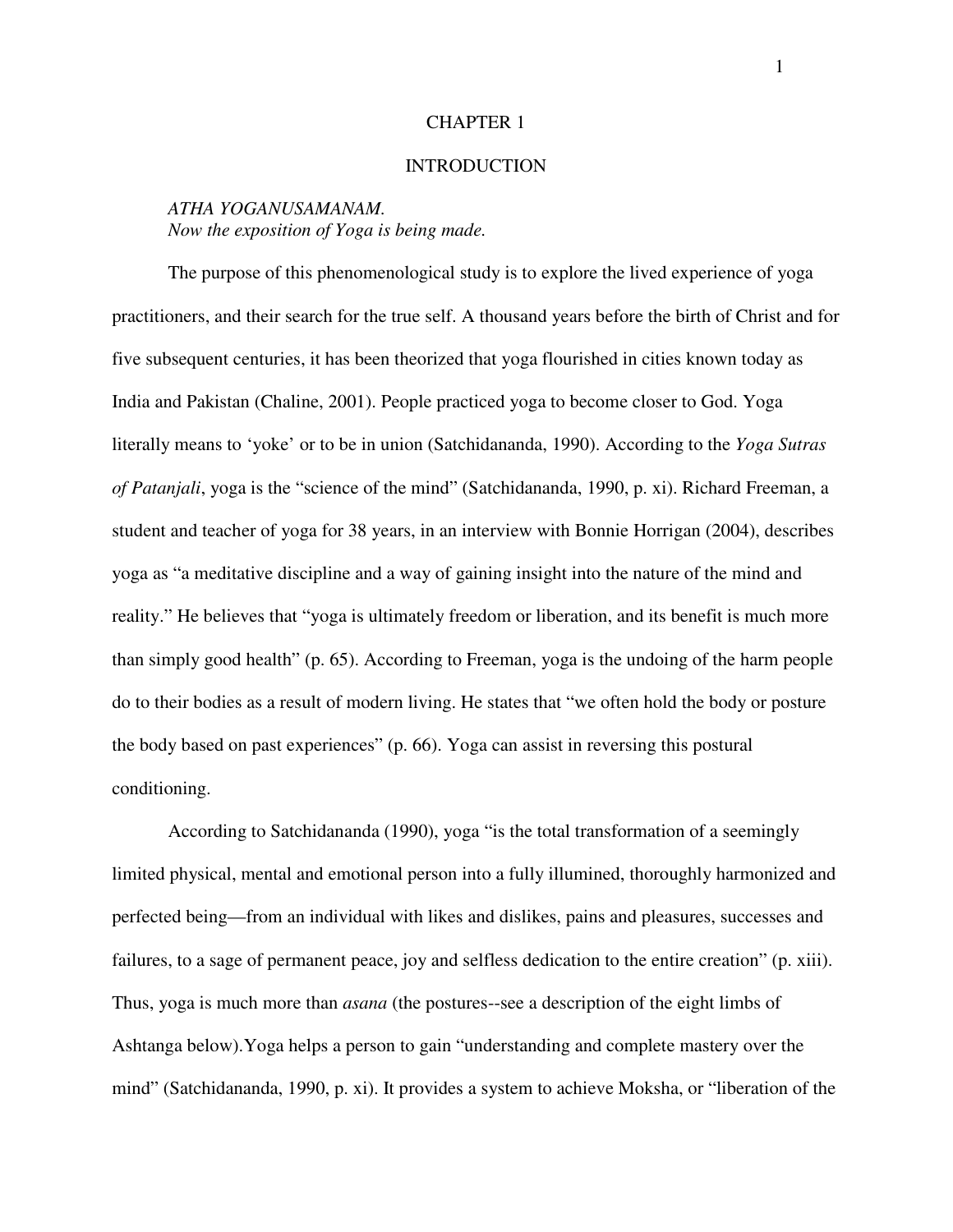cycle of rebirth" (Chaline, 2001, p. 44). The four yogic paths include (1) "Jnana yoga, the yoga of wisdom; (2) Raja or Ashtanga yoga, the yoga of meditation; (3) Hatha yoga, the yoga of physical posture; (4) Karma yoga, the yoga of actions; and Bhakti yoga, the yoga of religious devotion" (p. 44). However, these paths simplify the rather complex goal of self-realization through yoga.

Yoga varies by culture. For example, the practice of Hatha yoga originated from India, whereas Trul Khor and T'sa Lung have their beginnings in Tibet (Cohen et al., 2003). Yoga was officially brought to the West by Hindu yogis at the end of the nineteenth century. People in the West primarily practice Hatha yoga, although it is referred to by many different names. Viniyoga, Iyengar, Ashtanga, Shivinanda, Integral, Kripalu, Ananda, Bikram, and Kundalini (Chaline, 2001) are actually different forms of Hatha yoga, although each style was developed by a different yogi and bears its own philosophy. For example, Iyengar yoga was developed by B.K.S. Iyengar (who wrote *Light on Yoga*, 1966) and focuses on "low precision performance and the aid of various props, such as cushions, chairs, wood blocks, and straps" (Chaline, 2001, p. 96). Contrastingly, Kundalini was developed by Yogi Bhajan, and "aims to awaken the spiritual energy stored at the base of the spine, by means of postures, pranayama, mantra chanting, and meditation" (p. 97). Ashtanga is based upon the principles of *The Yoga Sutras of Patanjali* (Satchidananda, 1990 p. 48). This practice was developed by Sri Pattabhi Jois, of Mysore India, and teaches the Sun Salutations (Surya Namaskara) followed by a sequence of postures. However, despite the different names, these styles all define the same concept: focusing the attention inward, guided by the breath in attempts to be absolutely present in the moment (Cohen et al., 2003). This thesis focuses on the style of Ashtanga yoga.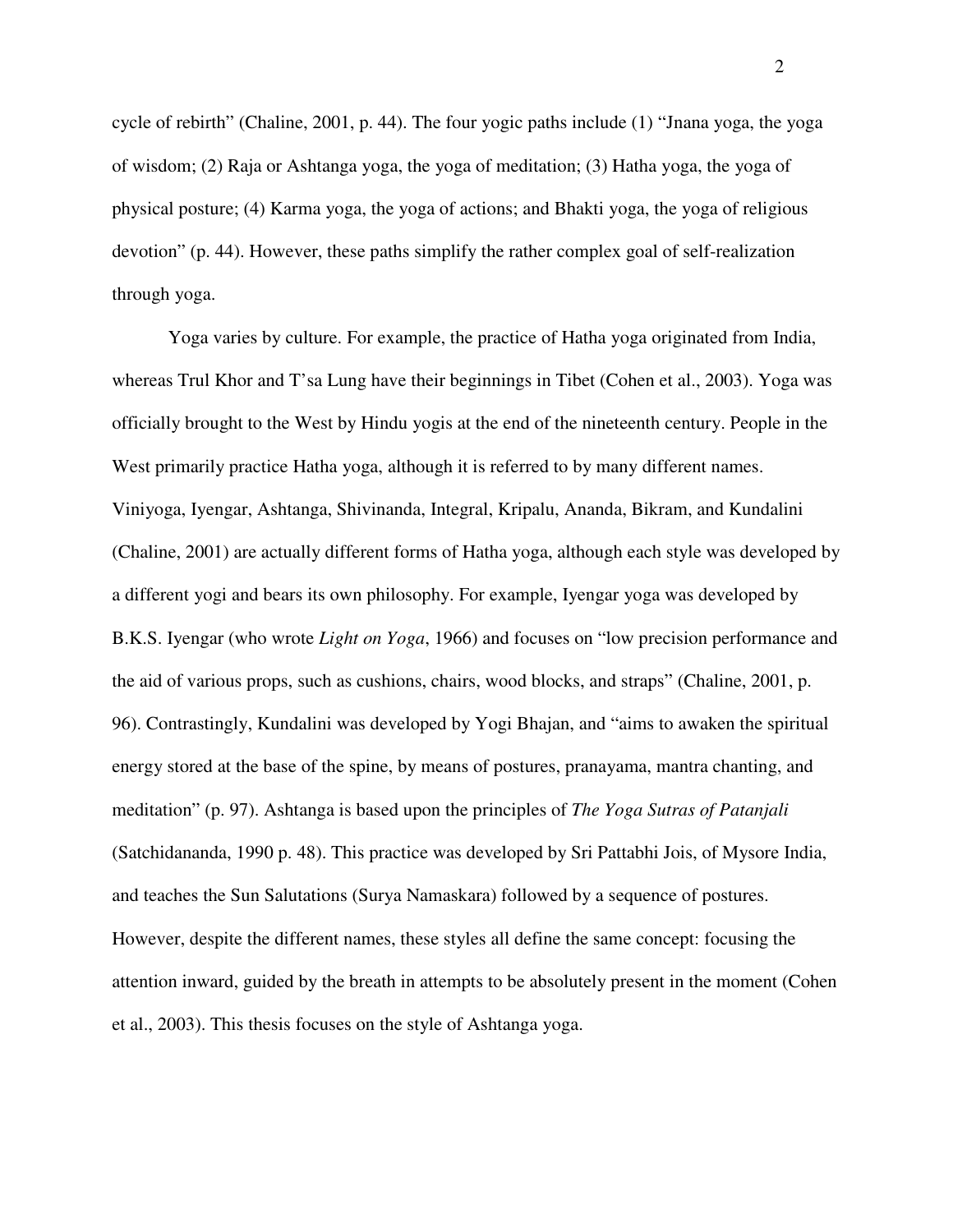*The Yoga Sutras of Patanjali*, one of the definitive texts in yoga, serves as a document for analysis and as a method to triangulate sources (Satchidananda, 1990). *Sutra* means 'thread' and each *Sutra*, originally written in Sanskrit reads like a proverb and serves as a guide to living the yogic lifestyle. According to its translator, Sri Swami Satchidananda, the *Yoga Sutras* is a "practical handbook" to living (Satchidananda, 1990, p. v). *The Yoga Sutras of Patanjali* is divided into four sections, or books. Each book describes some aspect of the yoga practice: why one practices yoga (*Samadhi Pada*, the portion on Contemplation), how one practices yoga (*Sadhana Pada*, the portion on Practice), the benefits and accomplishments of a yoga practice (*Vibhuti Pada*, the portion on Accomplishments), and the philosophy of yoga (*Kaivalya Pada*, the portion on Absoluteness). All four portions focus in some way on finding the true self. No documented date exists as to when the *Sutras* were written, but it is theorized to be somewhere between 5,000 B.C. to 300 A.D. (Satchidananda, 1990). It is even possible the supposed author, Patanjali, was not one man, but actually a succession of men putting the practice of yoga into writing.

Ashtanga Yoga, according to *of Patanjali*, is composed of eight different limbs, labeled in the ancient Indian language of Sanskrit (Satchidananda, 1990). The first limb is *Yama* (1), referring to 'ethical relationships,' such as practicing 'non-violence' (Satchidananda, 1990). *Niyama* (2) focuses on internal awareness and cleanliness. *Asana* (3) describes the postures. The fourth limb is *Pranayama* (4), or the breath. *Prathyahara* (5) refers to the withdrawal of the senses. *Dharana* (6) refers to concentration during practice. *Dhyana* (7) describes meditation. Finally, the eighth limb, *Samadhi* (8), describes the transcending of consciousness. A yoga practitioner strives for *Samadhi*, meaning the "absorption into Brahman, the ultimate reality" (Chaline, 2001). In this state, practitioners go beyond the ego (ego-less) and are without thought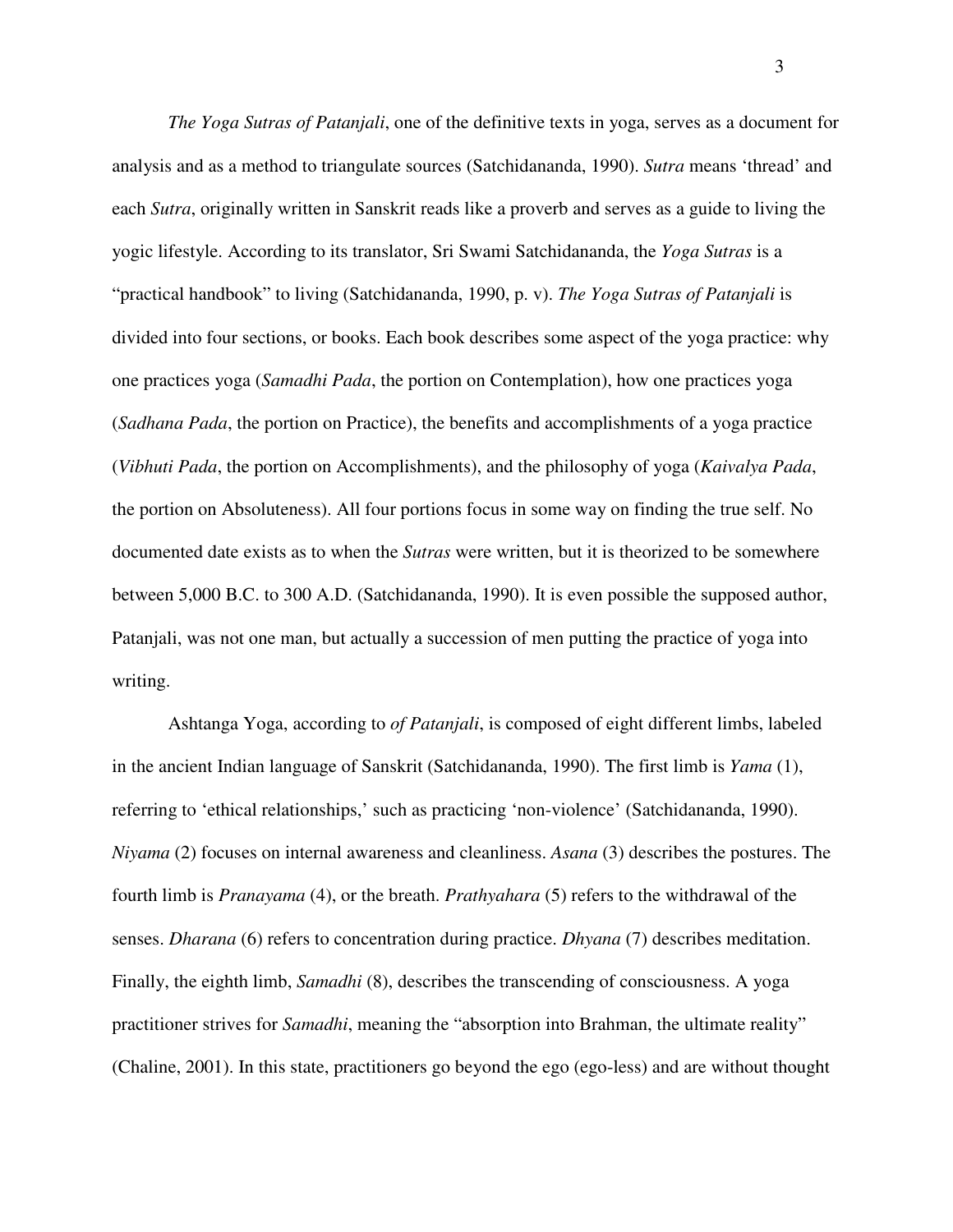(Sinari, 1965). To be without thought is the goal of yoga (Satchidananda, 1990). To emphasize these eight limbs, Table 1 provides a summary.

|                | <b>TWORK THE THE UIGHT HIMPS OF TROITING TO GU</b> |                                             |
|----------------|----------------------------------------------------|---------------------------------------------|
|                | Yama                                               | Ethical relationships, such as nonviolence. |
| $\overline{2}$ | Niyama                                             | Internal awareness and cleanliness.         |
| $\overline{3}$ | Asana                                              | Physical postures.                          |
| 4              | Pranayama                                          | Breath.                                     |
| 5 <sup>5</sup> | Prathyahara                                        | Withdrawal of senses.                       |
| 6              | <b>Dharana</b>                                     | Concentration.                              |
| 7              | Dhyana                                             | Meditation.                                 |
| 8              | Samadhi                                            | Transcending consciousness.                 |

**Table 1.1** The eight limbs of Ashtanga Yoga

As referred to in *The Yoga Sutras of Patanjali*, the tradition of Ashtanga Yoga stresses that each movement is guided by the breath (Satchidananda, 1990). Mysore, Ashtanga yoga is a specific style of Ashtanga yoga which allows practitioners to flow at their own pace using a memorized sequence of *asanas*. There are six series to learn in Ashtanga yoga, where the idea is to practice each series one day of the week, with one day of rest. It can take a lifetime to accomplish all six series and it will take, at least, one lifetime to master them.

The idea behind traditional Mysore Ashtanga yoga is that practitioners move at their own pace, following their breath. In this tradition, the teacher only facilitates the practice, adjusting practitioners as needed. In this way, the teacher uses adjustment to align any incorrect postures. When the practitioner is physically ready to handle learning a new posture, the teacher explains the skill behind it and then it becomes part of the student's daily memorized practice. In this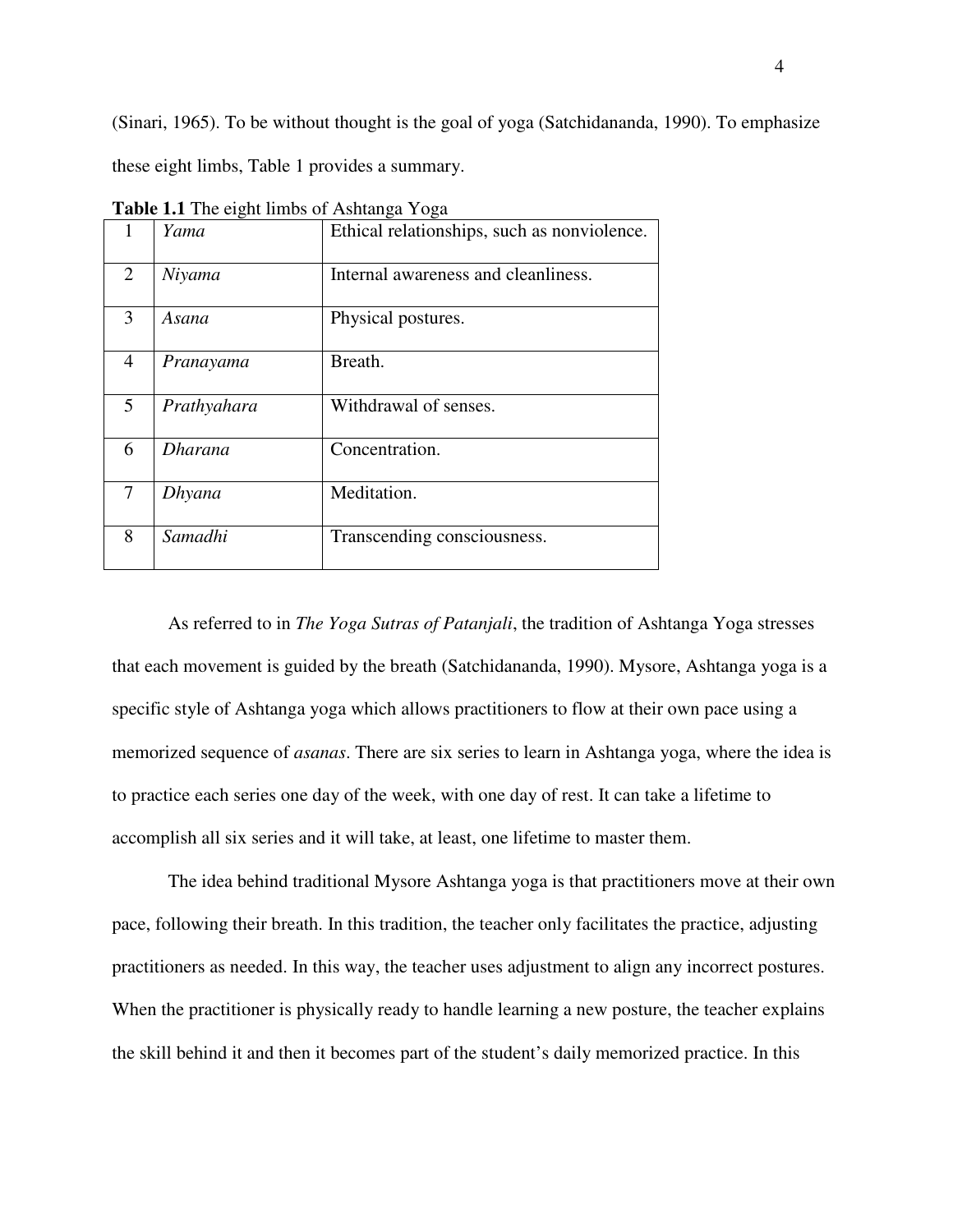way, the practice builds upon itself. However, practitioners are only physically ready to move on to a new posture when they feel mentally ready.

Research on the health benefits of yoga often examines the role that neurotransmitters have on well-being (Studd & Panay, 2004). Synthesized from amino acids, neurotransmitters, such as norepinephrine, dopamine, serotonin, estrogen and melatonin, play a role in stimulating electrical activity within nerve cells as a form of communication (Saladin, 2004). In order for one cell to communicate with another, it must release a chemical which, depending on the type of message delivered, could be some type of neurotransmitter (Saladin, 2004). The nervous system consists of approximately a trillion nerve cells, called neurons. When changes occur in the environment or within the body, these neurons respond by sending an appropriate signal to a neighboring cell in order for the body to adapt. Neurotransmitters operate within the body's nervous system which allows for the "rapid transmission of signals from cell to cell" (Saladin, 2004).

Melatonin falls in the hormonal class, monoamines, and is made up of a chain of amino acids called tryptophan (Saladin, 2004). Melatonin and estrogen are often excluded from the definition of neurotransmitters and are described as a type of hormone. These hormones operate within the endocrine system. Overall, the endocrine system seems to respond more slowly to a stimulus, and has a longer lasting effect in the body, and is therefore more persistent compared to the nervous system (Saladin, 2004).

A review of existing literature provides many insights into the direct health benefits of yoga. Through this holistic discipline, a practitioner can lose weight and gain strength and flexibility. Newly-designed programs and theories provide quantifiable ways in which yoga benefits a practitioner. Yoga promotes physical, physiological, mental, and spiritual health. It

5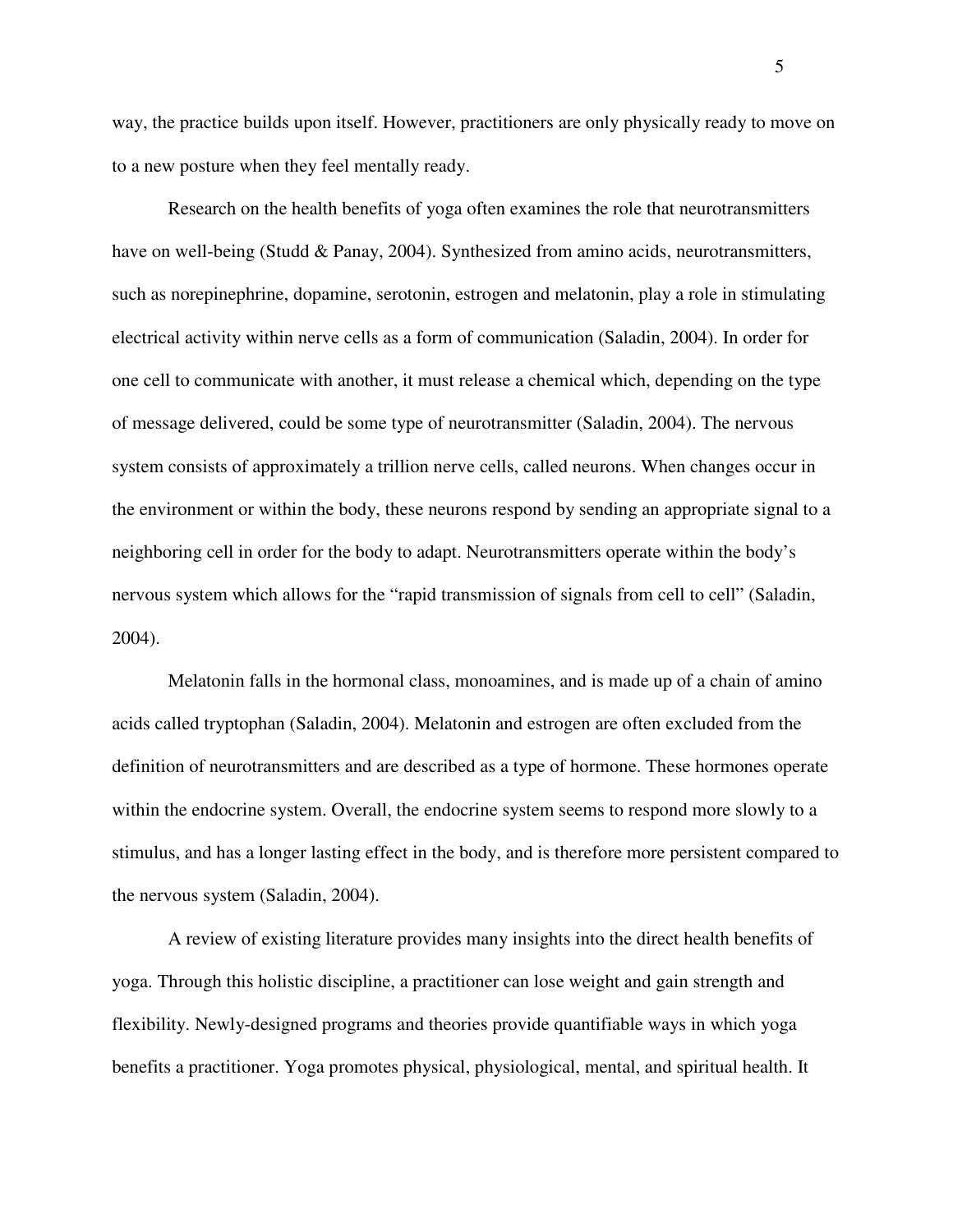improves an individual's cardiovascular system, immune system, and quality and length of sleep. It increases a practitioner's positive affect and control over negative thoughts, as well as decreases blood pressure, depression, anxiety, and stress. The pranayama (the breath) strengthens the diaphragm and intercostals muscles, subsequently strengthening the muscles in a practitioner's lungs, which may explain the improvements in cardiovascular health. Practitioners report that yoga aids them in dealing with difficult situations, such as better navigating their negative emotions. Interestingly, while different styles of yoga vary psychologically, slowbreathing appears to be the common thread between them. Current research makes clear that, physiologically, meditation puts a practitioner into a state similar to sleep. Though technically awake, these practitioners experience a feeling of unboundedness, while being unaware of space, time and even body-sense. They describe their mind as being at peace. Table 2 summarizes the benefits of a dedicated yoga practice.

| Physically      | Assists in:                                        |
|-----------------|----------------------------------------------------|
|                 | Weight loss                                        |
|                 | Increased muscle strength,<br>$\bullet$            |
|                 | including lung musculature                         |
| Physiologically | Improves:                                          |
|                 | Cardiovascular system                              |
|                 | Immune system                                      |
|                 | Sleep quality and length                           |
|                 | Blood pressure                                     |
|                 | Breathing control                                  |
|                 | Increases:                                         |
|                 | Melatonin levels                                   |
|                 | Natural killer cells, which fight the<br>$\bullet$ |
|                 | growth of cancer cells                             |
| Psychologically | Decreases:                                         |
|                 | Depression                                         |
|                 | Anxiety                                            |
|                 | <b>Stress</b>                                      |
|                 | Differs across types of yoga                       |
| Emotionally     | Aids in:                                           |

**Table 1.2** Positive aspects of the practice of yoga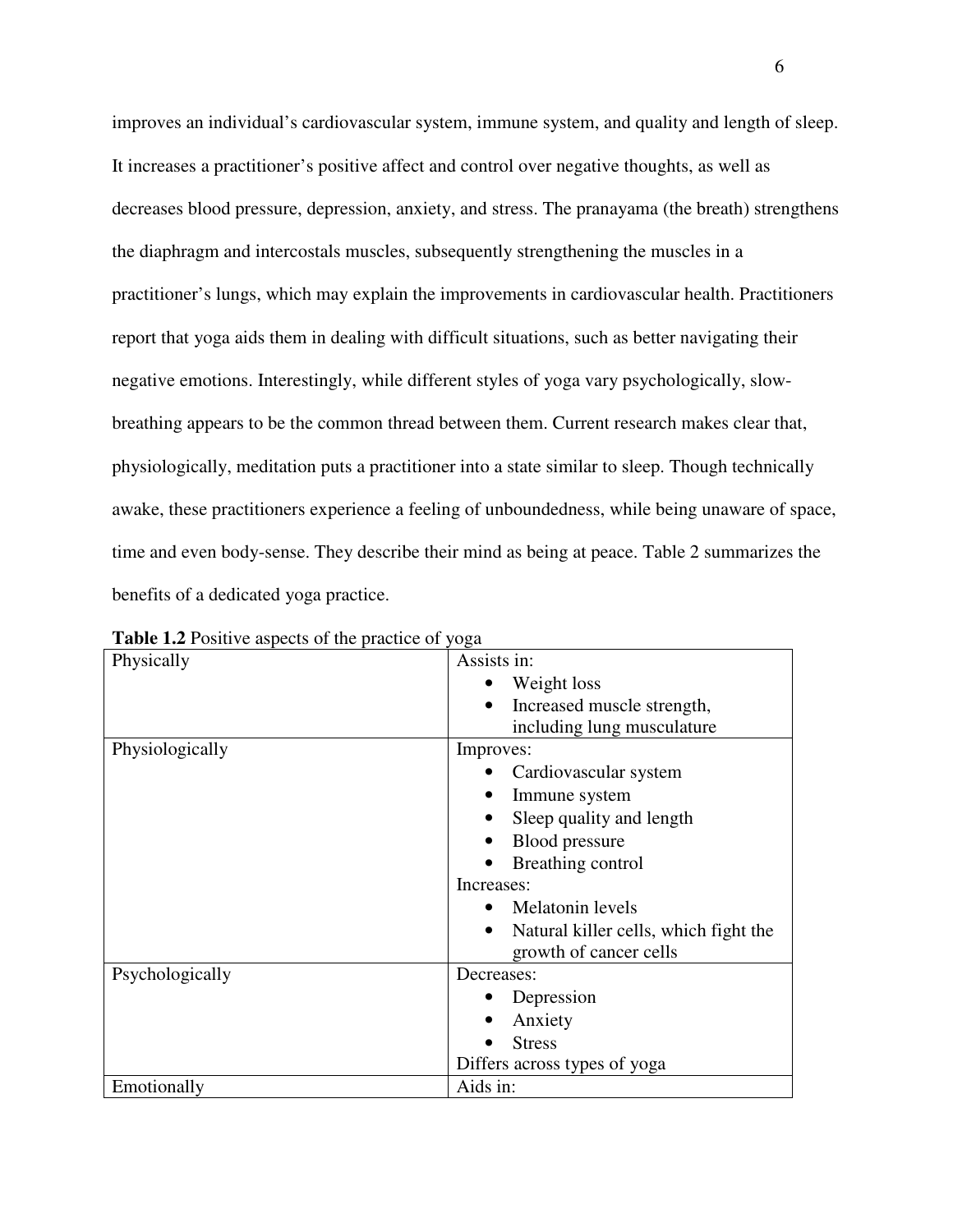|             | Control over negative thoughts<br>Increased positive affect<br>Management of difficult situations<br>Healthy expression of negative<br>$\bullet$<br>emotions                                                                                                                                                                      |
|-------------|-----------------------------------------------------------------------------------------------------------------------------------------------------------------------------------------------------------------------------------------------------------------------------------------------------------------------------------|
| Spiritually | Assists a practitioner in:<br>Becoming one with God<br>"De-embedding" one's self from<br>$\bullet$<br>thoughts, feelings, and actions<br>• Identifying one's self as<br>independent of thoughts, feelings,<br>and actions<br>Puts practitioners in a state:<br>Similar to sleep<br>Unaware of space, time, or body-<br>٠<br>sense |
|             | Brings a practitioner's mind to peace                                                                                                                                                                                                                                                                                             |

Despite the literature discussing the philosophy of yoga, many in the West are still unfamiliar with the true purpose of yoga. Richard Freeman states that "Most people think that yoga is *yoga asana* (the postures)" (Horrigan, 2004, p. 65). However, research into the health benefits of yoga indicates that yoga is so much more. While the yoga posture is a good place to begin, Freeman believes that "feeling the core body in a new way induces new awareness and new ideas about the body and the world" (p. 66).

Kabat-Zinn (2003) expands upon Freeman's comment in an article entitled *Mindful Yoga*:

The appeal of hatha yoga is nothing less than the lifelong adventure and discipline of working with one's body as a door into freedom and wholeness. Hatha yoga was never about accomplishment or perfection, or even about technique by itself. Nor was it about turning one's body into an elaborate pretzel, although the athleticism that is possible in hatha yoga (if one can manage to steer clear of narcissism) is a truly remarkable art form in its own right….The question is how mindful is it, and is this flowering oriented toward self-understanding, wisdom and liberation, or is much of it just physical fitness dressed up in spiritual clothing?

Many people, including some practitioners, think of yoga as just an exercise (or perhaps just a fad). With the growing obesity rate in this country, coupled with the obsession of losing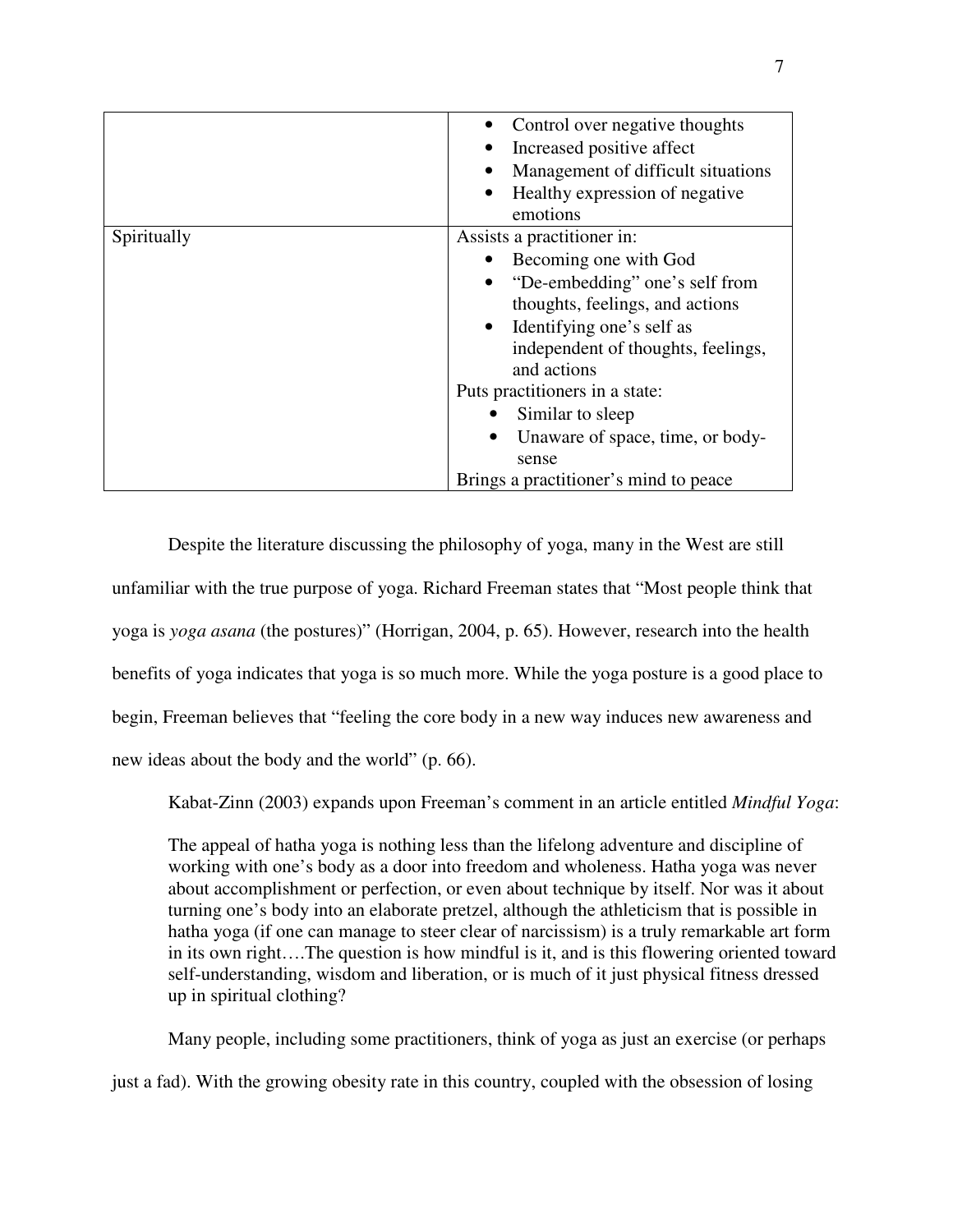weight, it is not surprising that people turn to yoga as a form of physical activity (American Obesity Association, 2002; Chaline, 2001). It is indeed a great way to lose weight and strengthen muscles. I believe, however, that once immersed in the culture of yoga, people can quickly find much more than they originally thought.

The purpose of this phenomenological study is to explore the lived experience of yoga practitioners, and their search for the true self. While research is beginning to examine the lived experience of yoga and the search for the true self, there is still currently less peer-reviewed qualitative literature related to yoga's purpose and philosophy. This thesis focuses on the phenomenological study of the true self based on the Ashtanga Yoga practice. Furthermore, the purpose is to examine the health benefits of yoga as an exercise, as well as the philosophical perspective of the true self. It deals with many aspects of the yoga practice, including mindfulness, meditation, and even certain metaphysical properties. However, I restrict my analysis of data to only the concept of the true self. The following literature review does not focus on one style of yoga practice in particular. My chosen form of practice, which focuses solely on the form of Mysore Ashtanga Yoga, has led me to this analysis of yoga philosophy. The research questions guiding this study were: 1) How does a yoga practitioner describe the concept of the true self? 2) How does a yoga practitioner describe the experience of the true self while engaged in a yoga practice? 3) How does a yoga practitioner describe the experience of the true self in everyday life?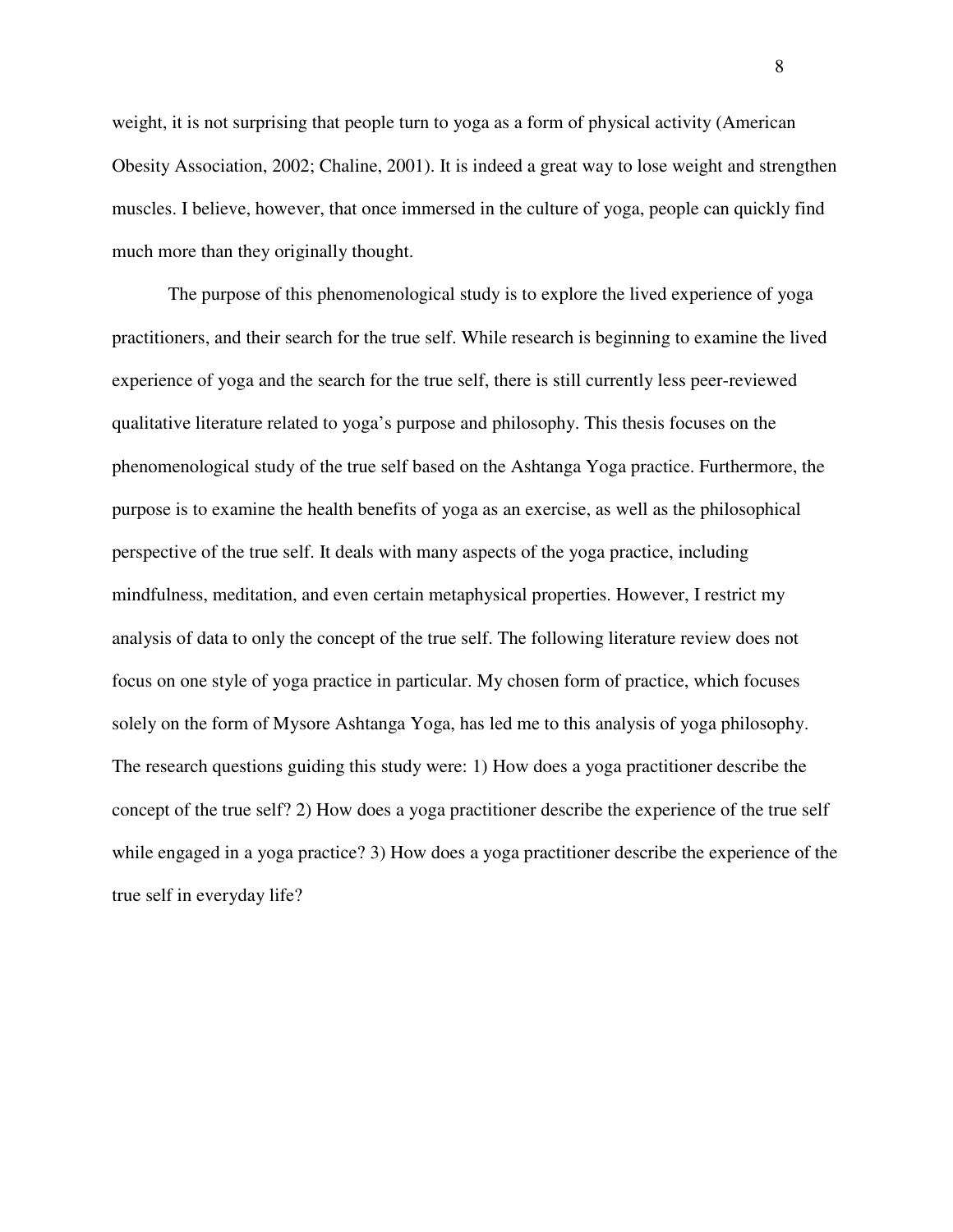## CHAPTER 2

## REVIEW OF THE LITERATURE

## *YOGAS CITTA VRTTI NIRODHA. The restraint of the modifications of the mind-stuff is Yoga.*

This chapter reviews the literature related to practicing yoga and a practitioners search for the true self. The first section reviews the literature researching different program theories that apply to the practice of yoga. These studies attempt to quantify the benefits of a practice and explain how yoga increases certain aspects of one's health. The word health in this thesis refers to the physical, physiological, mental and/or spiritual well-being. The second section reviews the literature examining what is believed to happen within the body during yoga. These studies measure what, if any, changes take place in the brain and what visuals a yoga practitioner sees while meditating. The last section discusses yoga as a mental science and quest for the true self, as I analyze the interpretations of the *Yoga Sutras of Patanjali* in regards to the concept of the true self.

## **2.1 The health benefits of yoga**

Through yoga, practitioners experience improved states of well-being, including physically, physiologically, emotionally, and mentally (Harinath et al., 2004). In the West, yoga is popularly viewed as a form of physical activity, as a way to exercise one's physical body and to release the stress of everyday life. The yoga of physical posture is referred to as Hatha Yoga (Chaline, 2000). According to Chaline (2000), Hatha yoga corrects posture; increases flexibility, muscle strength and endurance; and also promotes relaxation. Attending a Hatha yoga class often means following guided instruction in a dimly lit room, accompanied by the aroma of incense, while quiet music plays in the background. However, what visibly occurs during an instructorled yoga class makes up only one part of the practice. People practice Hatha yoga to attain pure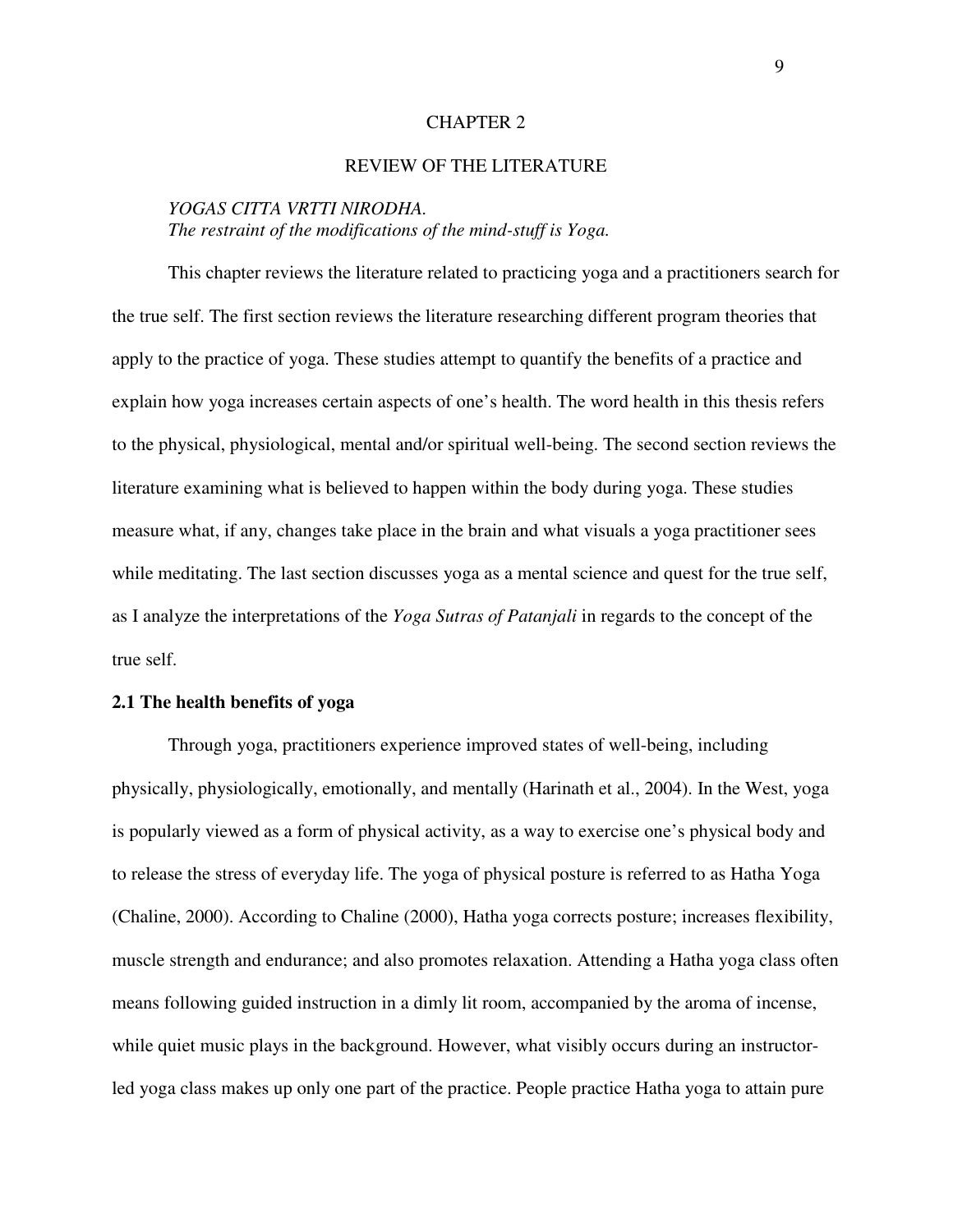and total health and enlightenment, as is claimed by the definitive yoga text, *The Yoga Sutras of Patanjali* (Satchidananda, 1990). But what parts of the body exactly do these practices affect and how do they do it? This literature review attempts to identify what takes place during this period of internal concentration.

As mentioned in the introduction, meditation (*Dhyana*) is the seventh limb of Ashtanga Yoga, and it exists in many forms. Meditation is more than just sitting in a cross-legged position, eyes closed and hands on either knee with a closed forefinger and thumb. Much occurs internally while in a meditative state, beginning with focusing the mind on the third eye (*ajna* chakra)--the space between the eyes. Notably, a practitioner can strive to be engaged in meditation throughout all daily activities; truly, this is much more the aim of yoga.

 Because of the increasing popularity of and devotion to yoga practice in the West, researchers in health-related fields are designing new program theories that utilize yoga in some way. These researchers take constituents (limbs) of yoga (i.e. meditation, postures) and reconfigure them into a new style of practice fitting to the language of the west, so people here can understand the benefits. Typically, these reconfigurations of yoga include holding classes over a period of a number of weeks, where the participant engages in guided yoga postures (*asanas*) and meditation (*dhyana*). Researchers monitor the participants over the defined period of time. These program theories focus on increasing well-being. In order to better understand the whole of what exactly yoga affects and how, researchers concentrate on certain parts of and systems within the body. Only in this way can researchers gain some understanding of yoga's power of achieving total health.

Yoga research is having a major impact on the current view of health care. Some of these studies research the validity of yoga intervention programs and theories, which focus on the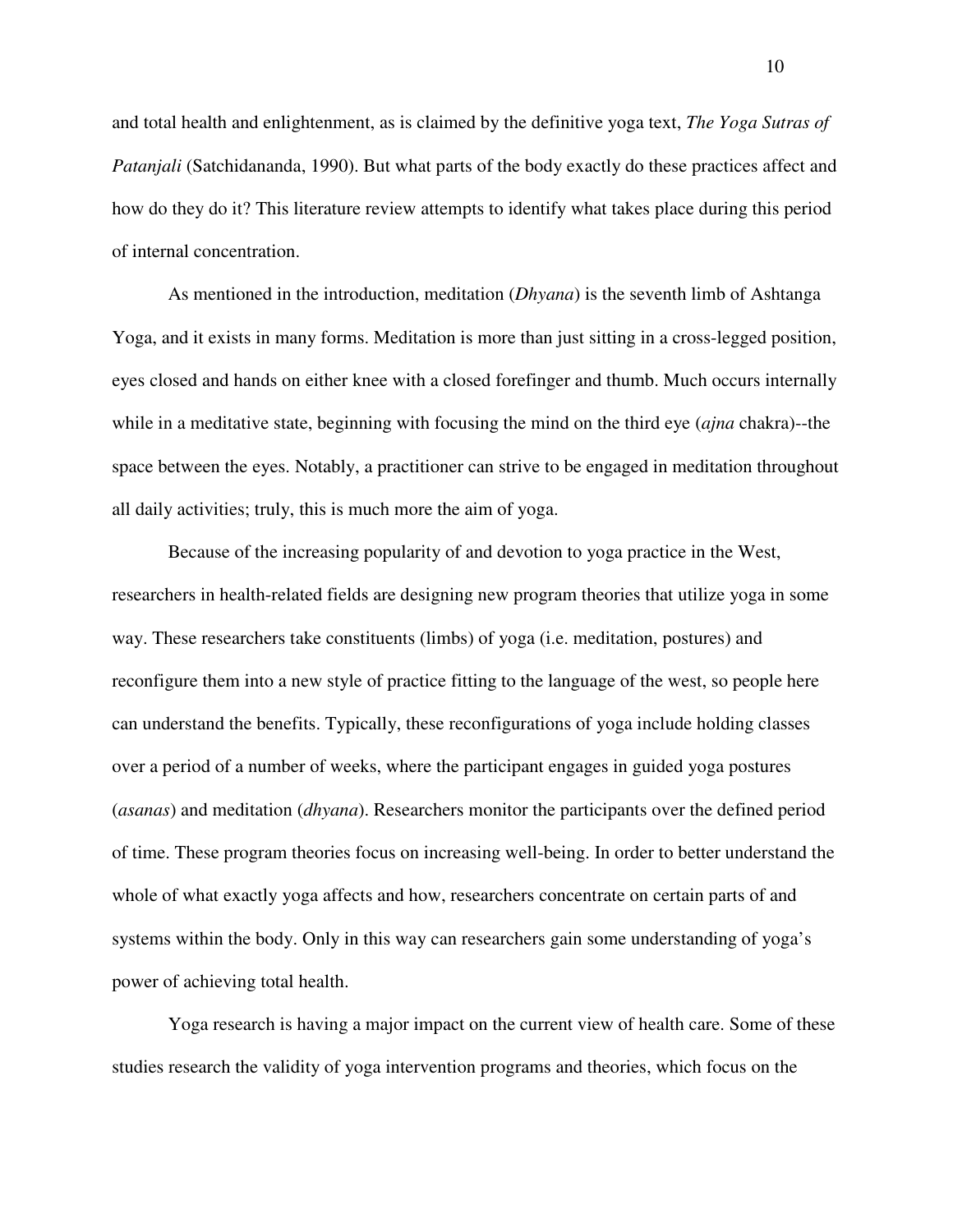aspects of yoga that ameliorate health conditions. I reviewed twenty articles relating to what yoga affects. I divided up the literature review by programs. Each section describes the intervention and its conclusion. The sections are divided up as follows: overarching yoga or meditation, Tibetan Yoga, Inner Resources, Progressive Muscle Relaxation Program and the Attentional Behavioral Cognitive Relaxation Theory, Mindfulness-Based Stress Reduction program, Zen Meditation, and Transcendental Meditation.

#### *Yoga/Meditation*

 $\overline{a}$ 

The following studies do not focus on pre-identified constructs as part of the program or theory being tested, but rather on the practice of yoga. One way to describe the benefits of yoga (and thus of meditation) is through physical health, what physically occurs with regular practice. Many researchers are interested in the study of the physical benefits of yoga and meditation. For example, studies often measure the effects that yoga has on the cardiovascular system. Harinath et al. (2004) evaluated 30 army soldiers to demonstrate the effects of Hatha yoga on the cardiorespiratory system, psychological profile and melatonin regulation of the body. These researchers used a form of meditation, called Omkar meditation, which included yoga postures (*asana*s), breathing (pranayama), and meditation (dhyana). Conducting two separate experiments on two different groups, the authors recorded the participant's brain activity. For three months, the first group of soldiers jogged and practiced different stretching techniques, while those in the second group practiced yoga postures (*asanas*) and breathe (*pranayama*). Omkar meditation consisted of an Om chant and yoga *asanas* varied by the time of day.

The soldiers practicing yoga showed a 'reduction in systolic, diastolic and mean arterial blood pressure<sup>1</sup> (p. 266). No significant change occurred in the jogging/stretching group. Yoga

<sup>&</sup>lt;sup>1</sup> Systolic blood pressure is defined as the peak blood pressure during the cardiac cycle. Contrastingly, diastolic blood pressure is when the blood pressure is lowest and lasts longer than systolic blood pressure. Mean arterial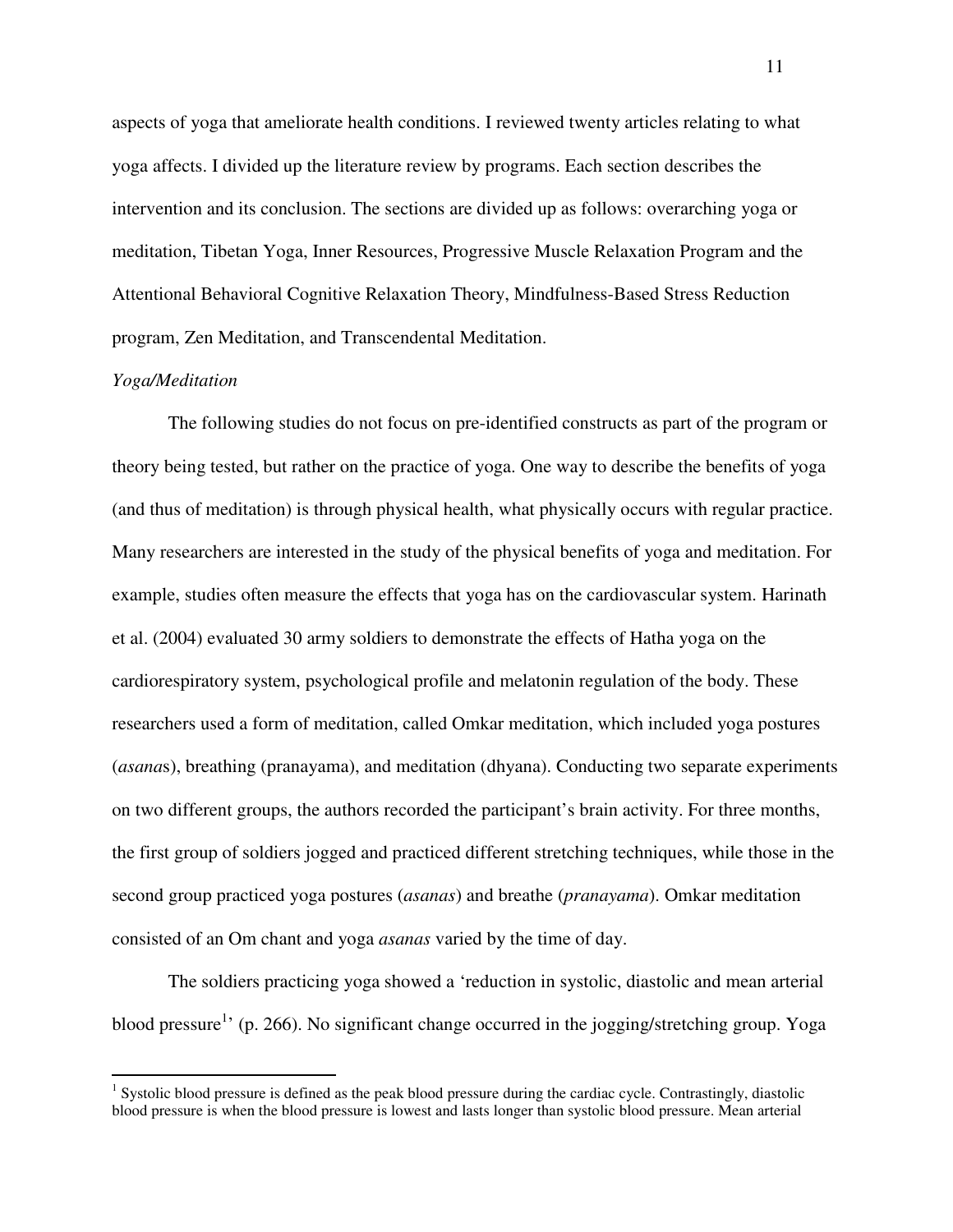improved functioning in the cardiovascular system through heart rate and blood pressure reduction. The authors theorized that this improvement was due in part to the breath (*pranayama*), as the practice of *pranayama* strengthens the muscles involved with this type of breathing. Electro-encephalograph measurements of brain activity indicated that practitioners went into a state similar to sleep, but remained fully awake. Harinath et al. (2004) measured melatonin, known to influence mood (Saladin, 2004) in the yoga/meditation group. After a practice, the levels in the yoga/meditation group increased, which they reported positively affected their well-being, defined in this study as 'general health, quality of sleep, mental condition and feelings towards peers and superiors' (p. 265). The authors conclude that yoga encourages the body's different systems to maintain homeostasis, and that physiologically, meditation puts the body into a state similar to sleep, even though still awake.

Peng, et al. (2003) examined how the breath affects the yoga practice and how the breath affects a practitioner's heart rate. The breath (*pranayama)* leads the movements, or the *asanas* (postures) (Scott, 2000). The yoga practitioner is not focused on the *asanas*, but with their breath. These researchers examined three different constructs related to meditation and breathing, *relaxation response, breath of fire, and bilateral segmented breathing*. In this study, participants practiced Kundalini yoga. For the *relaxation response* group, participants sat in a quiet meditation, breathing naturally, and recited a pre-determined mantra. Participants in the *breath of fire* group concentrated on using rapid, equal parts to their breathing. They kept their focus on the spot in the middle of the brow (Peng et al., 2003), which in yoga is third eye chakra (Chaline, 2000). Participants in the last group practiced *bilateral segmented breathing,* which

 $\overline{a}$ 

blood pressure measures the mean of periodic interval measurements of systolic and diastolic blood pressures (Saladin, 2004).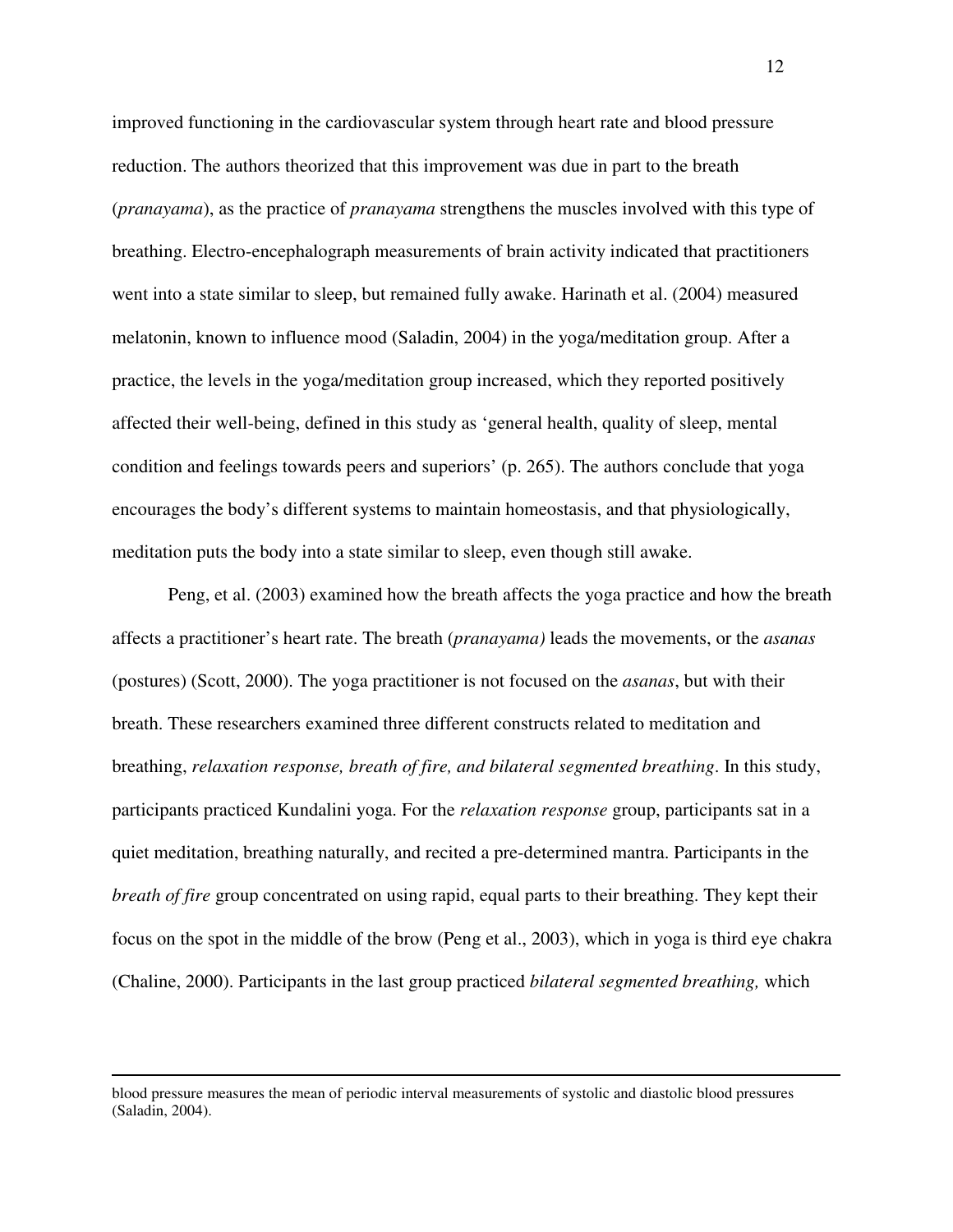required them to divide both their inhale and their exhale into eight equal parts. These participants also recited a mantra, although different than that in the *relaxation response* group.

Participant engaged in meditation, while the researchers recorded their heart rates. Results showed that the *breath of fire* marked the highest increase in heart rate and the *relaxation response* and *bilateral segmented breathing* produce a similar dynamic on the heart rate, mostly low frequency oscillations and slow breathing. The authors conclude that "that slow breathing is a fundamental component of these interventions" (Peng et al., 2003, p. 25). Researchers speculate that their findings indicate that heart rate variability responds actively and yet selectively to different forms of meditation (Peng et al., 2003).

The significance of these studies is that yoga improved the physical health of those who practice by strengthening their cardiovascular system, specifically the heart rate and blood pressure, and also the musculature involved in *pranayama* (breath). Yoga increased melatonin levels. Finally, while a practitioner's heart rate varies between different meditation practices, slow-breathing is the common thread among the different practices (Peng et al., 2003).

## *Tibetan Yoga*

Hatha yoga, the yoga of physical postures, is a common style of practice in the West and comes out of India (Cohen, Warneke, Fouladi, Rodriguez, & Chaoul-Reich, 2003). Tibetan Yoga quite obviously originates out of Tibet, and differs from Hatha in that the practice involves more of a sitting meditation rather than *asanas* and *pranayama*. Cohen et al. (2003) examined two types of Tibetan yoga, namely Trul Khor and T'sa Lung. Tibetan yoga uses "controlled breathing and visualization, mindfulness techniques, and postures", (p. 2254) and suggests weekly yoga sessions. Cohen, et al. (2003) evaluated the effects of a Tibetan yoga practice on cancer patients in the study entitled *Psychological adjustment and sleep quality in a randomized trial of the*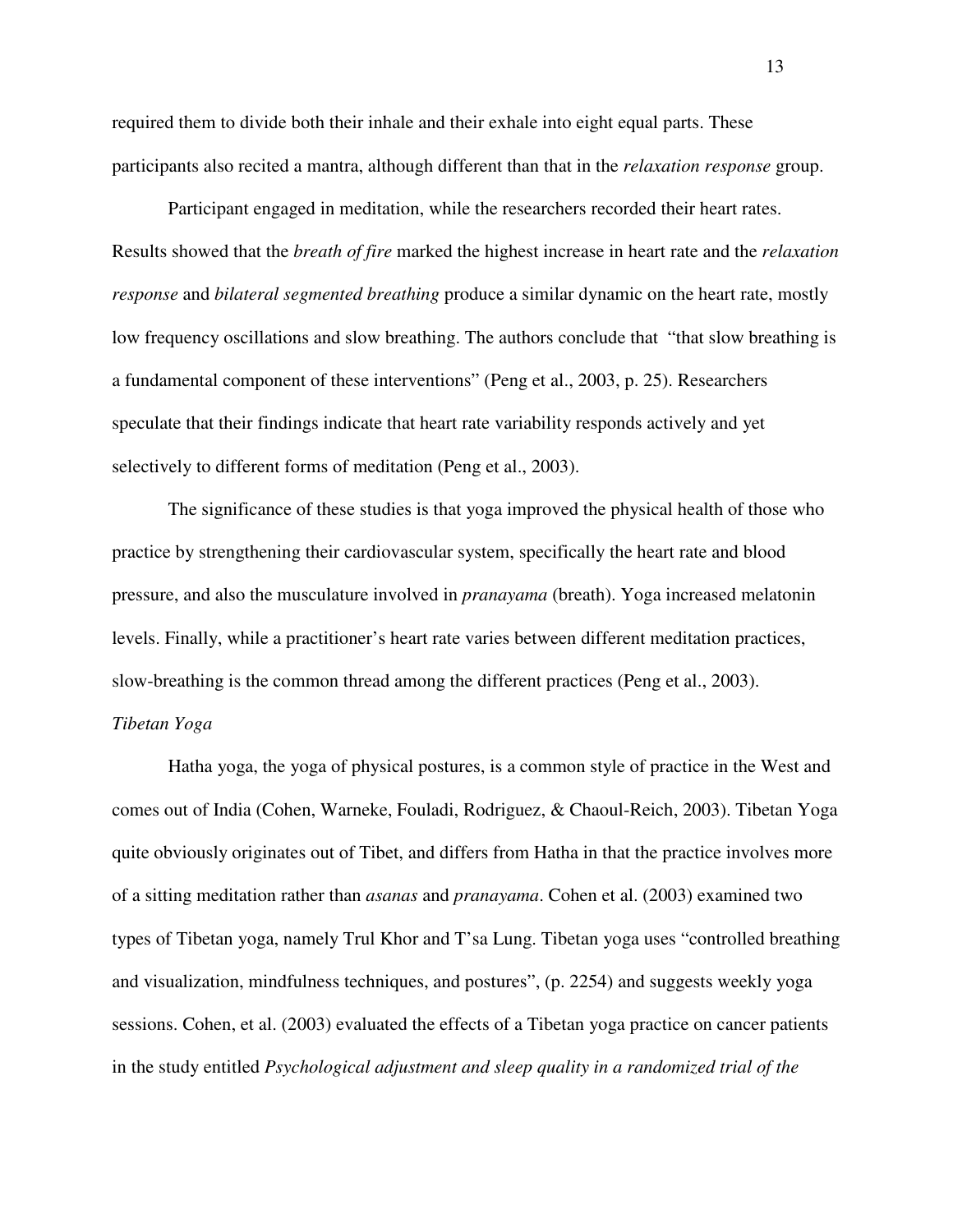*effects of a Tibetan yoga intervention in patients with lymphoma.* The authors argue that yoga benefits current or recovering chemotherapy patients. The authors measured the levels of distress, anxiety, depression, sleep-disturbances, and fatigue of the patients. At the end of seven weeks, patients experienced improved sleep overall, including length and quality, and a decreased need to use sleep medications. All the patients described the Tibetan yoga program as beneficial to them in some way. The study concludes that not only does meditation improve physical and mental well-being in healthy persons, but also with those suffering from disease. *Inner Resources* 

The studies that examine the positive physical benefits of yoga initially dominated the research on yoga. However, research, like the study by Cohen et al. (2003) now attempts to identify how yoga affects other components of well-being, such as quality of life. In another example, Waelde, Thompson, and Gallagher-Thompson (2004) examined the validity of a psychotherapeutic yoga and meditation intervention for those who provide care full-time to persons suffering from dementia.

Waelde et al. (2004) examined the *Inner Resources* program, which teaches Hatha yoga and meditation techniques and also encourages a home practice. *Inner Resources* involves participants focusing on a single point, guided by the breath, and through the use of imagery and also mantra repetition (Waelde et al., 2004). The idea is to allow thoughts to exit the mind as easily as they enter. In other words, a practitioner lets go of all thoughts and feelings as they arise. This particular intervention was designed specifically to decrease depression. According to the authors, the *Inner Resources* program successfully decreased depression and also anxiety for 70% of dementia caregivers. Moreover, caregivers in this program experienced an increase in perceived self-efficacy for controlling negative thoughts. Not surprisingly, the more the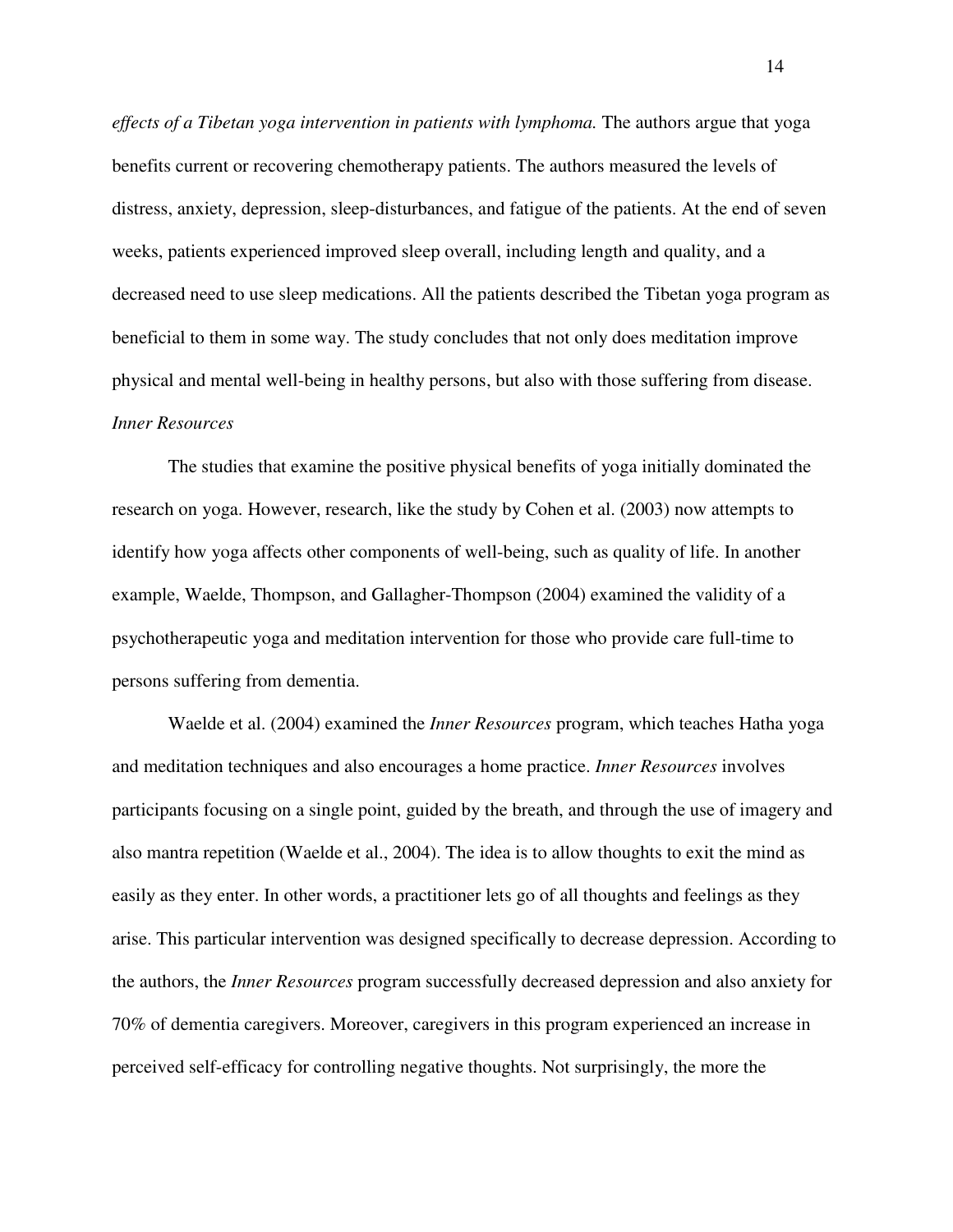caregivers practiced, the more their depression decreased and their self-efficacy increased. As with Tibetan yoga, all participants described the program as useful to them in some way. *Progressive Muscle Relaxation and Attentional Behavioral Cognitive Relaxation Theory* 

 New theories are being developed by psychologists and other researchers to study the effects of relaxation techniques. In doing so, these researchers attempt to understand how yoga affects a practitioner's well-being. Past research indicates that these theories are both valid and reliable in predicting positive outcomes with the practice of yoga. The progressive muscle relaxation, for example, is a technique commonly used in the field of clinical psychology. Using this technique, a practitioner continually tenses his/her body, then immediately relaxes it. By using this relaxation technique, practitioners report experiencing positive benefits physically, mentally, emotionally and physiologically (Smith, 1999).

One particular psychological theory, the Attentional Behavioral Cognitive Relaxation Theory, was developed by Jonathan C. Smith at the Roosevelt University Stress Institute. This theory postulates that relaxation is a cycle of self-renewal (Smith, 1999). During this cycle, the body heals and strengthens itself from the pressures of the day. To assist in the healing, practitioners use the relaxation techniques of "sustaining passive, simple focus" (Smith, 1999, p. 4). Smith (1999) suggests that relaxation techniques that appear somatically similar may actually differ psychologically (p. 4).

The Attentional Behavioral Cognitive Relaxation Theory was developed using grounded theory method, where theoretical constructs consist of collated and repeated themes organized from the data. Documenting "an exhaustive catalogue of over 400 words," Smith (1999) examines relaxation and how people define the state of relaxation (Ghoncheh & Smith, 2004, p. 132). This catalogue presents an "evidence-based lexicon of relaxation and renewal," describing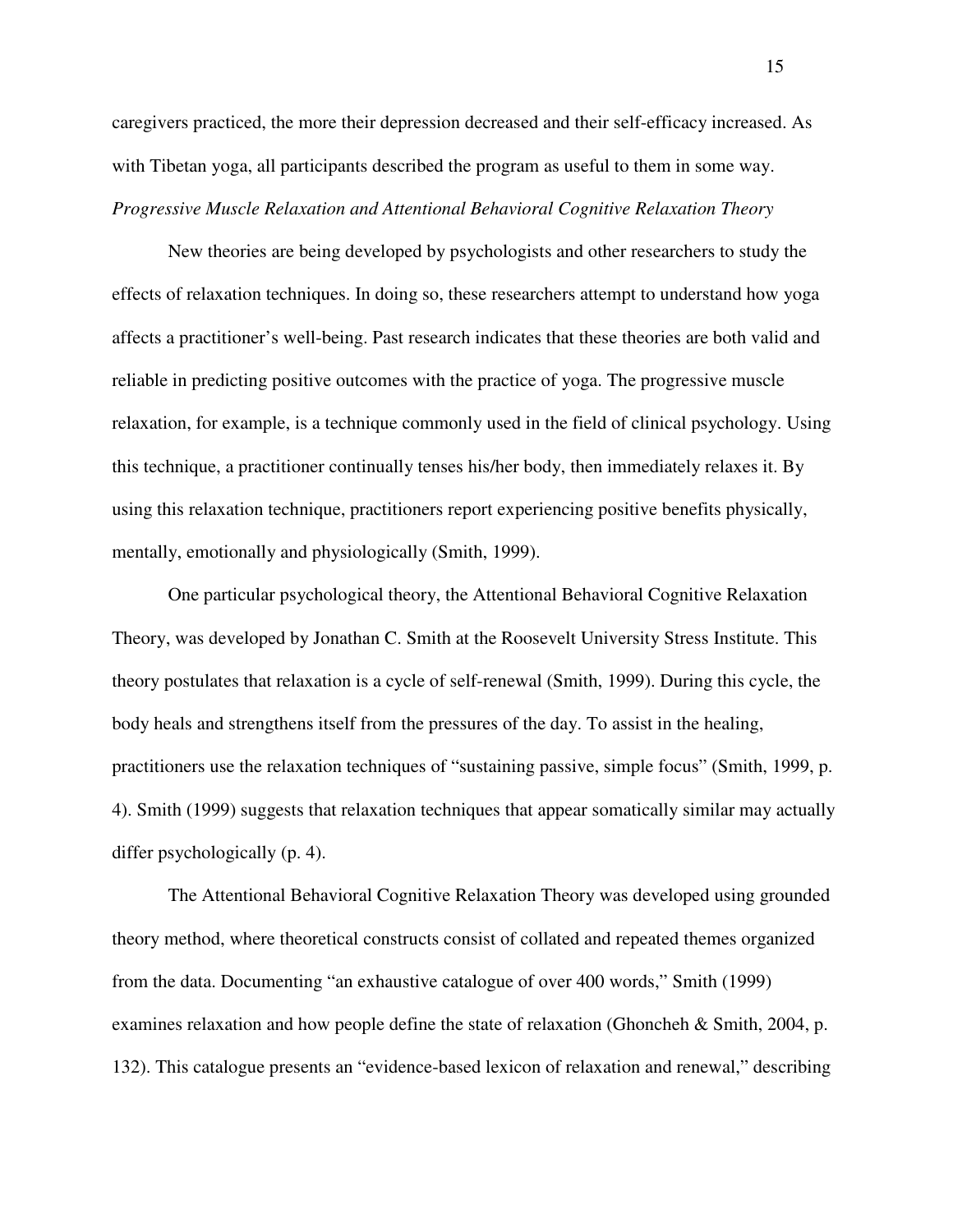how the method ties in with the theory (Smith, 1999, p. 5). The constructs were developed from the words in this catalogue. Three constructs operating in this theory: 1) relaxation states (R-States), 2) relaxation beliefs (R-Beliefs), and 3) relaxation attitude (R-Attitude). See Table 3 for a summary of this lexicon.

R-States R-Beliefs R-Attitudes • Sleepiness • Disengagement • Physical Relaxation • Mental Quiet • Mental Relaxation Strength and Awareness • Joy Love and Thankfulness • Prayerfulness • Optimism **Acceptance** • Honesty • Taking it Easy • Love • Inner Wisdom • God • Deeper Perspective • "I don't have the time to relax" • "I'm afraid I will lost control" • "I refuse to practice" this silly exercise" • "Relaxation won't work for" "I just can't do it"

**Table 2.1** ABC Relaxation Theory Constructs and their meanings, based on Smith's (1999) ABC Relaxation Theory

Relaxation states (R-States) define the states of mind that assist a practitioner in achieving this "passive, simple focus." R-States represent the words that people use to define their states of being when relaxed. Besides to experience relaxation, people practice relaxation techniques to achieve any of the nine identified states, or some other desired goal, such as sleep, focus, or passiveness. R-beliefs describe the effects of a deeper meditation, and situate the R-States" (Smith, 1999, p. 88). They are abstract and concrete and assist in applying relaxation effects to everyday life. They include: "Deeper Perspective, God, Inner Wisdom, Honesty, Love, Taking it Easy, Acceptance, and Optimism" (Gillani & Smith, 2001, p. 840). It is natural, when engaged in meditation to lose focus and experience "distracting or distressing thoughts, images, emotions, or physical sensations" (Smith, 1999, p. 47). Negative relaxation states (N-States)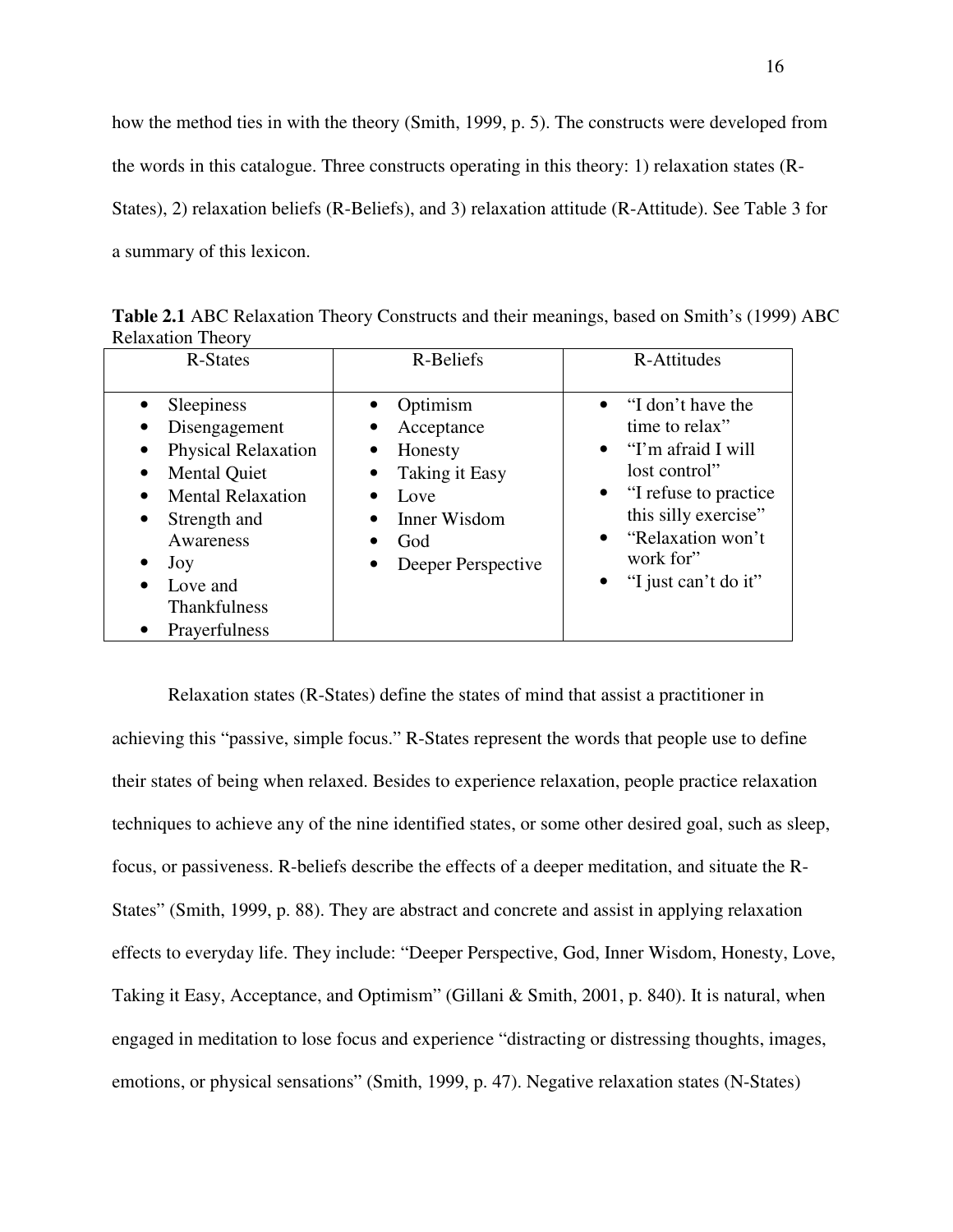represent these distracting states of being. Relaxation attitudes (R-Attitudes) abstract practitioners' attitudes toward meditation. Similarly, a practitioner's thoughts may turn towards the negative, which interferes with the relaxation process and makes life more stressful. The "types of irrational and maladaptive negative thinking" appear in psychologically defined terms, such as all-or-none thinking, fortune-telling, mind-reading, thinking with "shoulds," egocentrism, blaming, and overgeneralization" (Smith, 1999, pp. 83-84). According to Gillani and Smith (2001), any experiences as described by the words in the R-States, R-beliefs, R-Dispositions, R-Motivations and R-Attitudes act as negotiators between the healing effects of any relaxation technique, yoga in the case of this thesis.

Studies under the direction of Smith commonly employ the Attentional Behavioral Cognitive Relaxation Theory using the Progressive Muscle Relaxation method. Under the ABC Relaxation Theory, different meditations evoke different R-States (Ghoncheh & Smith, 2004). For example, "[the Progressive Muscle Relaxation program] evokes Disengagement and Physical Relaxation, whereas breathing exercises and yoga stretching evokes R-States energized and aware" (Gillani & Smith, 2001, p. 840). In a recent study, Matsumoto and Smith (2001) examined which R-States the Progressive Muscle Relaxation program evoked compared to just deep breathing exercises. This study operated under the Attentional Behavioral Cognitive Relaxation Theory. The researchers specifically tracked the R-States of Physical Relaxation, Disengagement, Strength and Awareness. Results show that while the breathing exercises and the Progressive Muscle Relaxation program showed no effect on cognitive or physical stress, both improved certain R-States. Participants reported that the Progressive Muscle Relaxation technique, as hypothesized by the researchers, affected the R-state: Physical Relaxation and Disengagement. Those participants who practiced only breathing exercises, however,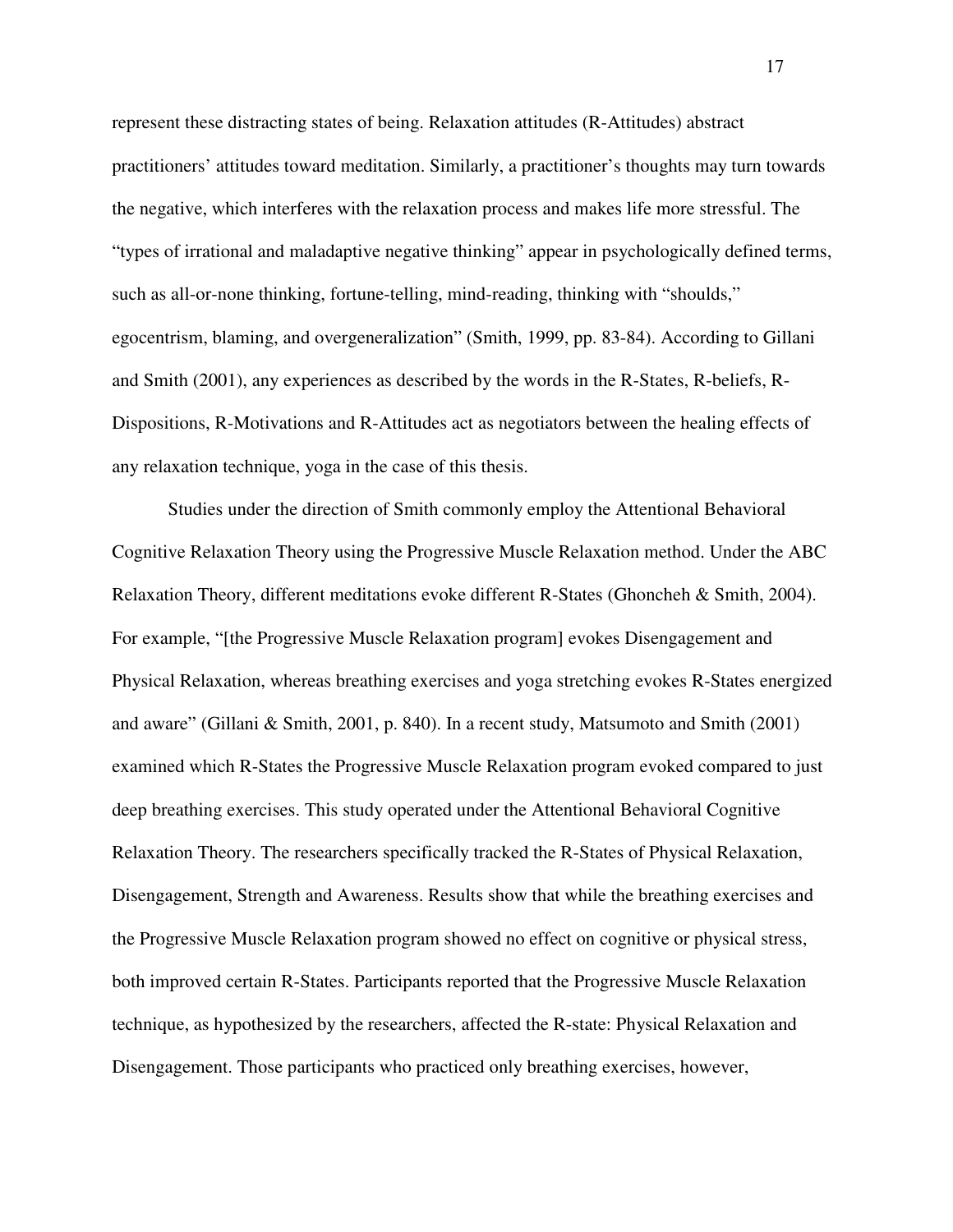experienced the R-states of Strength and Awareness. The researchers also noted that the Progressive Muscle Relaxation program affected two other R-States not included in the study, Mental Quiet and Joy.

In a similar study, Ghoncheh and Smith (2004) compared the effects of the Progressive Muscle Relaxation and Hatha yoga as a replication to the previously mentioned study by Matsumoto and Smith (2001). The participants in the Progressive Muscle Relaxation program experienced the R-States of Physical Relaxation of Disengagement, Mental Quiet and Joy more than did those in the yoga group. However, unlike the participants in the study by Matsumoto and Smith (2001), these participants did not report feelings of Mental Quiet and Joy until the fourth week of the five week study. The group that practiced Hatha yoga experienced the R-State of Physical Relaxation. Furthermore, as indicated by the Attentional Behavioral Cognitive Relaxation Theory, participants characterized different R-States for the Progressive Muscle Relaxation program differently than they did for yoga stretching.

The significance of the Attentional Behavioral Cognitive Relaxation Theory is that it predicts that, even though relaxation techniques appear the same in terms of what the participants are engaged in, these techniques actually evoke different psychological responses. These responses, as defined by the Progressive Muscle Relaxation program (Smith, 2001) can be categorized and broken down into different relaxation states. This program allows researchers to identify what psychological variations occur among meditation practices. Therefore, researchers often pair the Attentional Behavioral Cognitive Relaxation Theory with the Progressive Muscle Relaxation method because this method provides the language not only to back up the theory, but to identify the precise psychological differences among meditations. Research thus far provides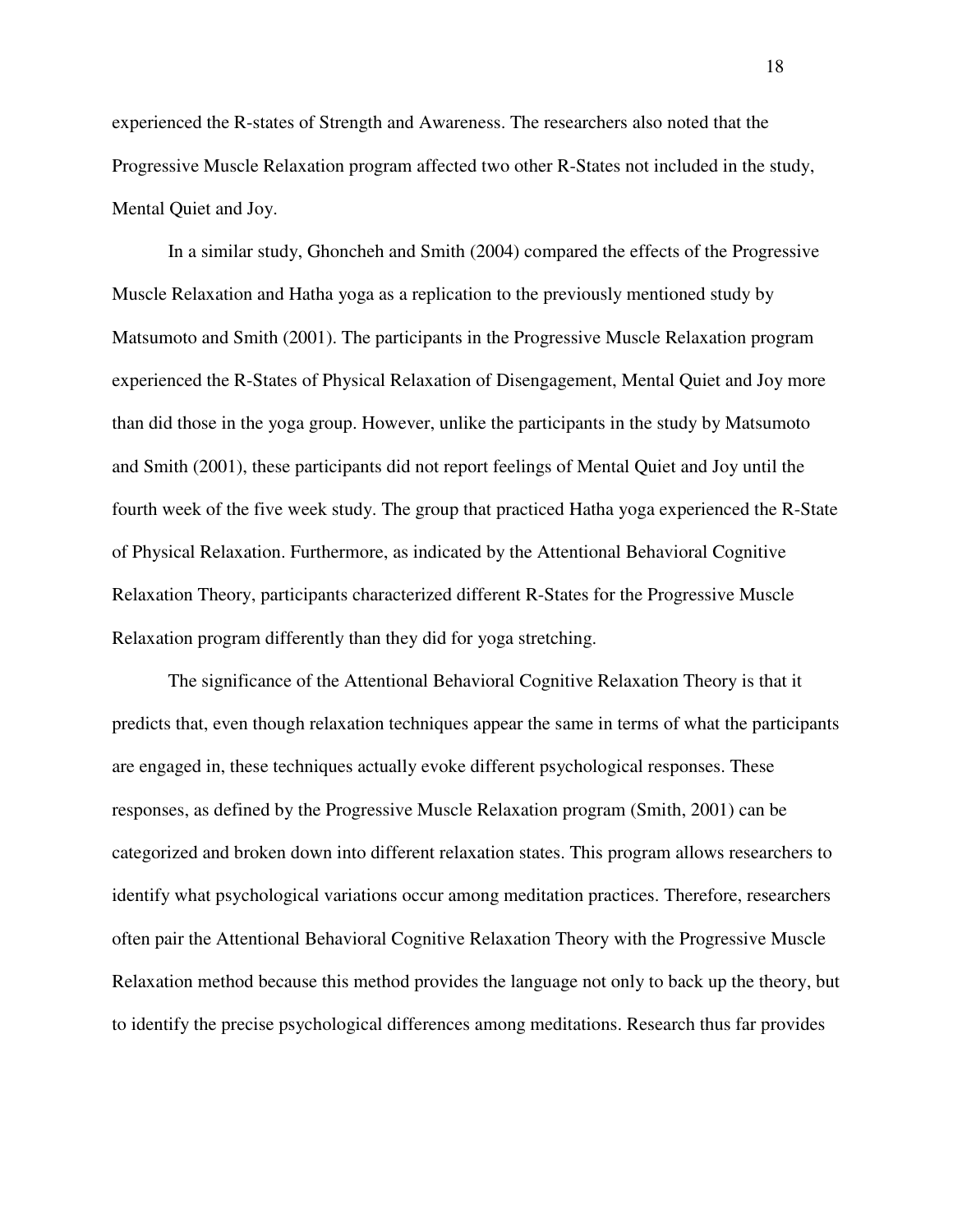both validity and reliability to the theory that participants experience different psychological responses depending on the type of meditation practiced.

## *Mindfulness-Based Stress Reduction*

In 1979, Jon Kabat-Zinn founded the Stress Reduction Clinic at the University of Massachusetts Medical School. This clinic originally opened as an alternative for patients who were not responding to traditional medical treatments. The Center for Mindfulness in Medicine, Health Care, and Society opened in 1995 out of the Stress Reduction Clinic. The Center for Mindfulness aims to bring mindfulness yoga and meditation as an accepted practice in standard medicine and healthcare. However, with the continuing success of alternative medicines, this clinic now offers mindfulness training in other areas, such as "education, corporate leadership, the workplace, criminal justice and sports" (Center for Mindfulness in Medicine, Health Care, and Society, 2005).

 Through his research, Jon Kabat-Zinn developed the Mindfulness-Based Stress Reduction Program. Using guided instruction and home assignments, this program aims to bring mindfulness yoga and meditation not only into everyday living, and in to standard medicine and healthcare. Through his research, Jon Kabat-Zinn developed this eight-week long program to increase well-being. The program includes gentle yoga postures (*asanas*) focusing on stretching and meditation (*dhyana*). Kabat-Zinn recognizes that meditation cultivates mindfulness, which he defines as staying present in the moment, practicing non-judgment, and "paying attention on purpose" (Kabat-Zinn, 2003b, p. 145). The concept of mindfulness is fairly simple to understand, even though the practice of it is much harder to maintain, "especially when one is little aware of how attached one may be and also, how blind to being caught up in habitual patterns of thinking and emotional expression" (p. 148). What makes mindfulness so effective and at the same time

19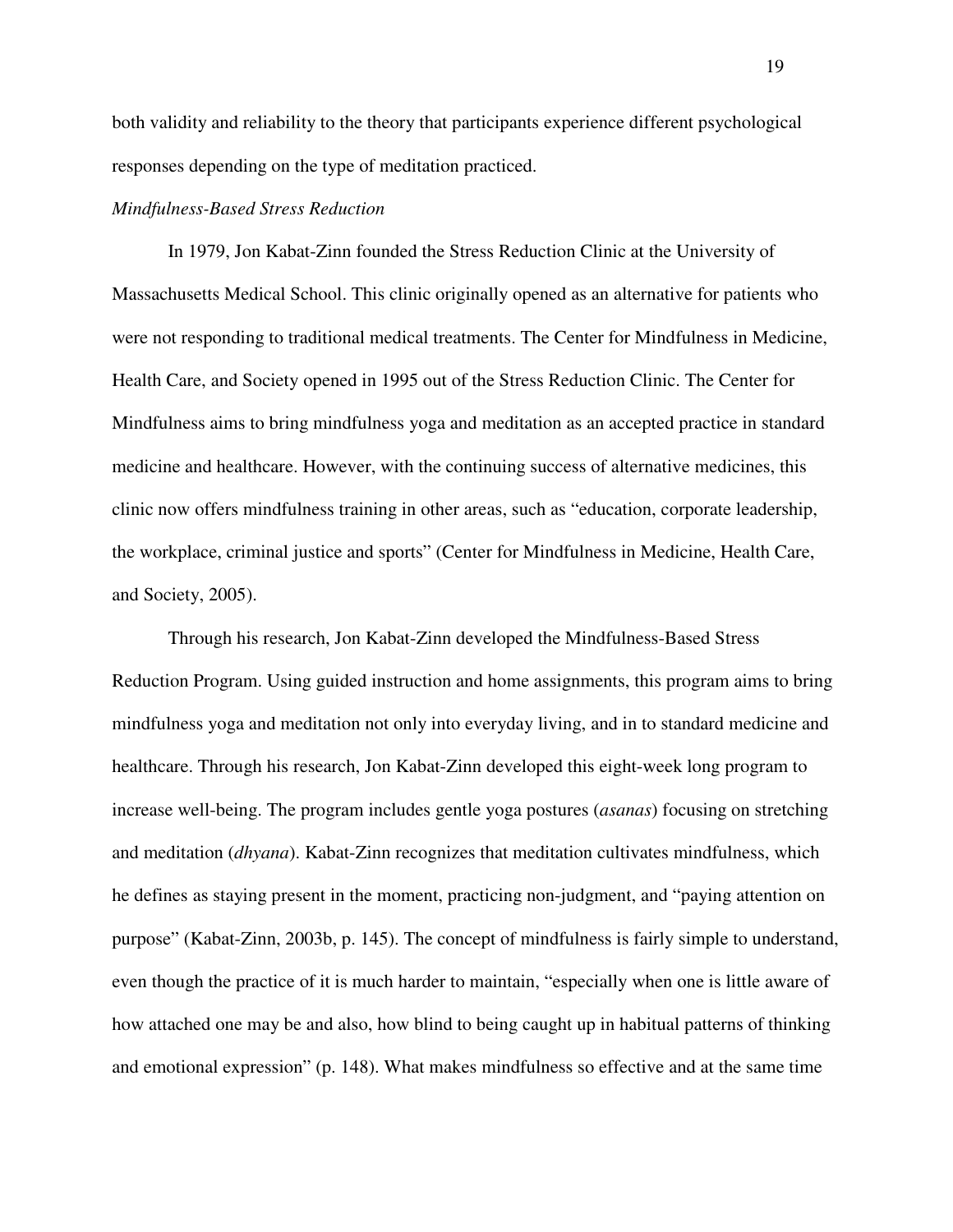empowering is that the practicing individual can at any time choose to wake up to these habitual patterns and to live in the present moment. Kabat-Zinn (2003b) describes mindfulness as an "invitation to allow oneself to be where one already is" (p. 148). While mindfulness is rooted in Buddhism, Kabat-Zinn specifically designed the program to help individuals face the difficulties of life, including stress and illness, and not to teach a religion or a philosophy (Kabat-Zinn, 2003b).

In order to evaluate the efficacy of the Mindfulness-Based Stress Reduction program, Tacon, McComb, Caldera and Randolph (2003) examined its effects in reducing anxiety in women with heart disease. Participants experiences heart conditions, such as "angina, hypertension, cardiovascular disease, and cardiac valve disorders" (p. 27). A case-control study, groups were randomly assigned to either the intervention or the control group. For the control group, researchers placed the names of those who volunteered for the study on a waiting list to receive the intervention. The intervention group participated in both yoga and meditation, focused on their breathing and learned to remain aware and present in the moment. Those in the control group participated only in filling out questionnaires. After the eight weeks, the intervention group reported experiencing a decrease in anxiety over the course of the intervention, while the control group experienced no change at all. Post-test measurements indicated that those in the intervention group continued to express, rather than suppress, negative emotions and even felt better equipped to handle difficult situations. This study strongly suggests that the practice of mindfulness meditation ameliorates certain emotional issues that may arise in patients dealing with heart disease.

Similarly, Robinson, Matthews & Witek-Janusek (2003) used a quasi-experimental, pretest/post-test, non-randomized with comparison group design to examine the Mindfulness-Based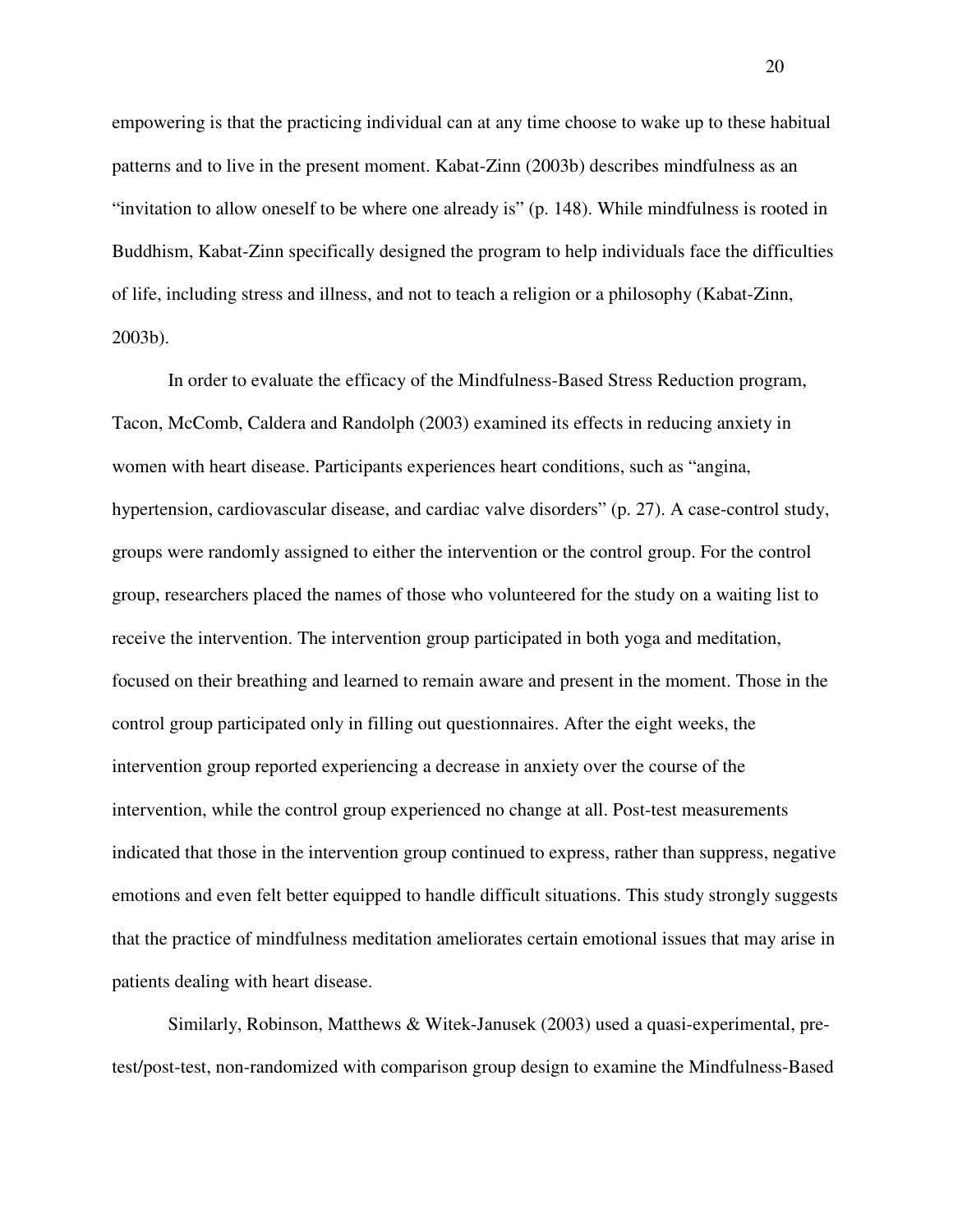Stress Reduction program with patients infected with the human immunodeficiency virus (HIV). The authors found that this program helped to increase the activity and number of natural killer cells in persons infected with HIV. In other words, this form of meditation may help to build the immuno-response of HIV-infected persons. With the increase of these cells, HIV patients may live longer with a better quality of life, or perhaps even fight off completely this virus that leads to acquired immunodeficiency syndrome (AIDS).

Carlson, Speca, Patel, & Goodey (2004) also examined the effects of the Mindfulness-Based Stress Reduction program, but with those suffering from breast or prostate cancer. Preand post-tests measured the yoga/stress reducing sessions against the constructs: quality of life, stress symptoms, mood, and the hormonal measures of cortisol, '[dehydroepiandrosterone] (DHEA) [and its sulfate] (DHEAS), and melatonin. The adrenal gland produces this steroid hormone, DHEA(S) Cortisol is a stress hormone that is released through the adrenals. Conversely, DHEAS has been shown to improve "immune function and mood in humans" (p. 451). Carlson et al. (2004) studied these two hormones, and melatonin, which is believed to suppress the growth of cancerous tumors. After eight weeks, the Mindfulness-Based Stress Reduction program decreased stress and increased the quality of life for patients suffering from breast or prostate cancer. Participants also reported sleeping better. Hormone levels, however, did not change (Carlson et al., 2004). Perhaps this program produced no effect on the body's chemicals, but stress and quality of life improved. That the duration of the program was only eight weeks might also be taken into account when considering that no effect was found in hormone levels.

With recent studies indicating the efficacy of the Mindfulness-Based Stress Reduction program on stress and depression, Gross, Kreitzer, Russas, Treesak, Frazier, & Hertz (2004)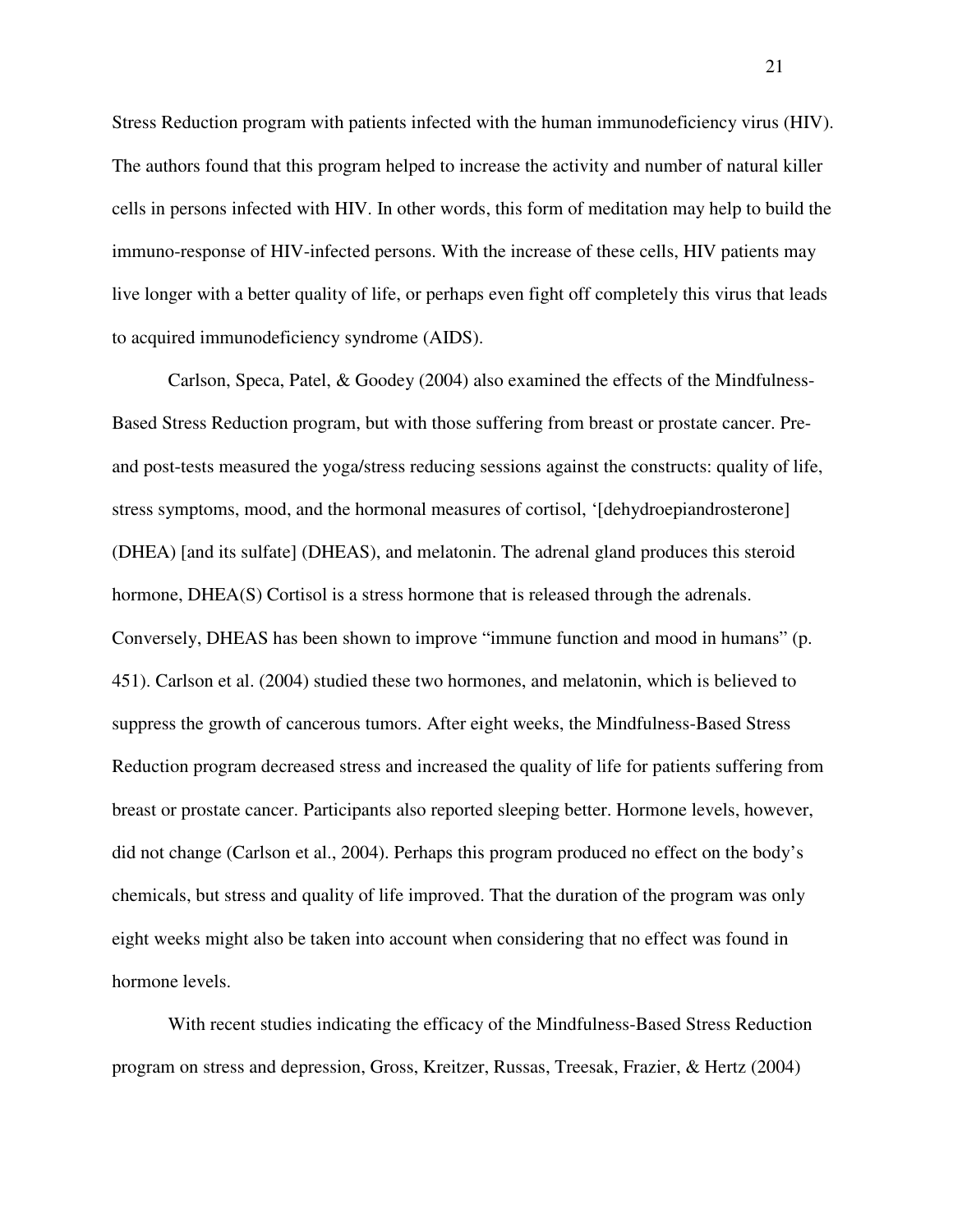implemented this program with patients following organ transplant surgery, as this is a stressful time for patients. Following a cohort of 19 people between the ages of 30 and 40, the authors measured constructs such as depression, anxiety, sleep dysfunction, physical and mental health, quality of life and adherence. Each construct used a separate standardized instrument. At study's end, participants reported feeling decreased depression (although eventually stabilizing back to baseline after 3 months), decreased anxiety and a better overall mood. After a three-month follow-up, transplant patients still experienced improved sleep. Similar to Waelde et al.'s (2004) study on *Inner Resources*, the more meditation the patients practiced, the better they slept.

The Mindfulness-Based Stress Reduction program also may help to strengthen the immune system. Davidson et al., (2002) found that yoga and meditation increases the activity in the left-side anterior portion of the brain, which is known to fire during positive emotion and positive affect. Davidson et al. (2002) tested 25 people for eight weeks. To directly assess the effects of this program on the immune system, researchers monitored antibody activity in the intervention group as a result of receiving an influenza vaccine against those in the control group. The control group received no treatment, but was put on a wait-list to receive treatment. The meditation helped to lower anxiety levels and increase positive affect. Antibody titers rose for those practicing yoga and meditation. As with the study by Robinson, Matthews & Witek-Janusek (2003) the MBSR program may effectively work in improving immune functioning.

The above programs and theories provide quantifiable ways in which yoga benefits a practitioner. Yoga benefits an individual's well-being, such as physical, physiological, psychological, and/or spiritual health. Table 1 in the Introduction provides a collated list of the direct benefits to an individual's well-being. Yoga improves an individual's cardiovascular system, immune system, and quality and length of sleep. It increases a practitioner's positive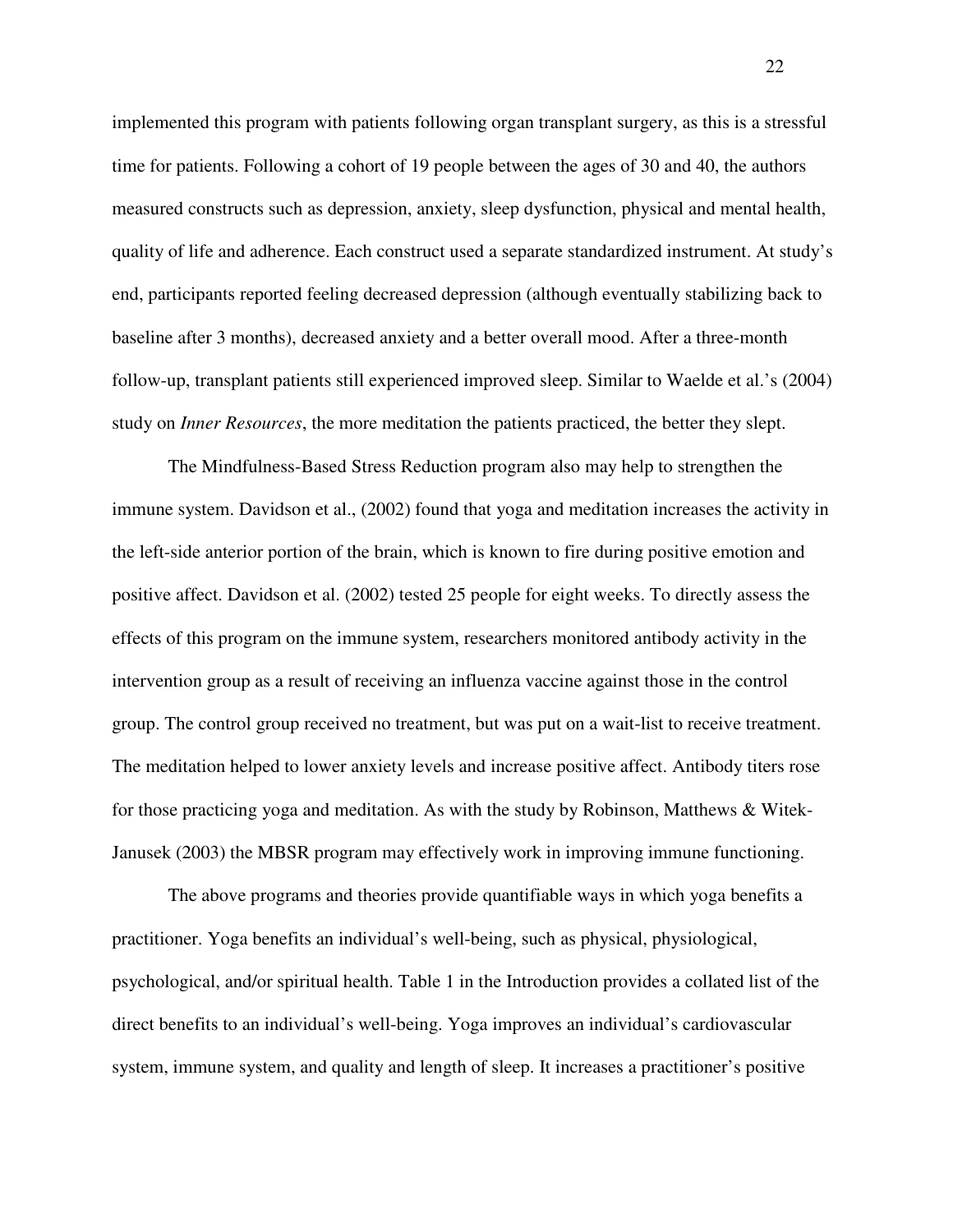affect and control over negative thoughts, as well as decreasing blood pressure, depression, anxiety, and stress. Through a steady practice, the muscles in a practitioner's lungs also strengthen, which may explain the improvements in cardiovascular health. Practitioners also report that yoga helps them to better deal their negative emotions. While the psychological effects of different yoga styles vary, slow-breathing appears to be the common thread between them. The above studies demonstrate the subjective experience of yoga, but what happens from a cognitive standpoint? More specifically, what happens in the brain when someone is engaged in meditation, and how does this compare to brain activity during "normal" activities? In the following section, I review the literature dealing with brain activity during meditation.

#### **2.2 What occurs during meditation**

#### *Zen Meditation*

People practice Zen-meditation in search of their true self (Yu, Tsai & Hwang, 2003). Zen-meditators sit in a cross-legged position, with their eyes closed for some amount of time. In this position they can access a deep state of meditation by transcending the physical realm to the spiritual. In this deep state, they report seeing an inner light and that the true self is found in that inner light. They describe having stopped all thoughts in this deep state that leaves "only blissful quiet, full of life energy and wisdom power" (Yu, Tsai & Hwang, 2003, p. 500). Lo et al. (2003) describe Zen-Meditation as:

…the *qi* energy starts penetrating, from the corpora quadrigemina (the Wisdom Chakra), through the pineal gland, bridging the energy passage between cerebellum and cerebrum. Gradually the human life system enters a unique state in harmony with nature and the universe (called 'the unification of heaven, earth and human'). In this state one becomes more and more egoless and liberated, i.e. his body and mind are free (without attachment) even though the person is still involved in masses of worldly work. (p. 633)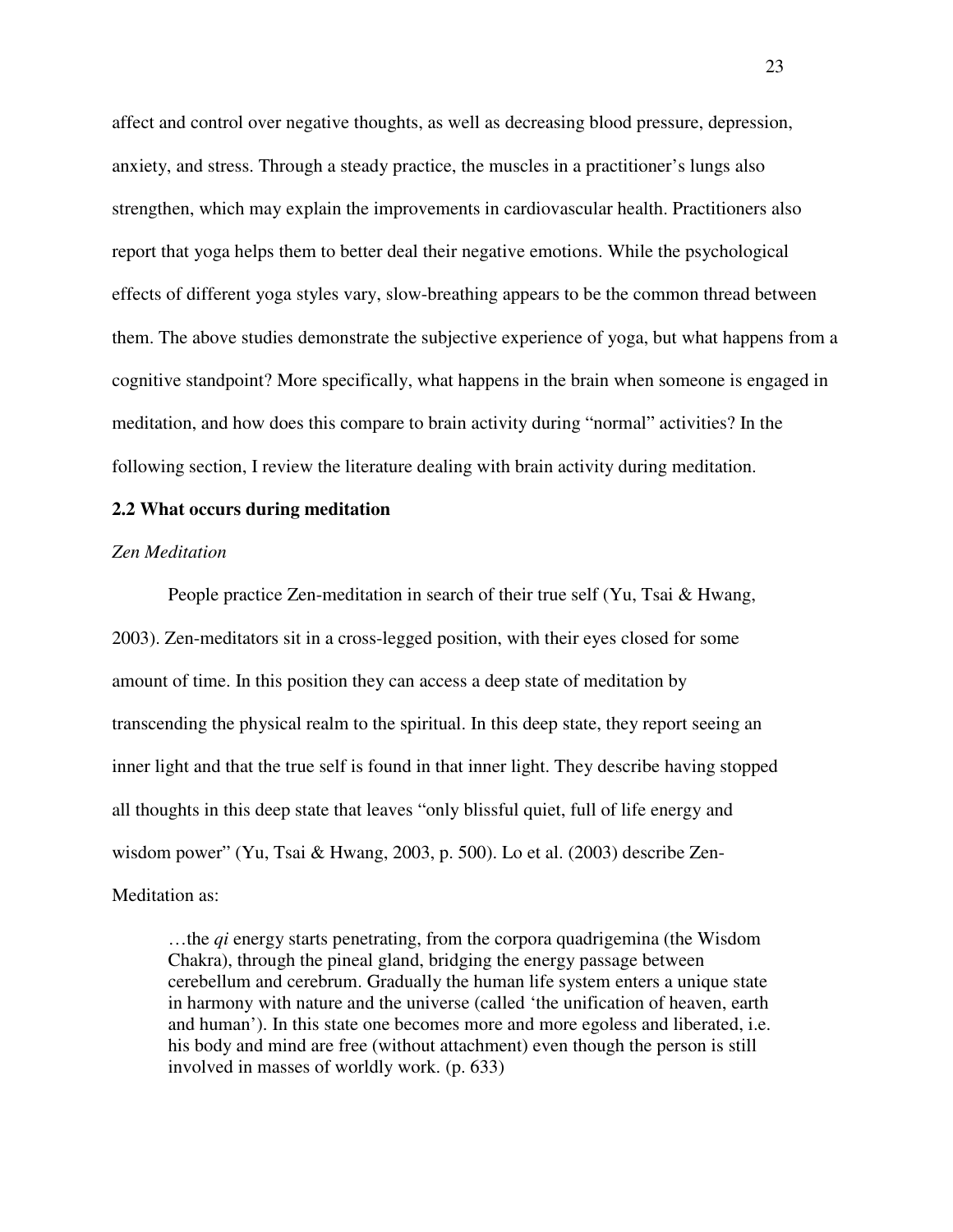Zen-meditation practitioners engage in this type of meditation to attain *Buddhahood*. There are many steps to *Buddhahood*, and each step is difficult to master. Zen-Buddhists believe that "by seeking Zen, one is actually seeking the true energy of life" (Lo et al., 2003; p. 631).

A method to quieting the mind is to focus on the body's chakra points (Yu, Tsai  $\&$ Hwang, 2003). Chakras (or wheels) are energy centers located within the body (Chaline, 2001). Beginning with the root chakra buried in the perineum, the seven chakras line up throughout the body, traveling upwards toward the head. Much like the transcendent movement of the physical to the spiritual, "the lower chakras are concerned with the physical plane of existence, while the higher chakras are gateways to the higher realms of the spirit" (Chaline, 2001).

Several studies explore the physical and psychological effects of the practice of Zen meditation (Gillani & Smith, 2001; Lo, Huang and Chang 2003; Yu et al., 2003). Lo et al. (2003) measured the brain electrical activity of practitioners as they were in a deep state of meditation. They then compared the brain activity of practitioners to the brain activity of non-practitioners (control group). In a second experiment, the researchers also observed the brain waves of eight participants (six practitioners, two non-practitioners) of participants, as they were unknowingly *blessed* by a Zen master<sup>2</sup>.

In the first experiment, the authors found that alpha blockage occurred as the practitioners simultaneously reported the experience of an inner light during meditation. Under normal circumstances, alpha brain waves occur while a person is awake, and beta waves occur during mental stimulation (Saladin, 2004). Blocking alpha waves means affecting a person's waking

 $\overline{a}$ 

<sup>2</sup>A Zen-master is one who achieved *Buddhahood* or more specifically, "full attainment of Buddha's three bodies, the emanation body (Nirmanakaya), the truth body (Dharmakaya) and the blessedness body (Sambhogakaya)" (Lo et al., 2003, p. 635).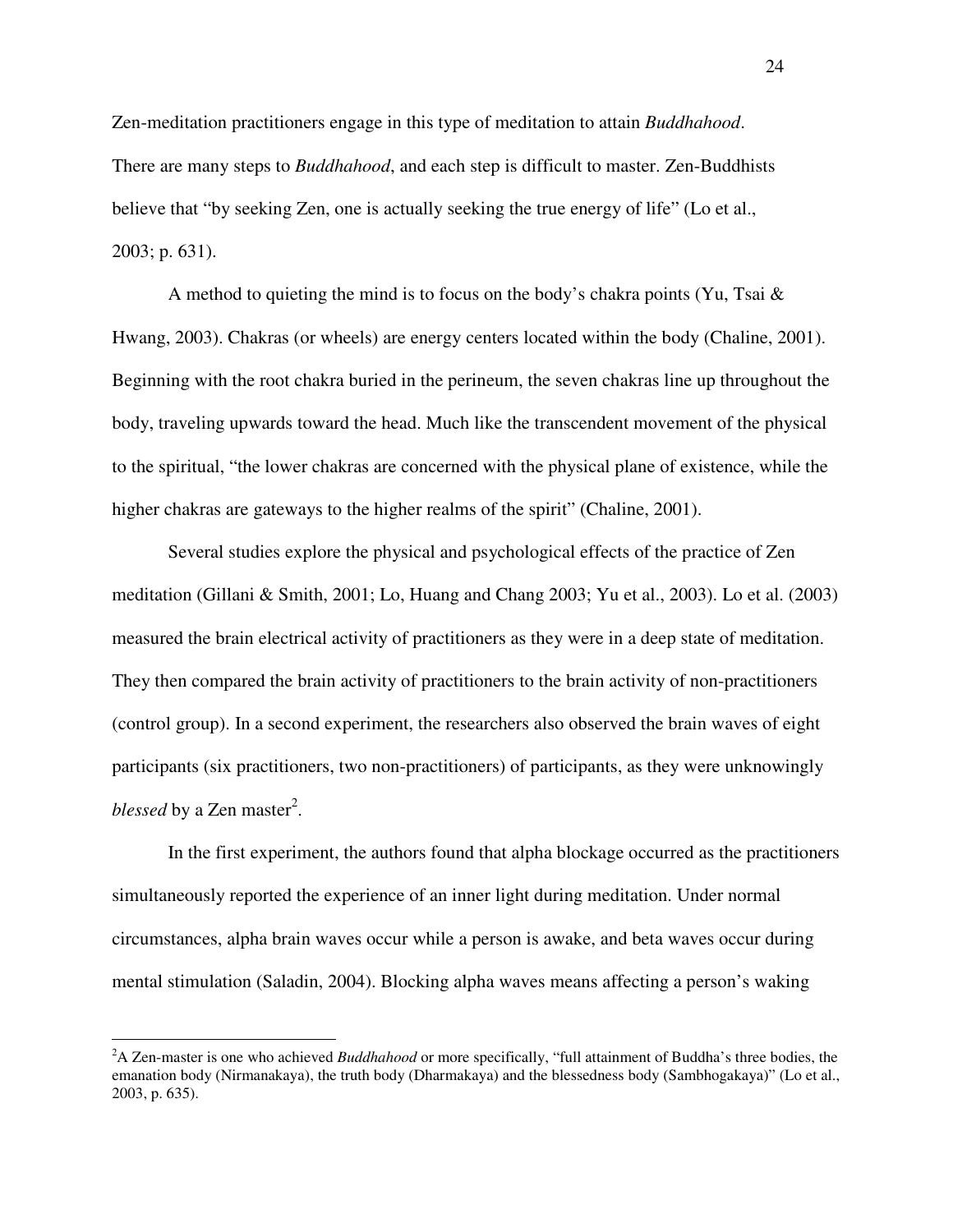state, supporting the hypothesis that meditation is similar to the state of sleep (Harinath et al., 2004). Lo et al. (2003) also recorded bursts of beta brain waves from those who entered into meditation/contemplation, or *Samadhi.* If beta waves occur during mental activity, then the presence of beta waves while engaged in meditation is concurrent with *Samadhi,* the highest form of contemplation and the eighth limb of Ashtanga yoga.

During the second experiment, brain activity of the meditators blessed by the Zen master demonstrated alpha blocking during the blessing, however, brain activity of the non-meditators during the blessing remained alpha dominant (Lo et al., 2003). When the meditators reported seeing an inner light, their brain activity simultaneously displayed a decrease in alpha waves and an increase in beta waves. Meditators reported seeing the *inner* light, at the same time, EEG results measured alpha blockage. Lo et al. (2003) predict that this experience of the inner light relates somehow to the idea of the true self. According to yogic tradition, practitioners experience liberation from the physical realm while in this state and are at one with the Source and thus their true self. The authors acknowledge that science may never have the technology to explain anything beyond the physical world, and that "the connection between the spiritual experience and physical phenomenon can be explored via the medium of the human life system" (p. 640).

Gillani and Smith  $(2001)$  paired the relaxation states  $(R\text{-States}^3)$  from the Attentional Behavioral Cognitive Relaxation Theory to compare the psychological effects of Zen meditation. The authors questioned which R-States people identified with achieving Zen, in the hopes of designing an intervention tailoring to an individual's needs. In this study, the meditation took place in a temple and used common Buddhist rituals including the "sounding of a gong, bowing to the instructor and temple altar, sitting on a meditation cushion or chair, instructions to breathe

 $\overline{a}$ 

<sup>&</sup>lt;sup>3</sup> For a description of R-states, see section 2.1, p. 20.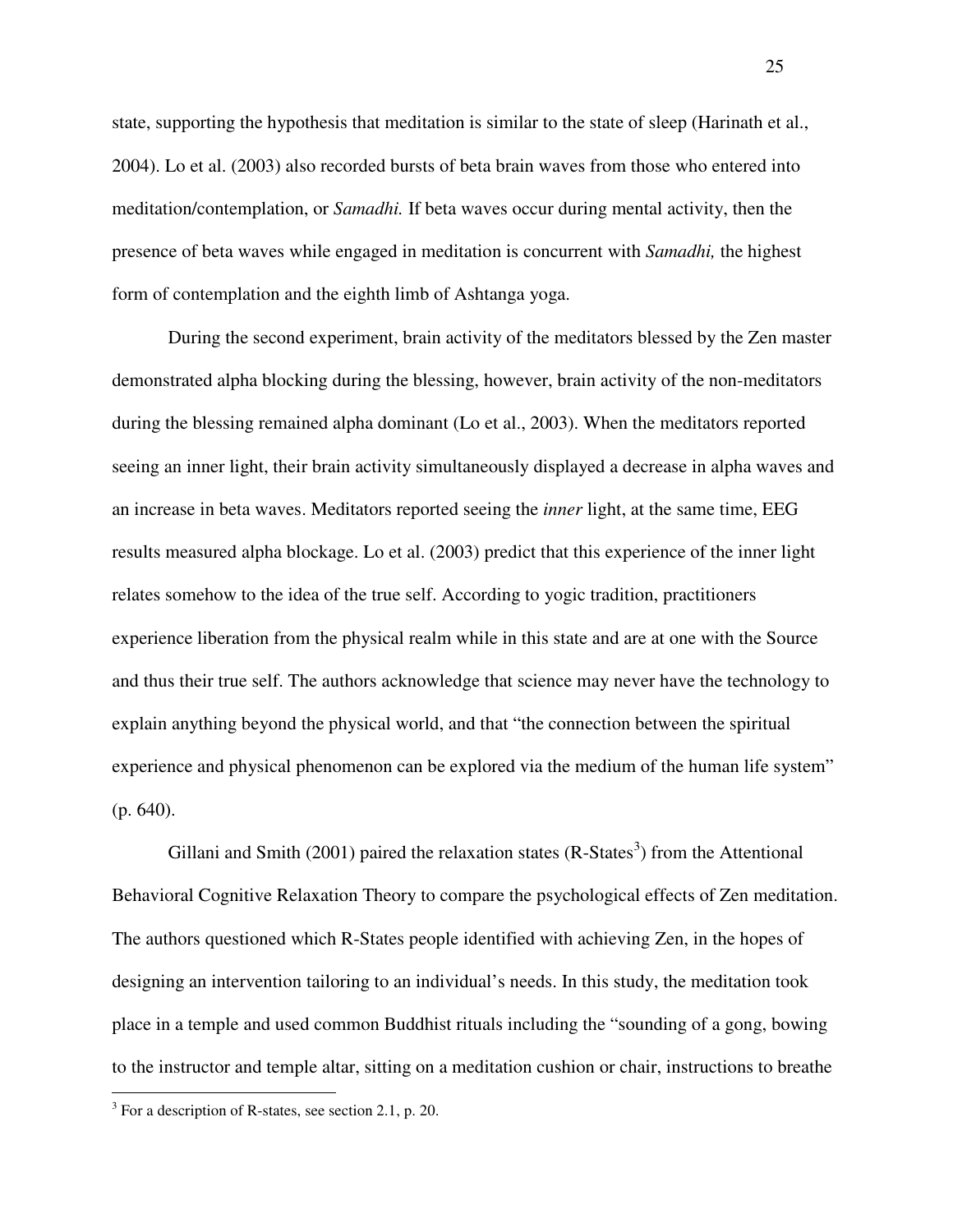in a relaxed manner, listening to occasional suggestive affirmations (*be peaceful, there is only this moment, be here in the present moment*), brief chanting and listening to a brief concluding spiritual *Dharma talk*" (p. 842) The authors conclude that Zen-meditators were less likely to believe in God, but identify rather with the R-State, Inner Wisdom. Meditators also report experiencing the R-States, Mental Quiet/Relaxation, Love, Thankfulness, Prayerfulness and Reduced Worry.

Some empirical research indicates that Zen-Meditation may reduce the growth of cancer cells. Yu et al. (2003) observed whether this style of meditation could slow *in vitro* prostate cancer cells blessed by a Zen-master in a case/control study. The Zen-master blessed prostate cells contained in a covered cell plate for one minute using only his right hand. Participants in the control group sat three meters away in the same room, but did not receive a *blessing.* Zen Masters are said to have psychosomatic power acquired through Zen meditation. The authors observed a reduced growth of *in-vitro* prostate cancer cells, which they attribute to the psychosomatic energy. Apoptosis (cell death) however did not occur. If the body truly can heal itself, it is not surprising that cell growth among cancer cells also reduced without the use of medication, and with the help of someone who can access their true self beyond the physical realm. The authors conclude that "these three experimental results strongly suggest that emitted psychosomatic power has antitumor effects on human prostate cancer cells" (p. 505).

#### *Transcendental Meditation*

For a subjective experience of meditation, Travis, Arenander and Dubois (2004) examined practitioner's lived experience of meditation. A practitioner of Transcendental Meditation sits quietly with closed eyes to detach from all "thoughts, feelings and perceptions" (Travis, Arenander, & Dubois, 2004, p. 403). During Transcendental Meditation, meditators

26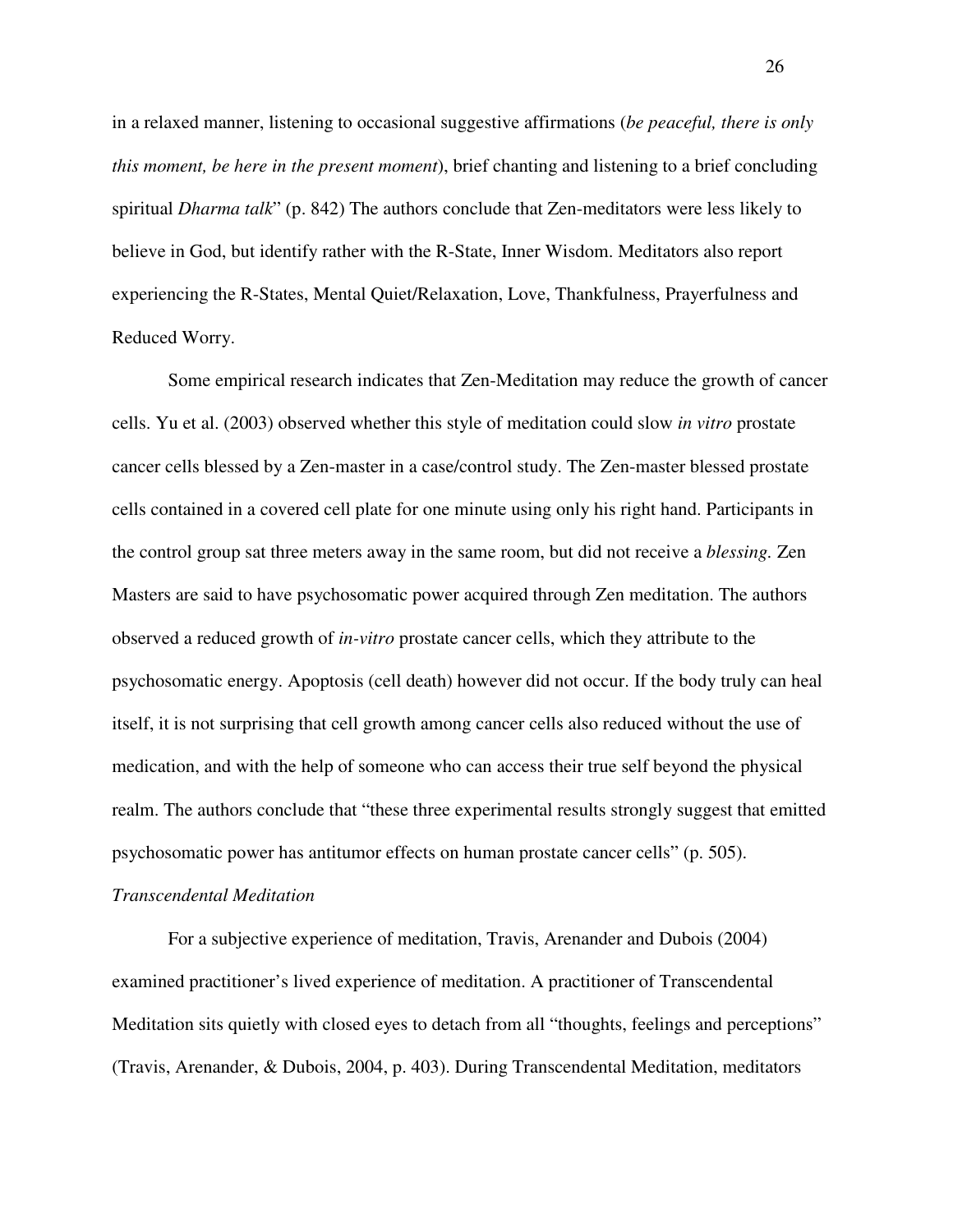achieve a 'simple unity' where the mind becomes at peace and rises above intellect, space and time (Travis & Pearson, 2000). This state is different from a normal waking state. It is the integration with pure consciousness. Pure consciousness is not only part of the states of waking, dreaming and sleeping, but goes beyond them as well (Travis & Pearson, 2000). Certain physiological conditions that occur during a waking state change when in a deep state of meditation.

Travis and Pearson (2000) examined the lived experience of pure consciousness, as well as identify other physiological changes that occur during Transcendental Meditation, by asking 52 college students to describe their deepest meditation experiences during Transcendental meditation. All the participants had been practicing this form of meditation for an average of 5.4 years. Even though awake, the majority of the practitioners became unaware of space, time or body-sense during meditation. A smaller proportion felt peaceful, and an even smaller percentage of meditators experienced unboundedness. Meditators described a feeling of unboundedness as an absence of space, time or body-sense, and an 'unbounded silence' with complete awareness and peace, but without thought.

Travis, Arenander and DuBois (2004) examined how practitioner's, who experience higher states of consciousness or pure consciousness, describe what this experience means to them. The authors attempted to link together concepts of the self from three different groups of a total of 51 participants. The first group, Non-Transcendental Meditation (Non-TM) participants, does not practice meditation and has not experienced pure consciousness. Participants in the second group had been practicing Transcendental Meditation for approximately eight years, with only the occasional experience of pure consciousness (Short-Term TM). Finally, the third group consisted of people well-practiced in TM, meditating for an average of 25 years (Long-Term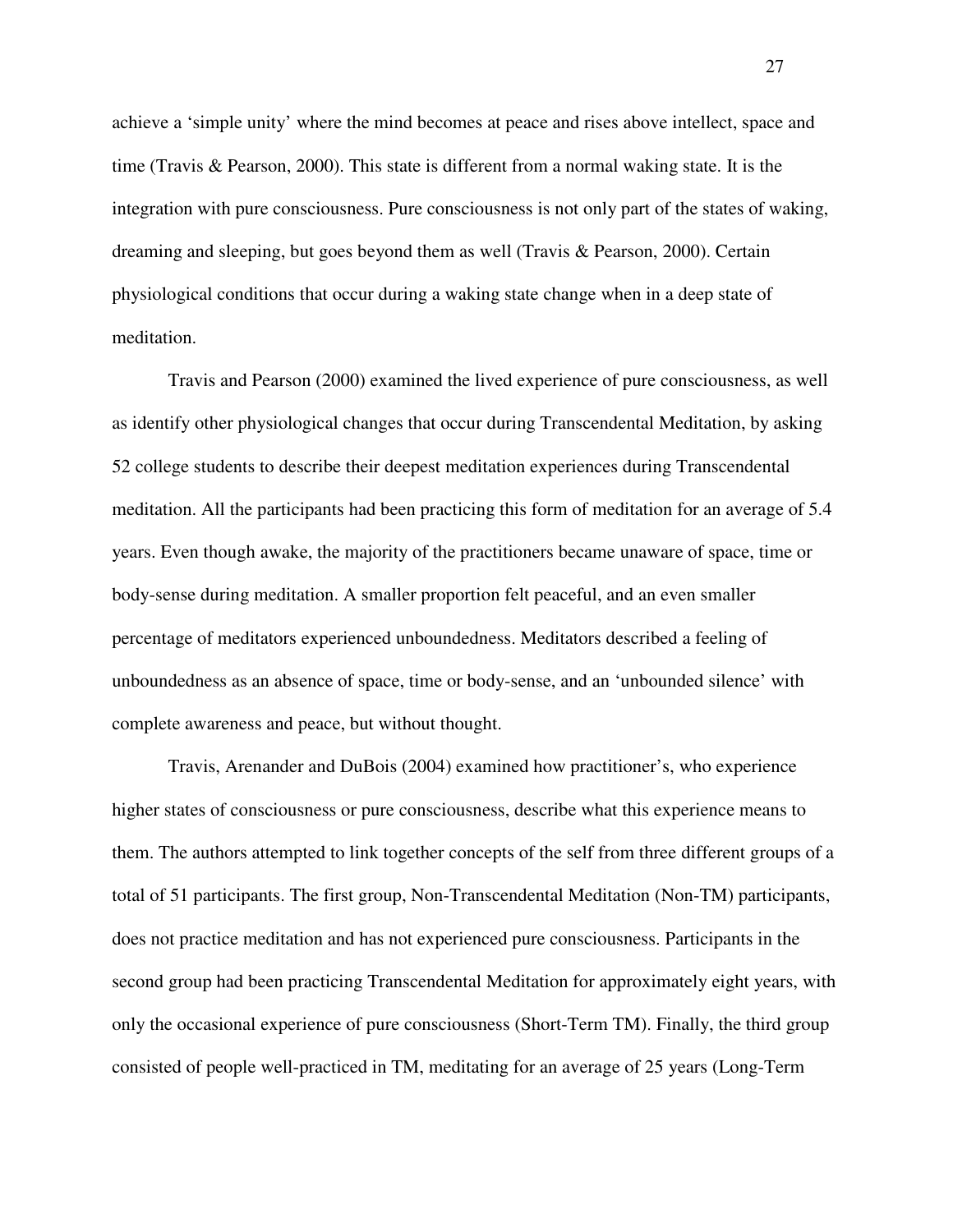TM). In this group, participants reported the experience of pure consciousness consistently during daily life.

From this study, Travis, Arenander and Dubois (2004) developed a continuum, termed the Object-referral/Self-referral Continuum of self-awareness, to describe the differences in perception of self along a spectrum of ways people experience consciousness. The researchers employed five different psychological tests, quantifying constructs such as worldview dimensions, moral reasoning, anxiety and personality. From the tests, researchers concluded that stable states of self-awareness coincided with 'de-embedding oneself' from "objects and processes of knowing-thoughts, feelings and actions." Enlightenment is defined as the higher states of consciousness, moving towards the extreme end of the self-referral mode. Through unstructured interviews and psychological tests, Non-TM identified self with thoughts, feelings and actions, the Short-Term TM identified self as '*director*' of thoughts, feelings and action, while the Long-Term TM identified self as underlying and independent of thoughts, feelings and actions.

What these studies conclude is that meditation puts a practitioner into a state similar to sleep, while actually awake. On a physical and physiological level, Transcendental Meditation program helps practitioners decrease their systolic blood pressure and increase their melatonin levels (Barnes et al., 2004); Solberg et al., 2004). Practitioners report a feeling of unboundedness, while being unaware of space, time and even body-sense, and identify their self as 'de-embedded' from their thoughts, feelings and actions, leading to a feeling of independence from thoughts, feelings and actions. Some types of yoga describe this experience as achieving Zen, or finding their true self and becoming one with God.

28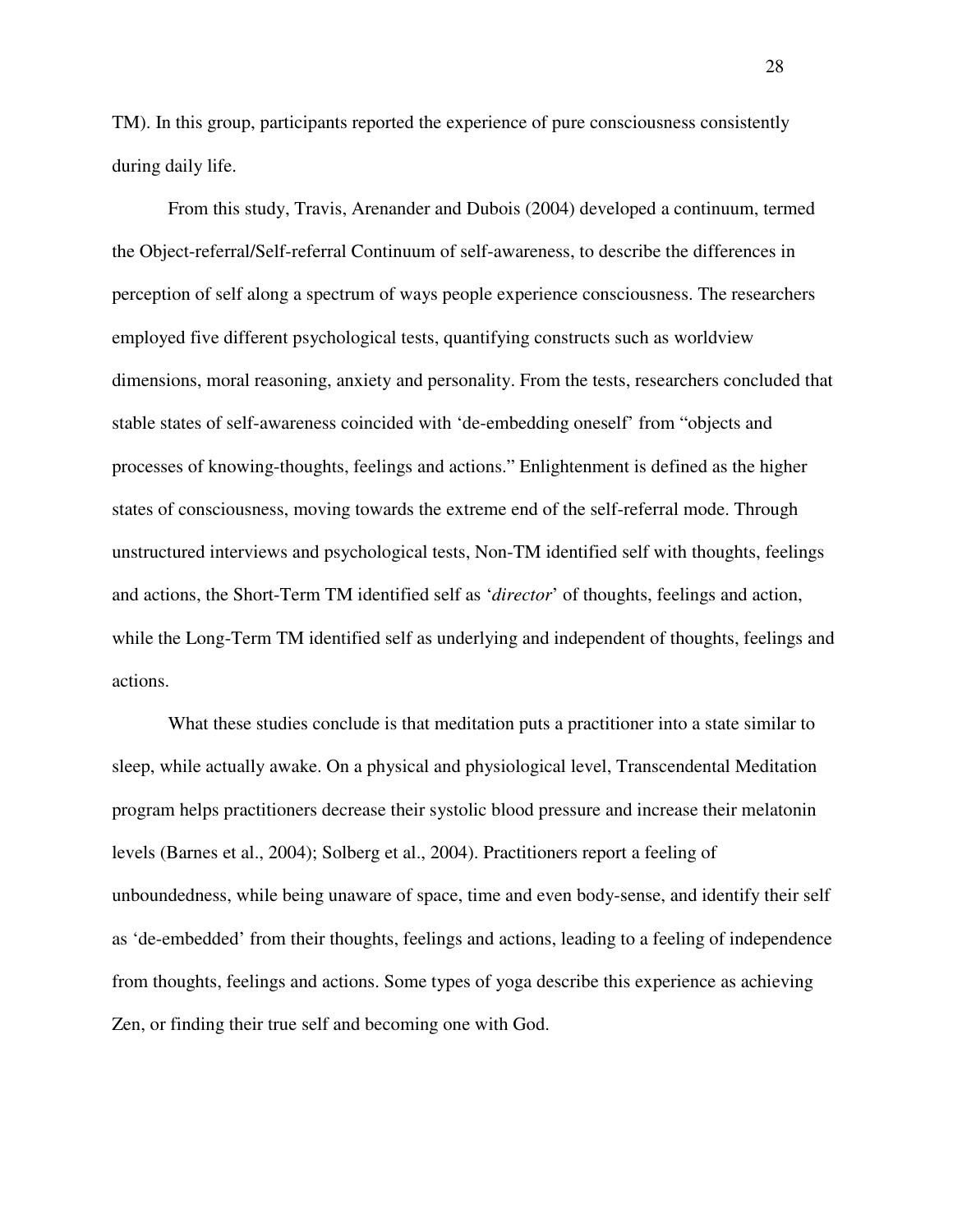These studies highlight how people describe their experience of meditation. They are important because they provide a subjective view of meditation, and answer the how's and why's behind the concepts of yoga. After having identified the whole health benefits of yoga, including physically, physiologically, psychologically, emotionally, the following section deals with the spiritual benefits and philosophical nature of yoga as taught by the definitive text in Ashtanga yoga, *The Yoga Sutras of Patanjali* (Satchidananda, 1990).

#### **2.3 Analysis of yoga philosophy and the true self**

Literally meaning 'to be yoked,' yoga has been defined many ways, but at its core is the "true self." *The Yoga Sutras of Patanjali* claims the goal of yoga is to attain complete mastery over the mind (Satchidananda, 1990). To do this, a practitioner must learn to remain in the present and observe non-judgment. The mastery of the mind is where a practitioner becomes one with God and all things and realizes the true self. Some yoga philosophies refer to this as achieving Zen (Lo et al., 2003). Practitioners seasoned in meditation, who have begun to understand the concept of the true self, identify the self as being 'de-embedded' from thoughts, feelings, and actions; subsequently, describing the self as being independent of thoughts, feelings and actions (Travis, Arenander & Dubois, 2004). Yoga encompasses a person's whole life and addresses topics, such as mental and physical health, the nature of truth, liberation, a person's relationship to God, what and who is God, and the true Self (Satchidananda, 1990). This thesis deals mainly with the true self; however, as these other topics cannot be separated from the concept of the true self, the above topics also are discussed.

Yoga is a 5,000 year old science, not a religion, and is considered a way of life. It is a philosophy and spreads beyond the yoga mat. Yoga philosophy actually defines yoga as the science of the mind, a science named in western culture as psychology. A yoga practitioner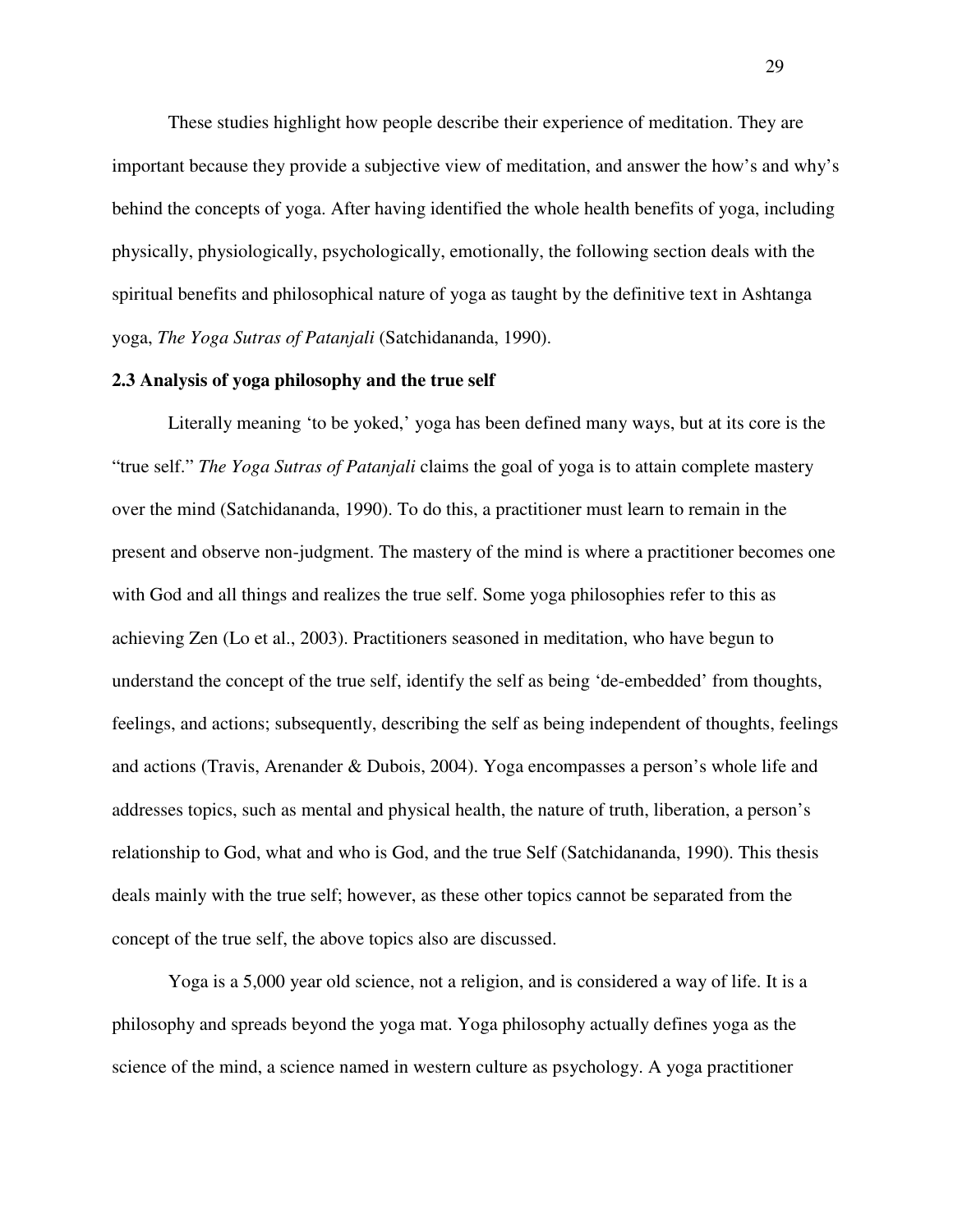ceases all thoughts to transcend the physical realm and to find the true self. In *Samadhi Pada*, the second, but perhaps most important, *Sutra* says *yogas citta vritti nirodhah* or "the restraint of modifications of the mind-stuff is yoga" (Satchidananda, 1990, p. 3). Seemingly easy, the restraint from thought is the most difficult aspect of yoga, and for most practitioners a life-long struggle. According to Satchidananda (1990), when yoga practitioners successfully still their mind, the true self becomes clear and known.

*The Yoga Sutras of Patanjali* deals with many aspects of a person's life and offers a clear definition of the Self (Satchidananda, 1990). According to *Sadhana Pada*, the Self is "the eternal, never changing One" (p. 164). The true self exists beyond the body and thought and stays the same, while the mind changes and creates the differences and the *ahamkara* (the ego). Yoga is letting go of the changes, the differences, and the ego by stopping the mind. The body and the mind change, but the true self remains the same. Moksha (liberation) comes when practitioners allow the changes of the mind to occur without fighting them, nature no longer bounds them (Satchidananda, 1990).

According to Patanjali, yoga philosophy describes the *Purusha* and *Prakriti*. The *Purusha* is the seer, while the *Prakriti* is everything else that is not the seer, much like the subject and the object. According to the third *Sutra* of book one, *Tada Drastuh Svarupe Vasthanam*, or "then the Seer [Self] abides in His own nature" (p. 6). The body comprises part of the self, but the self goes beyond the body. *Sutra* 4 in Samadhi Pada reveals that all selves are indistinguishable and everything is the same thing, the same energy, the same One. The self is not the body, but rather it exists in and comprises everything and does not change. If something changes, the change occurs in something other than the self. The seer embodies the true self, where, *Prakriti*, otherwise known as nature or the world, represents everything but the self, 'the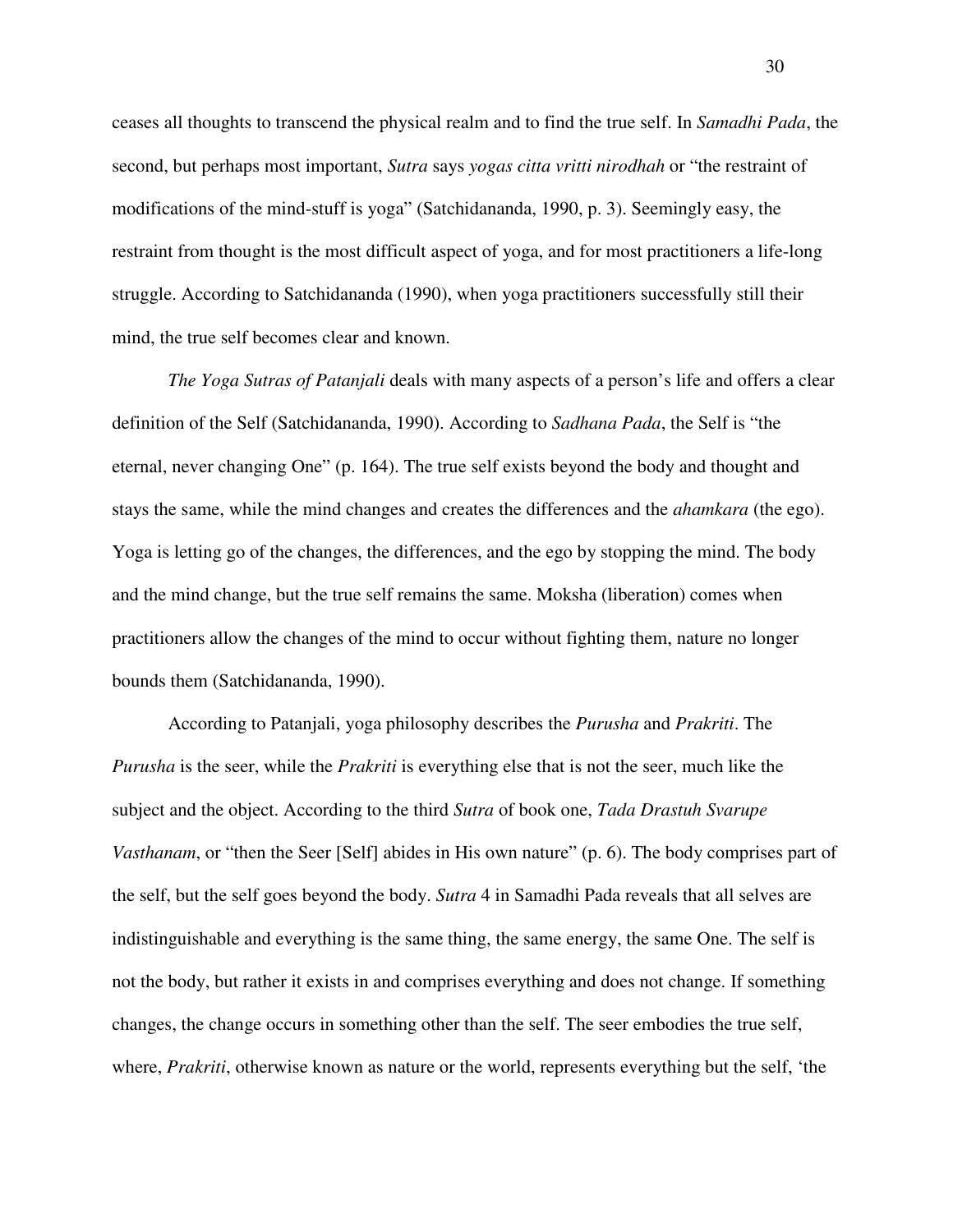other.' According to *Sutra* 18 of Sadhana Pada, *Prakriti* is intended to be difficult and is not where a practitioner finds happiness (Satchidananda, 1990).

To recognize the *Purusha* is to recognize the *Prakriti.* This union of both *Purusha* and *Prakriti* describes *Samyoga.* Only through the realization of one is the other possible and this realization is all that separated them in the first place. Patanjali explains "*tasya hetur avidya*," or "the cause of this union is ignorance" (Satchidananda, 1990), because establishing a realization means that what was realized was at first unknown, but in yoga everything was always known, but forgotten through human conditioning. *Samyoga*, in this sense, actually means to remember, which explains why Patanjali claims that the union of *Purusha* and *Prakriti* is ignorance. In the *Sutra* 24 *in Sadhana Pada*, Patanjali implies that coming to the realization of *samyoga* does not mean that *samyoga* was not present all along, but rather that it was forgotten. By realizing *Prakriti*, "we realize we are the *Purusha*" and "if not for the *Prakriti*, we could not know ourselves" (p. 114).

Only through intense study and self-discipline can practitioners find their true self. The Sanskrit word for this kind of study is *svadhaya*. *Sutra* 1 of *Sadhana Pada* says "accepting pain as help for purification, study of spiritual books, and surrender to the Supreme Being constitutes Yoga in practice" (Satchidananda, 1990, p. 79). Study in this case means not only an *asana* practice or sitting meditation, but also a continuous examination of the scriptures, whatever the scripture. Practitioners can experience a new understanding of the true self with each read of these texts for the rest of their lives.

While the study of these texts provides a map to finding the true self, this search requires more than just study. The true self is found through both study and practice. Theoretical and pedagogical concerns do not take the place of doing yoga (Morley, 2001). Satchidananda (1990)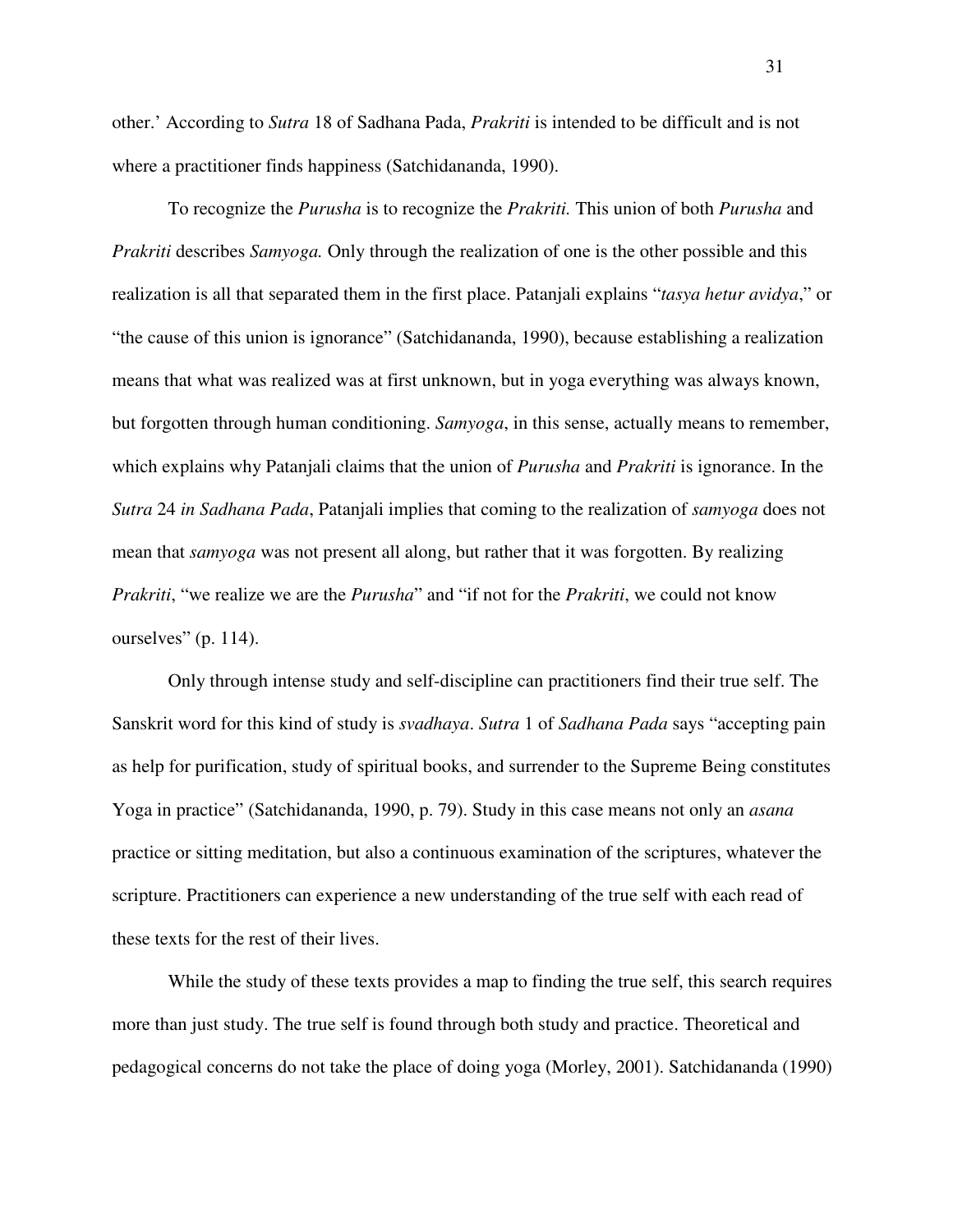interprets the first *Sutra* in *Sadhana Pada* as "the self cannot be known by theory alone" (p. 82). The realization of the self takes more than theory and philosophy. Knowledge exists beyond the mind. To go beyond the mind is to understand the true self and the One. In order for yoga practitioners, limited through culture, to understand the unlimited, they must transcend their minds.

## **2.4 Historical and contemporary views of the self**

The concept of the self, the concept of consciousness and subjectivity, has been a topic of discussion over the centuries. Disciplines from psychology to philosophy have produced many ideas as to what the self is and these notions have dramatically changed over time (Clarke  $\&$ Dirkx, 2000). Sigmund Freud and Carl Jung played significant roles in defining the self. Western, contemporary literature of the self, a definition set by Sigmund Freud, refers to the self as the ego (Brookes, 1996). Freud focused much of his attention to the self as being repressed and deceived as a result of strict religious morals during his time. Jung defined the self as "the central organizing and 'moving' principle of the psyche itself" and defines the psyche "as the totality of all mental processes" (p. 344). The psyche represents "a constellation of figures or persons that animate our conscious lives, the vast majority of which are beyond our levels of conscious awareness" (p. 110). The psyche is how people present themselves to the world. Jung views the self as hard-wired and "socially and historically constituted" (Clarke & Dirkx, 2000, p. 106).

Philosophically-speaking, a dominant theory of the self (and the theory which informs my participants) is humanistic psychology, which recognizes the self as unitary, as "integrated, rational, authentic, [and] self-conceiving" (Clarke & Dirkx, 2000, p. 101). Within the unitary philosophy, the true self can be uncovered from deep within consciousness by the individual.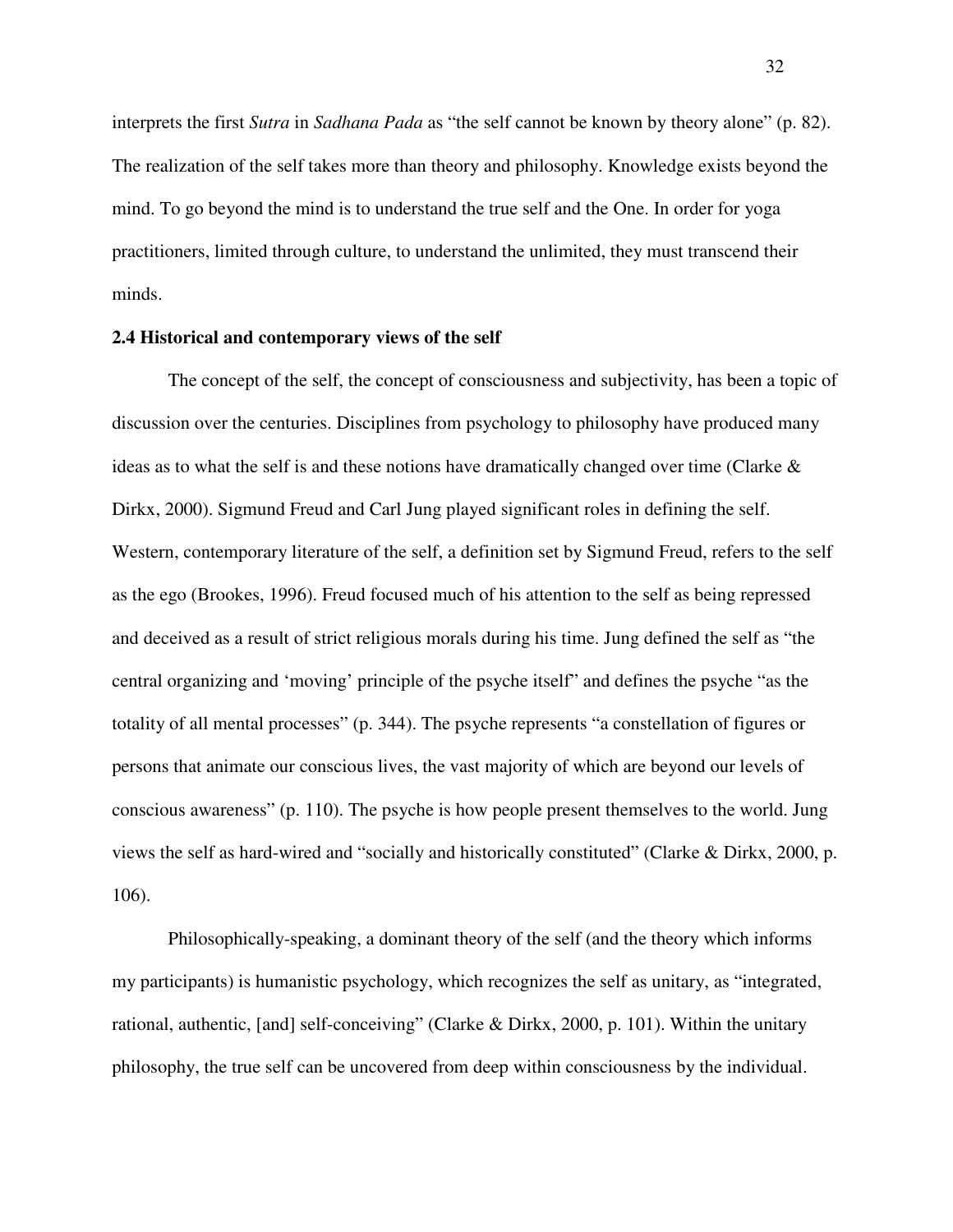This modern model of the unitary self dominates how the west views the self. Modernity defines the self as individual and subjective (Clarke & Dirkx, 2000).

This culture has moved past modernity to post-modernity and beyond, as argued by Clarke and Dirkx (2000). Other frameworks define the self differently, thus contributing to the ever-changing idea of the self. Jung's phenomenological view embraces the paradigm shift considered necessary by Thomas Kuhn. However, western culture still maintains the modern notion of the self, despite the post-modern times (Clarke & Dirkx, 2000, p. 103). In the postmodern world, life has become much more complex with the technological age, and people are much more interconnected. Post-modernism represents a "plurality of voices and positions, creating a vertigo of competing claims to truth" (p. 105) and recognizes alternative notions of the self. The self is "not fixed but always in process" and "an ongoing construction that is both social and personal" (p. 109). Post-modernists argue that the unitary model of the self does not fit in today's world, because "personal identity is not singular but plural (p. 109). This pluralism is evident as people identify themselves through race, culture, gender, political affiliation, religious affiliation, and their theoretical underpinnings (and so on). Post-modern theorists believe the unitary model of the self is flawed (Clarke & Dirkx, 2000). Modern society, however, is resistant to change.

### **2.5 Phenomenological research**

 $\overline{a}$ 

The theoretical framework of this study is phenomenology<sup>4</sup>. Phenomenology is a school of thought that attempts to describe the essence or structure of a particular lived experience. Phenomenology explores "how human beings make sense of experience and transform this experience into consciousness" (Patton, 2002, p. 104). It attempts to discover what the

<sup>&</sup>lt;sup>4</sup> Though the humanistic paradigm informs my practitioner's view of the self and how they make sense of their true self, the humanistic paradigm does not inform this thesis.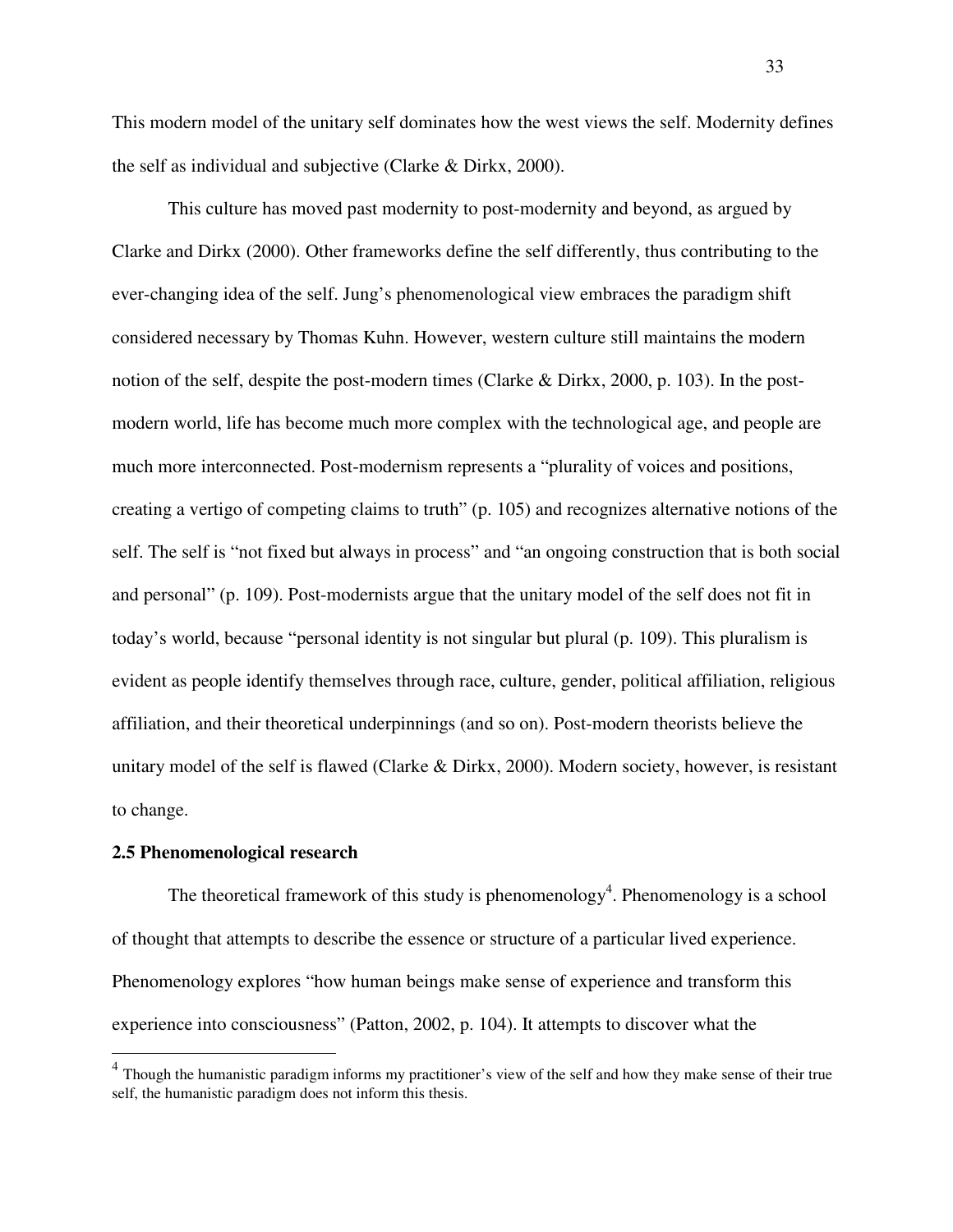phenomenon or object is at the moment it appears in consciousness, before the mind makes meaning of it (or constructs it to be). It allows for the opportunity to view a phenomenon before analysis and interpretation, before humans make meaning of it, the phenomenon's natural state.

An epistemology describes "how we know what we know" (Crotty, 1998, p. 8). Constructionism, the epistemology in this study, states that people interpret the world they see. People create meaning. Crotty (1998) states "meaning is not discovered, but constructed" (p. 9). A phenomenon does not exist without human understanding and meaning does not exist without the conscious mind (Patton, 2002). Crotty (1998) states:

Consciousness is always consciousness of something. An object is always an object *for* someone. The object, in other words, cannot be adequately described apart from the subject, nor can the subject be adequately described apart from the object. (p. 79)

While the object or phenomenon is there, it has no meaning. What people do not see has the potential to be anything. Constructionism supports the existence of many truths and many realities (Crotty, 1998).

Phenomenology theorizes that all phenomena have a core (Crotty, 1998). This core is always accessible, but misidentified by cultural and individual differences. Since human beings construct the meaning of the phenomena, the essence of the phenomena is lost in understanding. Pfander's conception of this framework explains the essence in phenomenology as either a "fundamental" or "empirical essence," (as cited in Spiegelberg, 1972, p. 15). Fundamental essence describes what the phenomenon or object of intention actually is and empirical essence describes what humans perceive it to be.

Edmund Husserl and Martin Heidegger played a significant role in the development of phenomenology. Edmund Husserl was born April 8, 1859, in the town of Prossnitz in Moravia and died in 1938 (Edmund Husserl, 2006). He is considered the founder of pure phenomenology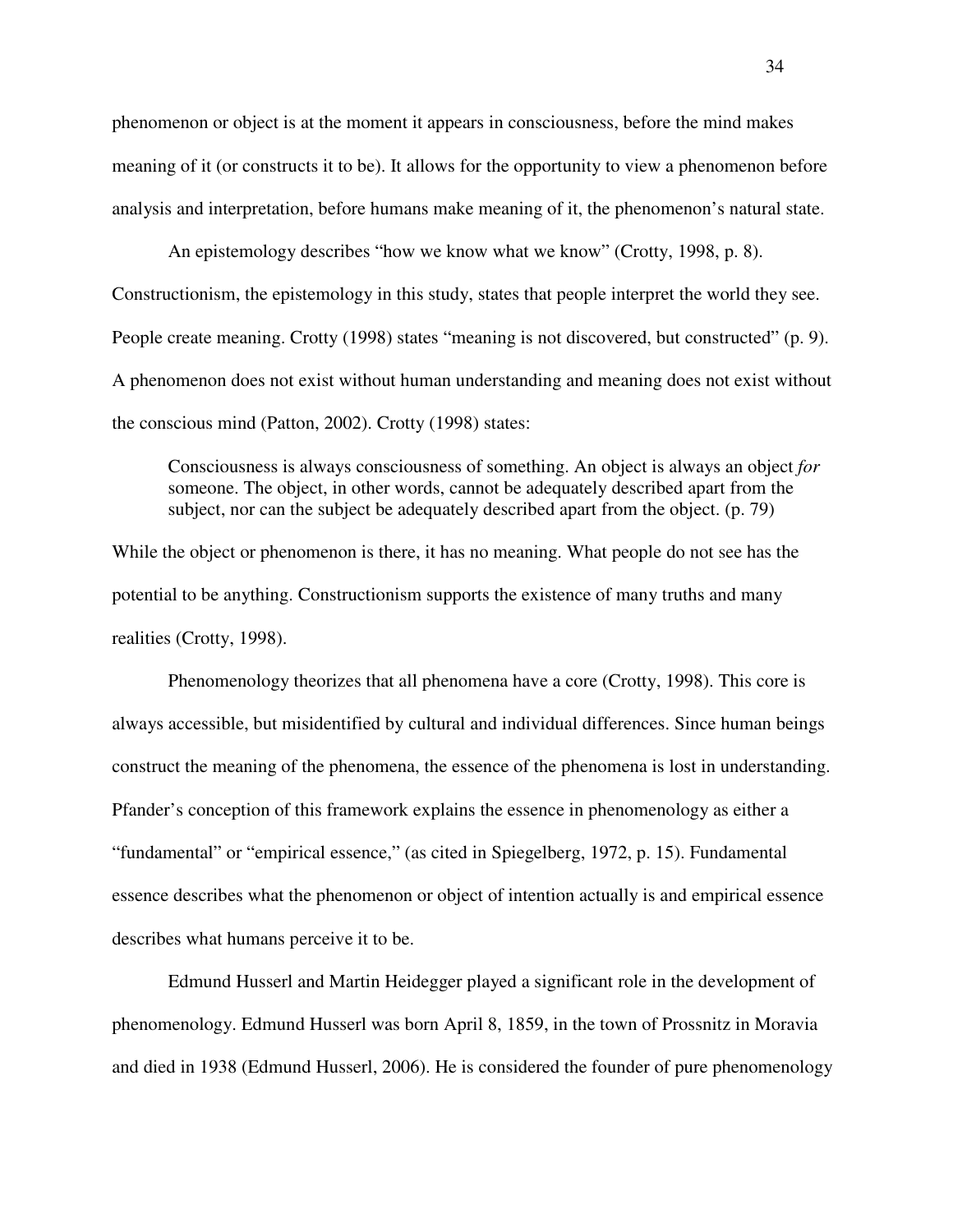(Spiegelberg, 1965). Husserl developed phenomenology to generate knowledge outside the positivistic framework, used mostly in the hard sciences. He believed that these sciences were not rigorous enough in their pursuit of the truth, and that phenomenology provided a more rigorous method to scientific research. In lectures, Husserl claimed these "naturalistic philosophies" aimed to identify all knowledge only through "uncritical natural sciences," such as experimental psychology (Spiegelberg, 1965, p. 120-121). According to Spiegelberg (1965), Husserl concerned himself with pure consciousness. Husserl used phenomenology to examine a number of "fundamental cognitive acts as perception, imagination, image consciousness, memory,…and the consciousness of time" (Spiegelberg, 1965, p. 119).

Phenomenology provided him with a method to examine consciousness. Husserl uses phenomenology to describe the essence of an object and the structure of that essence (Spiegelberg, 1965). He believes that phenomenology identifies how objects are initially presented in the mind and defined it as the "science of intentional consciousness." The interpretation of a phenomenon by human beings represents intentionality (Spiegelberg, 1965). Intentionality describes directing consciousness towards an object. According to Husserl, conscious intentionality towards an object combined with the human construction of meaning of this object acts actually as a projection of the self onto the object (Spiegelberg, 1965). For example, Spiegelberg (1965) states that "when we perceive a body other than our own as 'there' rather than as 'here,' we apperceive it at once as the body of an alter ego by way of an assimilative analogy with our own ego, an analogy which, however, is by no means an inference by analogy" (p. 159).

Husserl believed that phenomenology brings the phenomena "back to the things themselves, and not focus solely on theory behind them" (Spiegelberg, 1965, p. 121-122). What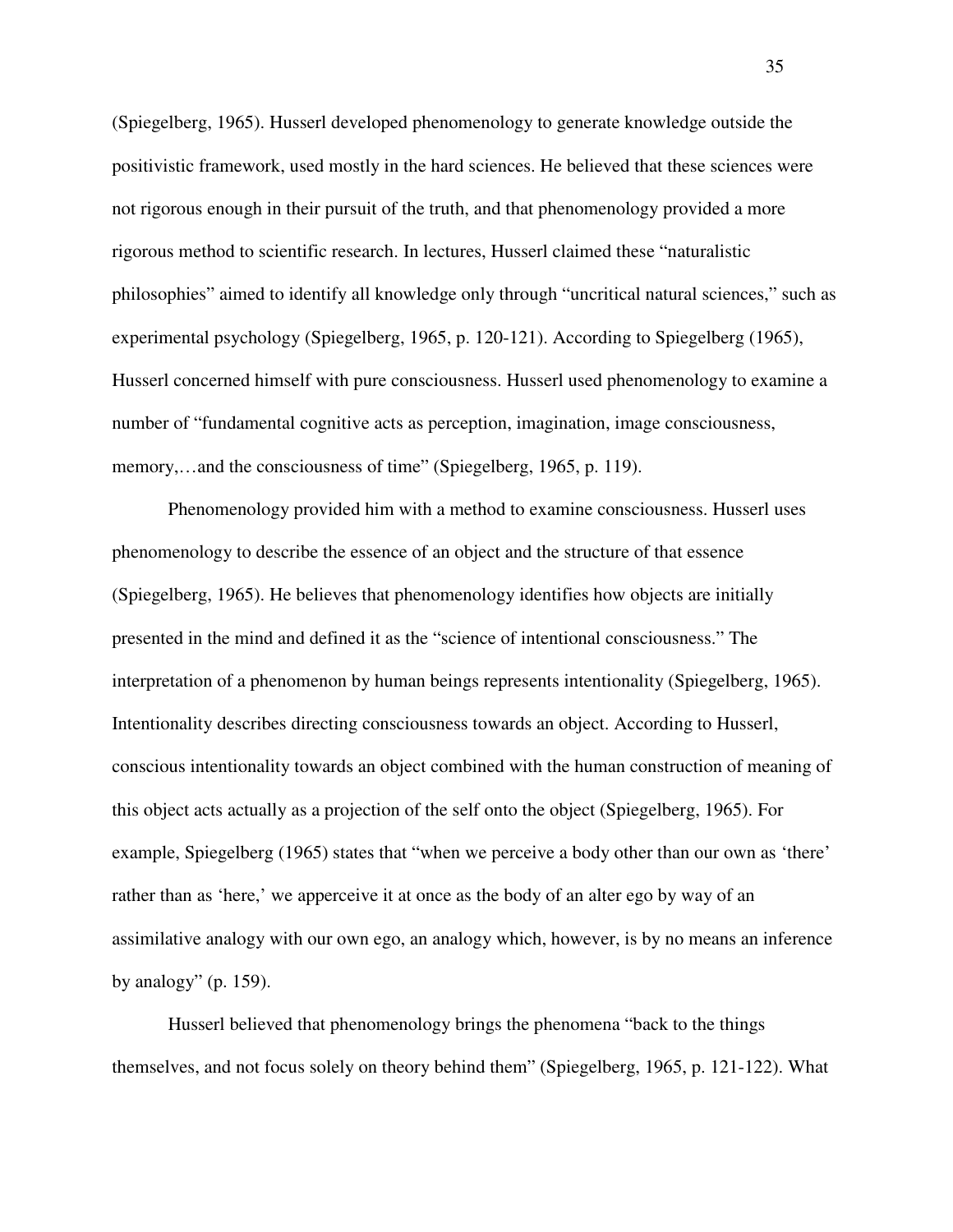he means by going back to the origins of things refers to the phenomenological reduction. Phenomenological reduction, or epoche, means reducing the phenomenon to its essence before interpretation. It refers to the suspension of "belief, doubt, or any kind of presupposition about the existence of the worlds and its objects" (Morely, 2001, p. 74). Husserl identified two stages of the phenomenological reduction: a) reducing an object to its essence, and b) the bracketing of beliefs. He believed the world fell into brackets, but not to mean he forgot his beliefs, but rather loosened his relationship with them.

Edmund Husserl's research focuses on the idea of the life-world, or the lived experience. The ontology of the life-world examines the structures within the life-world, where each has its own style. At the core of each life-world is the experiencing self. Husserl believed this world was not accessible to the average person (Spiegelberg, 1965, p. 160).

Martin Heidegger was as a student of Edmund Husserl. Heidegger was born on September 26, 1889 in Messkirch in south-west Germany and died on May 26, 1976 (Martin Heidegger, 2006). A student of Husserl's, Heidegger developed a concept of the phenomenological philosophy. Heideggerian phenomenology differs from Husserlian phenomenology in that Heideggerian phenomenology is not simply describing a phenomenon, but finding the hidden meaning in context. Heideggerian phenomenology attempts to find the meaning in a phenomenon as it relates to being (Spiegelberg, 1965). In fact, Heidegger declared himself the first philosopher of the sense of being (Spiegelberg, 1965, p. 284). His analysis supplied new concepts of phenomenological knowledge, such as being, time, and death (p. 284). Table 4 summarizes some of the key differences between teacher and student.

**Table 2.2** The differences between Husserl and Heidegger (Spiegelberg, 1965, p. 284-287)

| Husserl                        | <b>Heidegger</b>            |
|--------------------------------|-----------------------------|
| Being exists for consciousness | Humans experience the world |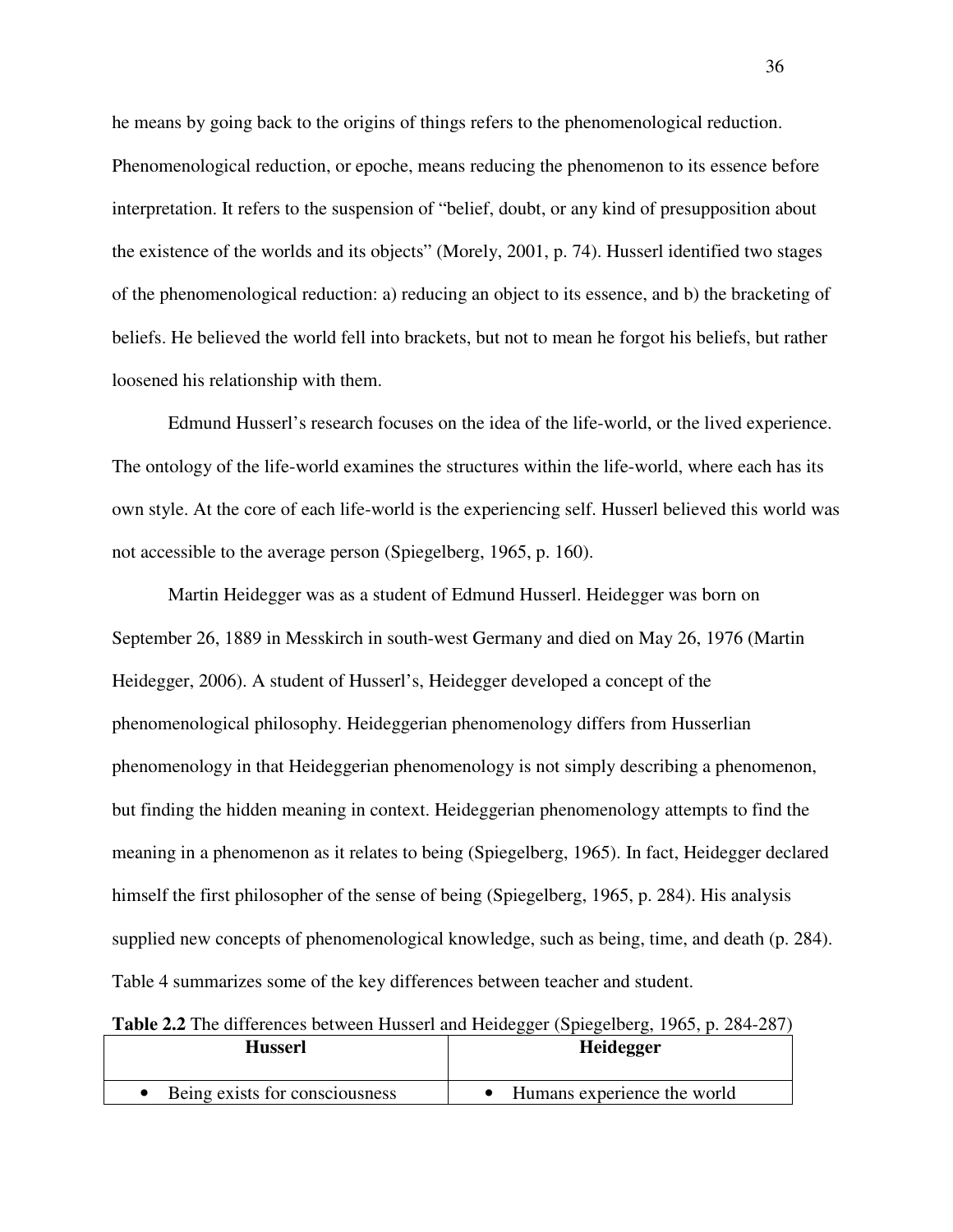| Subjective consciousness<br>Influences include: Descartes<br>Believes that "the wonder of all<br>$\bullet$<br>wonders is the pure ego and pure<br>consciousness"<br>Believes in "bracketing" to get at<br>$\bullet$<br>the essence of a phenomenon | • There are "things in being"<br>Objective being<br>• Influences include: Aristotle and<br>Parmenides<br>• Interested in the meaning and mode<br>of being<br>• Believes that "man along of all<br>existing thingsexperiences the<br>wonder of all wonders"<br>Understands themes in context<br>$\bullet$<br>Humans are in and of the world<br>$\bullet$ |
|----------------------------------------------------------------------------------------------------------------------------------------------------------------------------------------------------------------------------------------------------|---------------------------------------------------------------------------------------------------------------------------------------------------------------------------------------------------------------------------------------------------------------------------------------------------------------------------------------------------------|
|                                                                                                                                                                                                                                                    |                                                                                                                                                                                                                                                                                                                                                         |

Heidegger was most interested in the study of being, or ontology (Spiegelberg, 1972). Heidegger believed that ontology was "the only worthy subject in phenomenological philosophy" (p. 290). Rejecting the term philosophy, though, he referred to his own philosophizing instead as "Thought of Being" (p. 290). Heideggerian phenomenology examines the true meaning of being without the intrusion of the thing-in-being, which Heidegger refers to as *Dasein* (Spiegelberg, 1965, p.290). Dasein is a term to describe human existence. The study of the thing-in-being is called metaphysics. According to Garva (2006), "Heidegger sought to discover invariant structures of how Dasein (a person) exists in relation to its world—its ontological (philosophy of being) structures" (p. 255). The constructs of Heideggerian phenomenology include background, co-construction, pre-understanding, and *Dasein*.

Heidegger concerned his research with being and the modes of being. Being, for Heidegger, is both temporal and historical and is concerned with the being in context. He identifies two kinds of being: (1) the occurrence of the being, and 2) the being-at-hand (p. 287). Being, according to Heidegger, consists of "existence, moods, concern, and 'being toward death'" (p. 288). For Heidegger, meaning does not exist without the being and that only "human existence can be with or without meaning" (Spiegelberg, 1965, p.285). Humans are "in and of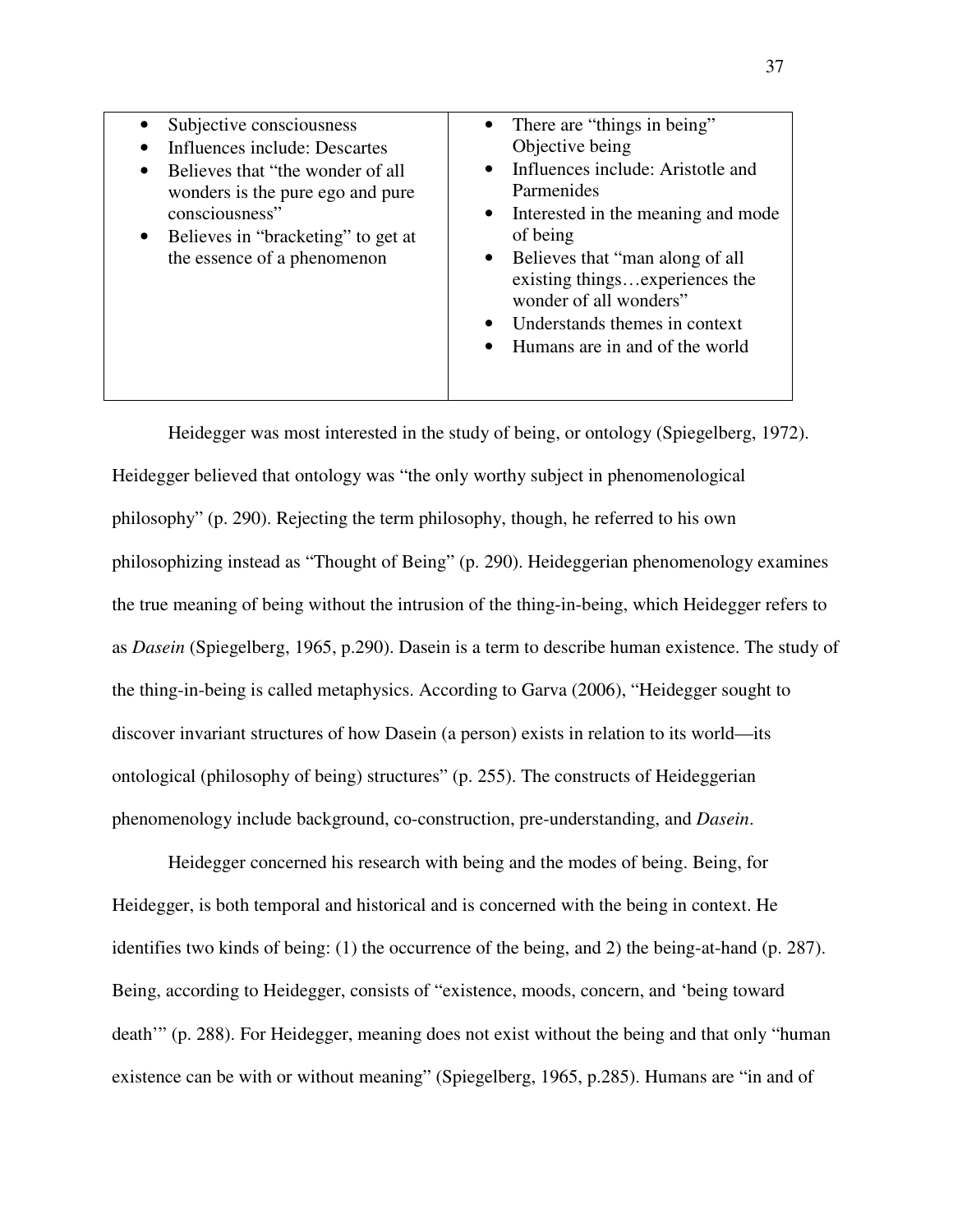the world" (p.285). Indeed he believes that the "forgetfulness of being" leads to the "decline and crisis of man's history on this planet" (p.285).

Phenomenology is well suited to this study as well as to the concept of the true self. The necessity for a paradigm shift, as recommended by Thomas Kuhn (1970), opens up the concept of the self to other frameworks. This thesis is part of the on-going discussion of the self which "is beginning to embrace phenomenological principles" (Brookes, 1996, p. 345). Qualitative studies examining yoga practitioner's lived experienced of yoga, as well as the experience of the true self presents gaps in the literature. Most of the qualitative work was not empirical or peerreviewed articles, but opinion pieces in respectful yoga-based journals. I do not deny that more empirical literature exists, but only that I have not located it.

The existing literature focused mostly on Husserlian phenomenology and yoga (see chapter three). Less literature existed that examines yoga and concepts of the self using phenomenology as a framework. This thesis attempts to fill this gap in the literature. In addition, because of my belief that the world cannot be bracketed, the experience of the true self in context is better suited to the lived experience, thus this thesis does not use bracketing as a technique to uncover the essence of the true self. In support of this, Sinari (1965) identifies that the actual act of reflecting on a phenomenon explains the inability to bracket, since the reflective self still remains. For this reason, this study employs Heideggerian phenomenology to study the lived experience of the true self as described by yoga practitioners.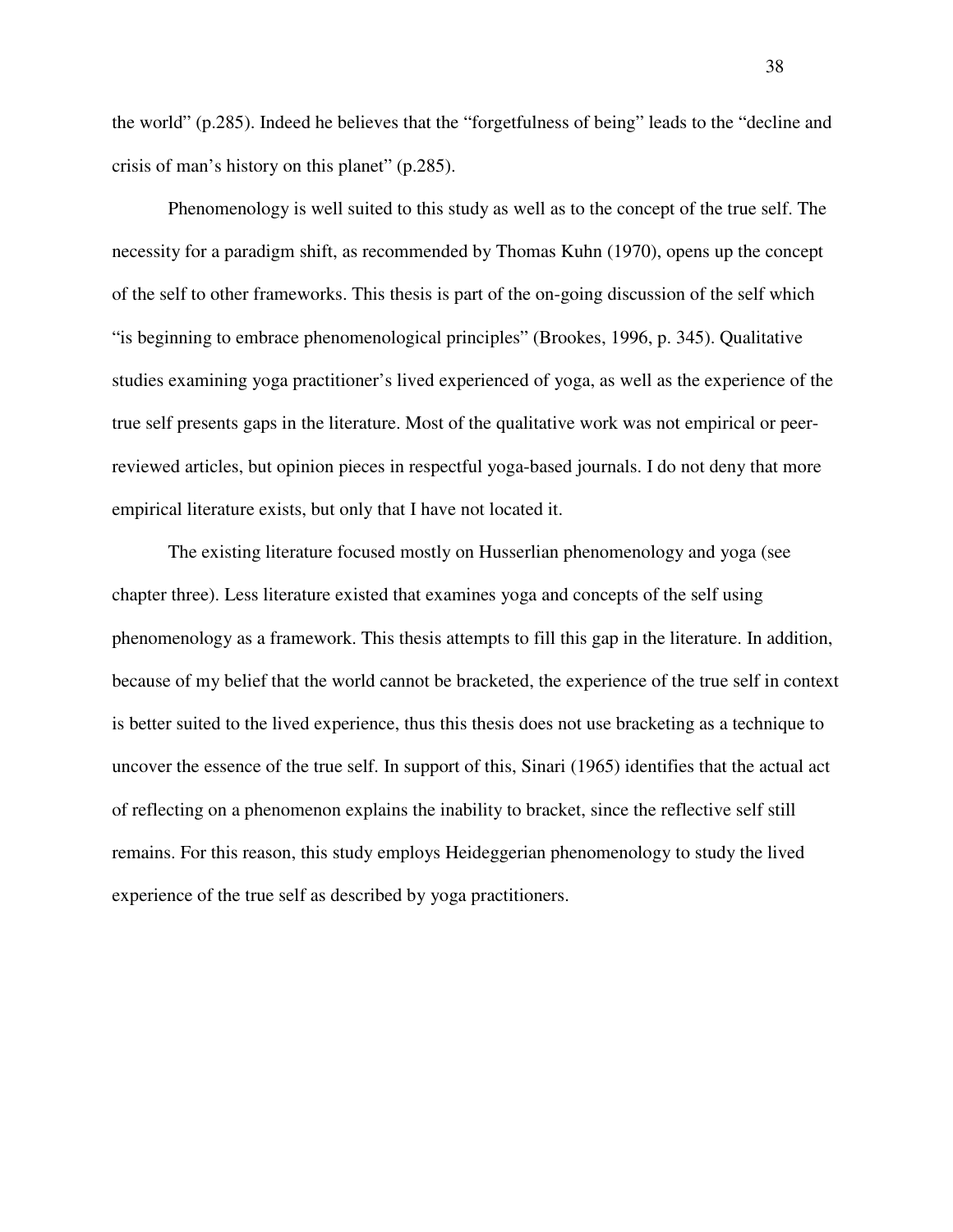# CHAPTER 3

## **METHODS**

### **3.1 Phenomenology and yoga**

As well as theoretical framework, phenomenology is the methodology of this study. Phenomenology paved the way for fresh interpretations regarding human existence and consciousness. It has offered new insight into the fields of both psychology and psychiatry, such as human reality, the self and pathologies of the self (Jones, 2001; Spiegelberg, 1972). The self is a common topic in yoga philosophy and many studies employ phenomenology as a method to examine yoga. Edmund Husserl's methodology of phenomenology dominates this research related to yoga.

Yoga and phenomenology are similar in their understanding. They both involve uncovering the essence of an experience or mode of being. The similarity between Husserlian phenomenology and eastern philosophy lies within the connection between consciousness and the mind's intention towards an object (Sinari, 1965; Paranjpe & Hanson, 1988). Husserl (1962, p. 195) believed that the world fell into "brackets," making it "absolute" and "pure" (as cited in Sinari, 1965, p. 218). Husserl uses "radical reflection" to suspend the phenomenon in consciousness, allowing it to be "reconstructed and perceived fundamentally from the position of pure consciousness" (Sinari, 1965, p. 218). This reflecting reveals how consciousness relates to the phenomenon. Similar to yoga, phenomenology is concerned with study of the self. It examines the structure of things, or the "'essences' of things acquired by the mind" (p. 217). Husserl's primary concern in phenomenology is to identify the difference between the essence of a phenomenon and the perception of the phenomenon.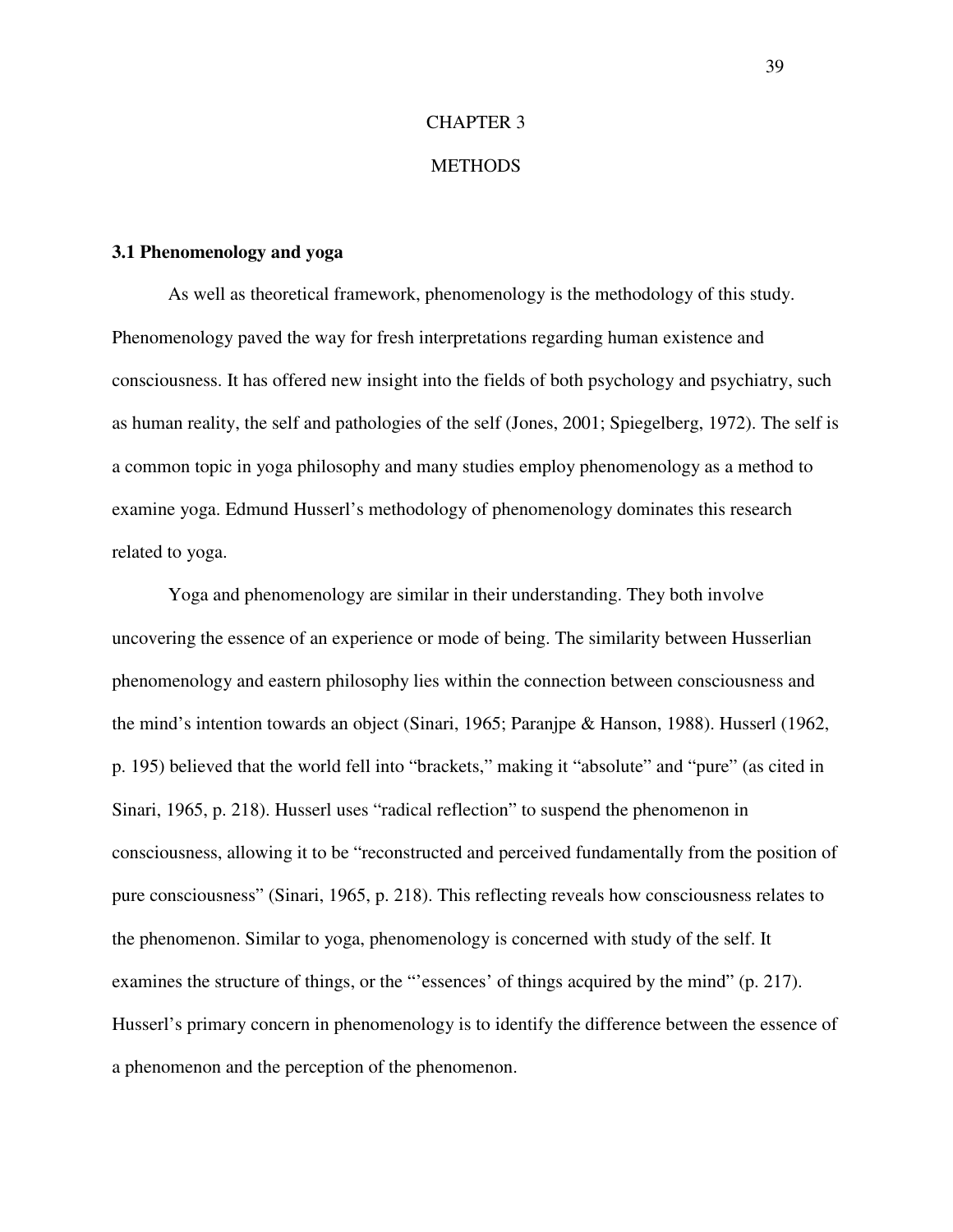The study of pure consciousness is known as transcendental phenomenology.

Transcendental phenomenology describes anything in reality other than consciousness. Husserl identified the "epistemological reduction" as the center of transcendental phenomenology. Epistemological reduction is the act of suspending the object out of consciousness in order to get at the fundamental essence of the object, in others words, separating the conscious mind, with all its constructed knowledge, from the phenomenon. Husserl believed that just like objects in the world, "being" only exists in consciousness and that "being derives its very meaning from consciousness" (Spiegelberg, 1965, p. 144). According to Husserl, it is through transcendental phenomenology that we can get at the lived experience, or life-world.

Bracketing is a method to remove the researcher's subjective experience out of the phenomenon under study. While Husserl believed the world can be bracketed, "Husserl emphasizes reflection itself is never bracketed, for its relation to all other experiences is such that it goes on ceaselessly as the primary expression of pure consciousness or ego" (Sinari, 1965, p. 218). In suspending the phenomenon, a "certain reflective awareness would remain in function" (p. 218). Sinari (1965) examines whether the inability to bracket or rather the 'unbracketability' of the reflective self inhibits the ability to 'transcend reflection,' and whether transcending the reflection is similar to that what is strived for in a yoga practice, *Samadhi.* 

*Samadhi* describes what happens when yoga practitioners reach pure consciousness. When a practitioner reaches *Samadhi*, that person is said to be "ego-less." Letting go of the ego is clearing the mind, or to be without thought. This state of pure consciousness presents the difference between what the phenomenon actually is and what a person subjectively perceives it to be. Going inward to reach *Samadhi* is similar to going back to the phenomenon before the existence of meaning, or "to grasp the object in its bare existentiality" (Sinari, 1965). To reach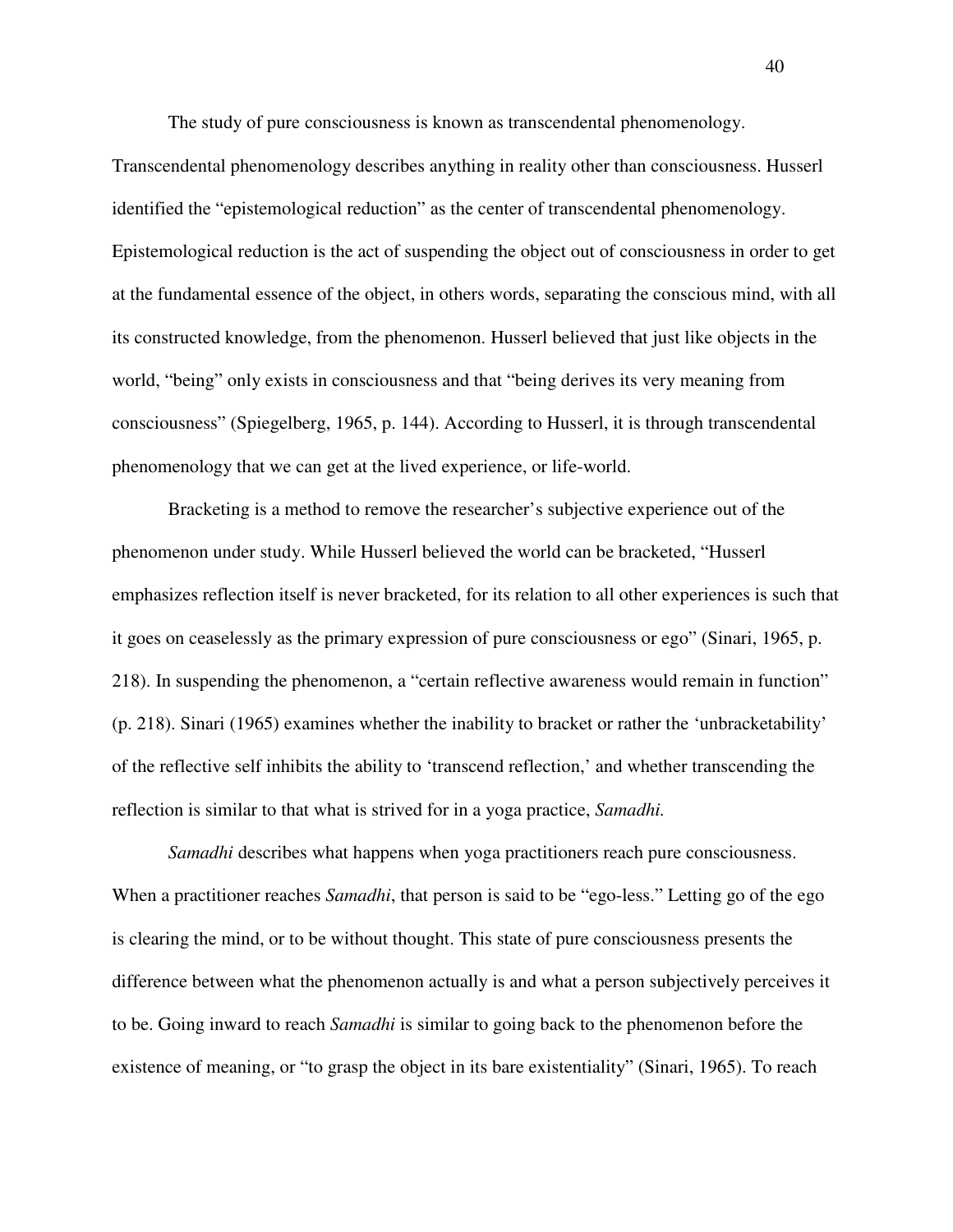*Samadhi* is to be without thought, where the object presents itself as it actually is, without the interpretation of the mind. Sinari (1965) recognizes that this is not the point of yoga and, in fact, when *Samadhi* is reached, practitioners will desire to remain in their transformed state.

In phenomenology, the suspension of belief, or *epoche*, involves setting aside any preconceived notions of the phenomenon. Morley (2001) clarifies *epoche* as a suspension of "belief, doubt, or any kind of presupposition about the existence of the world tilts objects" (p. 74). Transcendental *epoche* takes an inward examination of the phenomenon to recognize any biases or subjectivities. Sinari (1965) argues that the while seemingly the same, *epoche* and transcendental *epoche* differ "not only of degree and intensity but also of perspective" (p. 220). *Epoche* is similar to the concept of nirodha, or the method to clear the mind. Nirodha is the goal of yoga and in Sanskrit means suppression (Patanjali, 1990, p. 180).

Husserl defined phenomenology as the "science of intentional consciousness" (Spieglberg, 1972, p. 13). He identified the concept of 'intentionality,' which refers to the directed attention toward an object (Spiegelberg, 1965). He believes that intentionality is present during the examination of consciousness. Sinari (1965) describes this doctrine of intentionality as "'directedness' of consciousness." For Husserl, this subjective intentionality forms the very "existence of the world."

There are two forms of intentionality, immanent (outer) intentionality and transcendental (inner) intentionality (Sinari, 1965). Husserl uses the terms 'transcendental subjectivity' and 'pure consciousness' synonymously to denote transcendental intentionality. From transcendental intentionality came transcendental reduction, which states that *in reflecting*, no amount *of reflecting* will make clear that the world actually exists (Sinari, 1965). According to *The Yoga Sutras of Patanjali,* yoga is the "restraint of the modifications of the mind-stuff" (Satchidananda,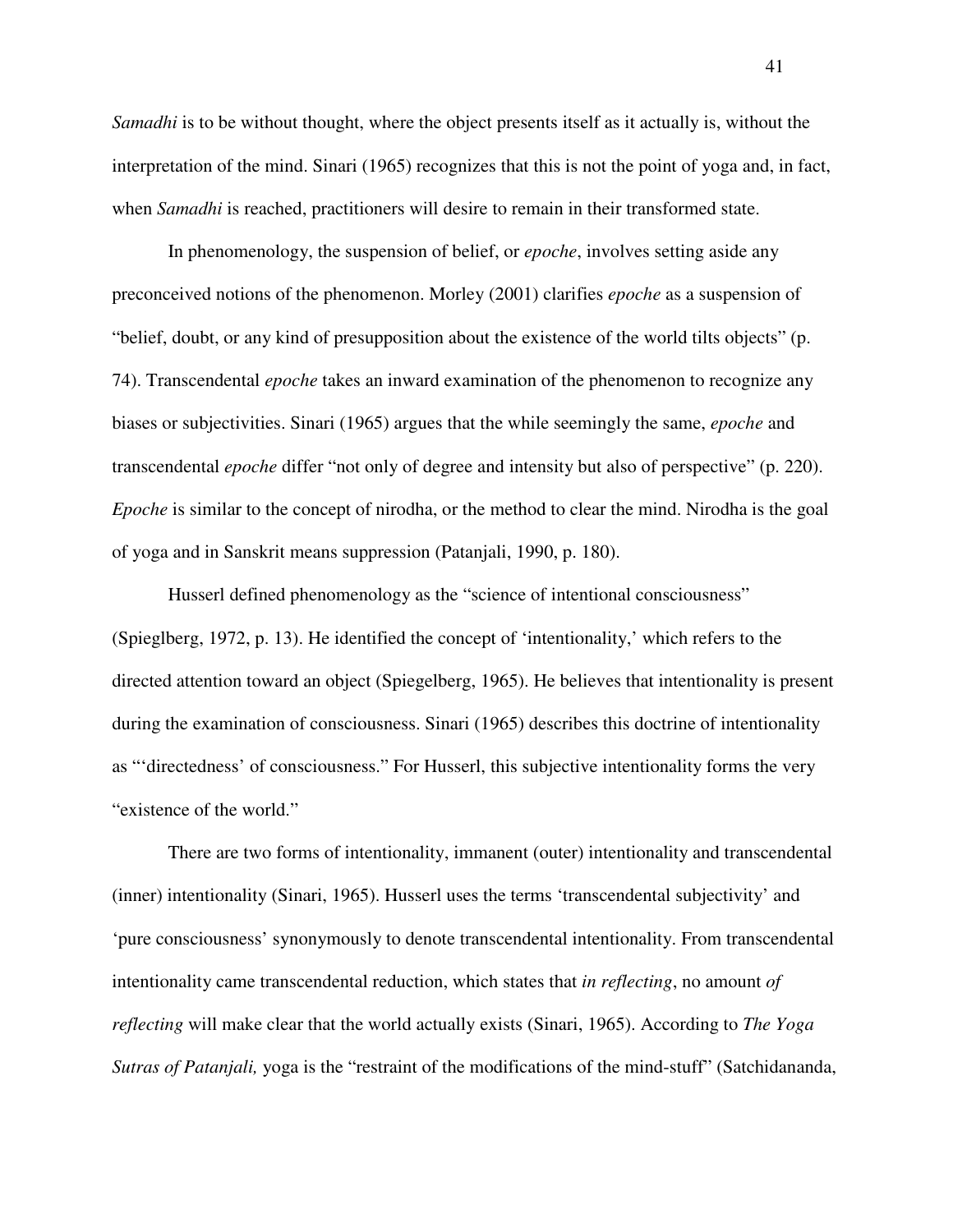1990, p. 3), meaning to stop thought. A yoga practitioner aims to clear the mind, and in doing so, generates a lucidity of the "different modalities of consciousness" (Sinari, 1965, p. 225).

A thorough literature review provides the similarities between phenomenology and yoga. The understanding involved in phenomenology parallels that of yoga. The above review not only shows Husserl's way of knowing, but that research into the practice of yoga is similar to the methods used under the phenomenological framework and methodology. The article by Sinari (1965) demonstrates that bracketing the world is not possible, because the reflective self is always left behind, or is not bracketed. With the call by many for a paradigm shift (Kuhn, 1970), phenomenology can explore the "human experience and the human psyche" (Brookes, 1996, p. 345). Heideggerian phenomenology rejects the idea of 'bracketing.' Following Sinari's (1965) argument that bracketing is not possible, this thesis employs Heideggerian phenomenology, which does not use bracketing a technique to uncover the essence of a phenomenon.

# **3.2 Research Questions and Research Design**

This study explores the lived experience of yoga practitioners and their search for the true self. The following questions arose, as result of the gaps in the literature:

- 1. How does a yoga practitioner describe the concept of the true self?
- 2. How does a yoga practitioner describe the experience of the true self while engaged in a yoga practice?
- 3. How does a yoga practitioner describe the experience of the true self in everyday life?

 While research is beginning to examine the lived experience of yoga and the search for the true self, there is currently less peer-reviewed qualitative literature related to yoga's philosophy. According to Merriam (1998), "qualitative inquiry focuses on meaning in context"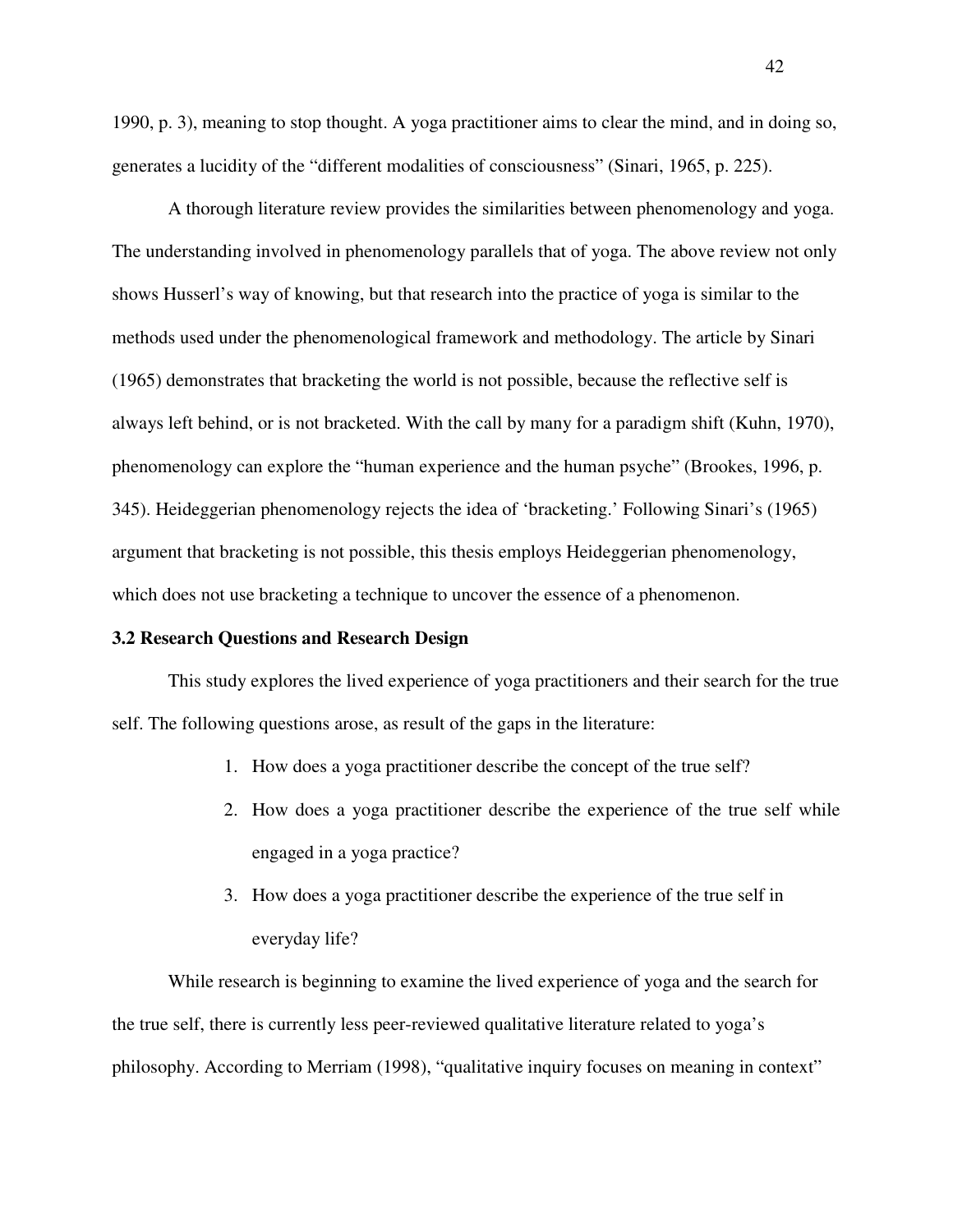(p. 1). It "helps us to understand and explain the meaning of social phenomena with as little disruption of the natural setting as possible" (p. 5). Qualitative research is sensitive to the underlying meaning in the gathering of and interpreting data (Merriam, 1998, p. 1). This study does not examine the health benefits of yoga as an exercise, but rather focuses on the philosophical perspective of the true self. It deals with many aspects of the yoga practice, including mindfulness, meditation, and even certain metaphysical properties.

# **3.3 Sample Selection**

For this qualitative study, I interviewed three participants. My participants are Caucasians between the ages 30 to 50. Two are male and one is female. They have all practiced yoga for at least four years and are currently dedicated to the style of Mysore, Ashtanga yoga. The extent and intensity of their yoga practices varied, but all are committed to a life-long practice to yoga. Their practice schedules include anywhere from two times to six times a week. The participants are both well-practiced and well-studied in yoga. The interviews took place in a city in the southeastern United States. Each participant has been assigned a pseudonym to ensure confidentiality.

The participants were purposively chosen. According to Merriam (1998), "purposeful sampling is based on the assumption that the investigator wants to discover, understand, and gain insight and therefore must select a sample from which the most can be learned" (p. 61). Purposeful sampling brought information-rich cases to this study (Patton, 2002, p. 230). Participants were chosen based upon Patton's (2002) strategies to identify information-rich cases. Participants were chosen based on their ability to meet predetermined criterion (p. 238). Their commitment to a life-long practice to the study of yoga ensures a good understanding and a good description of the true self based upon their experiences.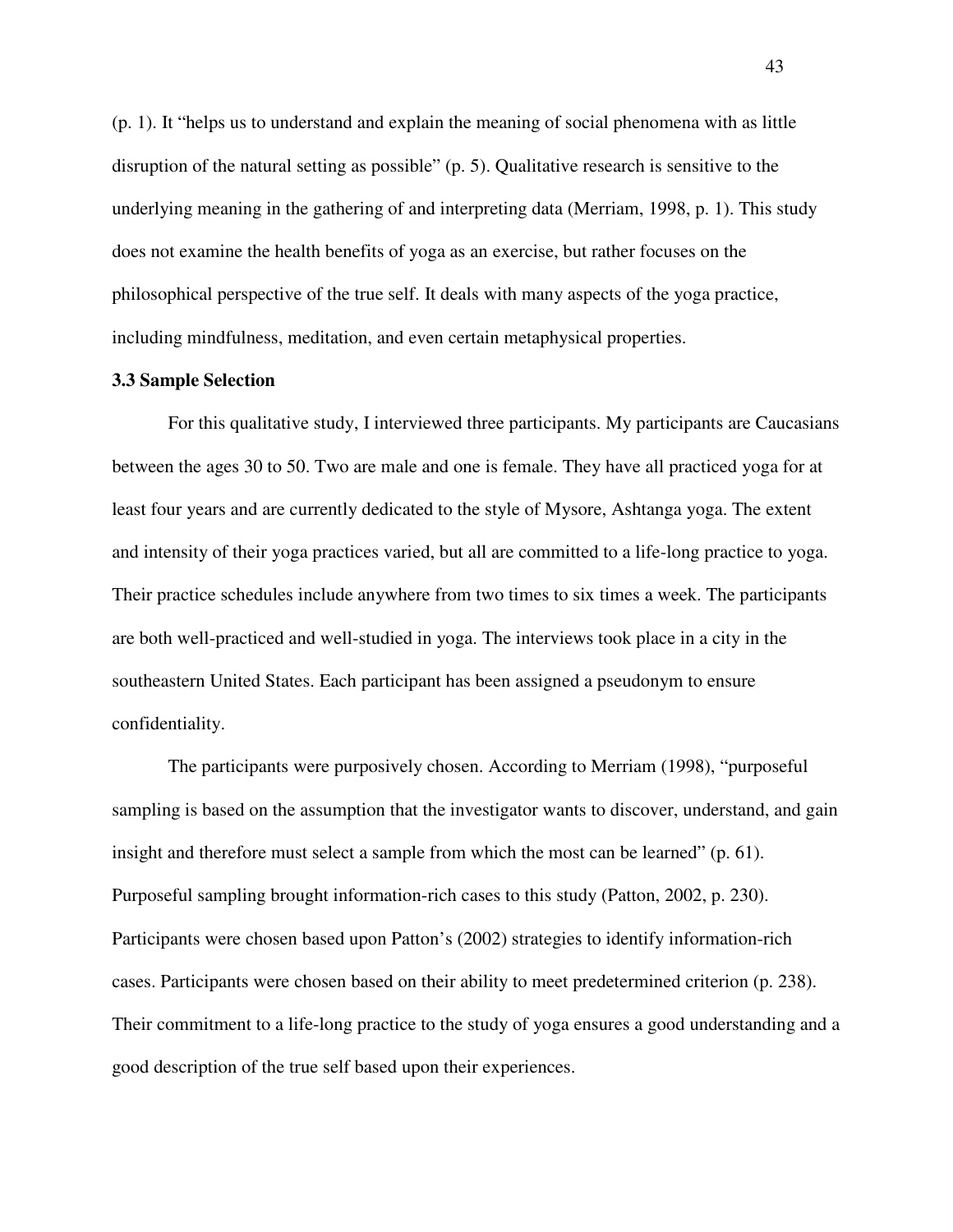# **3.4 Participants**

*John* 

John<sup>5</sup> is a student of yoga and has developed a life-long practice. He grew up in the midwest and was not exposed to any religion as a child. John is an artist, and his preferred medium is music. He works as a retail clerk for a local herbal pharmacy. His job requires him to counsel customers about herbal remedies to alleviate some dis-ease. He is well-educated in homeopathic remedies. He began Ashtanga yoga first as a restorative practice for a lower-back injury, incurred during a chiropractic session. He continued yoga to experience the "additional transformative benefits beyond the physical."

He has been practicing Ashtanga yoga for over four years. He describes Ashtanga as having made "a very big impression on [him]." He explains that "the logic of it feels innate, does not feel conscious." I chose to interview John because he has an experience of yoga different than from a teacher's experience. His story provides a more complete description of the yogic idea of the true self, because besides how my participants search for their true self, I identified similarities and differences of the concept of the true self between the participants who teach and practice yoga to my other participant who practices yoga, but does not teach it.

# *Cori*

 $\overline{a}$ 

Cori is a local yoga teacher. She has been a fitness instructor for over 25 years, but has been teaching yoga for eight. Cori's family moved all over the United States. She was exposed to the Methodist and Presbyterian religions growing up. She is married with two children. She considers her family the most important aspect of her life. She practices mainly Ashtanga (Hatha) yoga, but teaches Power yoga and Pilates. (Power yoga is another form of Hatha yoga). Her career in fitness instruction led to her to discover yoga. In fact, her first experience with

<sup>&</sup>lt;sup>5</sup> All participant's names are pseudonyms.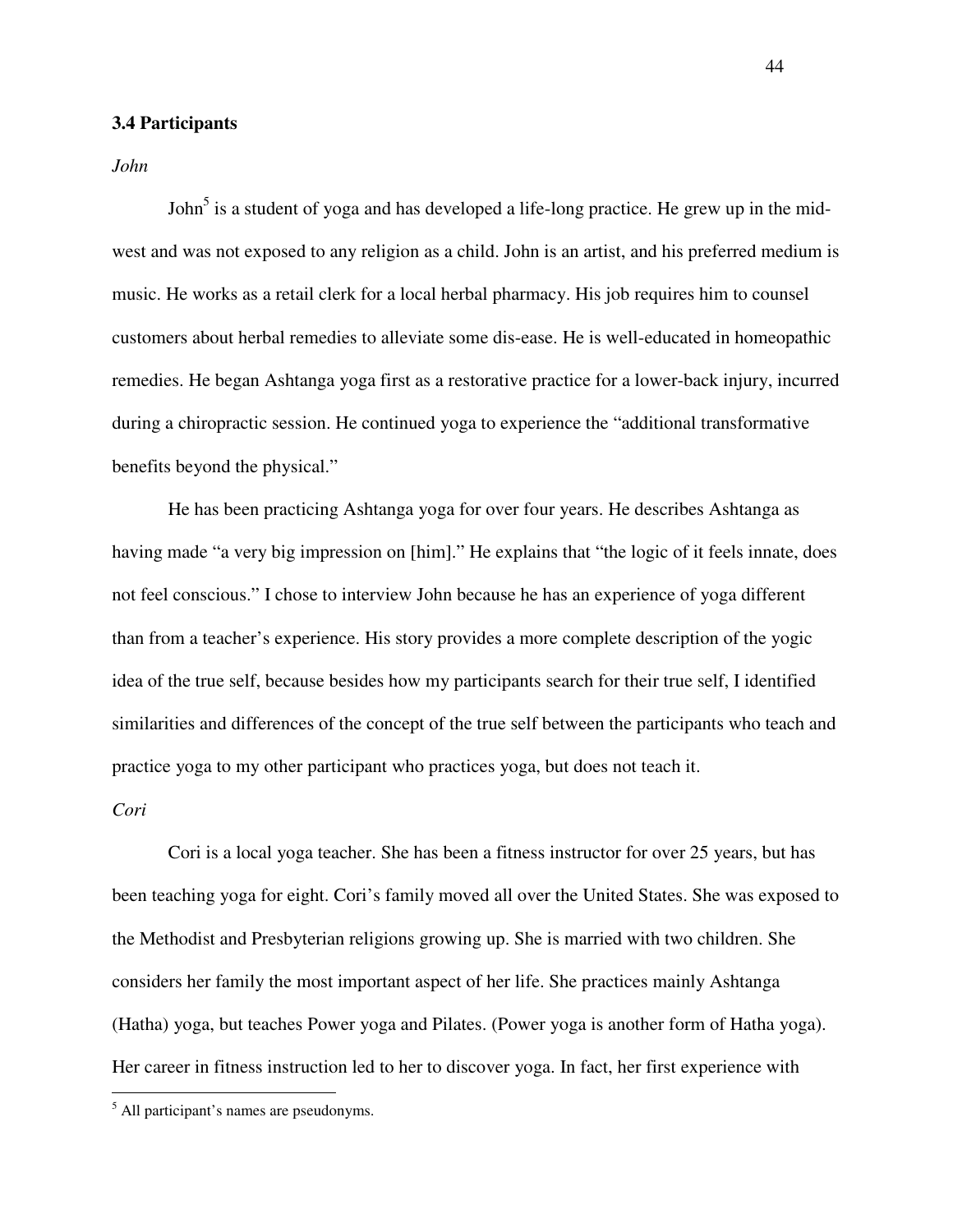yoga was while becoming certified to teach. Her desire to become a teacher became apparent to me during our interview from how passionately she spoke about yoga. Her nature is soft yet strong. She claims that the "yearnings of [her] own heart" contributed to her development of a life-long yoga practice.

Among her many interests, Cori is an avid reader. She spoke philosophically during our interviews. Her knowledge of philosophy greatly contributes to her yoga practice and teaching. She ends each class with an inspirational quote from her current readings.

#### *Tom*

Tom considers his whole life a practice in yoga. He grew up in the southeast and was exposed to religion by attending church with his parents. He teaches Mysore, Ashtanga yoga for a living. He has been practicing yoga for over ten years and studied in both India and the United States. He became a teacher through his dedication to a daily practice and considers teaching a part of this practice. His current regime includes "waking up in the morning and chanting…or seated meditation." After his morning meditation, Tom teaches yoga classes and since morning yoga classes often attract a high attendance, he is often required to teach as early as 6:30 am. His *asana* (posture) practice encourages clarity in his being that he carries throughout his day.

When discussing yoga, he commonly referred to another person's practice rather than his own, like a teacher would. For example, he would say "your practice," rather than "my practice."

## **3.5 Data Collection Procedure**

This study uses qualitative data collection methods. To gain entry into the field and collect data, I followed the procedures set forth by the Institutional Review Board. Upon approval, I began my data collection procedures. I received consent for participation from the interviewees upon the time of their interview (Appendix A). I conducted two, one hour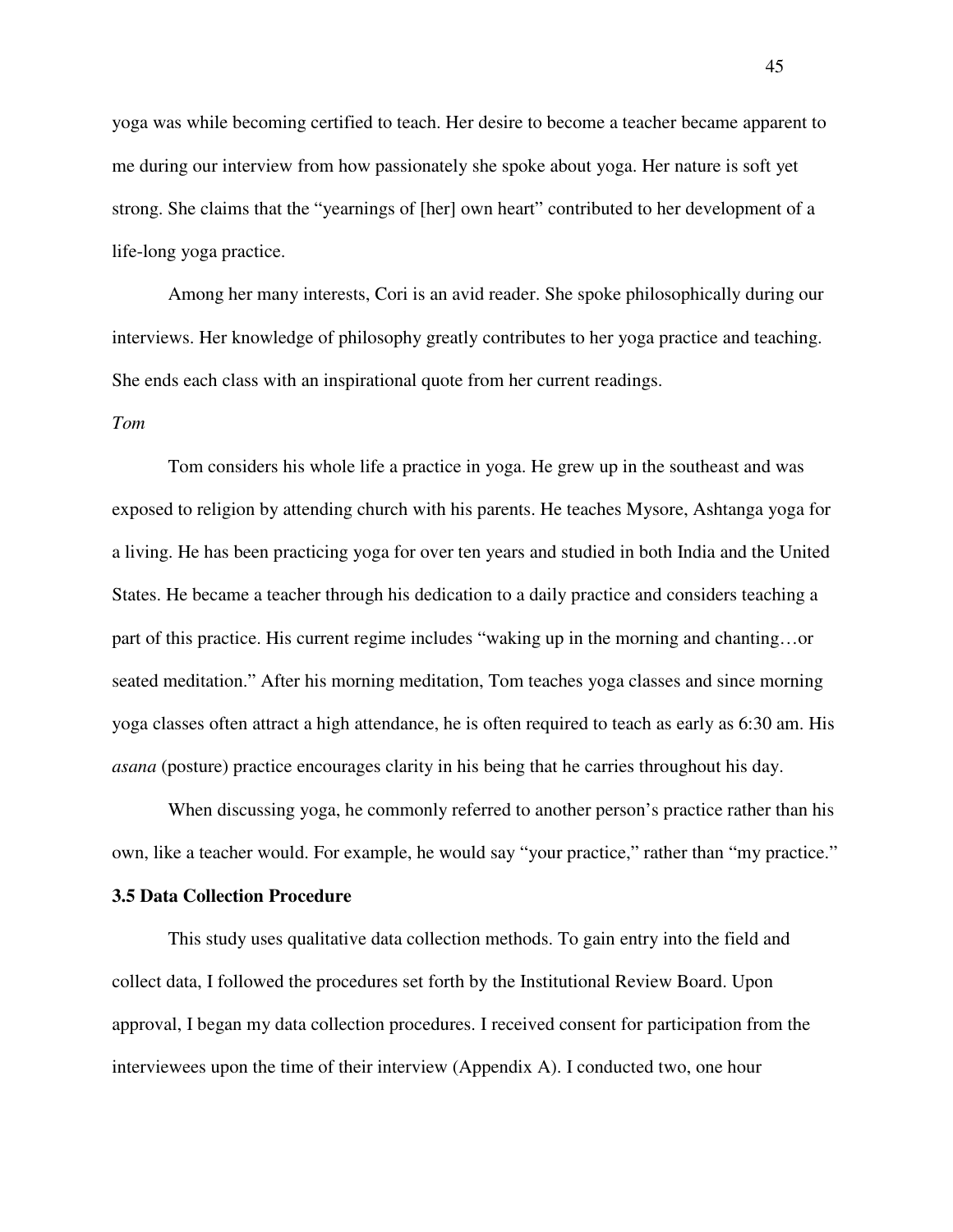interviews with each participant, for a total of six interviews. The participants are all dedicated to the practice and study of yoga (See interview guide). Each interview lasted approximately one hour and was audio-taped. Assigned pseudonyms protect my participant's identification. Tapes were destroyed after completion of data analysis. The participants received twenty dollar gift certificates to a local restaurant of their choice for their participation in each interview.

# *Interview Guide*

- 1. Tell me about your yoga practice.
	- a. How often do you practice?
	- b. How long have you practiced?
	- c. What type (style) of yoga do you practice?
	- d. How committed are you to your practice?
- 2. In your opinion, what is the value of practicing yoga?
	- a. Some texts claim yoga is thousands of years old, how do you think that contributes to the value of yoga?
	- b. In your yoga practice, tell me about your experience with the true self.
	- c. Tell me about the first time you experienced your true self, what was it like?
	- d. How would you describe this to someone who does not practice yoga?
	- e. How would you describe the physical experience of the true self?
	- f. How would you describe the spiritual experience of the true self?
- 3. Some people claim to feel connectedness to a higher being, can you tell me about a time when you had an experience like this.
- 4. How are spirituality and the true self related?
	- a. How is the true self related to a higher being?
- 5. How were you changed after finding your true self?
	- a. What changes occurred in your life after your experience of finding your true self?

# *Follow-up Interview Question*

- 6. The last time we talked, we discussed changes in your life due to you finding your true self, can you tell more about this idea of the true self in your everyday life
	- a. How is your true self present in your home-life?
	- b. How is your true self present when you are carrying out daily activities in public?
	- c. How is your true self present in unpleasant situations?

# **3.6 Data Analysis**

According to Merriam (1998), "the aim [of phenomenology] is to arrive at structural

descriptions of an experience, the underlying and precipitating factors that account for what is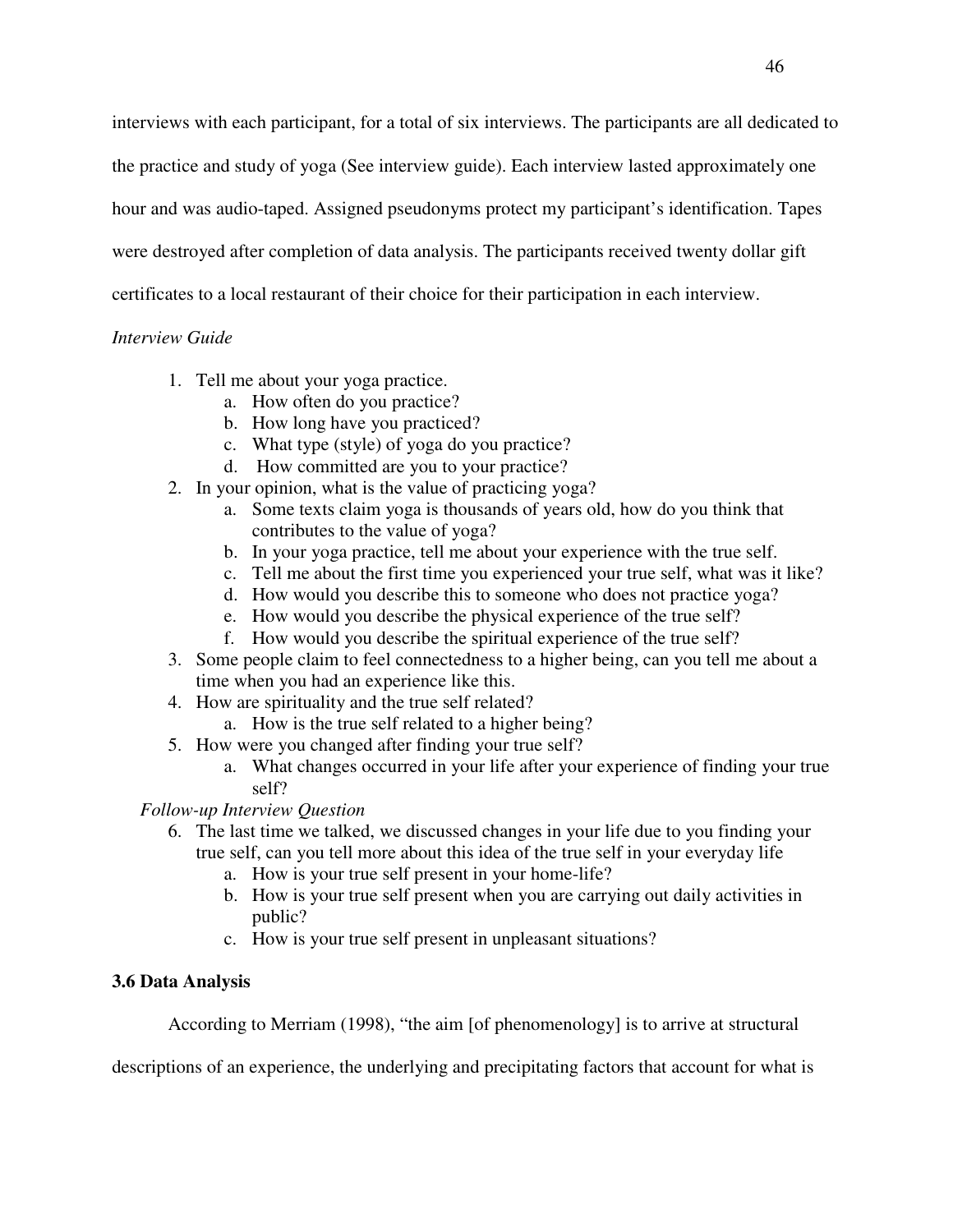being experienced…How did the experience of the phenomenon come to be what it is?" (p. 159). I analyzed my data by choosing segments of my interviews which appeared the richest with data and identified what I believed to be the relevant text. Within this relevant text, I located repeating ideas that emerged from the data, which I then coded. From this segmented data, I grouped the repeating ideas into themes. These themes guided my understanding of the true self. I adapted my analysis approach from Auerback and Silverstein's (2003) method to data analysis. The constant comparative method provided an analysis method to identify patterns across participants. According to Merriam (1998), "the constant comparative method involves comparing one segment of data with another to determine similarities and differences…the overall objective of this analysis is to seek patterns in the data" (p. 18). I used the analysis of these themes to answer my three stated research questions, and to address my research purpose.

#### **3.7 Reliability and Validity**

 Reliability describes whether the research gives consistent results, while validity refers to the accuracy of an instrument to measure what it intended to measure (Patton, 2002). Quantitative research relies on standard instruments of measurement as methods to analyze data. Qualitative research does not use standard instruments as measurement, but rather attempts to answer the why questions in research through interviews, observation, and document analysis. Reliability and validity are still defined in the same way, but require different methods to lend credibility to the study. Getting entrée into the setting is the first step towards the validity of the data and involves more than receiving institutional review board approval. In the case of this thesis, entrée was fairly easy, as I practice the same style of yoga as my participants, and we are all students together. I respect all my participants and view them as my equal. I do not place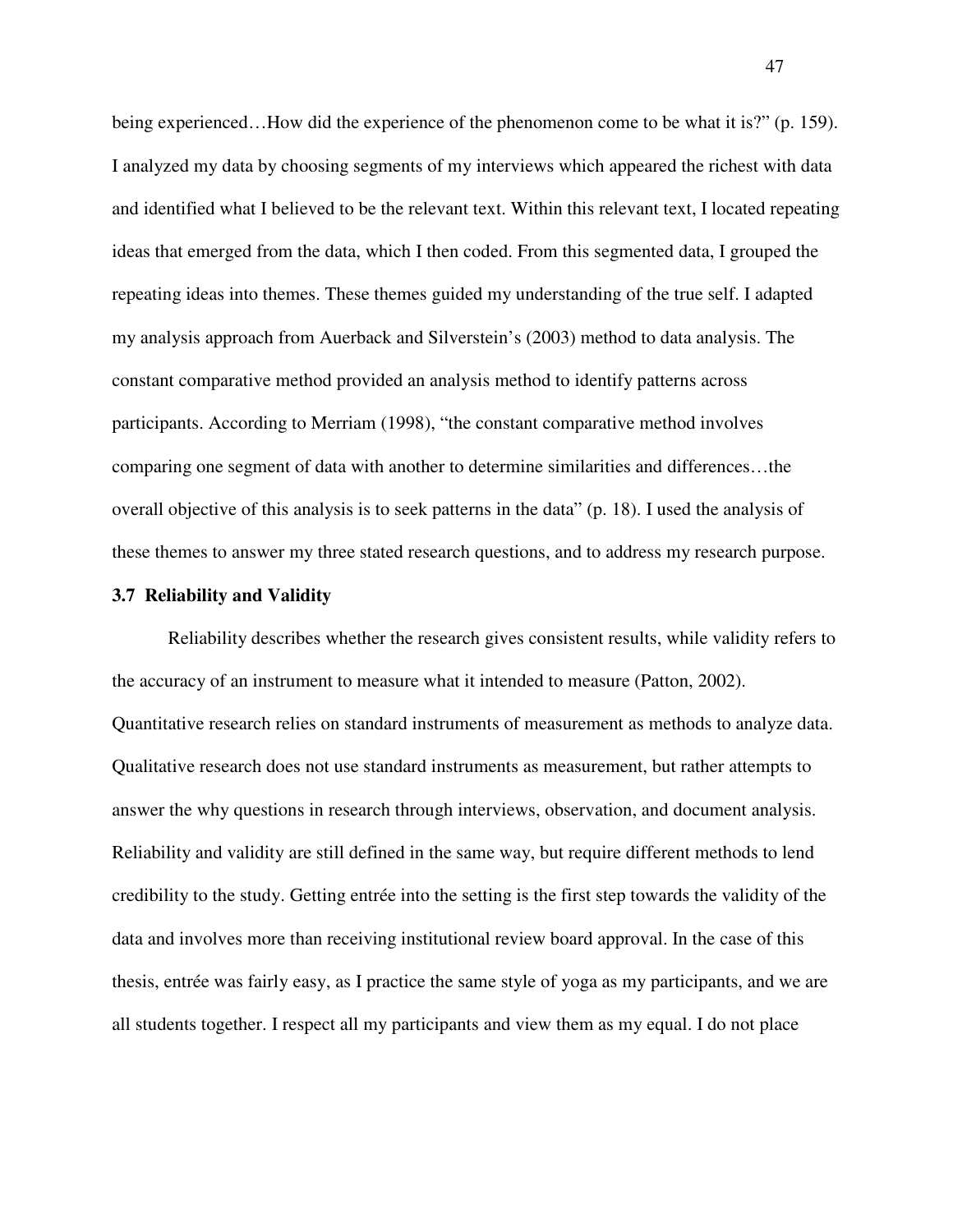myself in a position of power, but rather consider them co-researchers in my analysis of the true self.

Triangulation, a method to validate findings, involves double-checking the analysis with a variety of sources with knowledge in the topic of interest. It strengthens the analysis by offering input and correction, if necessary, of the analysis from outside sources (Patton, 2002). I triangulated my sources by cross-comparing the themes of analysis from the interview with the definitive text in Ashtanga yoga, *The Yoga Sutras of Patanjali*. A key informant, knowledgeable in yoga philosophy validated my section on philosophy and the accuracy of my analysis of *The Yoga Sutras of Patanjali*. As a method of member-checking, I allowed my participants to review a summary of my analysis to ensure that I did not misrepresent them.

#### **3.8 Subjectivity Statement**

I began studying yoga when I was 21, an undergraduate in college. I chose to try yoga as a way decrease stress and depression. For the first four years of my practice, I attended classes led by a certified teacher and practiced lightly at home for about 30 minutes to an hour, two times a week. In the past year, I started Mysore, Ashtanga yoga. My practice schedule varies, but I practice two to four times a week. I hope to work up to a daily practice of both yoga *asanas* (posture) and *dhyana* (meditation), although I rarely practice *dhyana.* I noticed immediate changes when I began yoga in my physical and mental modes of being, including increased physical strength, decreased stress and depression, and an increased ability to handle anxietyinducing events. Over the years, as my practiced has developed, yoga has helped my physical, physiological, mental and/or spiritual well-being.

My academic background is in psychology. Both my undergraduate degree and my current degree program operate under the theoretical framework, positivism. I feel inadequate,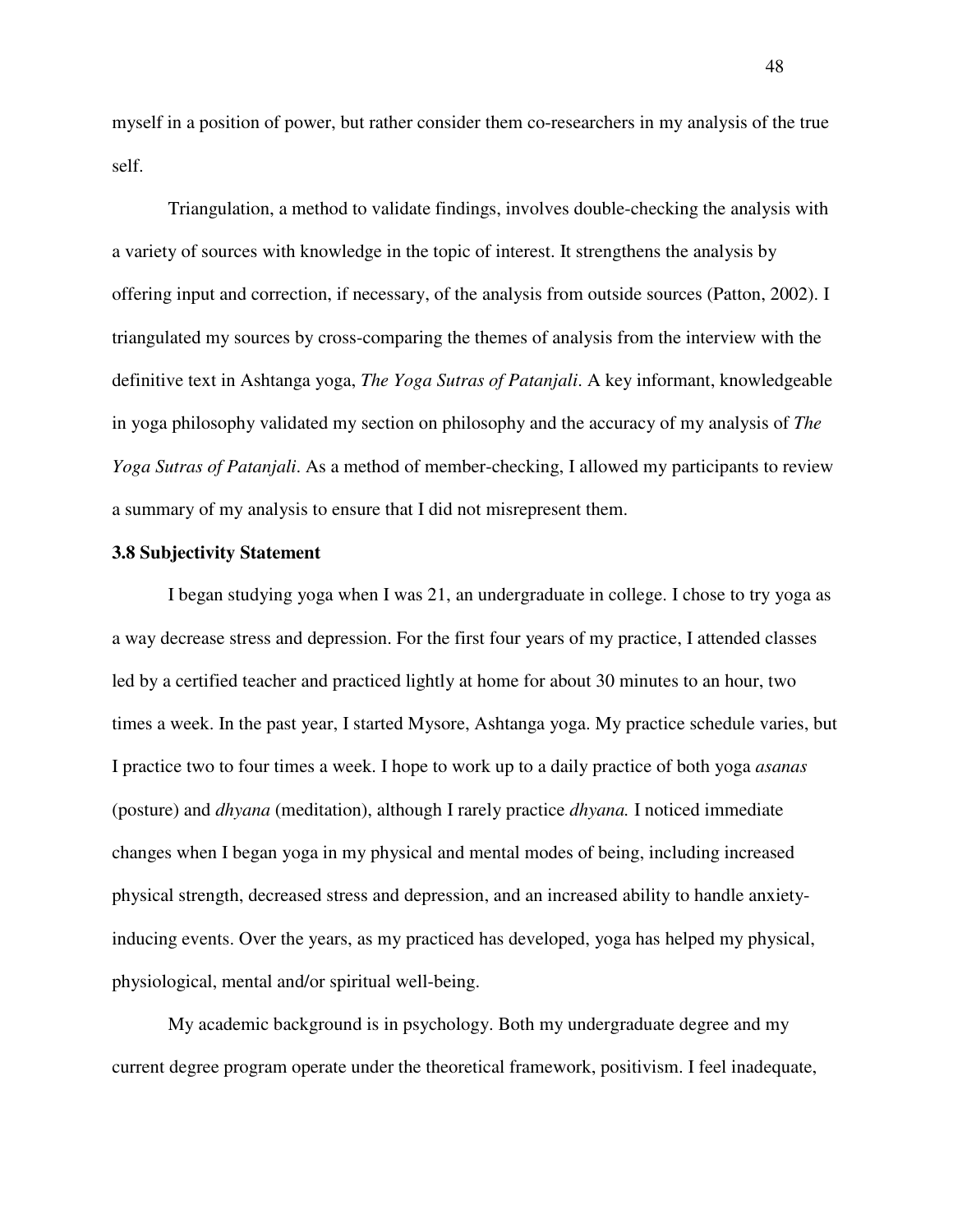yet, in my approach to integrate the phenomenological theory and methodology into my research. I hoped to provide a thick description of how my participants explain their lived experience of the self, as sculpted by their yoga practice. This research, however, makes no claims regarding the concept of the true self under other theoretical paradigms.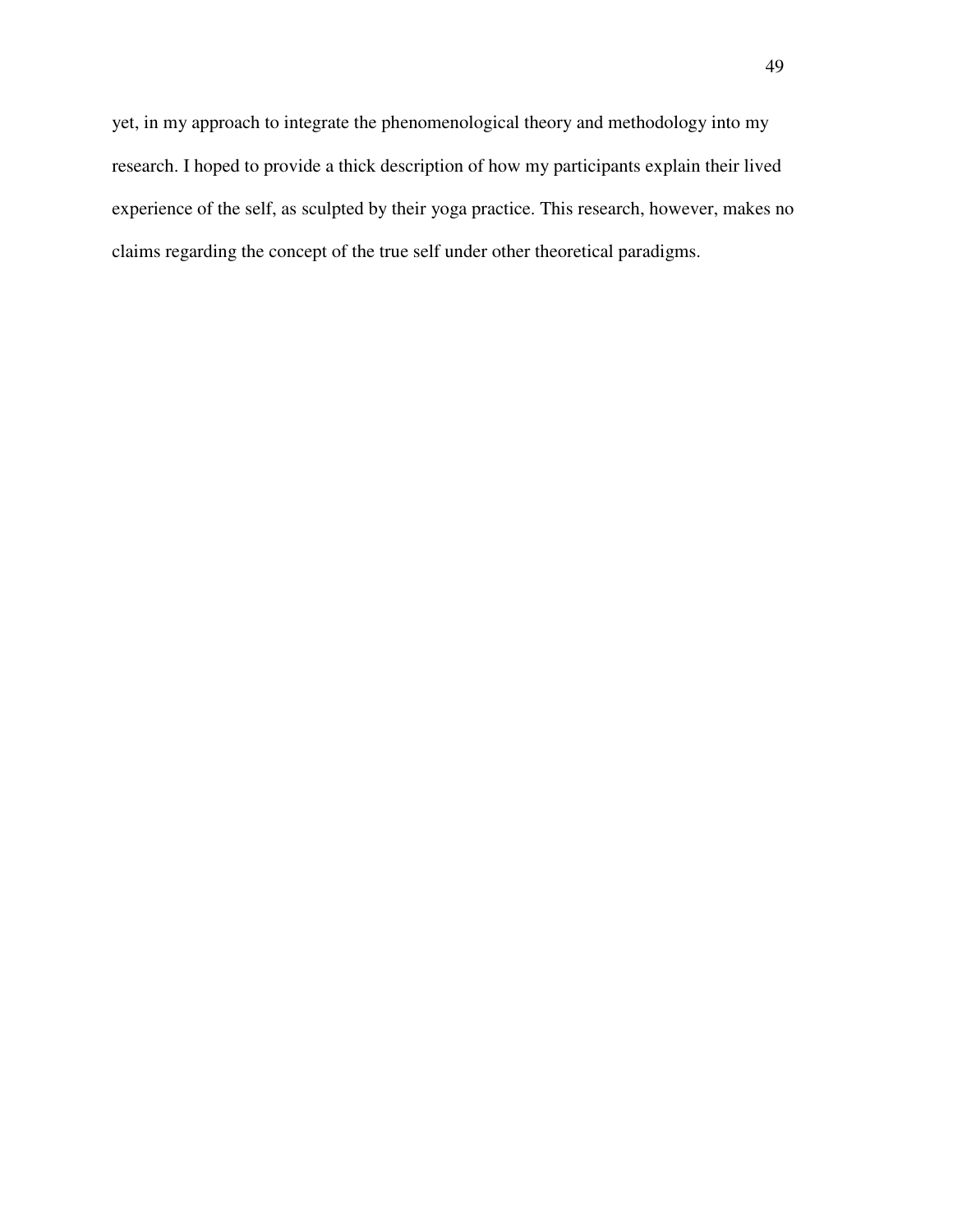## CHAPTER 4

## FINDINGS

This study addressed three research questions regarding the concept of the true self within yoga philosophy. Similarities and differences appeared on the topic of the true self. The overall themes include the value of yoga, the body as a vehicle for the self, relationships, the self versus the true self, and transformation. The section provides examples from each participant for each research question in the appearance of cases (although this is not a case study). The discussion section of chapter 5 provides an overall summary of each research question. *How do yoga practitioners describe the concept of the true self?* 

#### *John.*

John describes the concept of the true self as "everything that we are as soon as we jump out into the world." John identifies the physical experience of the self similar to a person's physical expression, which he believes is inhibited by society. His believes his true self is repressed by society and social conditioning. However, his spiritual experience of the self "is a kind of rightness with everything, a kind of acceptance that [he] just felt it all along." Through yoga, he explains that "then it's become consciousness." Just as he does not believe he could every fully know his true self, he certainly does not believe he could ever know anyone else's true self. Admittedly, he states, "the true self, for me, is definitely unresolved. I have not settled on something in life at all, I'm very unsettled and the yoga is that way too." He believes his true self is unknown to him. However, this unknown does not deter John from the practice, if anything it encourages his practice, because of the "rightness" he experiences with it. He explains that yoga is "an invaluable counterbalance to the repression of loads of expression in a societal norm."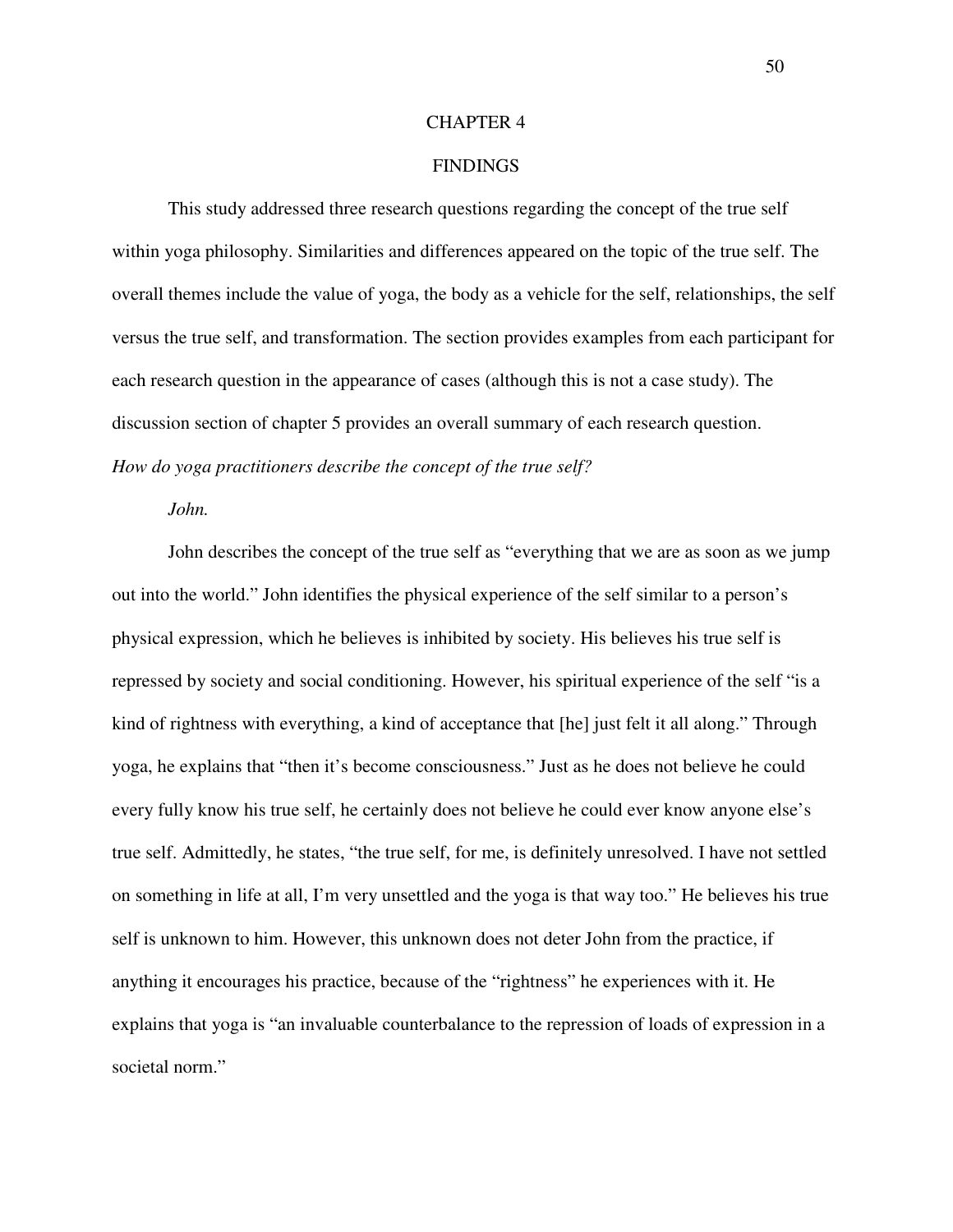John chooses Ashtanga because of all the body disciplines he has experienced, it "feels innate…does not feel conscious." His true self is that connection to a higher power. He describes his connection to a higher power as "pure-life energy" and "that's [his] philosophy of a higher power. It is very much the life-self." He experiences a difficult time separating a higher power with social conditioning. He believes a person's true self is caged in by social conditioning.

I just have such a hard time separating higher being, higher power from social conditioning….the things we are taught, monotheistic principles that are just the standard. My feeling about all that is so unconnected to the standard God-concept that I found the God-concept, the monotheistic God-concept to be incomprehensible.

John believes that people are sold the idea of a life they should be living and are conditioned from birth to a certain way of being. He believes the government along with the educational system and mass media are 'breeding' people to behave a certain way. He chooses not to be caged in, and so follows his own instinct and intelligence and "breaks out and beyond the conditioning." He believes that "the only way that we can maintain a relationship with our true physical self is through an idea that we are free to try anything. We are free to express ourselves openly and that's not really allowed by society."

John believes that the concept of God is people "maintaining a small relationship to fairy tales." For him, "God does not matter." He refers to the monotheistic God as people "anthropomorphisizing…something much bigger." He refers to his concept of God as the Spirit. His describes his feelings to a higher power as a feeling of groundedness, a "sort of utilitarianism feeling." He experiences the spirit all the time through what he refers to as the "life-spirit of the world." He does not believe that humans are the center of anything, but "just the loudest."

John views the body as a vehicle for the self, metaphorically, as if the true self were the driver of the physical body. John describes this concept through his experience of the true self. He uses the terms true self and soul interchangeably.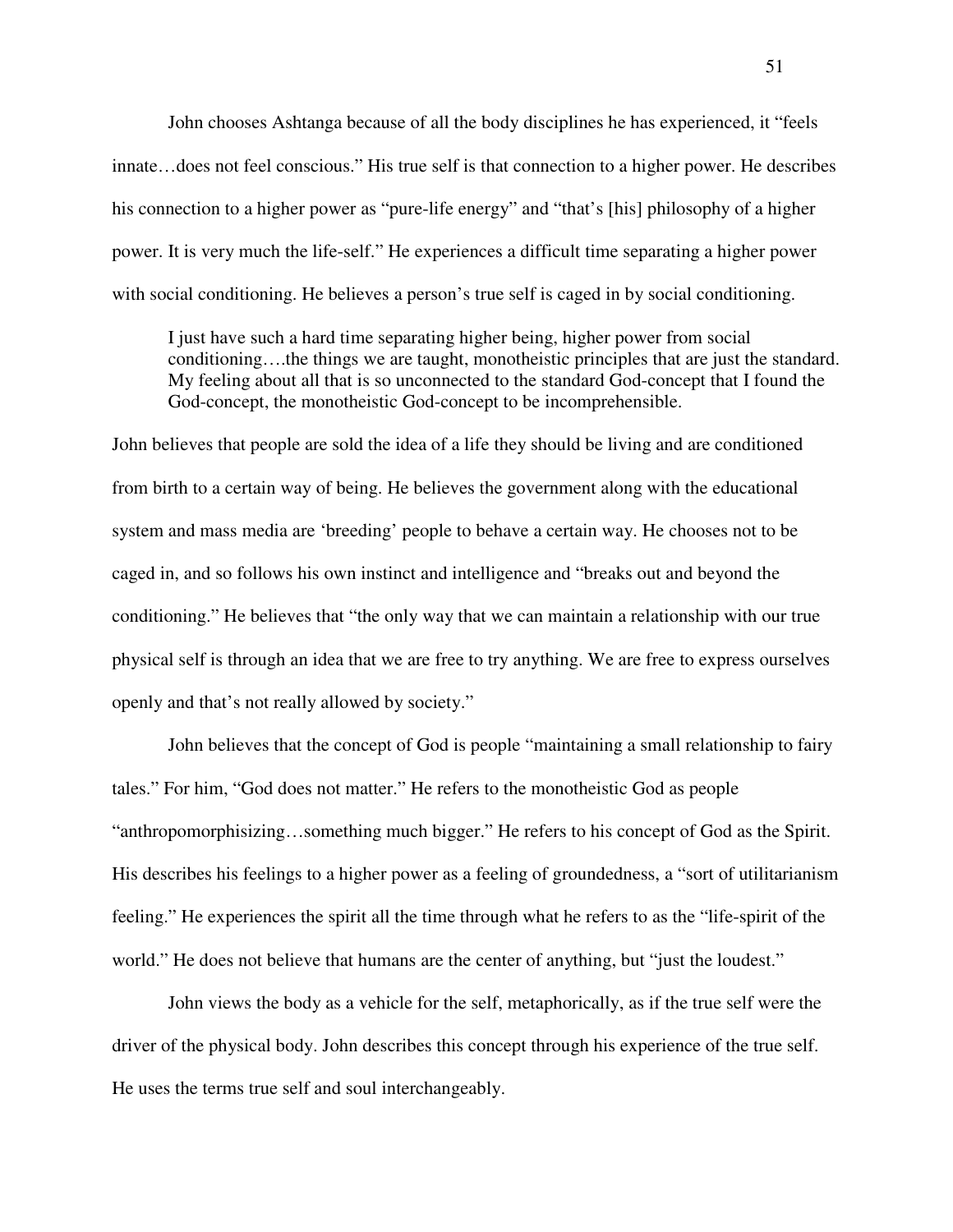Your body is the vehicle of your self. There is no way around it. I can't help but feel that we are, that we do, we move inside, our souls move inside the parameters of our body. It's a set of rules that have been stuck onto your soul. And vice-versa. Your soul puts a set of commands on your body. It's a lifelong discovery and relationship with your soul navigating through this world.

For John there is a dichotomy of self, there his body and there is his soul, or true self. His soul guides the direction his self goes in and the choices that he makes. He accesses this place to find answers to his questions and to connect with his will to accomplish a goal.

John believes that although the true self becomes "caged in by conditioning," perhaps it does change, or that it comes to a new place, where the old place is unrecognizable. In reference to his youth, he explains that he "barely recognize[s] the person [he] was back then, even though it was the same soul." This perhaps contradicts the humanistic idea that the self is neverchanging, yet he refers to his soul as the same soul over time. He believes that his self changes, but that he maintains the same soul.

*Cori.* 

Cori perceives the true self as that which connects us to the Source. She explains "your true self is being a part of or coming in contact with or touching that which is beyond us or greater than us or the sum of all of us." She believes that "the more deeply we touch ourselves, than that is the way we touch the Divine, and that is the way we know our true self." For Cori, discovering the true self is like going home, like "coming back to that place of being really present." Cori believes that "the greatest wisdom is within you." She explains' "it's knowing yourself well enough, knowing your own ego well enough, knowing your own tendencies well enough." She learns to really listen to herself. The spiritual body resides in her true self and her true self resides in her spiritual body.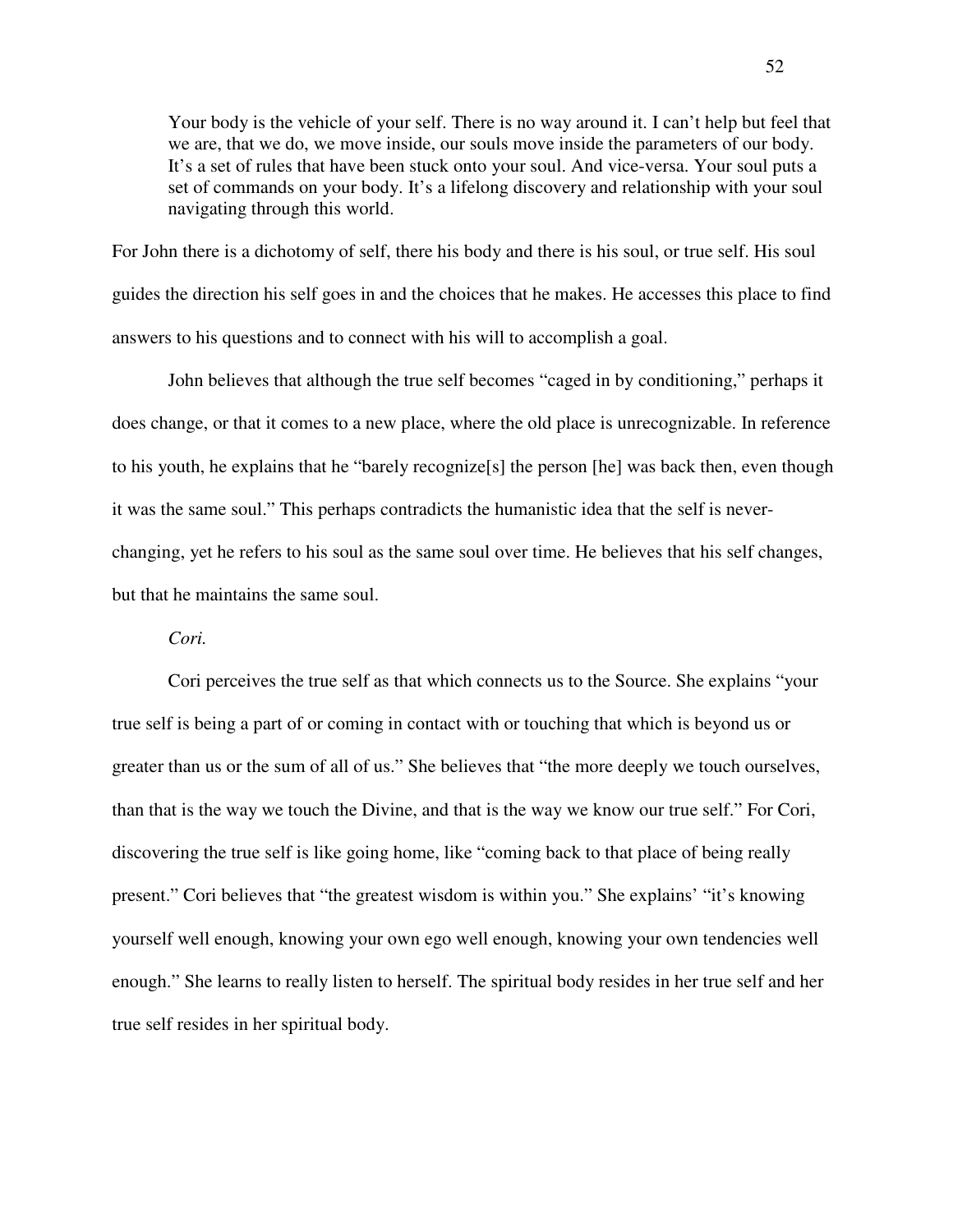…the experience of the true self is always a spiritual one. We might experience it through the body, through the mind, or through the emotions sometimes, I mean, through those avenues. But I think it is a spiritual experience.

She does not believe that she knows her true self, but she recognizes the lessons in this, for

example, she learns about her true self and how to connect with God. She finds that her true self

is her connection to God.

I've met people who believe that we're one small piece of this great whole thing, but that there's not a separate being, and it could be that too. And I don't know that I've defined that within my own sense of knowing. And I've kinda come to a point that I'm really ok with not having to know even. I think it's fun to think about and it's a curiosity that we're drawn towards because it is such a mystery. But I'm ok with not knowing, and just knowing that I'm in some way a piece of something greater than myself…And in doing so, the more I learn about myself, my true self, not just what I appear to be at first. Then the more I come in contact with that mystery.

Cori believes that everything is connected and that the source of everything is infinite. She does not believe she fully knows herself, because the source is infinite, although, she learns lessons from everything she encounters, which she believes is like accumulating knowledge. The more lessons she learns the more knowledge she gains, and the more she learns about herself; this brings her closer to God.

Cori believes that God is in everything and in all of us. Truth is part of God. She believes that "the truth is that which never changes" and she uses every moment of the day as an opportunity to practice yoga and to find her own truth. Finding the truth within her being helps Cori become closer to knowing her self. She defines the true self as the spirit and that "the experiences of the true self…is always a spiritual one."

Cori's practice is about her search for the true self. She describes this experience as soul searching and "as finding that place that really opened your heart up." She uses God synonymously with the spirit, the soul, and the true self, although distinguishes between herself and her true self. The search for the true self for Cori is her search for God.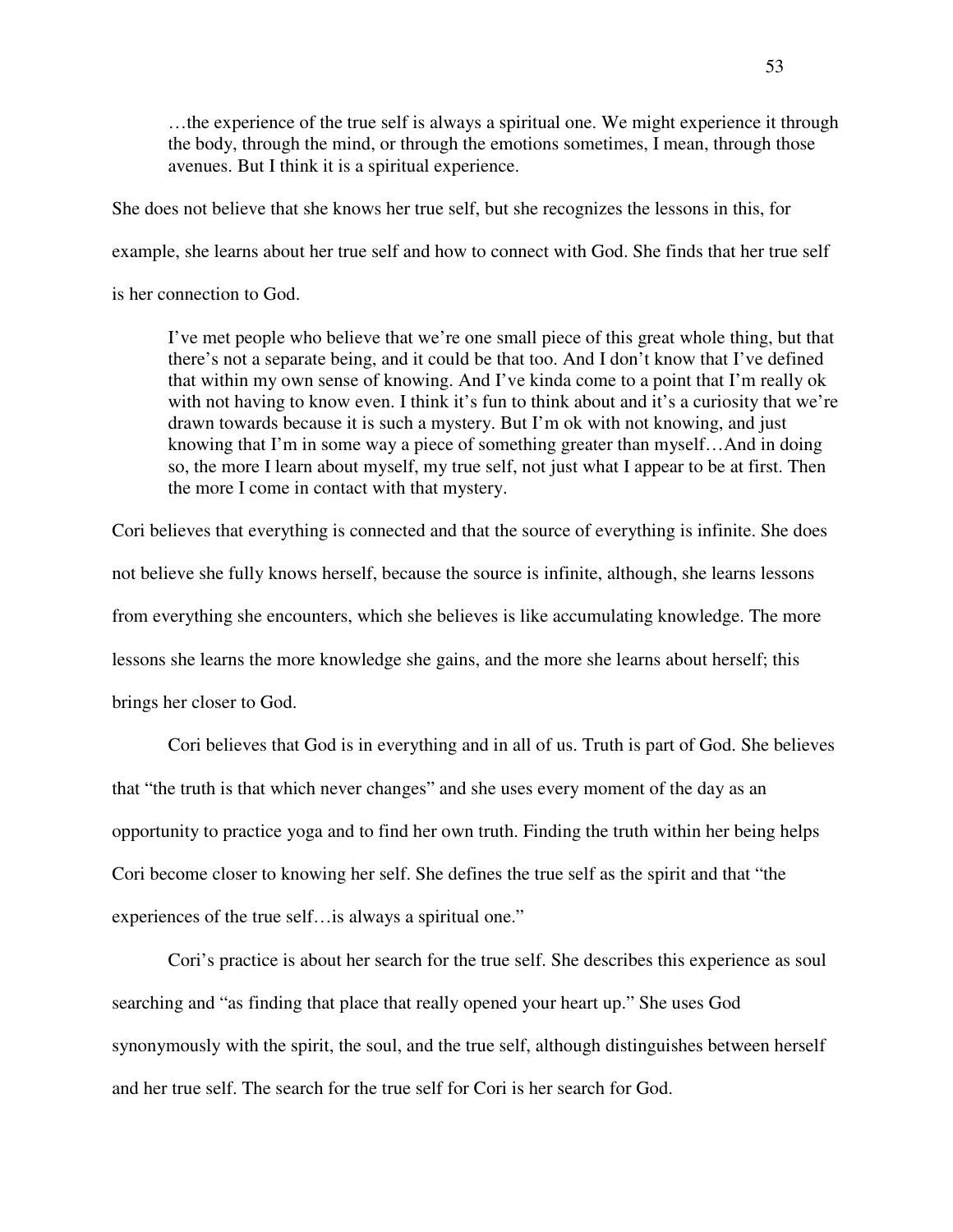My personal practice is completely about finding the true within my self…the truth of my physical experience in this life…the truth of my mental experience in this life…and about the emotional reactions that I have to the mental experiences and the physical experiences.

The parts of her being that do change interact with one another and are affected by her

connection with her true self. Cori has never questioned whether God or the concept of the true

self exists,

I don't think I ever questioned that…there is a true self to you, or a soul or a spirit or something that's beyond just your mind or your body. I just never had a doubt about that.

She believes indeed that God does not change. However, she recognizes change within her states

of being, for instance, the body, and the mind.

The spirit is that which doesn't change. Your body's gonna change, your mind's gonna change, you're emotions are gonna definitely change, they're extremely fickle. But you're spirit doesn't change. And so I think that's the true self, is the spirit.

She identifies a vague line that separates what parts of her being incur change, and what part

does not. The self, then, appears to be the multiple selves and the combination of the mind and

body, while the true self is the singular self. This singular self is where Cori connects to God. It

is her spirit, it is the spirit, and it is the part that does not change. Her search for God is moving

beyond the physical and the emotional, beyond thought and ego.

Cori operates under the assumption that people are the sum parts of something greater than themselves; however, she recognizes that this is not the only possibility and is open to other ideas. She may subscribe to one theory more strongly than another, but it is more important to her that she has a developed connection to God and her deepest self. Shed claims:

And my personal belief is that the word God is just a word and it's a name we give to him and there are many different paths but there is one truth. And I believe that nobody really knows. And so anything that I f you that this is how I feel about it, is only how I feel about it because I don't know.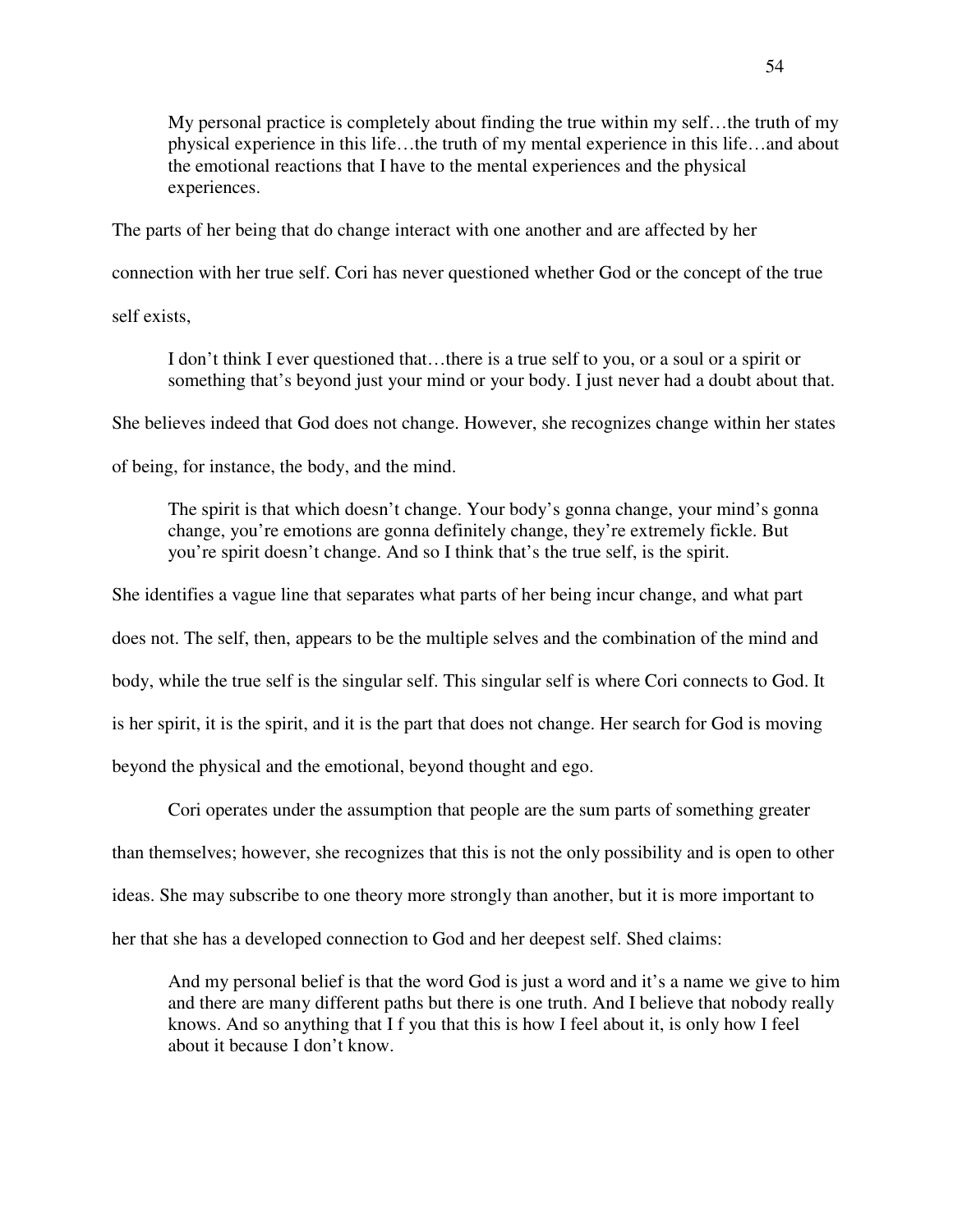The definition of God is not important to her. She does not require a definition, because she has her experience and that is enough for her. She understands that language is limiting and that "people define words in different ways." Her connection to God needs no words, and requires no thoughts. She believes "that God is in all of us." She simply knows this is true. There is a clear philosophy to her yoga practice.

*Tom.*

Tom defines yoga as "union with the Godhead, union with the pure consciousness, the individual self being unified with the universal self." Clarity and purity are the essence of the self. He defines the concept of the true self, as "the self is perfect. The self never changes. The self is always serene. The self is love, is happiness. It's peace. It's all that." He believes that "the self is always present and it pervades everything. And its just perfect, clear, present awareness and pure love." He explains that the self:

…can be individualized with a personality…the self is always connected to the universal self, or God, the undifferentiated self, the self with no boundaries, the self that can be everywhere…omni-present.

He uses terms the universal self and universal consciousness interchangeably with the true self and distinguishes between the individual self and the true self, whereas the individual self is the mind or the ego—the part that struggles. He uses terms like "individualized," "obscure," and "omni-present" to describe the true self.

He describes the spiritual experience of the true self as "spaciousness." He explains, when you're having the experience of the self, when you feel a close connection to the self, you feel spaciousness." He explains the physical experience as a loss of body sensation and being present in the moment and a "greater depth to your awareness." He connects with his true self when in these moments of being "connected with a deeper part of [him]self and life around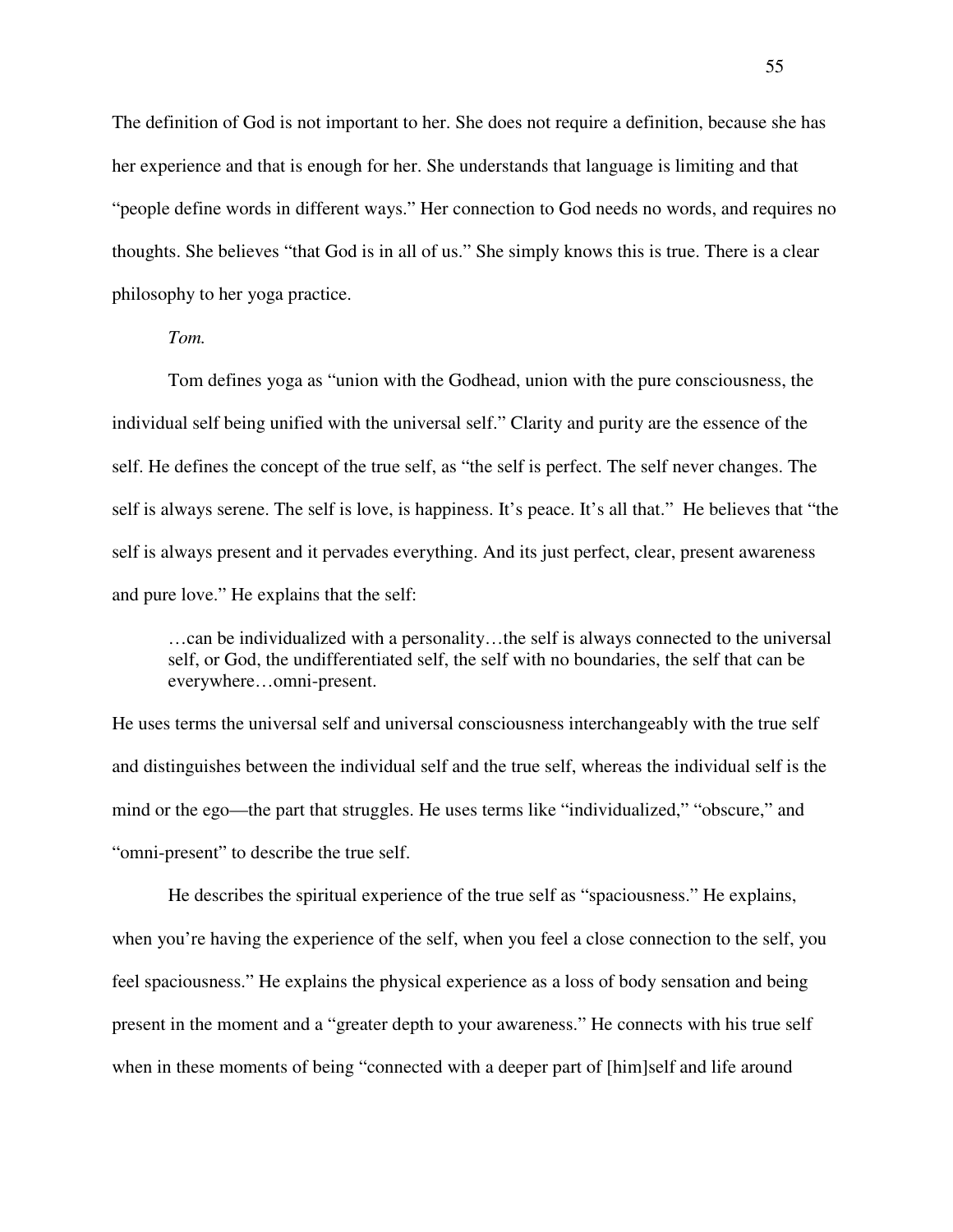[him]." He describes this connection: "I was just really clear, I lost all consciousness in my body…I would experience time lapse…and I would forget the space of time…."

And so everyday you try to connect with that part of yourself, that isn't struggling with your experiences in life and what your life situation is, what your story is. Your self has nothing to do with any of that. It's free from all of that. And everyday you commit to trying to experience that.

For Tom, the true self is the connection to the universal self, and that this part of you is free from the ego and the associations. This self is unburdened, but just the part of us that makes us part of the Whole.

Tom experiences difficulty verbalizing his concept of the true self, not because he is not knowledgeable on the topic, but because his true self is more a feeling or an individualized experience and is difficult to put into words. He explains:

I'm just completely blank. And its not that I haven't experienced those things, its that what can you really say about it?...I've practiced yoga, the hardest thing has become for me to explain it, because I look at it in awe. It has so much depth. It's what I'm looking for.

The paradox, he believes, is that "when you perceive the true self, you'll realize that it cannot be summed up," because the true self is "me, and it's everyone." The concept of the true self is as abstract as the concept of God, which explains Tom's difficulty in verbalizing it. According to Tom, "the self is always connected to the universal self, or God, the undifferentiated self, the self with no boundaries, the self that can be everywhere, omni-present." While the true self is what he is looking for, he realizes that he may never find it, as he may never comprehend its entirety. He believes that he is still searching for the true self, and that his yoga practice is "connecting with the self."

Tom thinks of the body as the vehicle for the self. Yoga helps people get back into their bodies, or their vehicles. He explains that "we can imagine that the body is sort of the vehicle…or could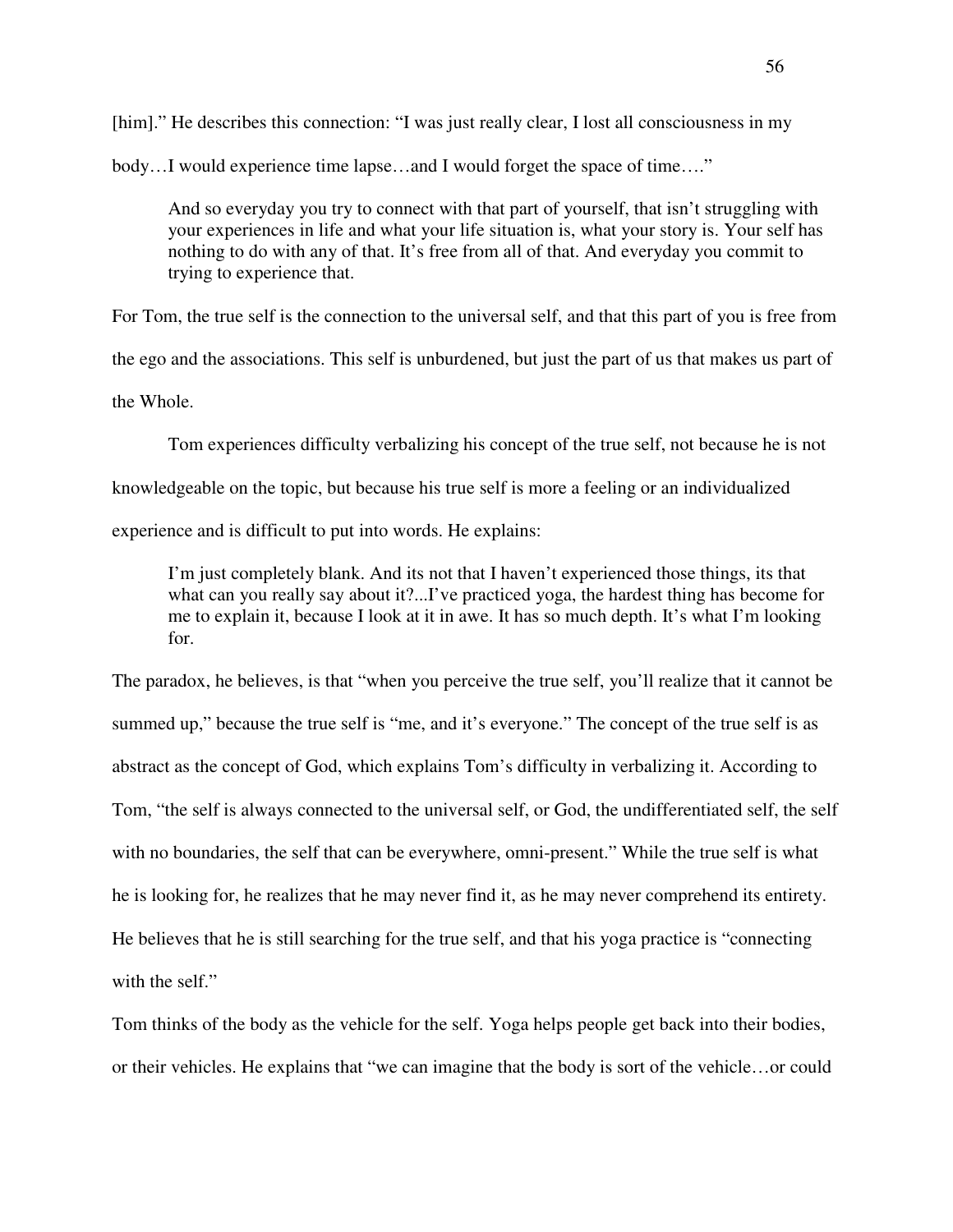be used as a medium for enlightenment." According to Tom, "we can use our experiences in this body to help us look deeper and beyond the body." The body houses his true self and is the mechanism he uses to achieve enlightenment.

*How do yoga practitioners describe the experience of the true self while engaged in a yoga practice?* 

*John.* 

 $\overline{a}$ 

John has experienced connecting with a higher power during his yoga practice and describes this as a "feeling a kind of full surrender…a kind of removal of self." He states: "the power of the life energy is the closest I can come to a concept of a higher and power," which he once experienced in a certain pose (*Padmasana<sup>6</sup>* ), of the Ashtanga practice. He experienced a "moment of feeling a kind full surrender…there's a kind of removal of self." He describes yoga as "unique to every person, everybody's body is a different history, a different structure. John understands that a good way to approach yoga is through the physical and identifies the physical benefits to yoga, as "increased circulation, greater flexibility, and ease of motion, the ability to stand in a place for a lot longer comfortably, to sit somewhere longer comfortably." However, he both recognizes and experiences the benefits of yoga beyond the physical. John's reasons for practicing yoga are closely tied to his perceptions of the value and the benefits of his practice. Yoga, for him, "is an activation of so many different parts of personal potential." Yoga acts as a motivator for him. With practice and instruction from a teacher, John believes that "the layers start to reveal themselves," "i.e. a greater calm, a more powerful sense of breath, breath control and the use of breathing as a balancing agent for different situations in life." The physical layers and more assist John in creating an ease to his life.

<sup>&</sup>lt;sup>6</sup> Padmasana is a pose in the closing sequence of the Ashtanga practice, see Scott (2000). According to Scott (2000) "Padmasana is the classic yoga position for meditation and, apart from their individual benefits, all the other yoga poses are designed to prepare your body to be comfortable in just this one" (p. 134).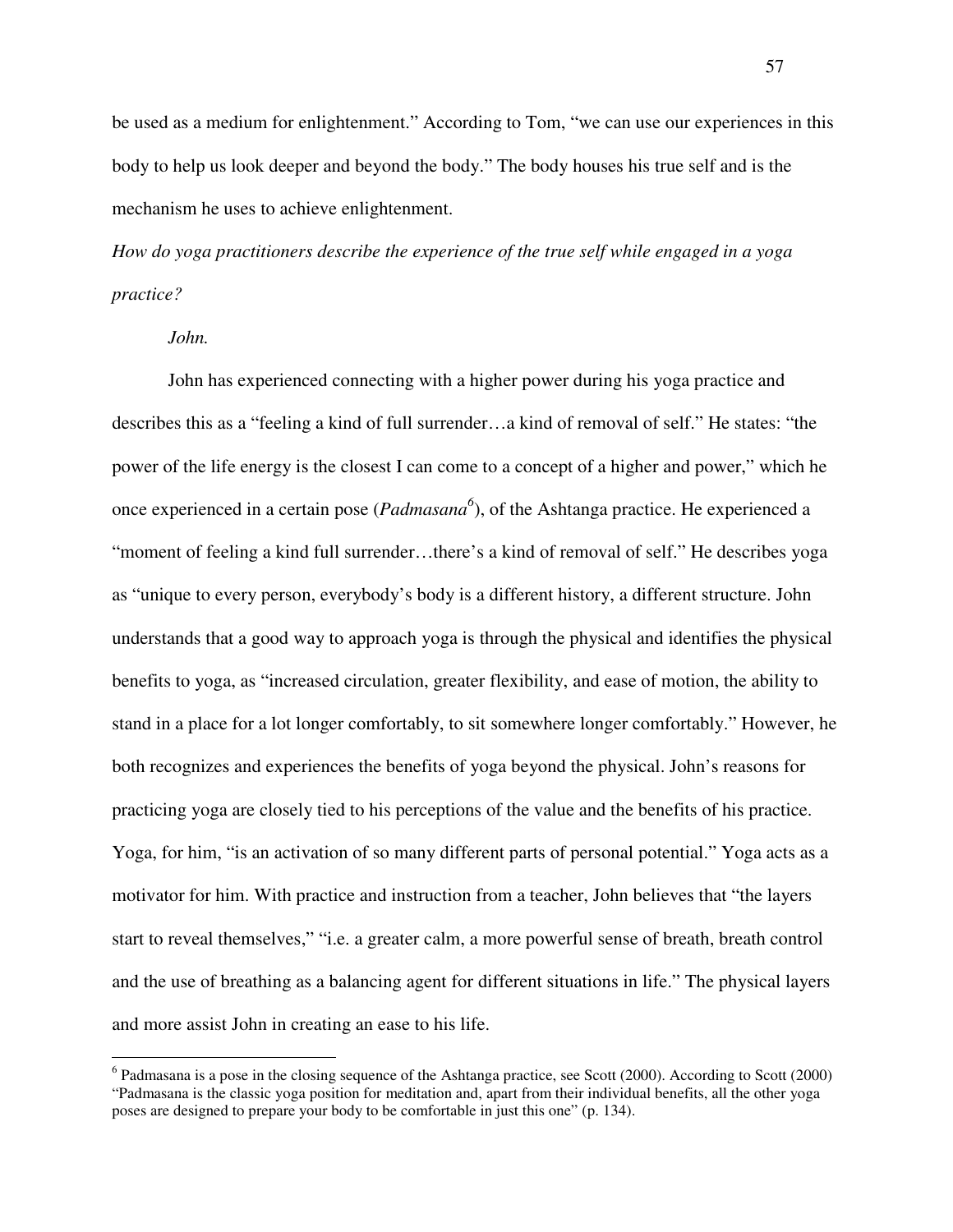Yoga practitioners use the energy from their core to move through their asana (posture) practice. John realizes that the movements in an asana practice actually start in the body's core, which is in the center of the abdomen. John experiences the physical benefits of yoga as "harmonizing the range of motion…awaken[ing] your body to where your movement is really coming from, i.e. the center of your abdomen." Practitioners do not rely on arm, shoulder or leg strength to assist them through their *asana* (posture) practice, but rather the energy from their core. For John, this strength in his core is "integral to poise and to being able to do anything with a greater sense of stability." While John does experience increased strength in other areas of the body is a result of an increased strength in the core, without the core energy, he recognizes that his body may not handle the physical demands of the Ashtanga practice and he might incur an injury or encourage a re-injury. This recognition is where the act of mindfulness becomes useful. Being mindful and paying attention to your body's needs means knowing where your body and mind's limitations exist.

While he has stayed on the same series of poses for around two years, he has experienced rehabilitating transformations during this time. He began practicing to heal a lower back injury from a chiropractic malpractice. In attempts to heal his back injury, he began practicing only the foundational poses (the sun salutations) of Ashtanga yoga. He describes this experience.

I think the most tangible, profound event was relating to a back injury that I had actually in the iliosacral joint, which is more of a hip injury….I had suffered for like ten or eleven months continuously with this injury and I mean it just makes you feel 80 years old….it's like an ice pick in your spinal column. And very disruptive to sense of strength and security of your own physical well-being….I wore this therapeutic belt for two and half months, twenty-four/seven…It was supposed to take 2 or 3 weeks, that's what the physical therapist was anticipating…And it was two and half months. I mean I had it on all the time, I would take it off during the day, check and see how I was doing…because when I had it on it gave pain relief…. I would check it every couple of days [makes motion like removing belt] "Uhhhhh! No. not." Then put the belt back on. Then finally one day I took it off and never got the ice pick.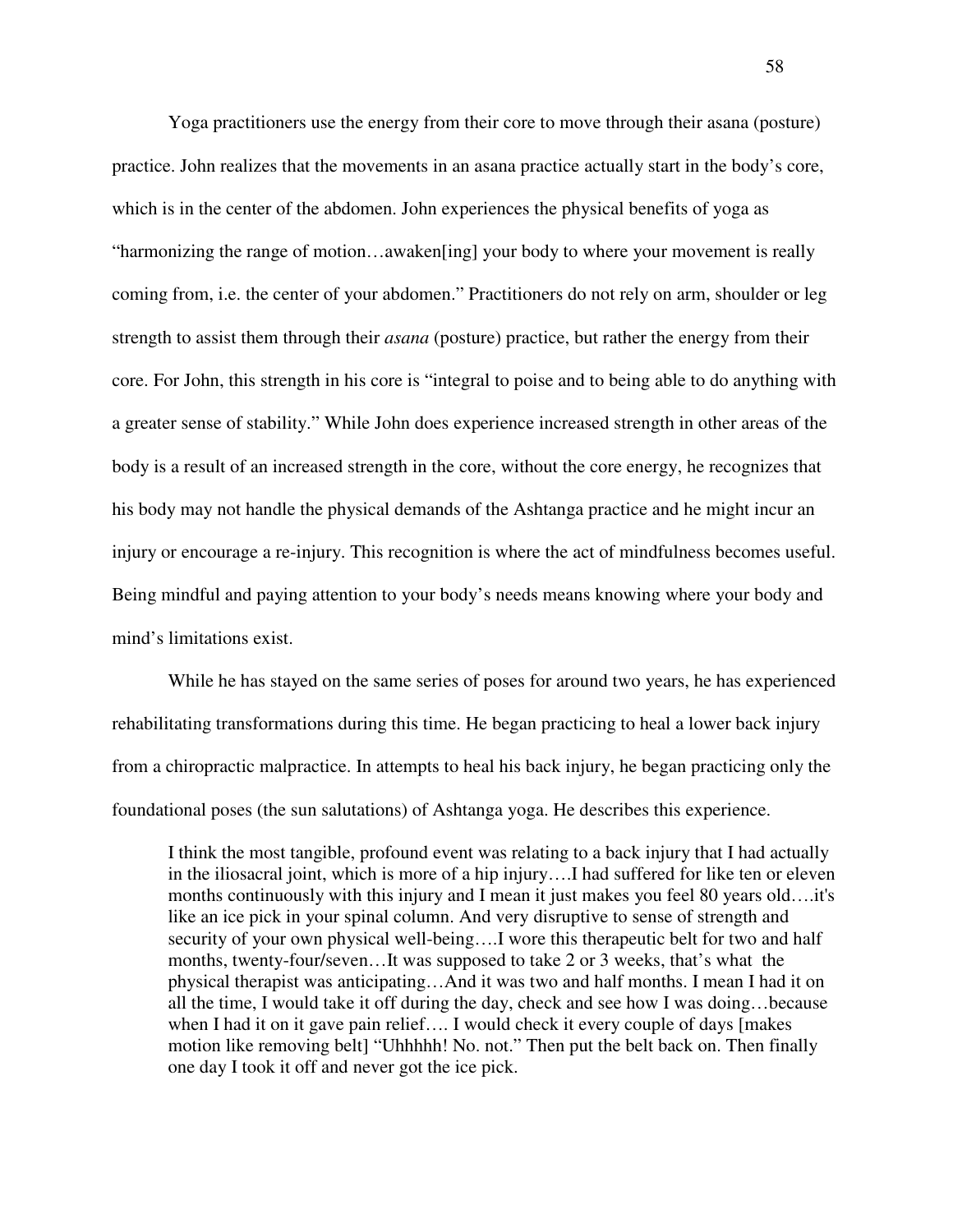This experience introduced John to the Ashtanga practice. His Ashtanga teacher convinced him to stay committed to the practice, even though he endured back pain. John practiced intelligently and mindfully, paying attention to his body, in order to avoid re-injury and worked through the pain during his rehabilitation. Connecting with his true self helps him practice mindfully on his injury.

John learned that yoga helped him 'undo' the physical trauma done to his body on account of his chiropractic injury, and this learning transformed his conscious state of being. He realized that he could 'undo' and relearn in any state of being. He recognizes the importance of staying in the moment and he believes that the method of discovering the breath brings him back to the present moment. Seemingly easy, for most practitioners staying in the present is the most difficult part of the practice and the constant cycle of fading in and out of the moment. John believes that the "discovery of the power of your breath" has a great effect "on your state of mind." No matter what thoughts arise during a yoga practice, he believes that focusing on the breath can "change you conscious state." For John, this change in conscious state refers to the recognition that he can choose to calm a rapid beating heart or stretch tense muscles just by "taking a big deep breath." It is the choice that is important. Remaining in the present is a choice that he needs to make to every second. Coming back to the present is part of yoga and, for John, a valuable practice both on and off the yoga mat.

John expresses surprise as a result of the transformation he experienced. He compares it to accident victims who sometimes claim "that they cannot imagine where there life would have gone if they hadn't of had that experience." As opposed to what he refers to as other "body disciplines," like T'ai Chi, Ashtanga provides an opportunity for transformation. The physical transformations he experiences result from "a really nice mixture of a very personal effort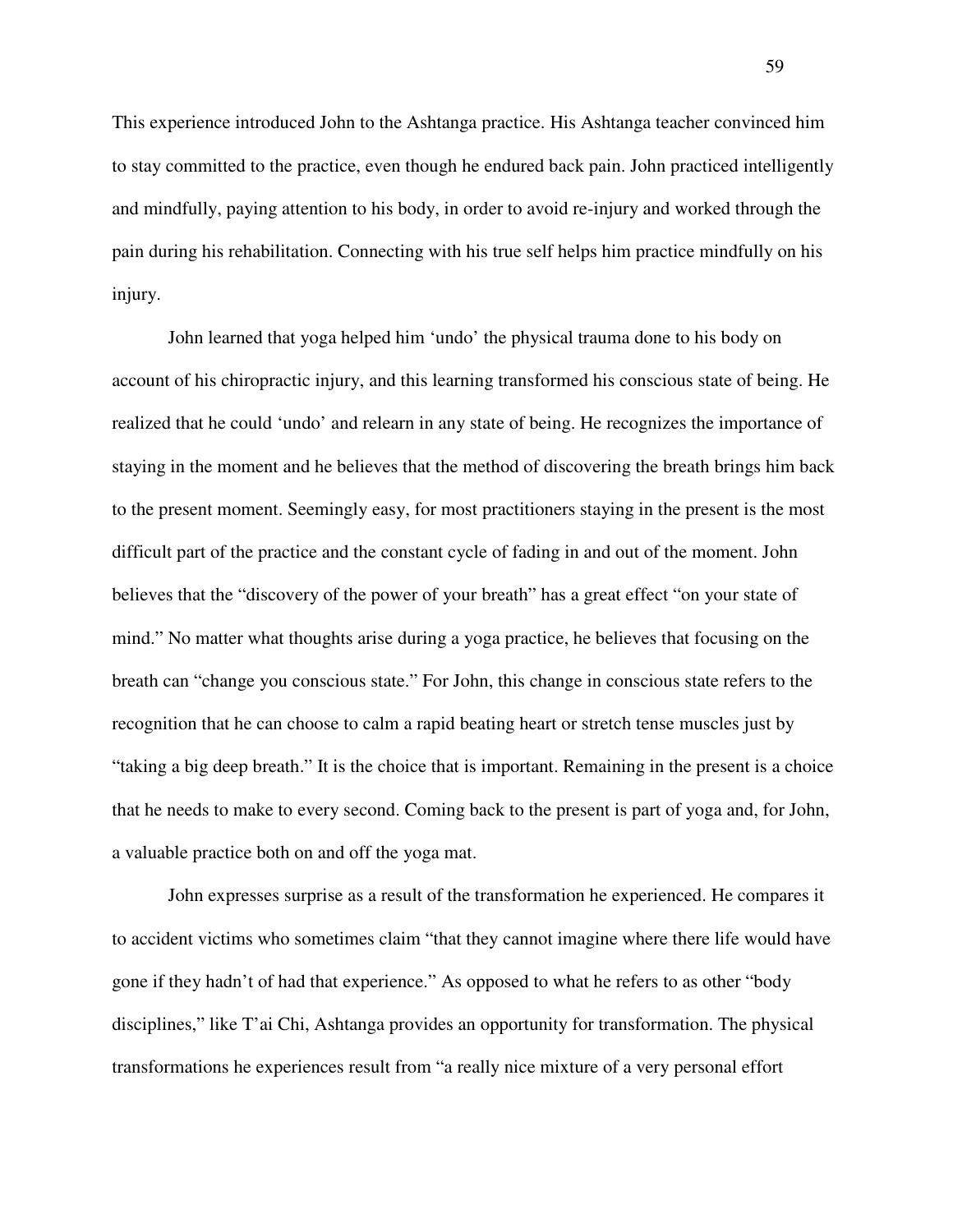simultaneously in a room full of people all kind of surrendering themselves to *their* personal effort."

*Cori.* 

Cori uses yoga to get in touch with her true self, to listen to her deepest self. Although, Cori's practice is not about postures and there is no difference between any of her "practices." She considers her whole life her yoga practice in which she listens deep within herself to get in touch with her true self. She acknowledges the benefits of an asana (posture) practice and seated meditation, and often engages in walking meditation.

Her yoga practice is about connections, mainly her connection with the spirit. She uses all opportunities and challenges as "on [her] path to transformations, or…to greater spiritual awareness." Her path entails viewing the good, the bad, and the in between as beautiful--and necessary. Metaphorically-speaking, she compares her path with the stages of a flower. People typically think of the bloom as the beautiful part of a flower, however, all the stages contribute to the overall health of the plant. She tries to see the beauty in all these stages. She states that "we see the blossoming as being beautiful. And I'm trying to move more in my life towards a place of seeing each of those processes, even they compost, as very beautiful."

Cori views the body as the vehicle for the self, and is aware of the separation between her self and her body. She believes that "the body is the lesson in everything," and that while "while we need to respect it and care for it as best we can, we need to use it. It was given to us to use." The body houses the self, but as the body ages and dies, it 'falls off' the self. She believes the value of yoga comes partly from the physical benefits of the practice. She describes:

…you align the energies of your body…you're a lot more open and spacious person….the more you align the energies and all the other aspects of your body or your being…your mind and your spirit and your emotions…are more accessible to you.

60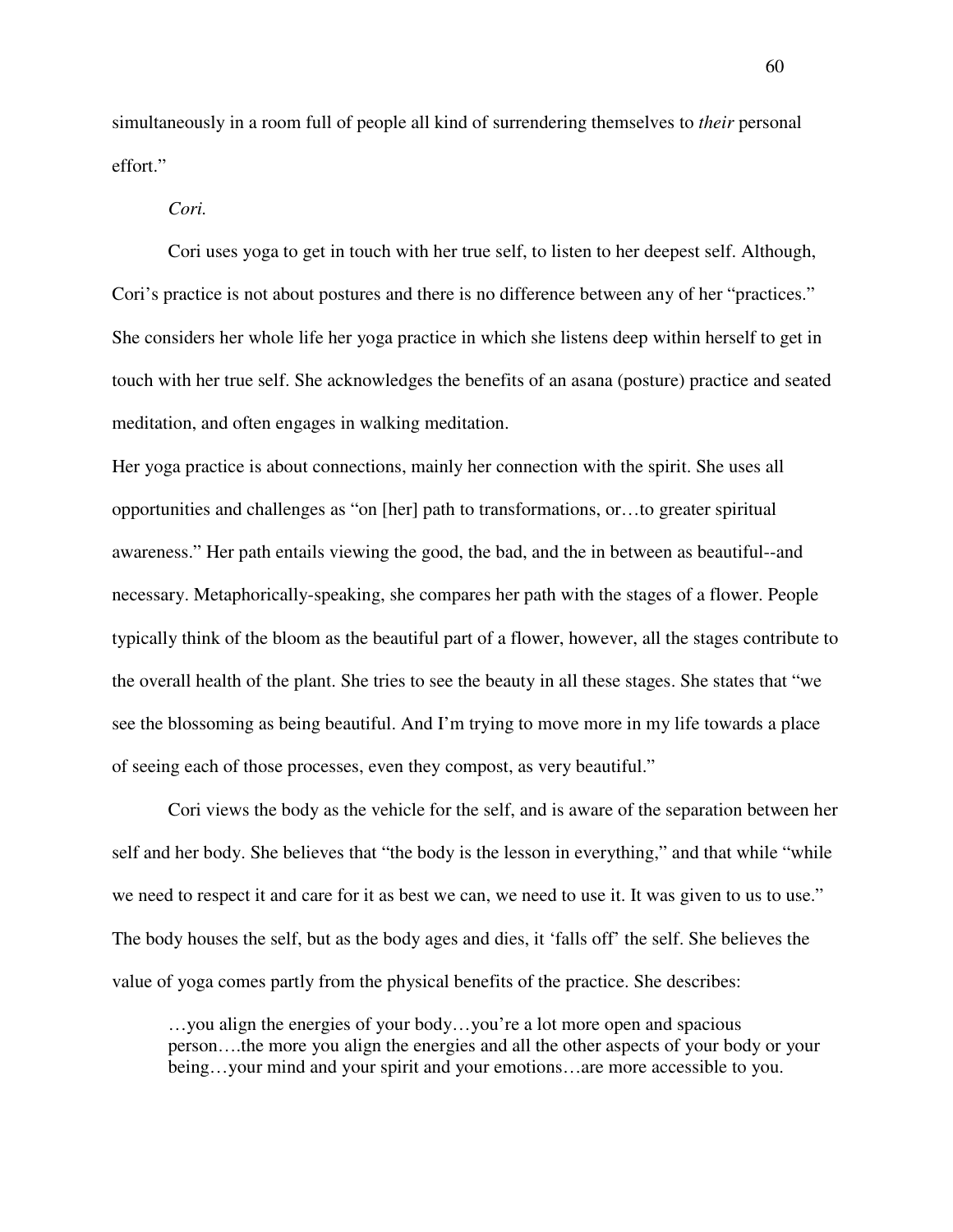Listening to her deepest self buried beneath her thoughts strengthens her connection to God. She believes: "I think it enhances your whole being, your mind, body, soul, to move through this process of being in a human life." Cori recognizes that if she wants to live a healthy and long life, she needs to care for her body before it dies and falls away. She does require the asana practice to consider herself still practicing yoga. She can connect with her true self through seated meditation, through walking meditation, or through any means she views as a valuable learning opportunity.

As an important lesson in practicing nonattachment, Cori understands that there is more to life than the physical body. An antecedent to practicing nonattachment, for Cori, is acceptance. She practices nonattachment to the body because of her realization that "you're gonna have to accept it later on…you're body's just going to slough off and fall off of you, eventually." Nonattachment for Cori does not mean neglecting the body. She values the body as a gift, but is not afraid to push her body to her limits in order to learn a lesson. While she views the body as a gift, she recognizes the detriment to attachment because life is fleeting. The body dies off. She assumes "it's extremely purposeful that we're in these bodies and I don't' think we're supposed to escape them." She believes that "we're in the physical bodies for a reason…everything we experience in our physical bodies is to learn from, absolutely everything." Not escaping them, for her, means proactively caring for her body. She describes yoga as a preventive method to care for her whole body in an organic way. She believes:

Yoga practice enables us to touch ourselves, to feel places in ourselves that we probably go through our whole lives without feeling, to open up ourselves, mentally, and emotionally, and physically, and strengthen ourselves mentally, emotionally, and physically.

She views the body as a gift and values taking good care of her body. She believes that the practice of yoga helps her. She believes that everything people experience affects their whole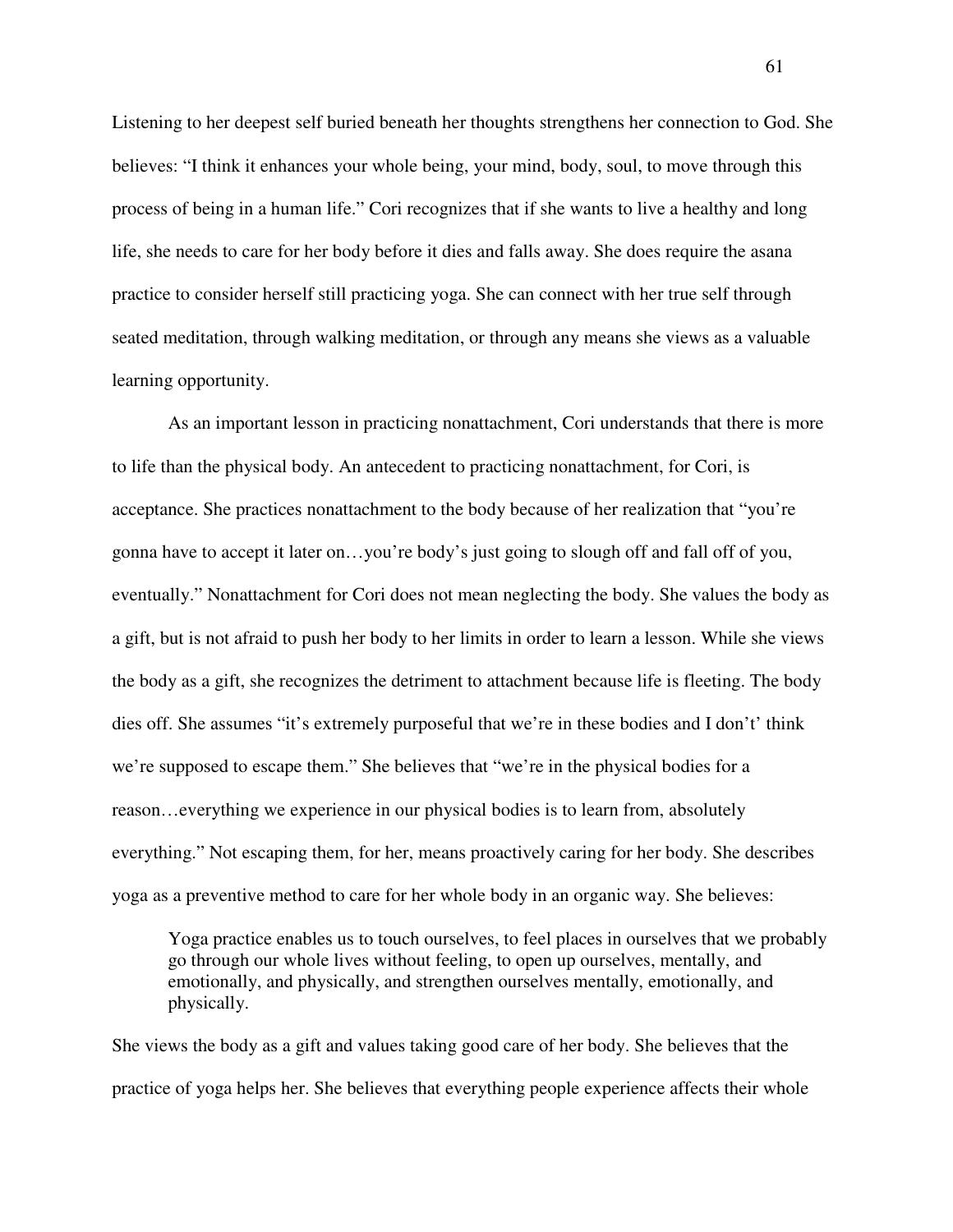body, including their physical, mental, emotional, and spiritual selves. Practicing yoga prevents her from escaping her body and her self and keeps them both healthy. She practices staying in the moment and learns from these experiences.

Cori prefers movement and finds it difficult to remain still. For her, yoga is "meditation in motion," and comes natural to her; "I like motion…I don't' particularly like sitting still, I'd rather move." She explains: "physical things are easy for me to do. I enjoy them. They've always been fun to me. And I like doing that." She explains the difficulty of keeping her mind still. She allots a time to practice her meditation, usually 15 to 20 minutes. Meditation is difficult for her without a prescribed time.

Because it's so hard for me if there's not prescribed time, them my mind will start thinking "has this been enough?"…I go into those mental places 'cause it's so hard to still m mind when my body is still.

The more she practices meditation, the easier it is for her to remain present while sitting. She explains: "most of the time if feels like not time at all, now because I enjoy it so much." She defines meditation as both "being present" and "being quiet." She explains it as "deeply, deeply listening. And so you're aware, you hear what's going on, but you're also extremely quiet." She views her best practices as those that offer opportunities "for transformation or for selfunderstanding."

Although she learns from the discipline of developing a daily practice, she does not require a daily *asana* practice to nourish her body. If she could no longer engage in the physical practice of yoga, she explains "I'd feel like still that I was doing yoga practice in some way."

I no longer think of yoga as the asanas only. And so, when somebody says do you do a yoga practice everyday, I absolutely do, but I don't do asanas everyday. But everyday, I do soul searching in some way.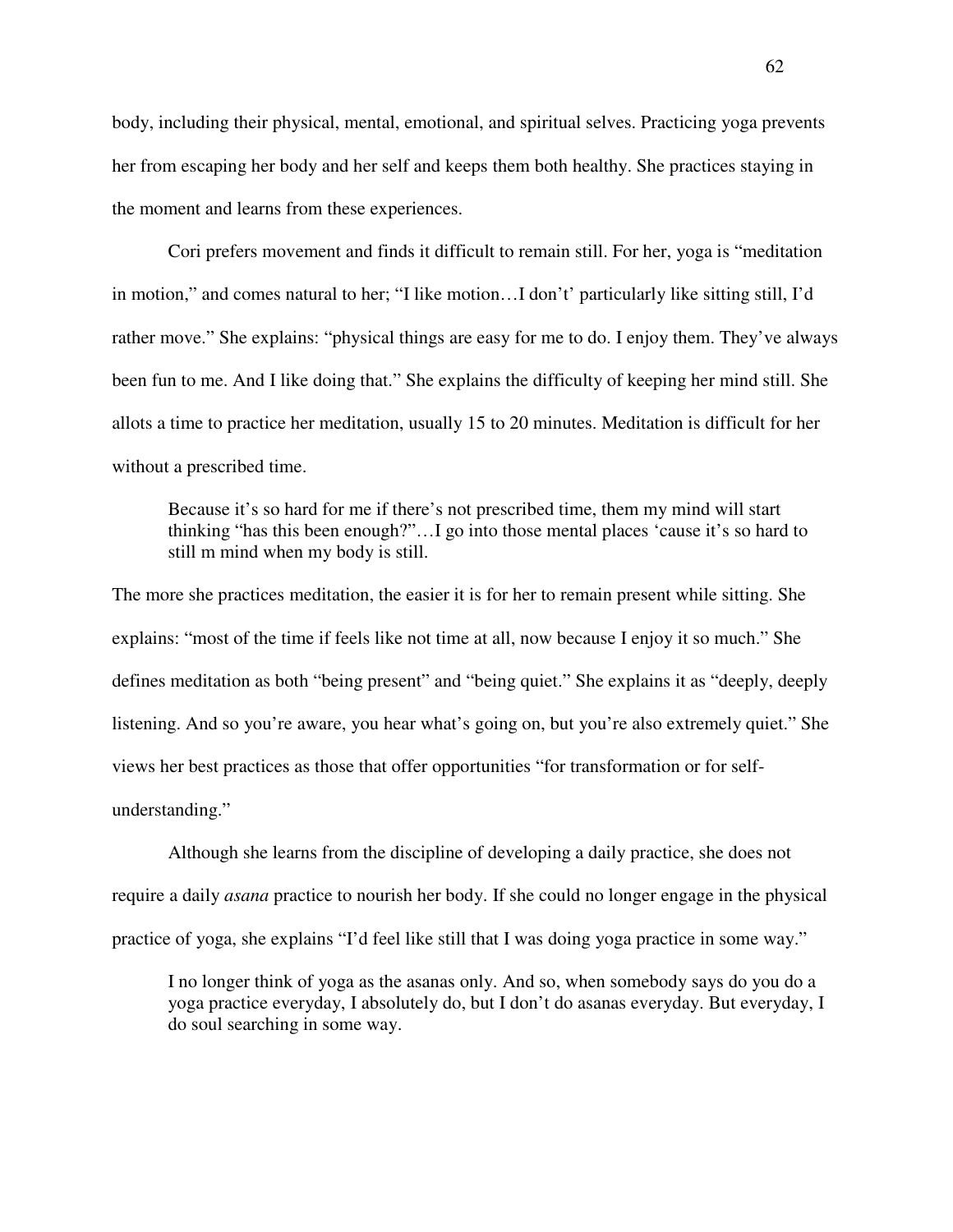The asana practice is not the only the practice in yoga. Anything can be a practice in yoga. As a lesson in nonattachment, Cori focuses on the practice of seated meditation. Cori finds value in the difficulty she experiences with the seated meditation and views it as a lesson to be learned. She explains: "I've made a meditation sitting practice a party of my regime, because I feel like I need the discipline to be still." Cori learns from her chosen discipline, but believes the truly difficult thing is to quiet the mind, "being quiet enough to really listen." For her, quieting the mind is "both in the realm that you get your mental mind, your thinking mind out of the way enough that you can really hear from your deepest self. And so you're not so much thinking as you're listening." She does not claim to still her mind completely while in meditation, but instead recognizes it as a constant practice.

# *Tom.*

Tom identifies yoga as a method to connect to his true self and to connect his true self with the Self. He believes that yoga moves him closer to his self. He believes "the true self is part of a higher being." Tom speaks of yoga as a grounding practice, and that many people "can't feel [their] feet grounding into the earth as [they] walk around," and being "unaware of their bodies." He believes the more he meditates, the more often and the more deeply he connects with this part of himself. He claims: "When you sit enough, you sensitize yourself enough with those energies then those experiences are more available." Yoga helps him "start to see clearly" what is going on in his body and mind during a practice.

You can get on that mat, you can be extremely emotional, whether its sad or angry, and through your practice you can clearly watch what's going on and you can feel the sensations, and before you know it, you go right beyond on that.

Yoga brings him clarity, and allows him to express many other things, such as strength and awareness. To go beyond the sensation, Tom realizes he must let go of the thoughts in his head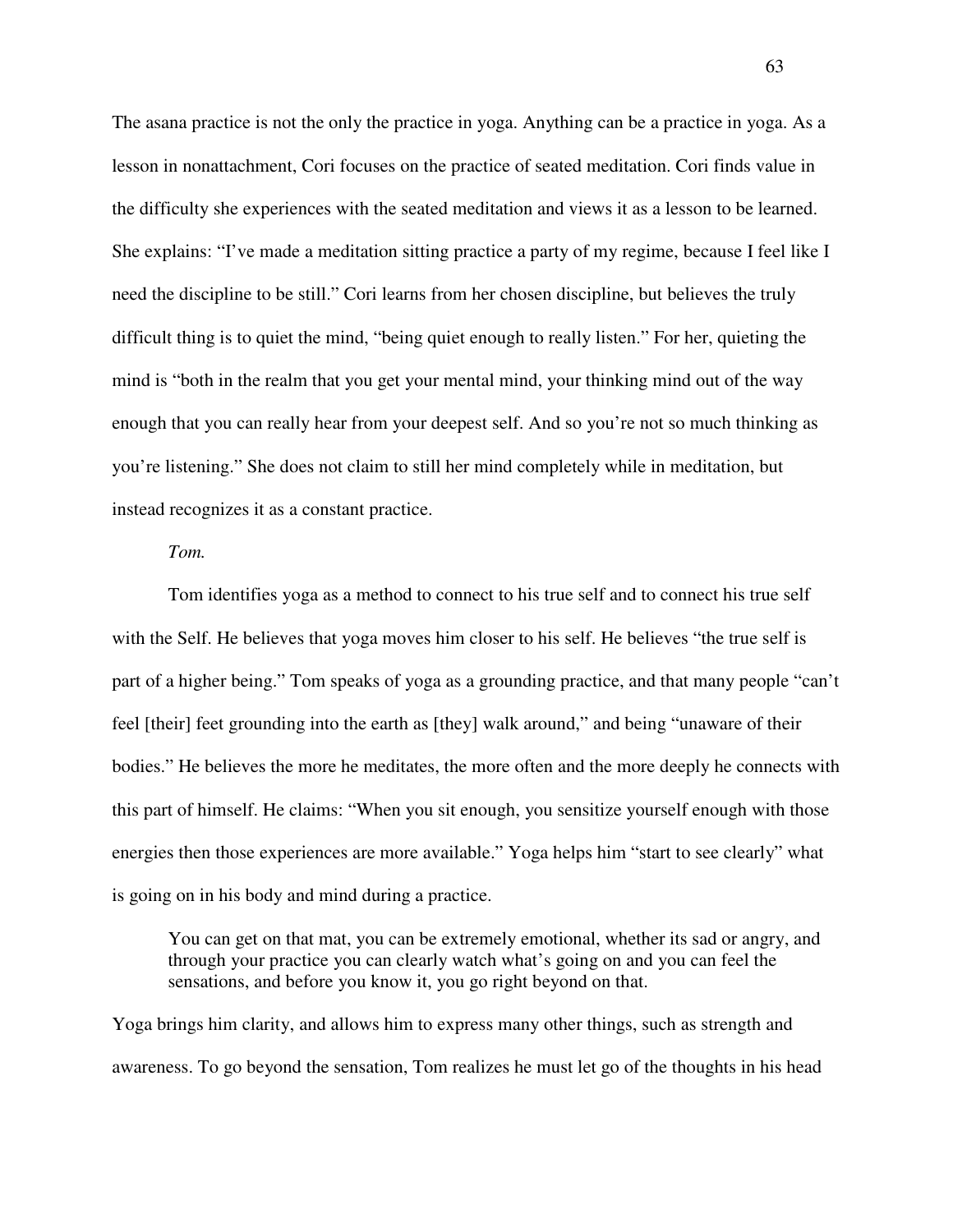or let go of engaging with these thoughts to remain present. Not engaging with his mind, or ego, brings him closer to his self and to God. He states "let all thoughts, all things that are going on in your lie clear out, and that, in a sense, is yoga, or is moving you closer to the self" (24). He explains that:

Yoga works to clarify our awareness, so we can have a deeper experience of life….lots of us walk around in this body and don't really feel it, cant really feel ourselves connecting with the earth…feeling really heavy and not really understanding the importance of being in this body…."

For Tom, practice is one of the most important aspects of yoga. Yoga, though, is not restricted to the asanas (postures), but includes meditation, relationships, and life. He explains that he is "100 percent committed" to his yoga practice. Yoga helps him on his journey towards enlightenment.

Tom believes the value of practicing Ashtanga yoga comes partly from its physical benefits. He describes asanas (poses) in yoga as "putting yourself, your body, into different environments that bring up different emotions." He understands that "yoga poses affect a person on many, many different levels" and realizes that the *asana* "poses have secrets." He believes that "we store our emotions, past experiences in our physical body" and that yoga helps him release these memories in his physical body when he "energetically work towards changing."

And maybe you don't even know that you are releasing that, but eventually over time…when you don't manipulate yourself…and energetically work towards changing it. When you just do the practice and just pay attention, change just happens on its own, that's true deep change, 'cause then there'll eventually be no memory of that change. It's not contrived change…It almost seems like it wasn't ever you.

When these memories surface as a result of a yoga practice and from deep within his body, he chooses to release them for his body to make room for change and growth, to encourage change and growth for his body and mind. For him, the goal in yoga is observing what is happening in your mind. He believes the objective in yoga is to "just watch what's happening in your mind and also in your body with the sensations that come up," and that yoga "gives you techniques to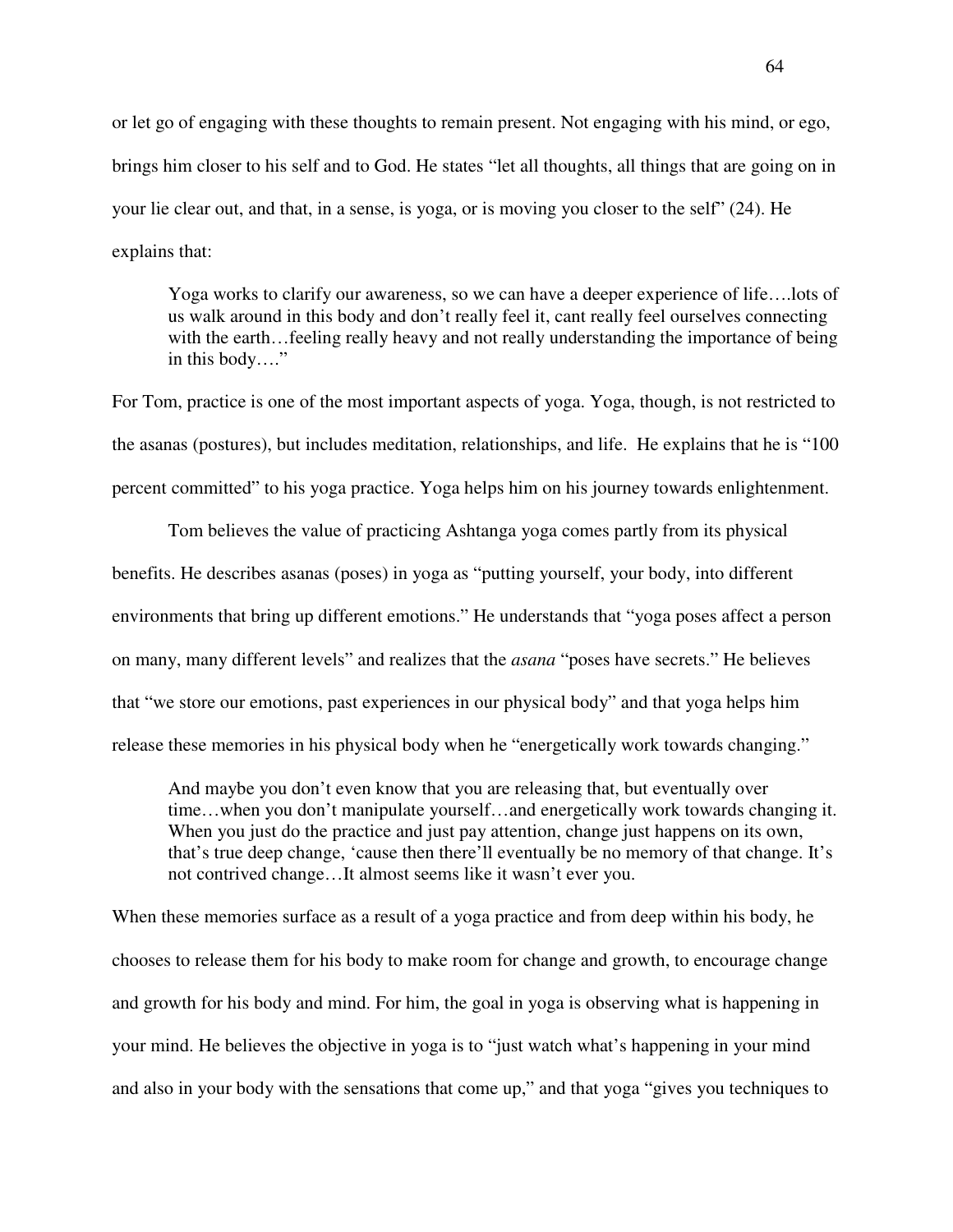focus your mind." (9). For Tom, yoga is a tool or method "to control our life-force." For example, Tom uses the power of the breath, or *pranayama*, as a way to control his life-force. Pranayama, he explains "is listening to your breath, but also taking very controlled, conscious breaths."

When you can control your life-force, you can control where that energy goes in your body, whether it's into your mind, to control your thoughts or to control your emotions, body sensations. You're taking control of what controls your physical body, and your mind. It's the power behind that. And so when you learn how to harness that, then you can do anything.

Learning to control his breath helps Tom learn to control his life-force. Remaining present and controlling his life force is his connection to his true self, which is beyond his mind, body, and ego.

Tom realizes struggles in life and in his mind. He does not have unrealistic ideas that life is easy and that simple deep breaths will cure his human suffering. He states that "a misconception in a lot of people is that yoga makes life easier." While the lessons he learns on the yoga mat help him cope in life, he believes that "at the same time, it makes life harder." Life, according to Tom, is meant to be unbalanced and that the experience of a constantly balanced life is "an illusion." He explains that "part of the richness in life is the teetering" of balance. For Tom the "physical existence is meant to be unbalanced." He recognizes struggles within his mind to maintain a committed yoga practice.

Tom identifies the dichotomy of the self versus the true self. He explains that people become addicted to sensation and recognizes this as identity with the ego. He believes that "our mind labels the sensations that make them what they are, and…how people can be addicted to being angry and to being sad," which he summarizes as "addictions to feelings." He states that "if you look deeper, you could notice how our life is…directed by the pursuit of sensation. He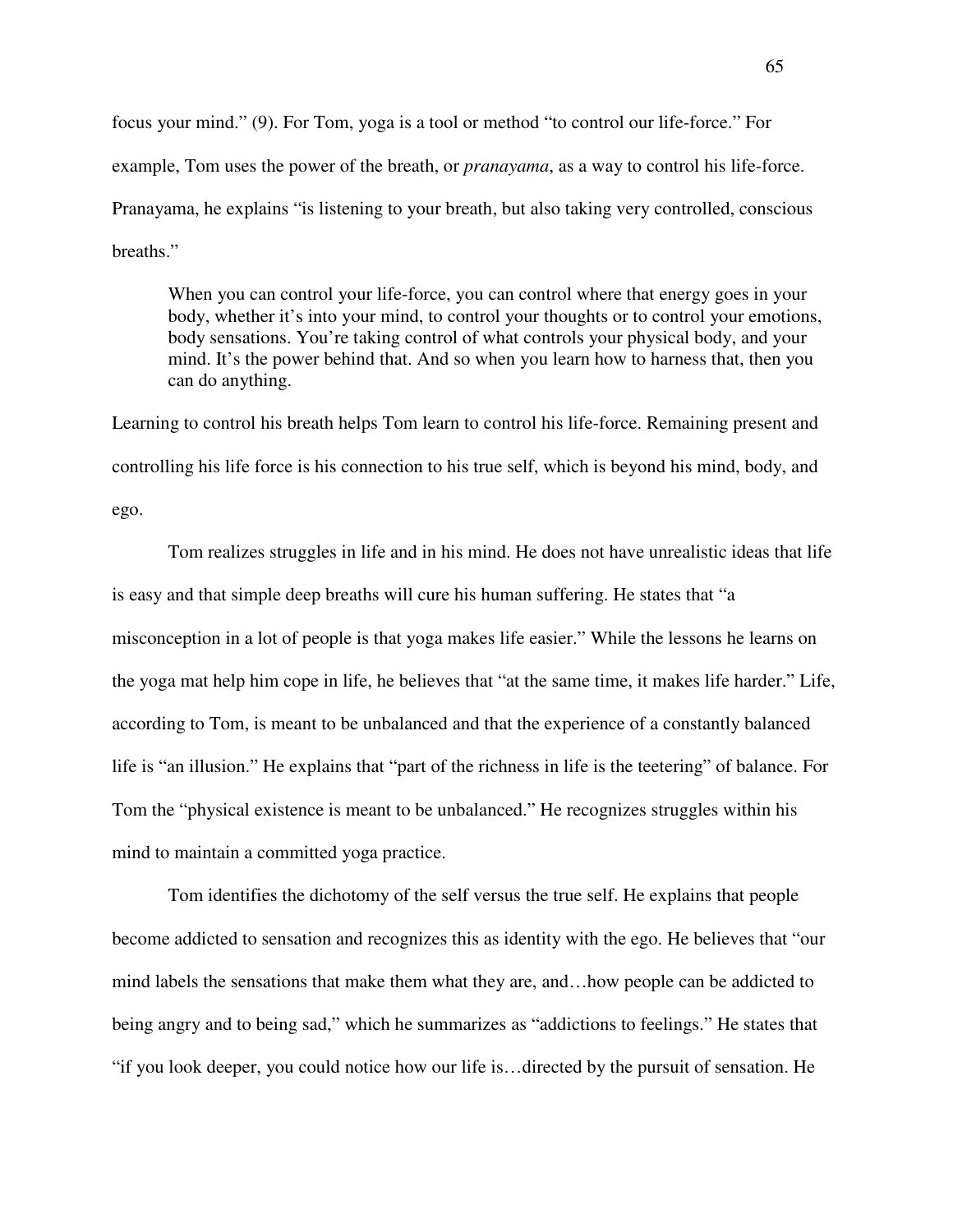believes his mind has the potential to sabotage his yoga practice. He uses the term mind synonymously with the ego. He describes his struggle with the practice.

I would wake up and maybe I felt a little sick and my mind would wanna say, "No, it's not a good idea to practice, you don't' want to do that, just rest." But then I would test that. And I would say, "oh I wonder what it would be like if I just went ahead and forced myself to practice, I wonder how I would feel?" And I would always felt better. And so I realized that the mind, when it has a chance and opportunity, it tries to sabotage your practice.

Tom recognizing when his ego gets in the way of his practice, but when he puts his ego aside he

learns when it is truly better for his body and mind if does not practice, and when his mind his

trying "to get out of" practicing. By not allowing his mind (ego) to sabotage his practice, he

experiences the benefits of a daily practice, such as clarity and transformation.

*How does a yoga practitioner describe the experience of the true self in everyday life?*

*John.* 

John believes that people want to experience peace beyond this world, peace within their

bodies, and oneness with the spirit. He theorizes that yoga was developed both to balance the

states of being and to promote awareness in being. This balance allows him to experience peace

and oneness. He describes what he perceives to be the goal of yoga.

There was a goal to create a harmonizing activity, for people to focus on. Harmonizing oneself, becoming aware of one's body, becoming aware of one's relationship with the possibilities of the body and the body's connection with emotions, thoughts, and larger trends of the state of well-being.

Yoga harmonizes John in himself and with the world. He explains: "I'm already feeling the spirit of the higher power, the life spirit of the world. I'm feeling it all the time." This harmony keeps him aware and in higher states of being. His life is uncomplicated by material possessions, for he values knowledge and creativity as more important qualities to achieve.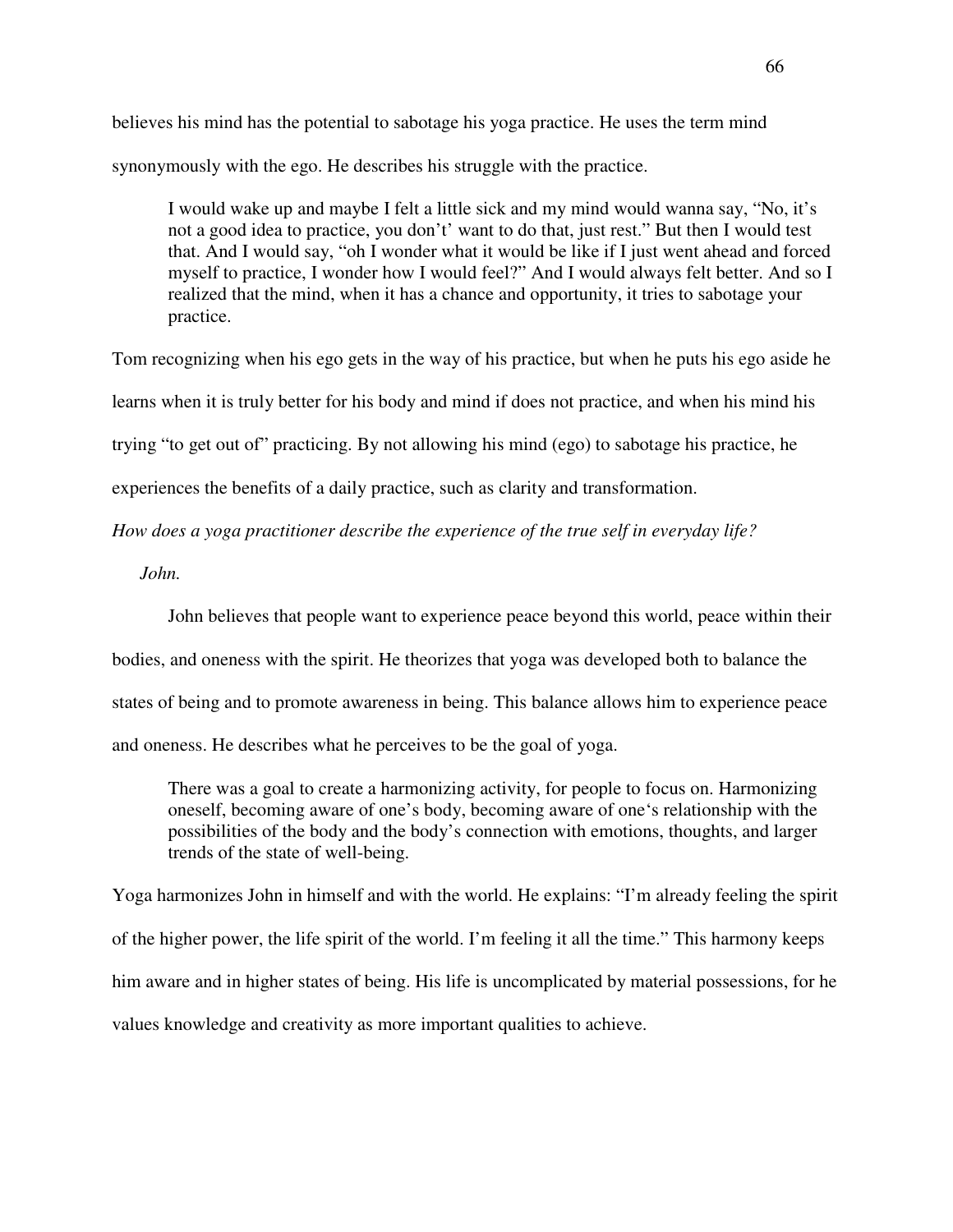Yoga helps John with his relationship to his will. Learning to question and challenge his will in his physical practice taught him how to question his will in other situations, such as "intellectual" and "interpersonal challenges." John values the physical benefits to a yoga practice, but also yoga's innate intelligence. Through yoga he finds the ability to challenge his will and to learn from these challenges.

Then beyond that physical things…discovering the relationship with your own will that is involved…you're put right there with yourself deciding whether you're going to accomplish what you know is possible or whether your will is just not there and you have to question your will and challenge your will…and suddenly you find that many of things in life you are able to just say yes to, to take on challenges, intellectual challenges, interpersonal challenges because you feel sort of an unconscious, a subconscious stability.

Beyond the physical, he finds stability and strength within his being when taking on his challenges. He knows his limits, which he first experienced his limits through the asana (posture) practice in yoga, and ecause he knows his limits, he also knows when to question and challenge these limits. The more he practices, the more he can take on the challenges. John states:

The physical effort necessary for Ashtanga's series and cycles is challenging enough that you're put right there with yourself deciding whether you're going to accomplish what you know is possible or whether your will is just not there.

To avoid injury or re-injury, John recognizes his limits in his *asana* (postures) practice and which challenges to accept or reject. While engaged in asana, he is forced to recognize that in that moment he has the choice to continue through a pose or to stop. Stopping may be viewed as not following through a challenge. For example, John was only three weeks into learning the primary sequence before yoga "called up" this lower back injury, putting him in worse pain then when he first experienced the injury. The idea of practicing on his injury was, to him, unbelievable. He claims that "the only position that [he] could get [his] body into that was not in constant, piercing pain was the fetal position." After the pain ceased, John experimented with the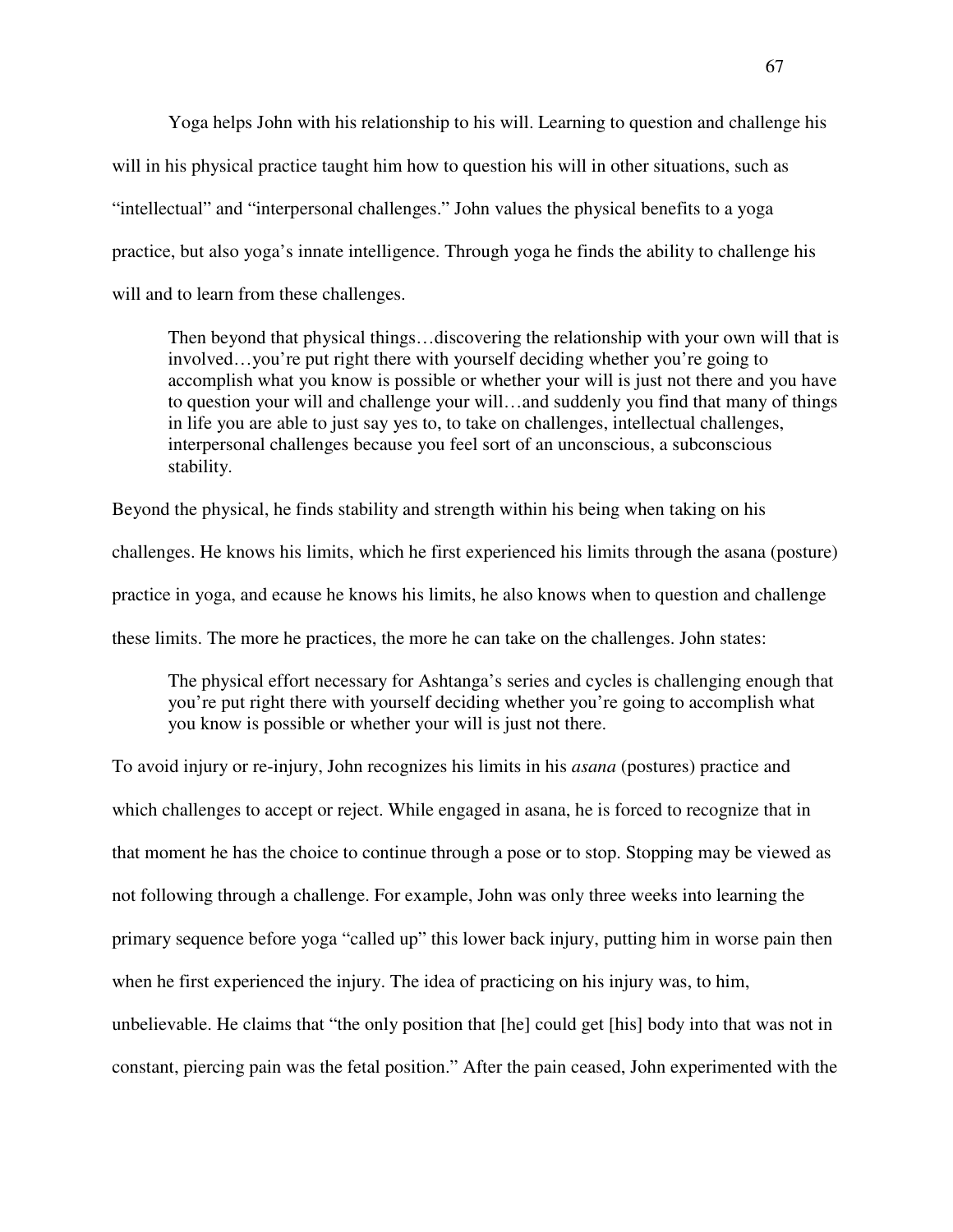Ashtanga philosophy of discipline, as taught by his teacher, that "you gotta work through these things that your body calls up." He continued his practice, using yoga as rehabilitation to work through his pain, which eventually ceased. He believes yoga is the only organic way he could have rehabilitated from his injury, and he views any other way (i.e. surgically, pharmaceutically) as not an option.

John's relationship with himself also includes challenging and questioning his life and the choices he makes. He views this relationship as significant to his practice. John describes himself as "profoundly dualistic," and comprehends the life society expects him to live and the life he wants to live. He explains: "I contradict every thought with its opposite." John speaks of his relationship to himself and his struggle of whether he is striving for enough based upon the traditional American ideals. He frequently challenges what he is actually doing versus what he feels society asks of him. He also questions his motivation with his career and whether or not he wants a family.

I contradict every thought with its opposite. It's this ongoing weighing of things. And so in that, I have to observe what I end up choosing…I don't know how it ended up this way, but certainly in this society that I have grown up in, the individual has to choose….You know an innate compulsion, a family duty, and at least not in my life. I feel like most Americans are all driving around alone, you know, just thinking that they are going to make that great life. Or they're going to get that life that they see as the one and it involves making a family eventually for lots of them, but there' still this, "all my life alone," and then the things that you do to become a citizen, you know of America. I just haven't had any of that really ever asked of me. So I have had a big, a big question mark hanging over my life as to whether I am supposed to strive for any of that stuff when my instincts don't lean that way.

He experiences this same question with his yoga practice. John takes his time through the Ashtanga sequences, and learns the next posture only when he feels his body and mind are truly ready. He recognizes his choice to listen to wither his body or mind. His dualistic nature provides him with a feeling of "a constant push-pull between two poles." This push-pull, the choice to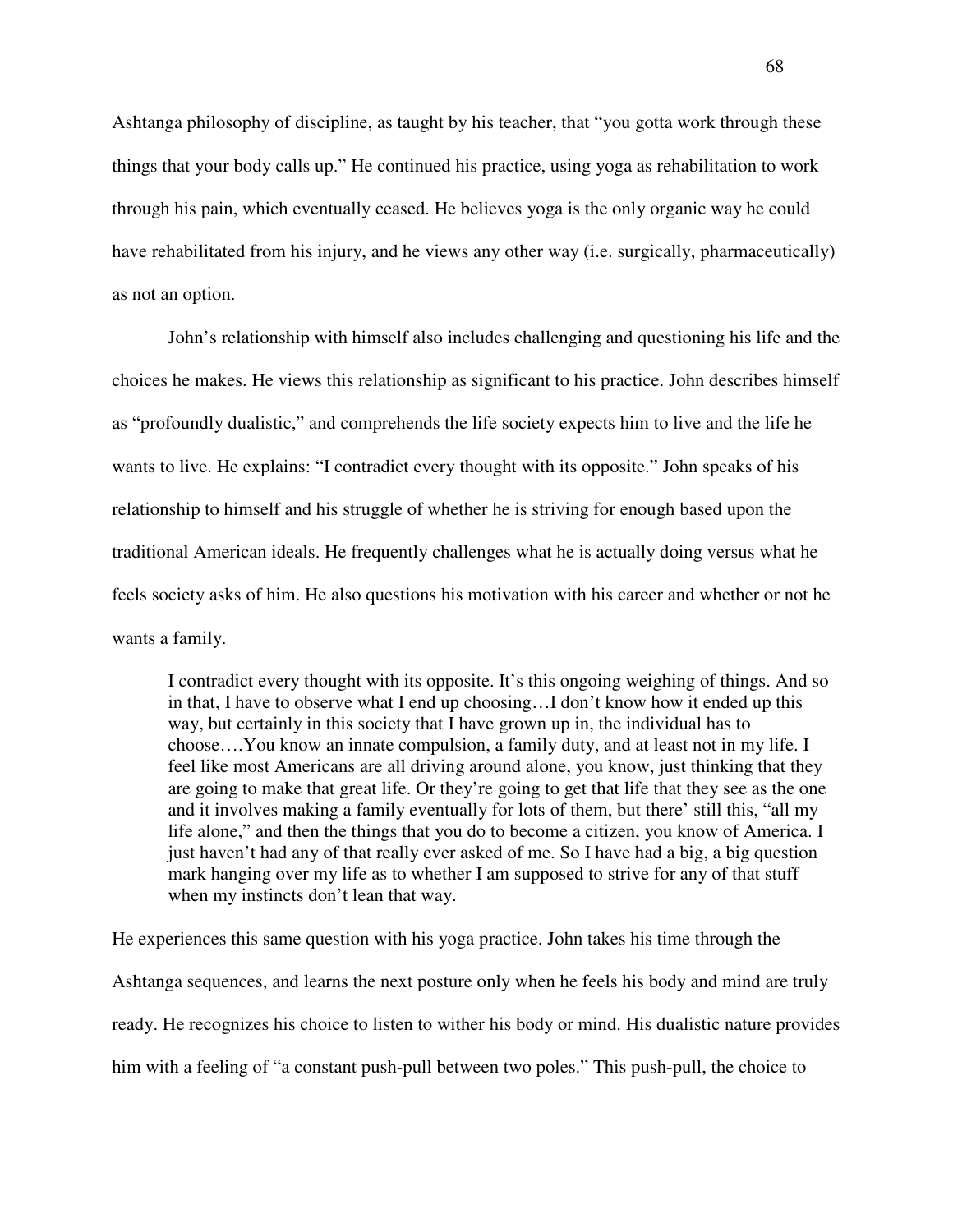listen to his body or mind is present for John in his *asana* practice. He explains: "I've got this pattern that runs for an hour and fifteen minutes and that's the allotted time in the space and I do it at a pace that feels like that's thy way my body wants to." However, rather than struggle, he prefers to move about his day with ease—"they natural flow of things." His practice teaches him to maintain a rhythm to his day. Yoga allowed him to "[find] a whole other world open with relation to [his] daily rhythm, the rhythm of [his] moods." For John, meditation is listening to his mind and not struggling with choices. He explains: "basically, it just made me happy."

Learning about his asana practice teaches him about external challenges. If he can accomplish goals in the practice of postures, he realizes he can take on external challenges, like his music. John noticed this through his work with music and the new technology available to assist with his music composition.

Being more dutiful and responsible with sitting in front of that computer and learning how to run it, against all my philosophies built up, in all my beliefs and instincts about technology. Just going against that and saying, its just another tool. And that's part of my true self too is that I don't have a hard negation about anything.

He initially resisted the use of machines to make music, but recognizes the utility of yoga in helping him surrender to the things in life he resists, but views as valuable. He states: "I noticed my tolerance of kinda having to surrender to the pace of outside factors was easier to deal with." He continues to say that he found himself "just not being as distracted." For him, his true self is present in his everyday by his tendency to follow his natural inclination and to devout his full attention to composing music.

His general philosophy is not to "apply [his] will, but rather see what is really needed in a situation." Rather than imposing his will on others, he reserves his will for his own musical endeavors.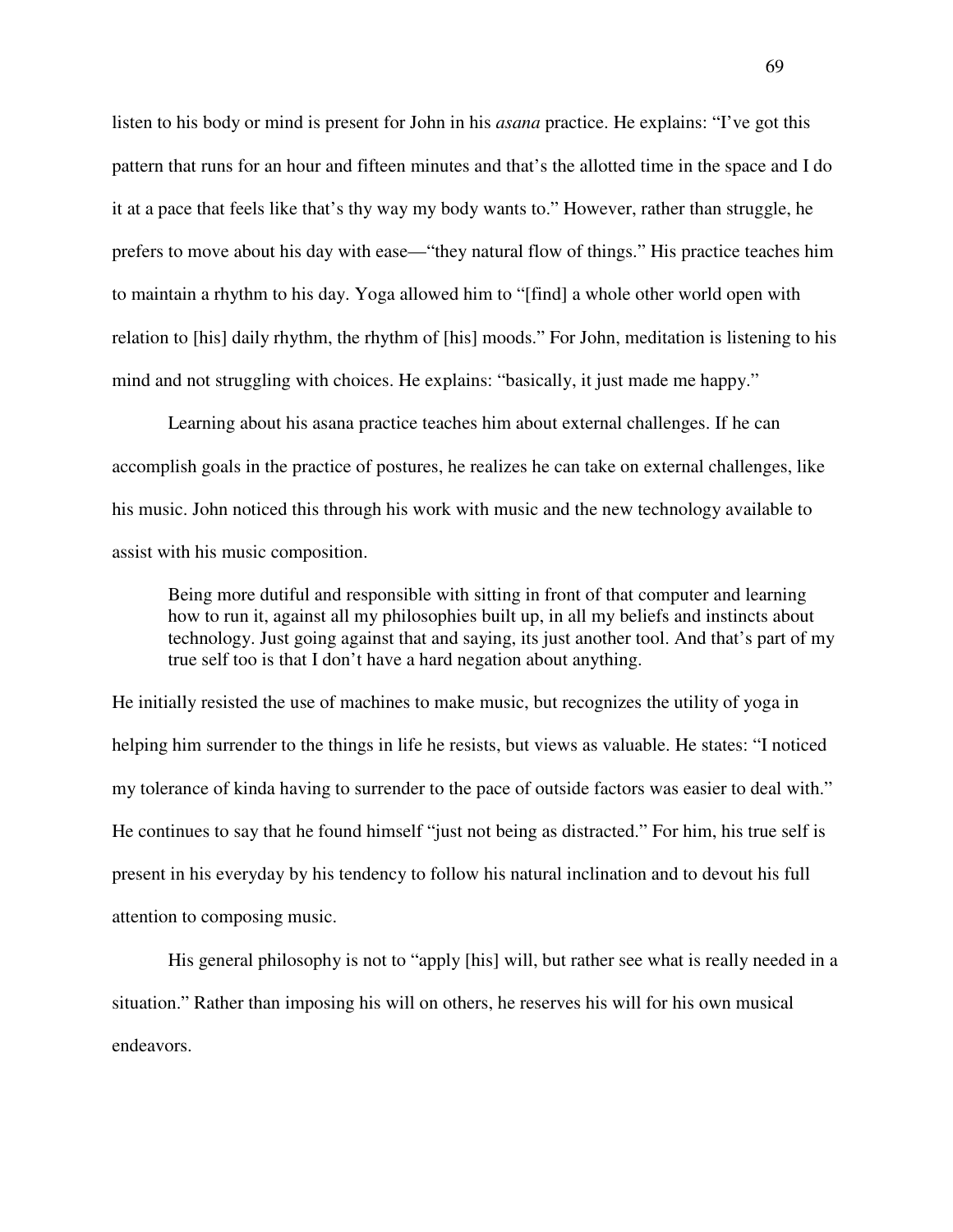There is what I spend most of my time on which is my personal work, my creative work, which is *all* my will. It is a completely solipsistic little world. I do a continuous 24-hour a day immersion exercise in just creative expression…It's been that way since I was three years old.

Ashtanga has helped John strengthen this process of challenging. He refers to his self as having

the ability to transform over time, and that this transformed self could be viewed as a new self.

As the finer manifestations of yoga reveal themselves to you…You're given a new self and you find out where you stand with yourself, in certain ways…where you stand with your will…where you stand in relationship with asking something of yourself, sensing you need to do for yourself. And will you do that, even if it's difficult, or even if it is inconvenient?

The challenges put on his body as a result of yoga surprises John, but he appreciates the opportunity to accept these challenges and to learn and grow from them. He compares this to accident victims who sometimes claim "that they cannot imagine where there life would have gone if they hadn't of had that experience." His transformations have occurred by pushing past the difficulty or inconveniences that arise in his every day life.

*Cori.* 

Cori's practice is not about the *asanas* (postures), but about connections and relationships with others and to God. Cori believes that just as yoga is part of everything, people are part of everything. She considers everything she does part of her yoga practice. Cori enthusiastically provided stories about her relationship with herself, to her husband and children. Family is the most important thing to her, though she recognizes the relationship between happiness and nonattachment. She believes that we are in relationships with this whole world.

We're in a relationship with this whole world, but in any relationship, it's not all about you. And my meditation practice of sitting a certain period of time was at first all about me. What do I get out of it? And for [her husband] to want to sit with me, then I was ok with, we kinda compromised a little.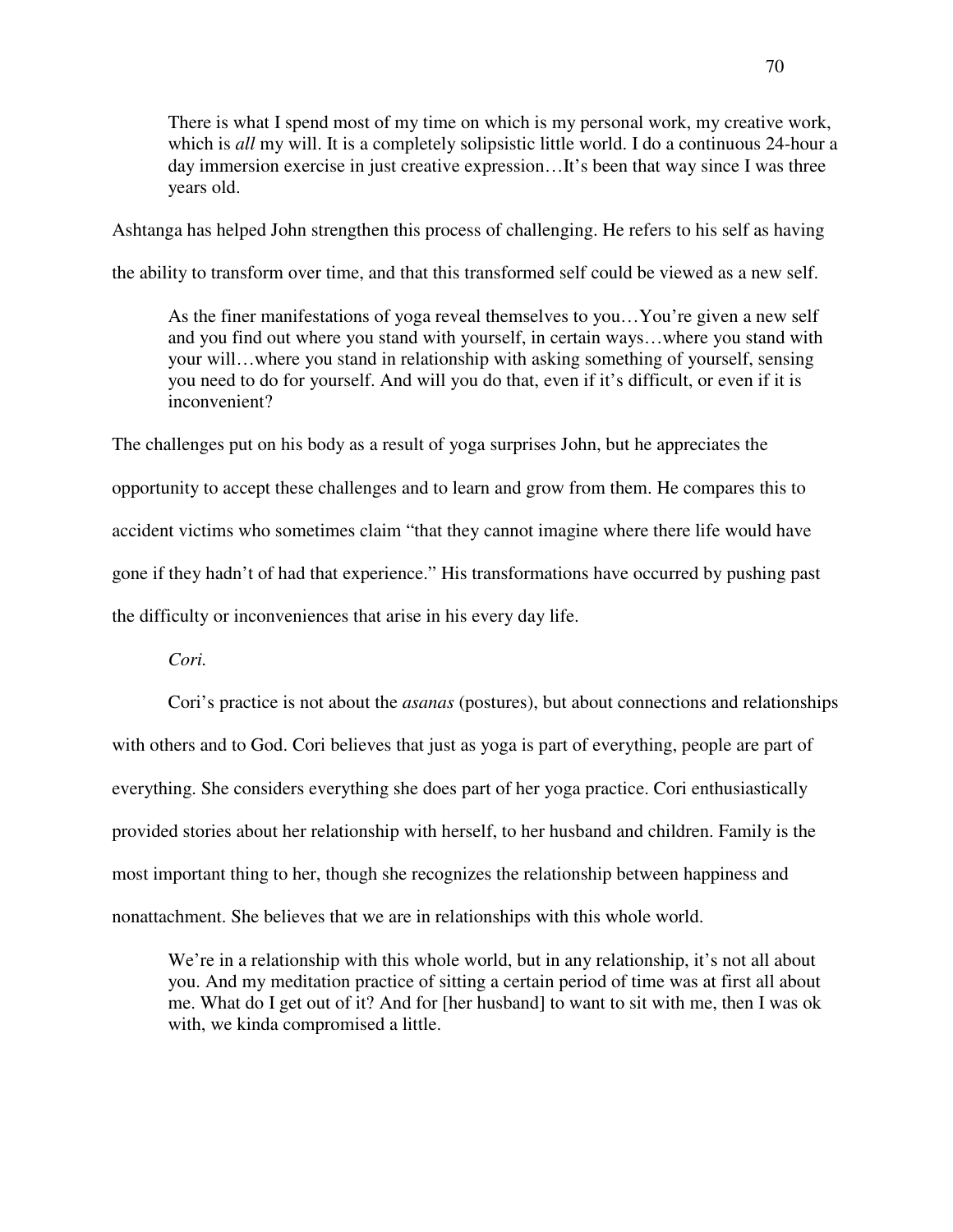Cori recognizes that her relationships are not only about her. She believes in interactions that are truthful, honest, and caring. Her relationship to her self is important and she believes that her self is present in all her relationships. She experiences a sense of peace from yoga that she relates to as "a deep understanding within [her] self." She notices the inter-connectedness between people that she believes is completely altruistic:

If I turn it towards other people and say, "let me show you how beautiful you are, let me show you what value, great values you have to me and to this world." And in doing that, I bless myself in return.

Her yoga practice is about recognizing the blessings she receives from God. Like lessons, Cori looks for the blessings in everything and views blessings as another way to learn. She believes that she learns more from her failures than from her successes:"…usually by trial and error…so I learn, learn, learn, and then I didn't learn as much when I succeeded, because everything went the way I wanted, and then I learn, learn, learn." She learns to compromise for the others in her relationships. She believes there is a connection between people and that people's reality is based upon perception and people are just "bouncing off each other's perceptions of reality." She finds lessons in her interactions with them, whether the lesson is compromise or blessings.

For Cori, judgment impedes learning. She practices non-judgment by viewing the interconnectedness of everything and believes judging something means requiring it to be something other than what it is. Rather than judge something, she prefers learning from it.

Any time you judge something, then you're apart from it. And so, if I'm judging you, I'm sitting myself here and you're there, and I'm saying "[researcher's name] this, or [researcher's name] that." And they could all be very positive things, things we view as positive and good, but I'm still judging you. But when I just see you as a connection of all the beauty that's in the world, then I see you more as part of me. You become someone to learn something from. And you enhance my life and hopefully I enhance yours.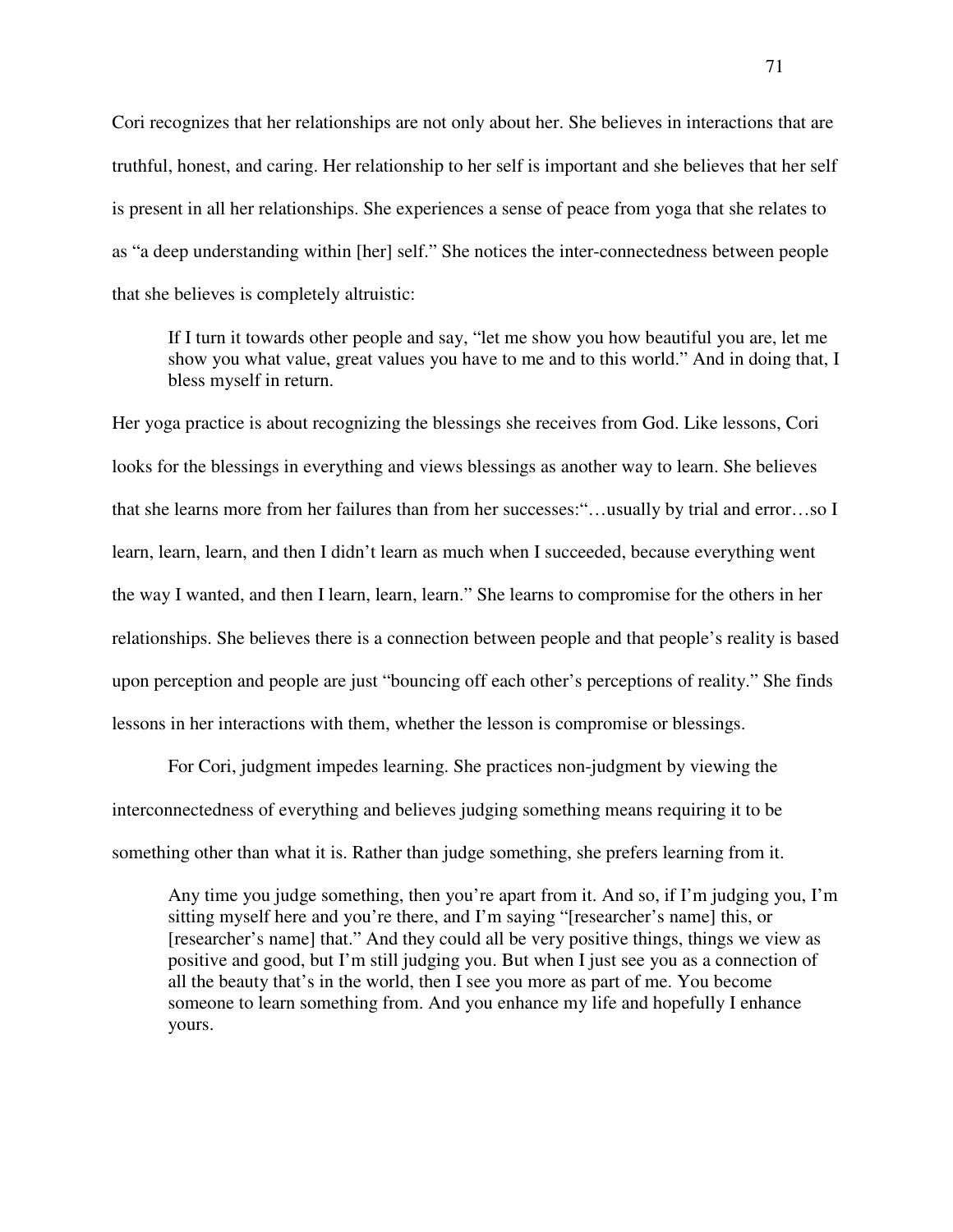These lessons of nonattachment and non-judgment result from Cori's relationship to herself and to everything else. She views these lessons as ways to increase her quality of life.

Nourishment, for her, occurs beyond food consumption, beyond for the physical body. For Cori, her mental, emotional, and spiritual self also require nourishment. She gets this nourishment from her relationships. She learns lessons from these relationships, which she believes assist her with her evolution through life. These lessons are valuable to her; therefore, she looks for the lesson in everything. For example, she consumes knowledge for enlightenment, surrounds herself with positive energies, and searches her soul for what she believes to be right. Her consumption of energy, and the lessons she learns are valuable because she learns about her self, the world, and God. She states:

You get an opportunity…to learn something about yourself and we usually learn more when we fail than when we succeed....we make a lot of the same mistakes, just differently, over and over…It's never a problem to do something wrong, but if you don't learn something from it, that's when it becomes a problem because if you take whatever you failed at or messed up or made the wrong choice about it and then you don't learn from it, you'll just go back and do it again.

Her yoga practice is composed of her lessons learned. Cori believes the lessons she learns are a positive and healthy practice for her whole body.

Cori's idea of practice extends far beyond the yoga mat. Cori believes yoga is everywhere and that she is practicing every moment. She admits that if she could never practice the *asanas* (posture) again, yoga would still be present in her life. She would instead focus on finding yoga in everything else. She claims, "I'd feel like still that I was doing yoga in some way."

All these practices of yoga apply to everything else in life, anything you do, you have to find to really enjoy it and do it well. You have to find a steadiness. You have to find a certain level of proficiency with it, of strength within it, of knowledge and awareness and that takes great practice. And then with that you find the ease.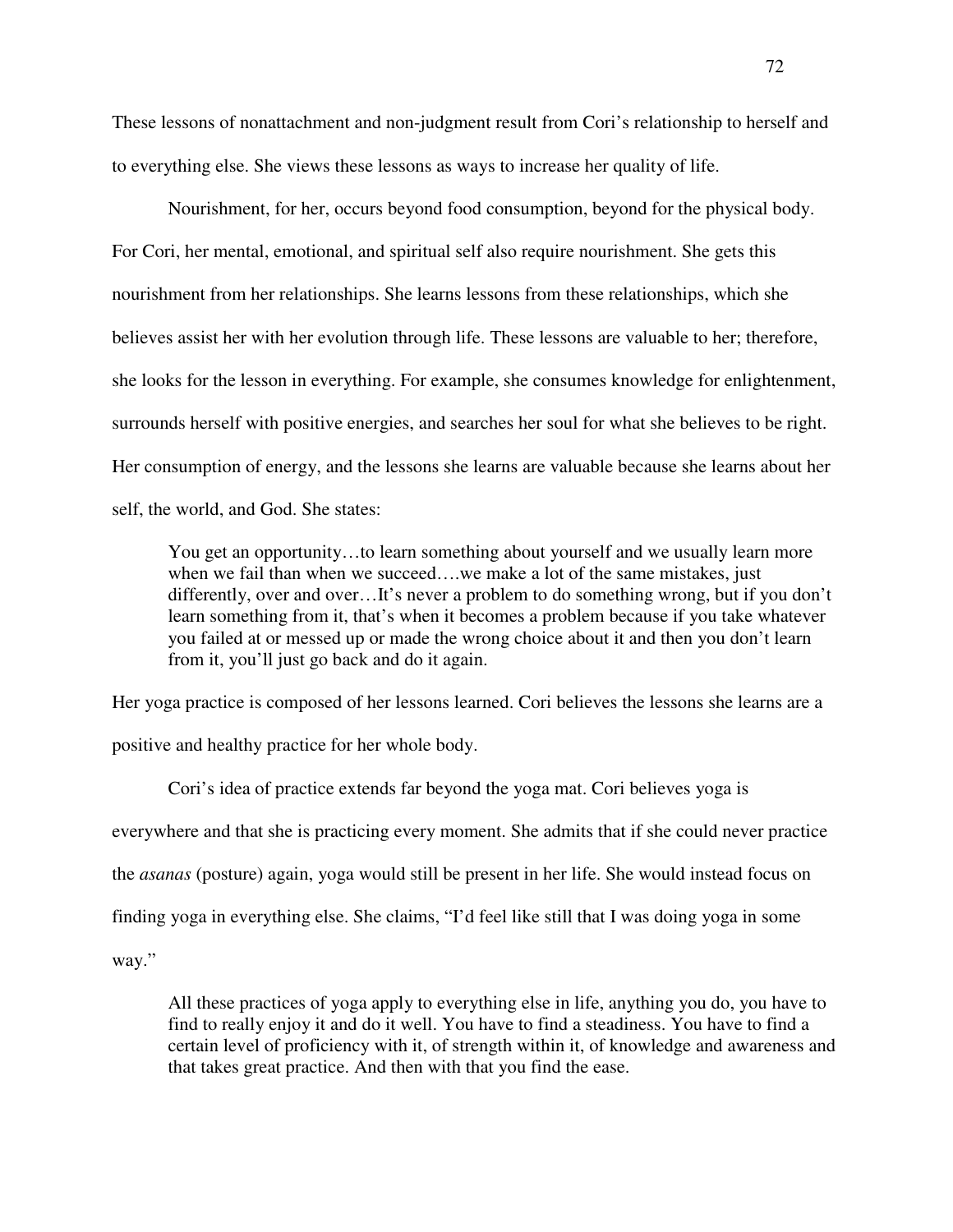She values that yoga is a practice, and that practice invalidates the idea of achieving perfection, which, to her, means there is nothing left to learn. Thus, she values the practice because she values the lesson. The ease she experiences after committing herself to anything is a valuable

lesson in her yoga practice.

Cori believes that transformation occurs without seeking change and she believes "we will transform in some way whether we try to or not." She does not like "the word growth so much as it implies that we have something that we have to be other than what we already are."

The way we define growth is not being satisfied with where we are. We don't want to sit in that place of complacency. We wanna keep transforming, but we will! I mean, we will transform in some way whether we try to or not.

Her transformation takes place not through self-growth, but learning to be where she is. While she is certain of transformation, she does not try for it. She believes in the utility of transformation, particularly in the positive. She states:

Should not our earnest efforts be towards positive transformation? Because positive transformation then will nurture me and if I'm nurtured, it will nurture everybody else that I'm in contact with and even people I don't realize that I am. So, it's…a selfishness of wanting to transform and move and we come, it's really very altruistic.

Cori believes that her practice affects everyone, not just those she comes in contact with, but the world. Her output of energy from her practice in yoga affects the universe, just as an ocean wave creates a wind that eventually travels inland. Without yoga, Cori does not believe that she would be as healthy and open. Yet, this goes beyond the physical. Yoga assists her body in correctly functioning and flowing, keeping her healthy. She explains that "if our body or are mind is filled up with all these tensions, with all these rocks…then the process of transforming or growth…will be slowed down."

*Tom.*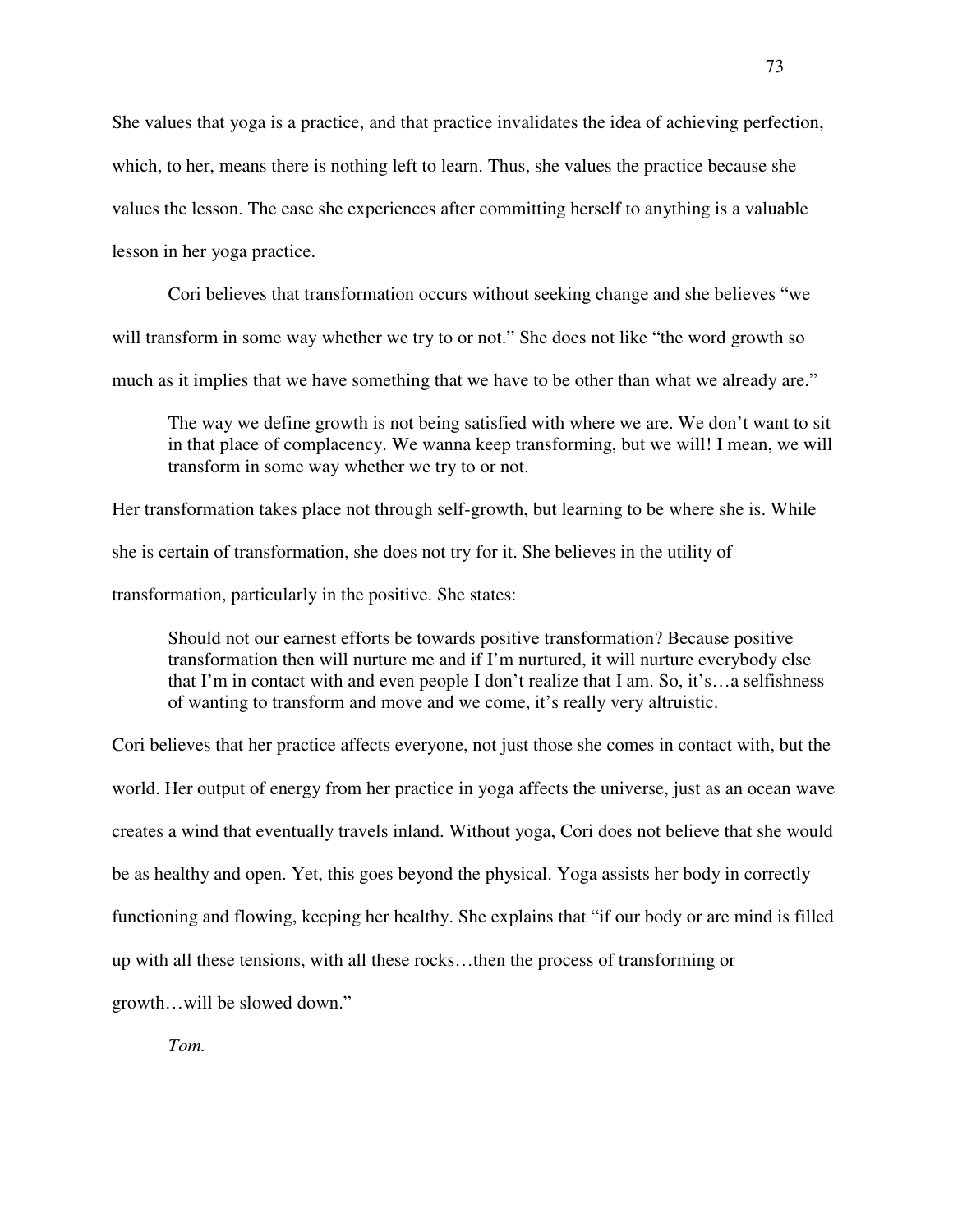Yoga brings Tom clarity, focus and balance to his being throughout his daily activities.

Without his daily practice, he experiences fogginess to his being, and he "[carries] that fogginess throughout [his] day." He is speaking of the clarity a practitioner achieves through a daily practice. Tom realizes the benefits of yoga on much deeper level, for example "a deeper level of strength and energy." He states that:

The value of practicing yoga....it's the physical benefits, making you stronger and more balanced, and the awareness it gives you in your body. And deeper than that, what it does to your circulatory system, and your glandular system. Bringing all that into balance and it has that very clarifying effect to your consciousness. It sort of clears that slate on a daily basis….

He claims yoga helps him balance his emotions. He refers to this as clearing the slate. He explains further that "the objective isn't necessarily to clear your mind, and empty it; it's to let it move through the things it feels like it needs to move through and so it processes it." While the texts claim the goal for yoga practitioners is to empty their minds, this is not actually possible, particularly in the west where people experience constant stimulation (through television, radio, etc). When in meditation and thoughts cross Tom's mind, however, the goal is allow notice those thoughts and release them, rather than engage in them. He believes his practice affects everyone and not just those he is in direct contact with, but with the "universal consciousness."

Tom believes that many changes occurred in his life as a result of being involved with yoga. He explains: "I continue to change. It's always changing." He explains that his being does change, both his self and his true self, but his connection to God remains the same, unchanged. When Tom realized true self existed, he began to be able "to trust the following of [his] heart a little more."

He believes that he constantly changes as a result of his yoga practice, not just physically (which is not a concern of his), with his relationships. For him, life is a set of relationships.

The physical body becomes more flexible or healthy, that's just a byproduct of yoga. I pay no concern to that. That comes as it will. Life is relationships, our relationships to ourselves, our relationships to our objects that we all possess…it's profoundly changed my relationships. And it still profoundly changes my relationships."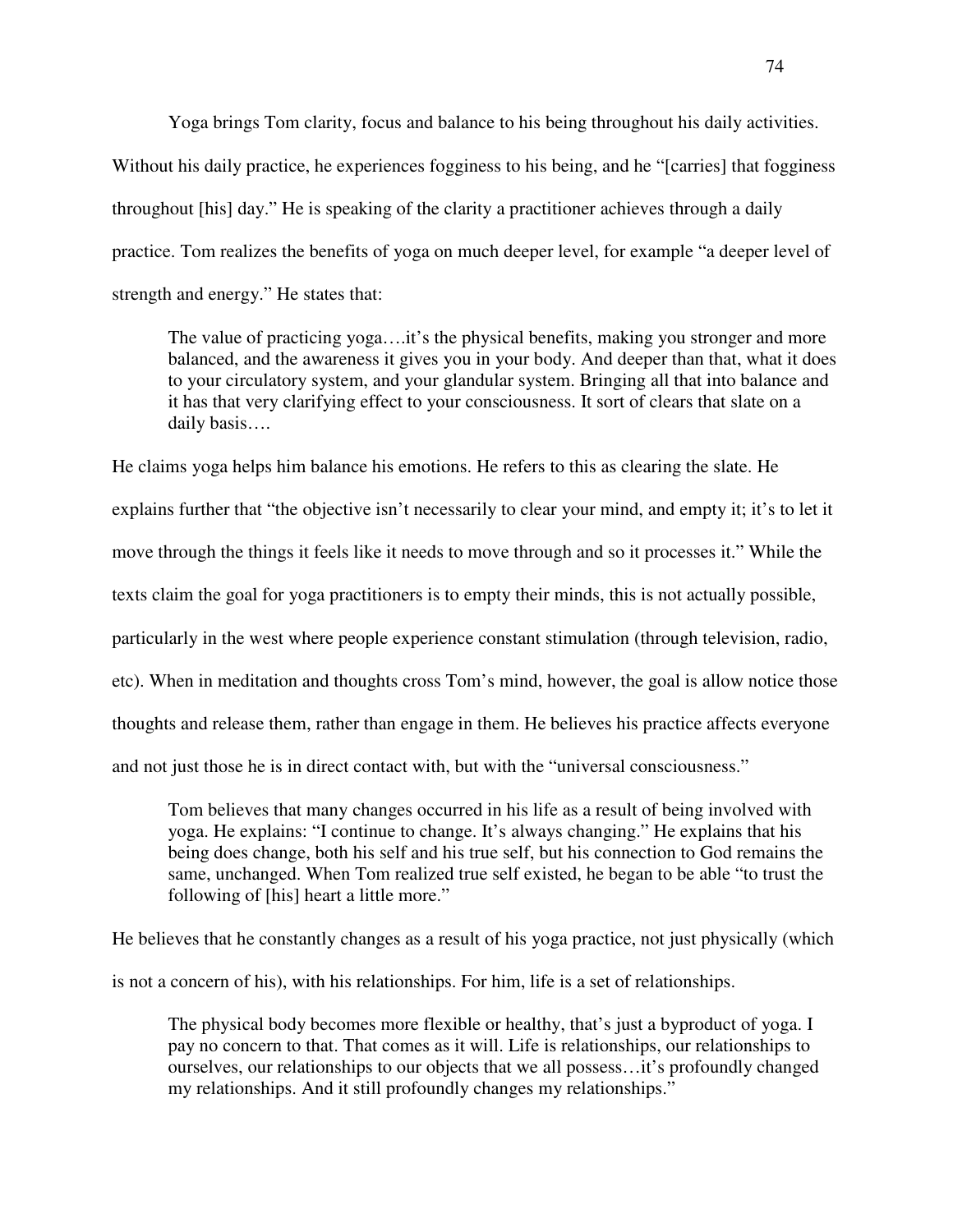He believes "life is relationships." His notices the change that occurred for him with his relationships as a result of committed yoga practice. Even though initially yoga transformed his physical body, the change in his interactions with others is more important for him. Tom refers to yoga as a journey, in which he moved from a destructive life to "a deeper experience of life." Tom believes the "the journey never ends."

 Tom dedicates his life to yoga, and while he does not expect any tangible return, he recognizes the sacrifice in this. Tom teaches yoga for a living, which is an exchange for monetary gain. Any money received from teaching is so that he can afford his desired lifestyle. The motivation, though, behind is teaching is to allow him to live yoga fully.

Tom reflects on the seemingly negative value of yoga. He explains.

And when you get deeply involved in yoga, it's such a challenge and you put so much of yourself into it, or at least I put 100% of my life into it. And then you realize…you coulda had all those things that people strive for, but instead, you put that energy somewhere else, that isn't necessarily tangible….sometimes after all that work, after all that effort, all that struggle, you don't have anything…

From an outsider's perspective, it appears that Tom does not have much. He puts all his effort into practicing yoga, the asanas, the pranayama, and meditation. But at the end of the day, it may only appear that he has a healthy body. He notices the potential struggle in this, and explains that "the depth of yoga is that it's hard, you can't really pin it down." For Tom, yoga is more than the physical benefits; maintaining a healthy body and mind are important for a long, happy life.

Tom defines being present as not engaging in his thoughts. Although, the goal of yoga is stop your thoughts, there is impossibility with this task. Instead, he simply does not engage in his thoughts. Tom gives an example of being present in his daily life as someone being negative towards him.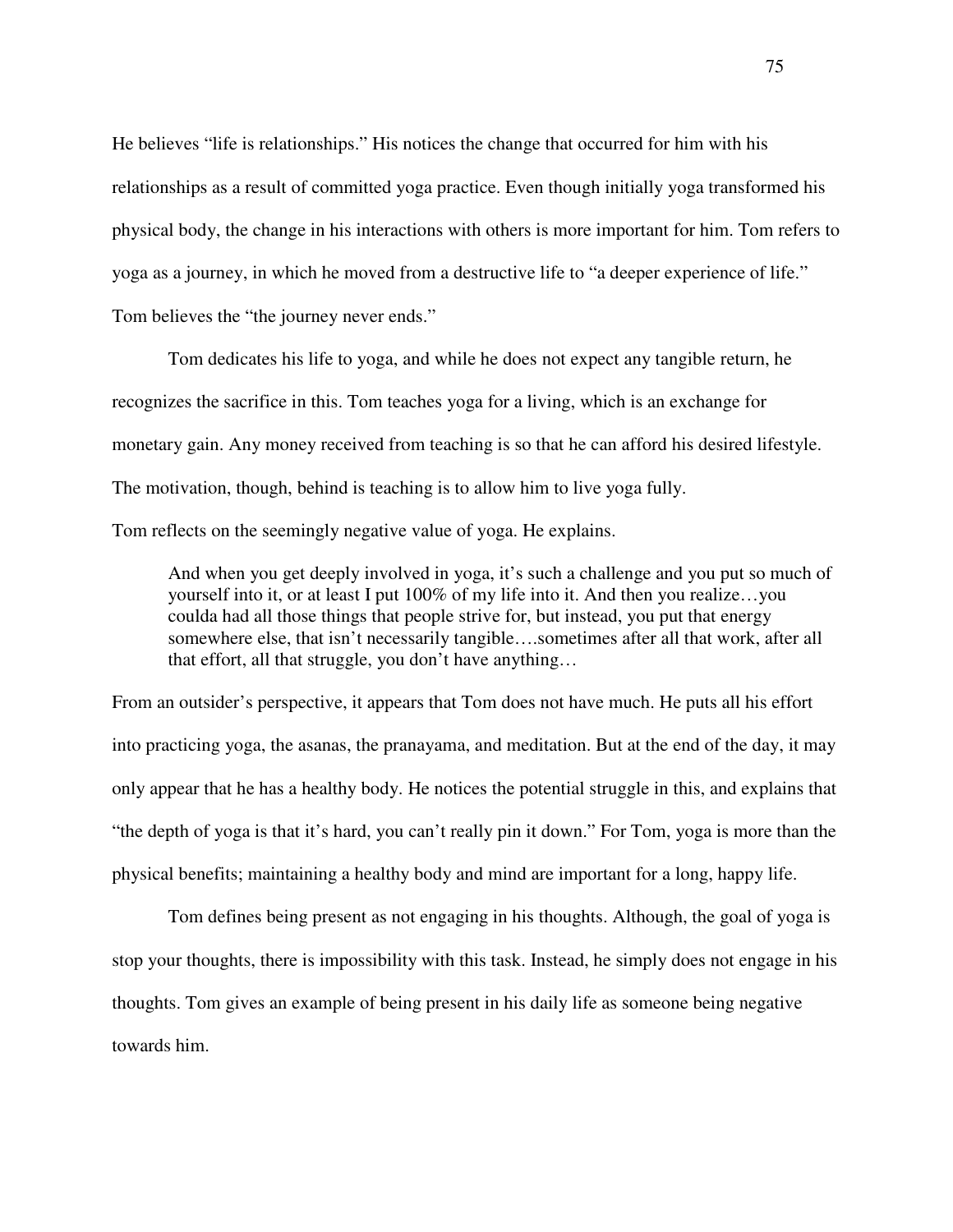If you were truly present in that moment, that person said something to you, you wouldn't flinch at all. You wouldn't even recognize it as an insult. If you recognize it, then you're trying to be what you think it's like to be present. When you're present, you don't know you're present, necessarily. You're just present. If there's an acknowledgement of you being present, then you're not present.

When negativity is directed towards him, he accepts his choice to either "identify with the small

self, the conditioned, illusionary self" or the "more confident and secure…deeper Self, the Self

with a capital S." If he chooses the deeper Self, he believes he can redirect or move past any

negativity, "those things just seem to pass right through you." He explains:

The more I practice meditation and yoga, the more I'm the present, the more I am able to stay in that place of not worrying, knowing that everything is inherently perfect. You see it in Mother Nature. Everything just seems to fall right into place, even if it seems like there is disharmony, its still harmony.

By realizing his true self, he realized what his true self's qualities are, such as perfect in nature,

clear, and honest. Realizing the true self "helps you become more confident in your actions,

everyday actions, or interactions with people." His connection with his true self helps him be

present during his day. He describes disharmony as still being harmony, because the definition of

disharmony is a lack of harmony, which still implies harmony.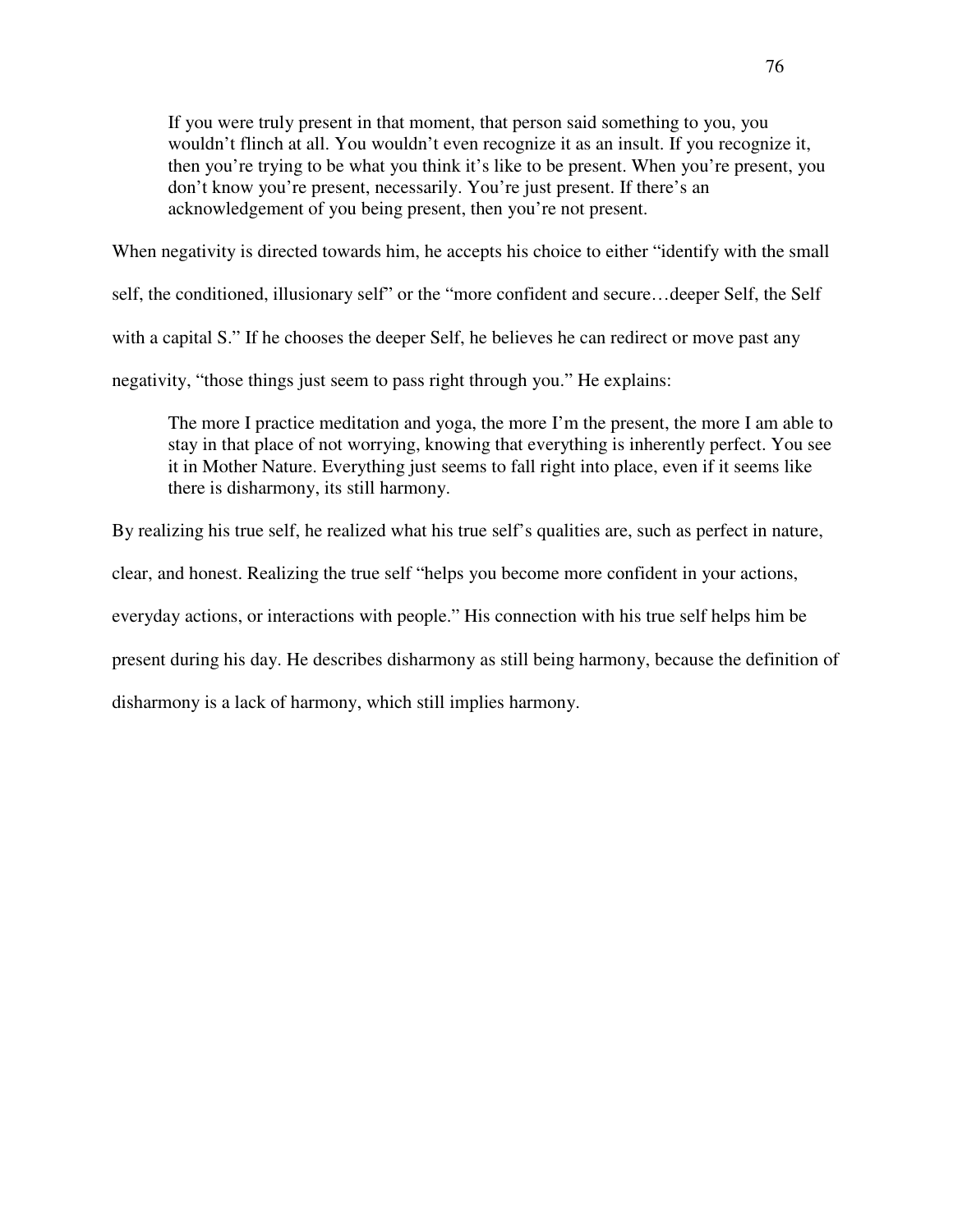# CHAPTER 5

# **DISCUSSION**

 The purpose of this phenomenological study is to explore the lived experience of yoga practitioners, and their search for the true self. The research questions guiding this study were: 1) How does a yoga practitioner describe the concept of the true self? 2) How does a yoga practitioner describe the experience of the true self while engaged in a yoga practice? 3) How does a yoga practitioner describe the experience of the true self in everyday life? The nature of this study is qualitative, thus I interviewed three yoga practitioners to describe the true self. I used Heideggerian phenomenology to examine the lived experience of the true self.

### **Discussion of Findings**

## *How do yoga practitioners describe the concept of the true self?*

The concept of the true self was most commonly referred to as the connection to God. The yoga practitioners in this study synonymously use the word God to mean the Self, the soul, the spirit, the universal consciousness, the Supreme, or the One, although there is clear distinction when the terms are used in context. For example, the yoga practitioners all expressed this dichotomy of their self versus the true self. They believe that yoga came about first as an experience, a realization of the union of the individual self to the universal self. Upon this realization, people sought out this experience and passed its knowledge on through the generations. Yoga is a method to access the true self's connection to the Self. The yoga practitioners in this study believe that they are constantly engaged in a yoga practice and that everything they do is yoga.

They all view the body as a vehicle for the Self. Their self is the body and the associations with the body, while their true self is their connection to God. They believe that the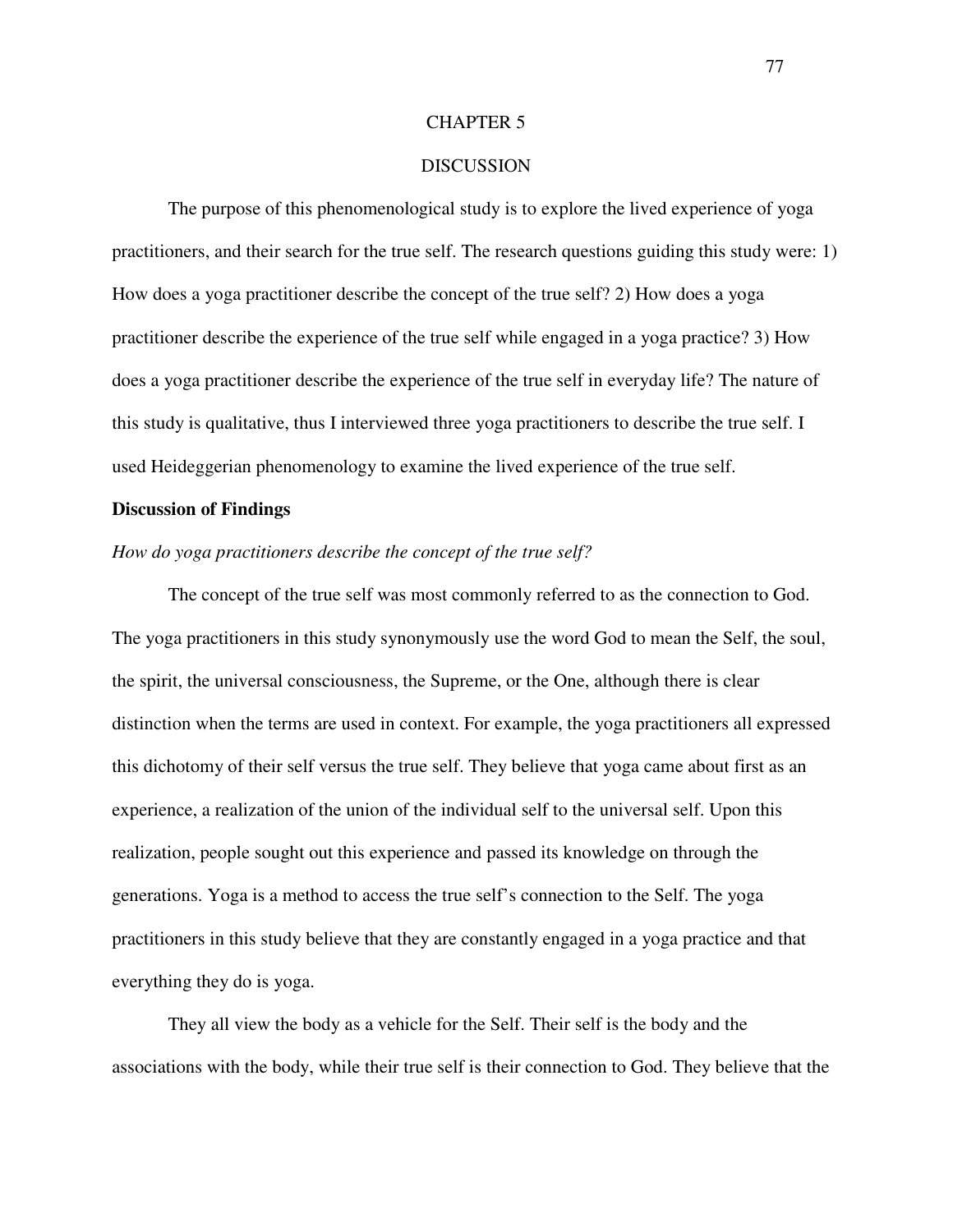self changes, but that they maintain the same soul. They all recognize that the body and mind change, but their true self stays the same. It's at their core. The yoga practitioners describe the Self as being omni-present, and anything that is love and positive. God is described as being present in everything and that everything is God. Our bodies serve solely as vehicles, as a gift from God, and deserve respect. The participants believe that the true self never changes, although the body ages over time, perhaps as a way to teach non-attachment to material possessions. According to yoga philosophy the body allows people to move about the physical plane, but it takes a dedicated practice to transcend into the spiritual realm.

One participant believes that the true self is repressed by society and social conditioning (John). Others refer to both the physical and the spiritual experience of the self as "a feeling of spaciousness" (Tom). The yoga practitioners describe yoga as "meditation in motion" (Cori). All of the yoga practitioners described certain struggles within their being that is individual to their yoga practice. Their yoga practice is about connecting with the self. They describe meditation as being able to be quiet enough to listen to their "deepest self." Both Tom and John experienced difficulty attempting to describe the abstract concept of the true self, especially in regards to how the true self manifests within the physical body. They all indicate that the search for the true self is a life-long, potentially lives-long, endeavor and none of them believe they are settled in this search. In other words, they all believe they cannot yet know their true selves.

According to the dominant contemporary view of the self, the self is unitary, or stable, rational and never changing (although post-modernism refutes this theory) (Clarke & Dirkx, 2000). According to the *Yoga Sutras of Patanjali*, the Self is "the eternal, never changing One" (Satchidananda, 1990, p. 164). Similarly, my participants identify the self as unitary, coherent, and stable, congruent with the modern view operating in society (Clarke  $\&$  Dirkx, 2000).

78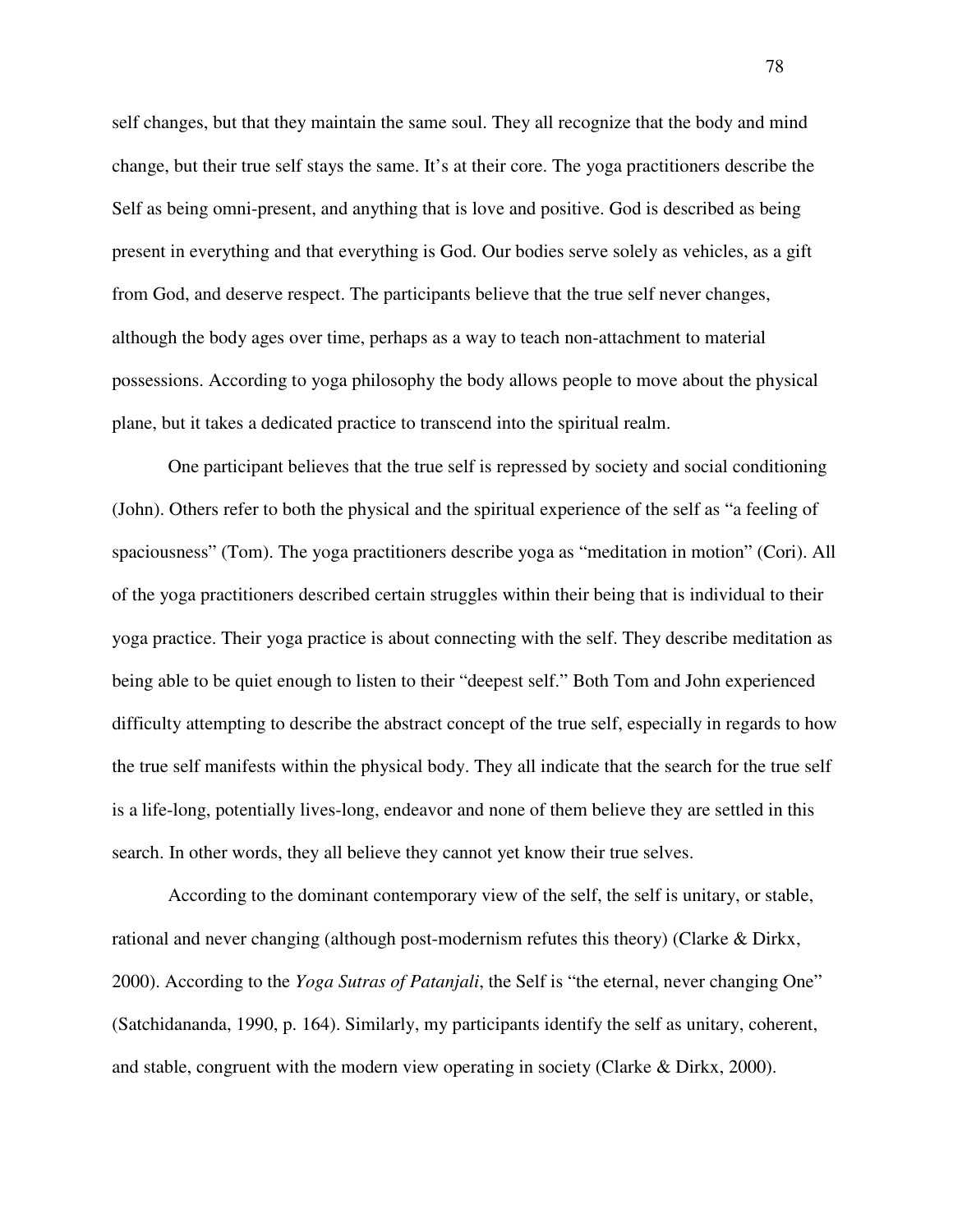According to *The Yoga Sutras of Patanjali,* the true self exists beyond the body and thought (Satchidananda, 1990). According to my participants, the body and the mind change, but the true self remains the same, similar to Sheldon et al., (1997) that being true to the self "entails feeling authentic and self-expressive across different roles, as humanistic and phenomenological models suggest" (p. 1391). According to *The Yoga Sutras of Patanjali,* yoga is letting go of the changes, the differences, and the ego by stopping the mind (Satchidananda, 1990). *The Yoga Sutras of Patanjali* deals with many aspects of a person's life and offers a clear definition of the Self. Connecting with the true self is finding that relationship between the self (i.e. your body, your life) and the universal self, that which is in everything. None of the practitioners believe that they know their true selves, or that they could ever know their true selves. Under constructionism, many truths and realities exist (Crotty, 1998), therefore, the yogic view of the true self is just one of the possible truths or realities out there.

*How does a yoga practitioner describe the experience of the true self while engaged in a yoga practice?* 

The yoga practitioners describe the experience of the true self while engaged in a yoga practice as the will to continue through the practice, to remain present. They first identify the physical benefits when asked about the value of yoga and that *asana*s have "their own intelligence, their own secrets" (Cori). However, they all recognize that *asana*s are only one part of the practice, but yoga is also interactions, relationships, feelings, and mental processes. Their will plays a role in their yoga practice. Yoga acts as a motivator, a test in will, where they may question: "can I perform the next posture? Do I have the strength, the mental, emotional, and physical strength to continue this practice?" (John). Emotions and memories come up as a result of the physical practice, as an opportunity to learn, to clear the mind and connect with the breath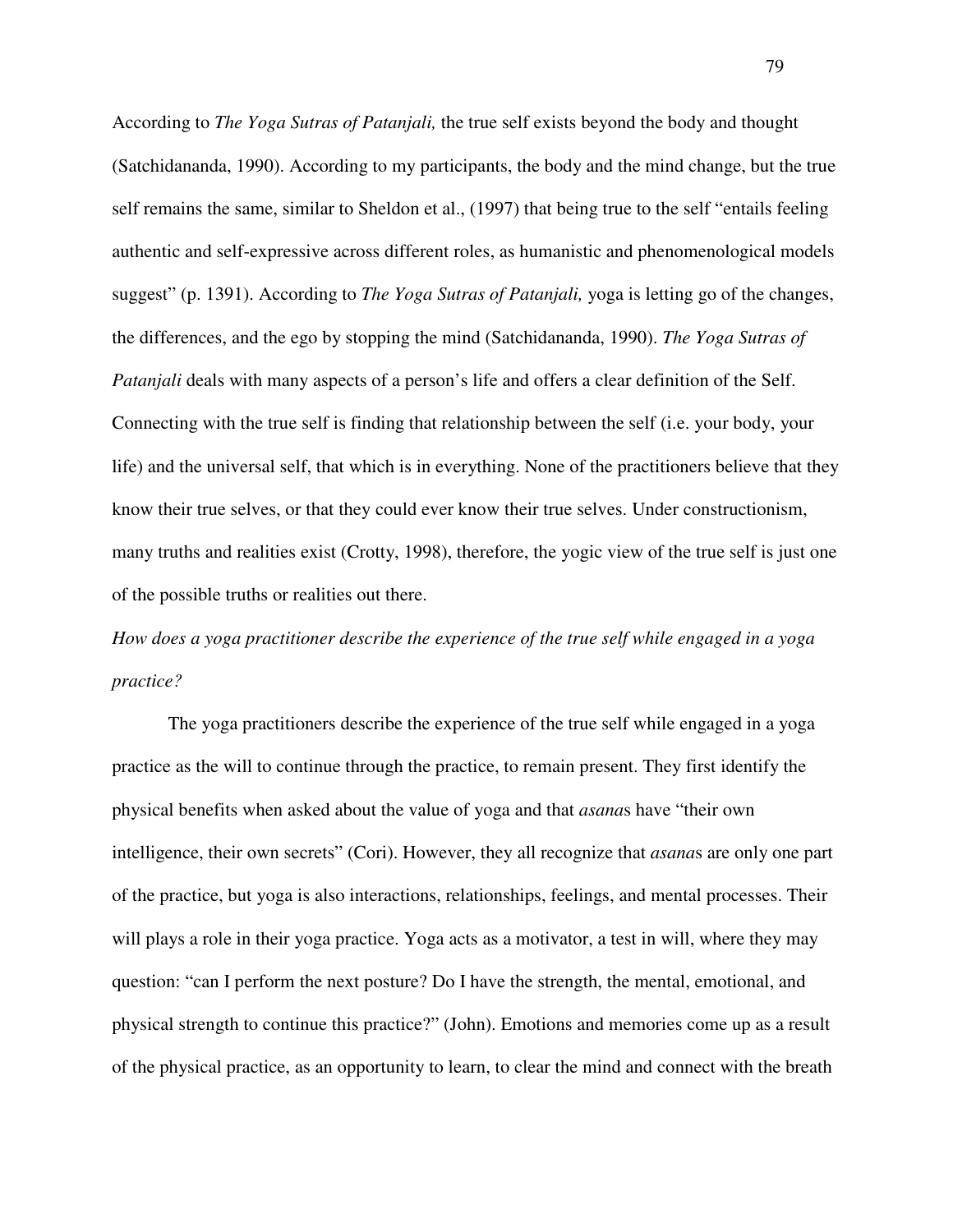(Tom). They believe their practice affects everything, themselves, their relationships and the universal consciousness. Yoga brings them clarity and balances their emotions and states of being.

Yoga practitioners cease all thoughts while engaged in a yoga practice, which helps them transcend the physical realm and to connect with their true self. The second *Sutra* says *yogas citta vritti nirodhah* or "the restraint of modifications of the mind-stuff is yoga," in other words, letting go of thoughts (Satchidananda, 1990, p. 3). Seemingly easy, the restraint from thought is actually the most difficult aspect of yoga. According to Satchidananda (1990), when those who practice yoga successfully still their mind, the true self becomes clear and known. All the participants indicated they attempted in this their yoga and mediation practices in some way. John actually refers to it as "discovering the relationship with his own will," and allowing that struggle to come up and to be with it. Cori explains that yoga is "being quiet enough to really listen." Tom describes clearing the mental slate and indicates the objective of yoga "is to just watch what's happening in your mind and also in your body with the sensations that come up."

While all the participants identified the physical health benefits as important to a committed yoga practice, none of them practice yoga specifically for this reason. Increased physical benefits of yoga are only the by-product of a yoga practice, while rather the search for the true self serves as the real purpose for a disciplined practice. Sinari (1965) explains the transformation from the physical benefits to beyond.

> Yoga begins with the training of respiration (pranayama). Since respiration and consciousness have a very close relationship, a control on the former would produce the desirable channeling of the latter. The rhythms in the respiration and the states of consciousness can be made to loom together by practice. As the practice becomes more and more pointed and inner-directed, the activity of consciousness begins to attain an extraordinary lucidity, and a direct penetration through the experience-content is achieved (p. 225).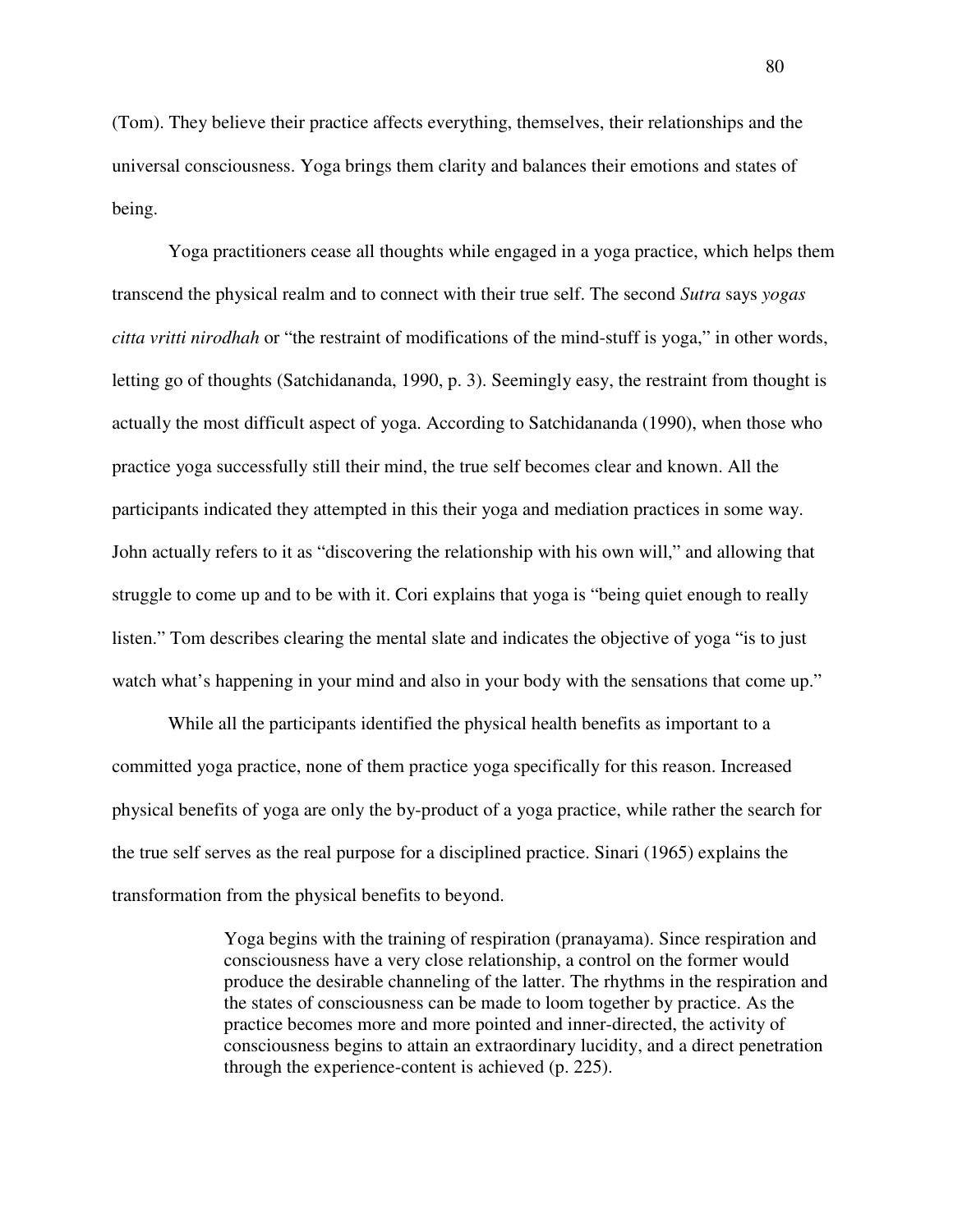Part of the practice for the participants is learning to remain in the present. Meditation, pranayama (the breath), and *asana* (posture) are methods the practitioners use to focus their attention and remain present. Morley (2001) identifies the significance of a yoga practice similar to the participants.

Yoga not only affirms the existence of the external world, but employs the perceptual relation between the self and the world as the means of meditation practice. Control of the body is equated with the mastery of external world, and this control is achieved through focusing the senses" (p. 75).

The practitioners learn to control their inner world through the power of pranayama. In yoga practice, they get to this place of control while being present, which is described as "spaciousness," losing sense of body and time, and being really quiet, and truly listening to their deepest self. This explanation is similar to Travis and Pearson's (2000) findings describing practitioner's experience of meditation as an absence of space, time or body-sense, and a feeling of 'unbounded silence' and peace with complete awareness, but without thought. *How does a yoga practitioner describe the experience of the true self in everyday life?* 

Yoga practitioners describe the experience of the true self in everyday life as the ability to remain present and maintain the connection to the Self in any situation. They use the same principles they apply on the mat, the will to get through a practice, the will to get through the day. Yoga provides lessons to everyday life, not just interactions with the world, but with their self and with their other relationships, and they find value in these lessons which teach them to push their limits on the mat and in life. All the participants recognize the importance of both meditation and postures in yoga, but they believe that the practice of yoga can be present in all daily activities, through the act of mindfulness.

Realizing that the self is "self as a perfect, good and pure in nature, clear, honesty, and simple," helps yoga practitioners "become more confident in everyday actions or intentions with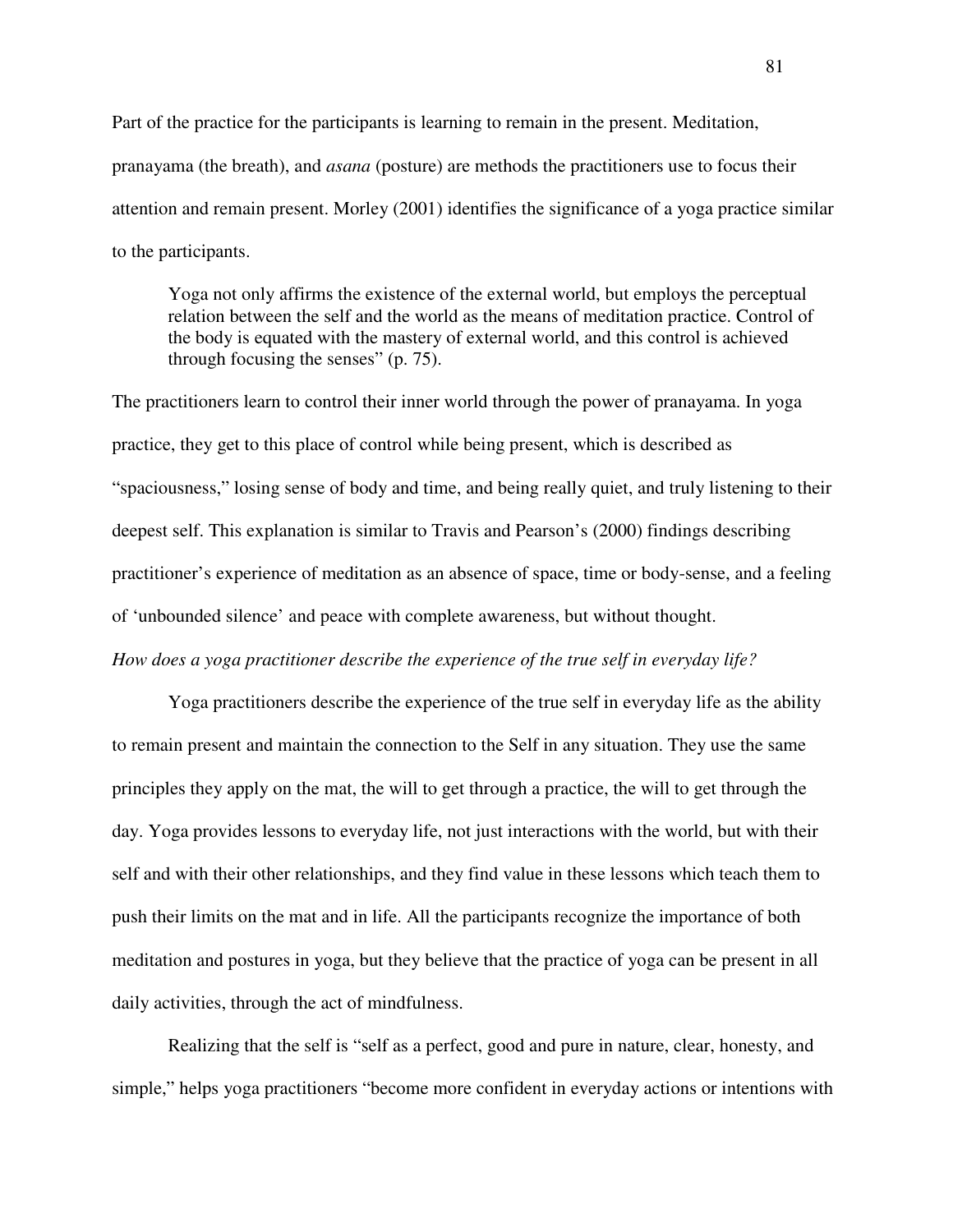people." Yoga harmonizes the yoga practitioners with the world. This harmony keeps them aware and in higher states of being. Although they believe that *asana*s are not the only part of a practice, they still recognize that learning to accomplish certain postures teaches them to take on external challenges, such as a career or family. Each explained that they experienced certain transformations as a result of a yoga practice, such as the experience of "the path to greater spiritual awareness," rehabilitation, harnessing control in any situation through the practice of pranayama, or by pushing past the difficulty or inconveniences that arise in every day life. The true self, according to the practitioners, is the connection to God. They all attempt to maintain that connection in the daily life, not only when engaged in a yoga practice. They view everything as connected.

*The Yoga Sutras of Patanjali* states that yoga is not a religion, but rather a science, and a philosophy (Satchidananda, 1990). According to *The Yoga Sutras of Patanjali,* only through intense study and self-discipline can practitioners find their true self. The true self is found through both study and with practice. Theoretical and pedagogical concerns do not take the place of doing yoga (Morley, 2001). Similarly, Satchidananda (1990) interprets the first *Sutra* in *Sadhana Pada* as "the self cannot be known by theory alone" (p. 82). In Yoga, knowledge exists beyond the mind. To go beyond the mind is to understand the true self and the One. In order for our minds, limited through culture, to understand the unlimited, those on the search for the true self must transcend their minds.

# **5.2 Limitations**

This study examined yoga and the true self with only three participants. For some, this may bring up questions of reliability and validity. I hope that my participant's voices come through the analysis and provide its credibility by answering the how and why questions posed in

82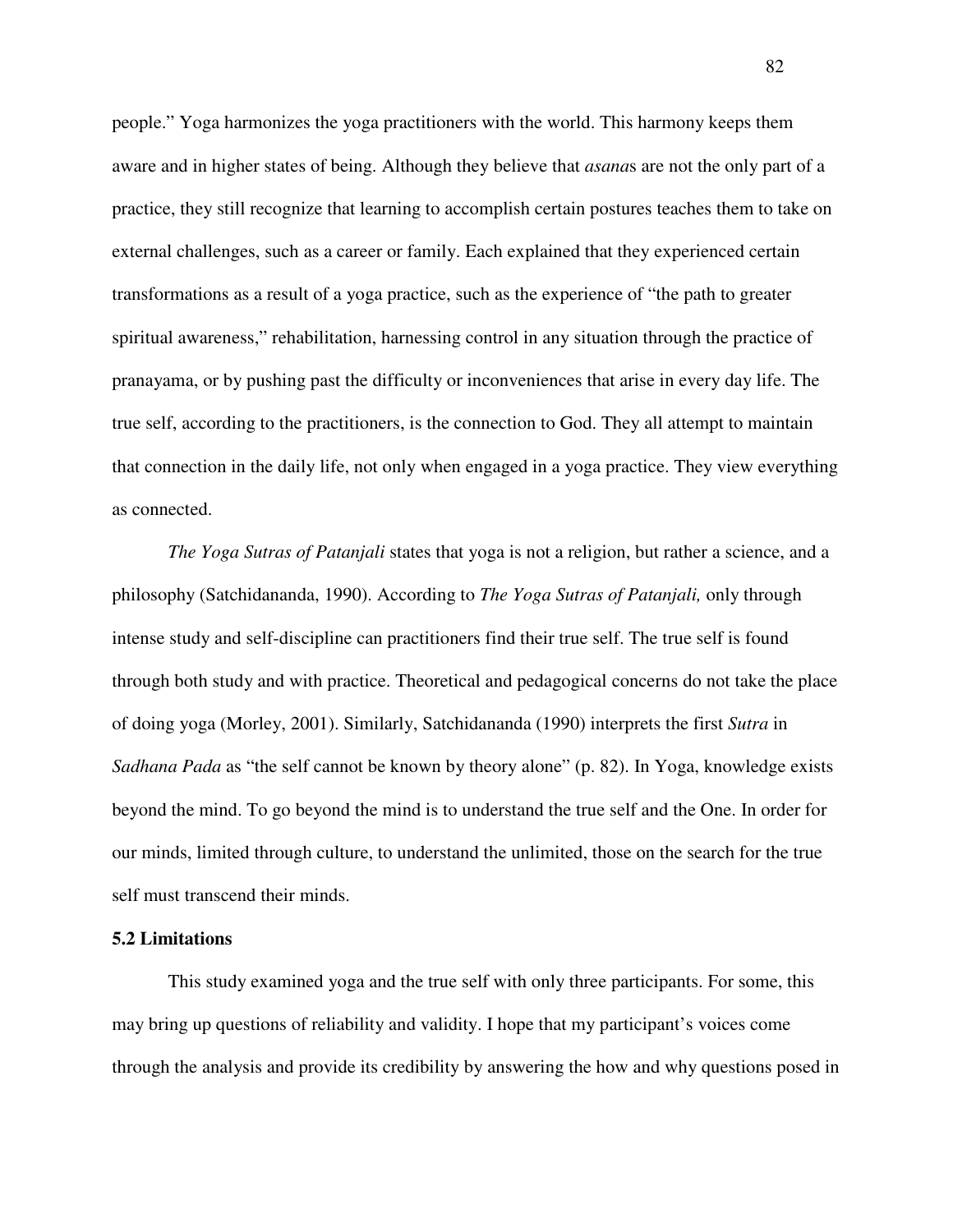this qualitative study. Though the participant's in this study are valid in their thoughts of the true self, this research contributes to the body of knowledge that claims the self is never-changing, rational and stable. Other theoretical frameworks, such as post-modernism and feminist theory, refute this claim. While the framework of this study is phenomenology, the humanistic paradigm informs my participants, thus, the findings present the true self in a modern way. I expect criticism regarding my findings. On the other hand, if I am to present true qualitative research, I respect the views of my participants as both valid and reliable.

In the yogic philosophy "each human being is at core a soul (atman) that dwells eternally in the changeless, infinite, all-pervading transcendent reality of Brahman—the supreme essence from which all creation derives" (Cope, 1999, p. 41). Post-structuralism, on the other end of the spectrum, argues with this idea of a changeless self, this supreme essence. After the break, when the paradigms shifted and the post-theories emerged, the human being was no longer the individual, but rather the subject. St. Pierre (2000) believes that "if consciousness cannot create a unified, coherent self, then the unconscious certainly cannot" (p. 501). Under post-structuralism, people are produced by themselves, as well as their culture and practices and there is not this core or essential self that remains the same through the years. The desire of some philosophers to move past the post-modern view of the self conflicts with the knowledge generated from this study, thus presenting a limitation to this discussion of the self.

#### **5.3 Implications**

This study has both practical and theoretical implications. Clark and Dirkx (2000) relate the concept of the self to educational pedagogy, and that a primary function of teaching is to boost self-esteem and self-concept. Practical implications could include the field of public health, particularly those using programs using yoga techniques to assist in some predetermined

83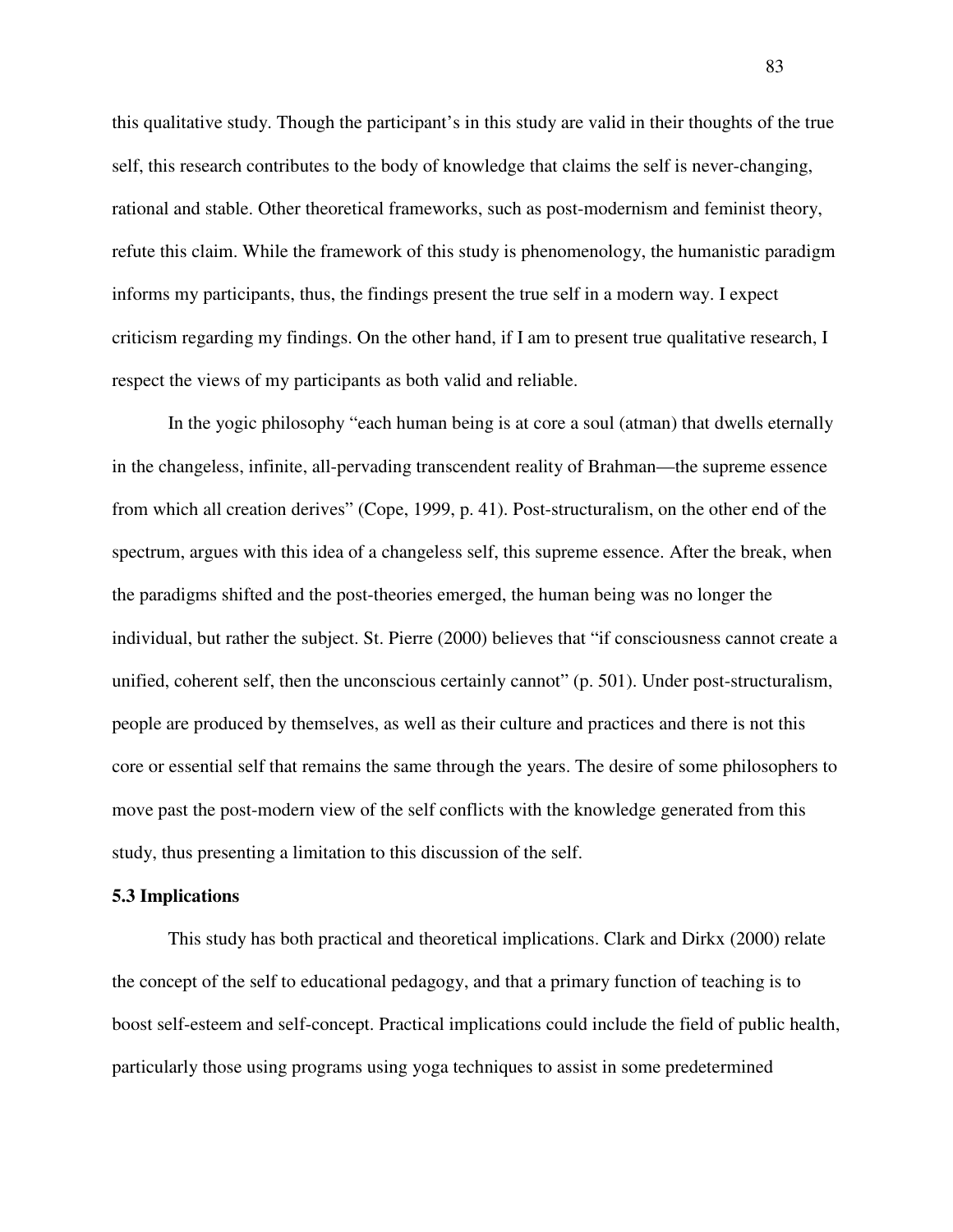construct, such as reducing stress. Clark and Dirkx (2000) view the "development of selfawareness and self-understanding as critical to improving the ways in which practitioners interacted with and related to patients" (p. 103). How health professionals understand the self and self-concept shapes their interactions with their patients or community. This study has potential positive implications for the future of public health with programs intent on fostering a sense of self. Crain (2005) provides two ways to "nurture a firm sense of self: by encouraging independent problem-solving and creative projects" (p. 6). This study also contributes to the growing body of literature showing the positive benefits of a regular yoga practice, and provides a succinct explanation of a specific topic in yoga, the true self. The knowledge generated from this study may assist novice of seasoned yoga practitioners.

This study may also contribute to the theoretical literature on the self. This study, through the literature review alone, shows the positive impact yoga has on these modes of being, including physical, physiological, mental, and spiritual modes. While this study may contribute to the theoretical understanding of the self, it does so under the modern paradigm. My participants may never reject the post-modern concept of the true self; in fact, John refers to the self as ever-changing. Just as they believe they could ever fully know their true self, they may never deny the possibility of an unstable self.

# **5.4 Conclusions**

This phenomenological study examined the lived experience of yoga practitioners, and their search for the true self. This study offers insights into the lives of Ashtanga practitioners and how they make sense of the concept of the true self. The practitioners offered a thick description of the true self, which was similar to the modern view of a coherent, stable, and unchanging self. While the concept of the self is itself debatable, the positive health benefits of a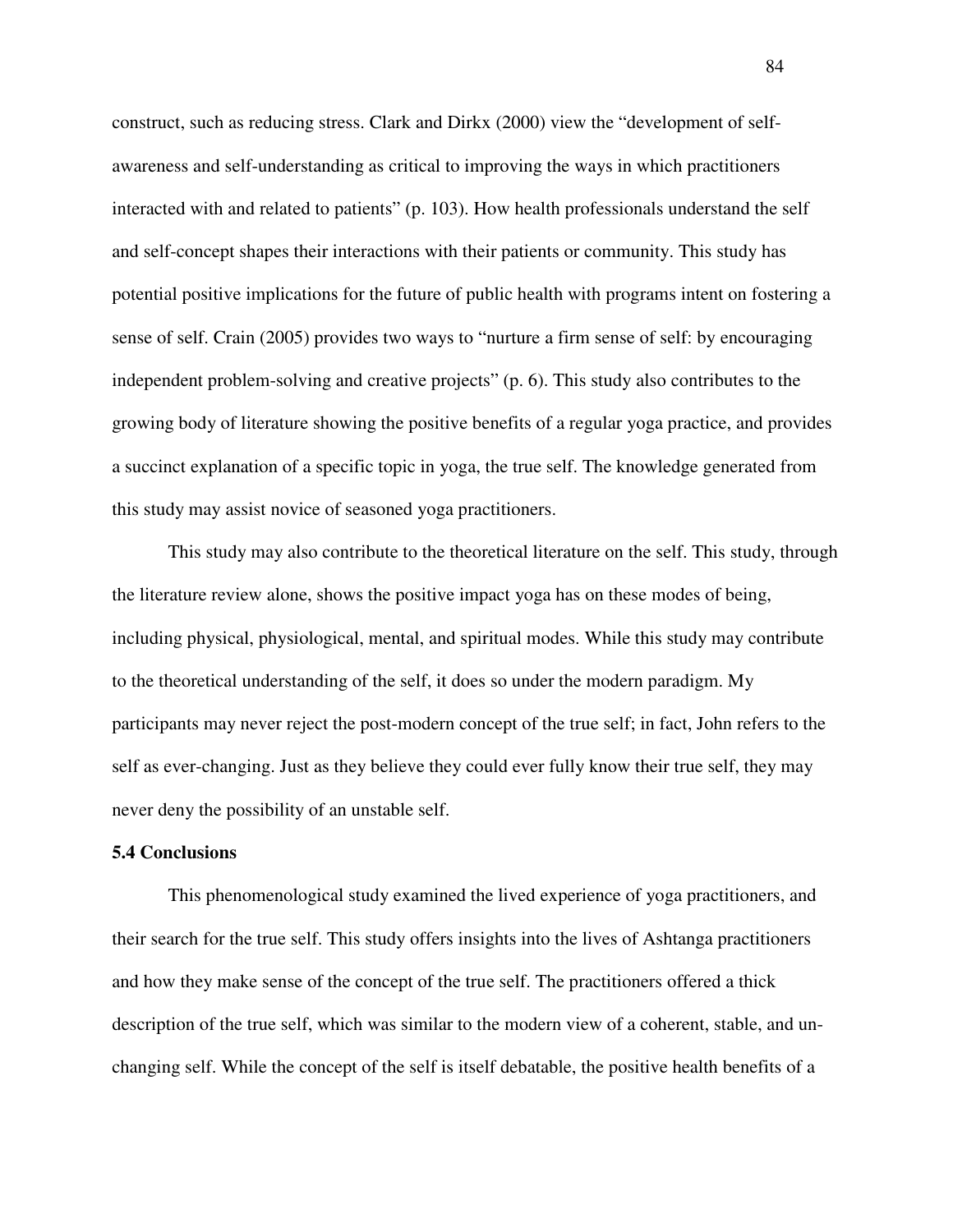yoga practice are irrefutable. The participants describe the concept of the true self in terms of positive affect or emotions, for example love, patience, clarity, and truth. Similarly, they described negative affect or emotions, such as hate, greed, anger, as not being components of the true self. All of the participants believe that yoga them connect to their true self. They all identify that they practice yoga to discover, or come closer to their true self, and they use their true self a connection to God. Although they can access places of their true self, this requires being present, which is almost impossible to maintain at all times. Therefore, they could not ever fully know their true self and they understand they may never find their true self. However, connecting to their self becomes easier through a committed yoga and meditation practice. The participant's yoga practice brings them closer to their true self and to God.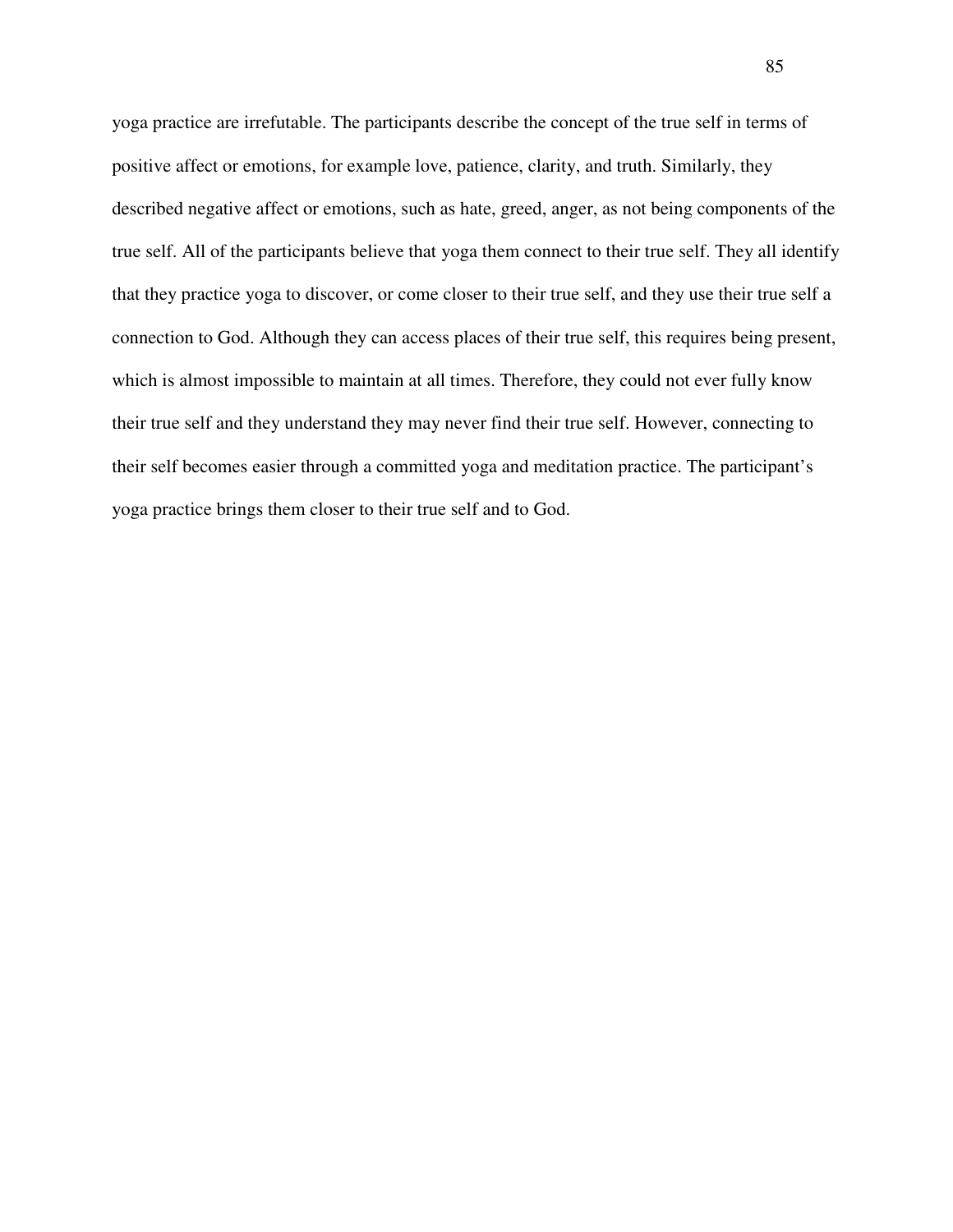**Appendix A**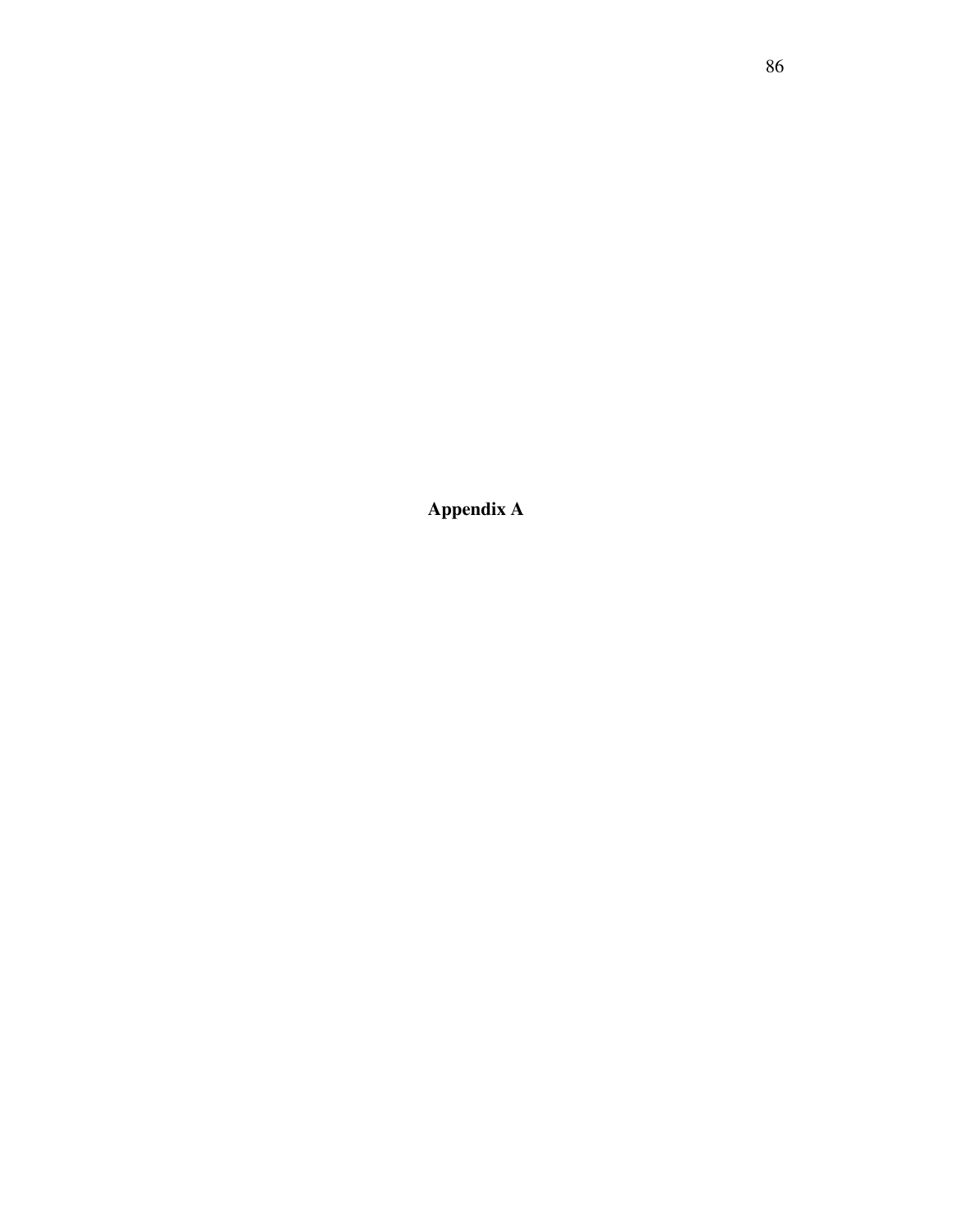#### **PARTICIPANT CONSENT FORM**

**I, \_\_\_\_\_\_\_\_\_\_\_\_\_\_\_\_\_\_\_\_\_\_\_\_\_\_***\_,* **agree to take part in a research study titled 'The Study of Yoga, its health benefits and the search for the true self', which is being conducted by Colleen M. McCoy from the Department of Health Promotion and Behavior at the University of Georgia (706-224-1175), under the direction of Su-I Hou, DrPH, in the Department of Health Promotion and Behavior at 706-542-8206. I understand that my participation is voluntary; I can stop taking part at any time without giving any reason, and without penalty. I can ask to have information related to me returned to me, removed from the research records, or destroyed.**

**The purpose of this study is to understand the yogic philosophy of the true self and how yoga practitioners define the true self in everyday life.** 

**If I volunteer to take part in this study, I will be asked to do the following things:** 

- **1. Participate in a one-hour tape-recorded interview.**
- **2. Answer questions regarding my yoga practice, my spirituality, and my understanding of the true self.**
- **3. Participate in a subsequent tape-recorded one hour interview.**

**I will not benefit directly from this research. No discomfort or stresses are expected. No risks are expected.** 

**No information about me, or provided by me during the research, will be shared with others without my written permission, except if it is necessary to protect my welfare (for example, if I were injured and need physician care) or if required by law. I will be assigned a pseudonym, which will be used on any identifying forms, including transcripts and on tape. Tapes will be destroyed following completion of transcription.** 

**The investigator will answer any further questions about the research, now or during the course of the project (706-224-1175).** 

**My signature below indicates that the researchers have answered all of my questions to my satisfaction and that I consent to volunteer for this study. I have been given a copy of this form.** 

| Name of Researcher<br>Telephone:<br>Email: | Signature        | Daie |
|--------------------------------------------|------------------|------|
| Name of Participant                        | <b>Signature</b> | Daie |

**Please sign both copies, keep one and return one to the researcher.**

Additional questions or problems regarding your rights as a research participant should be addressed to the IRB Chairperson, Human Subjects Office, University of Georgia, 612 Boyd Graduate Studies Research Center, Athens, Georgia 30602-7411; Telephone (706) 542-3199; E-Mail Address IRB@uga.edu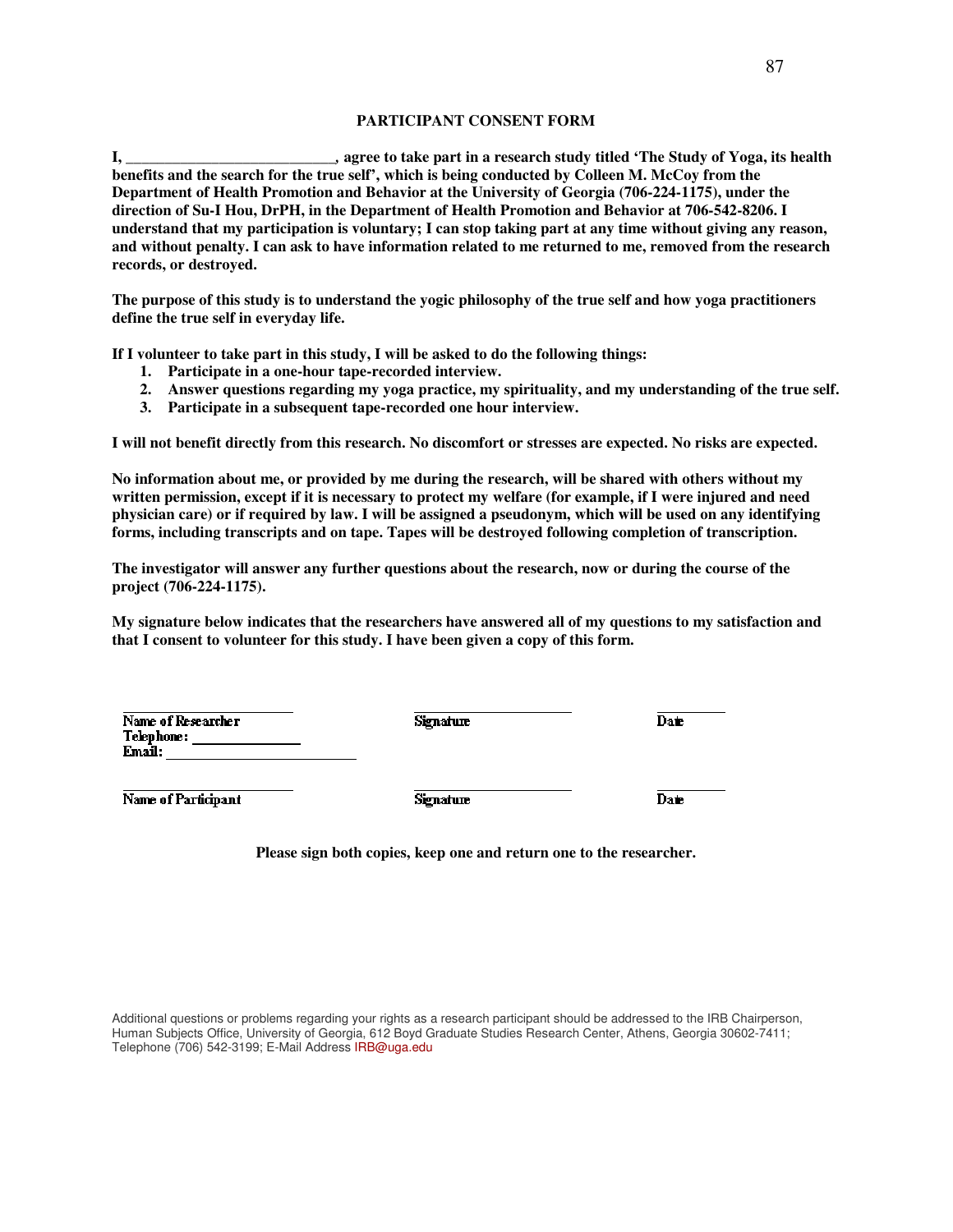**Appendix B**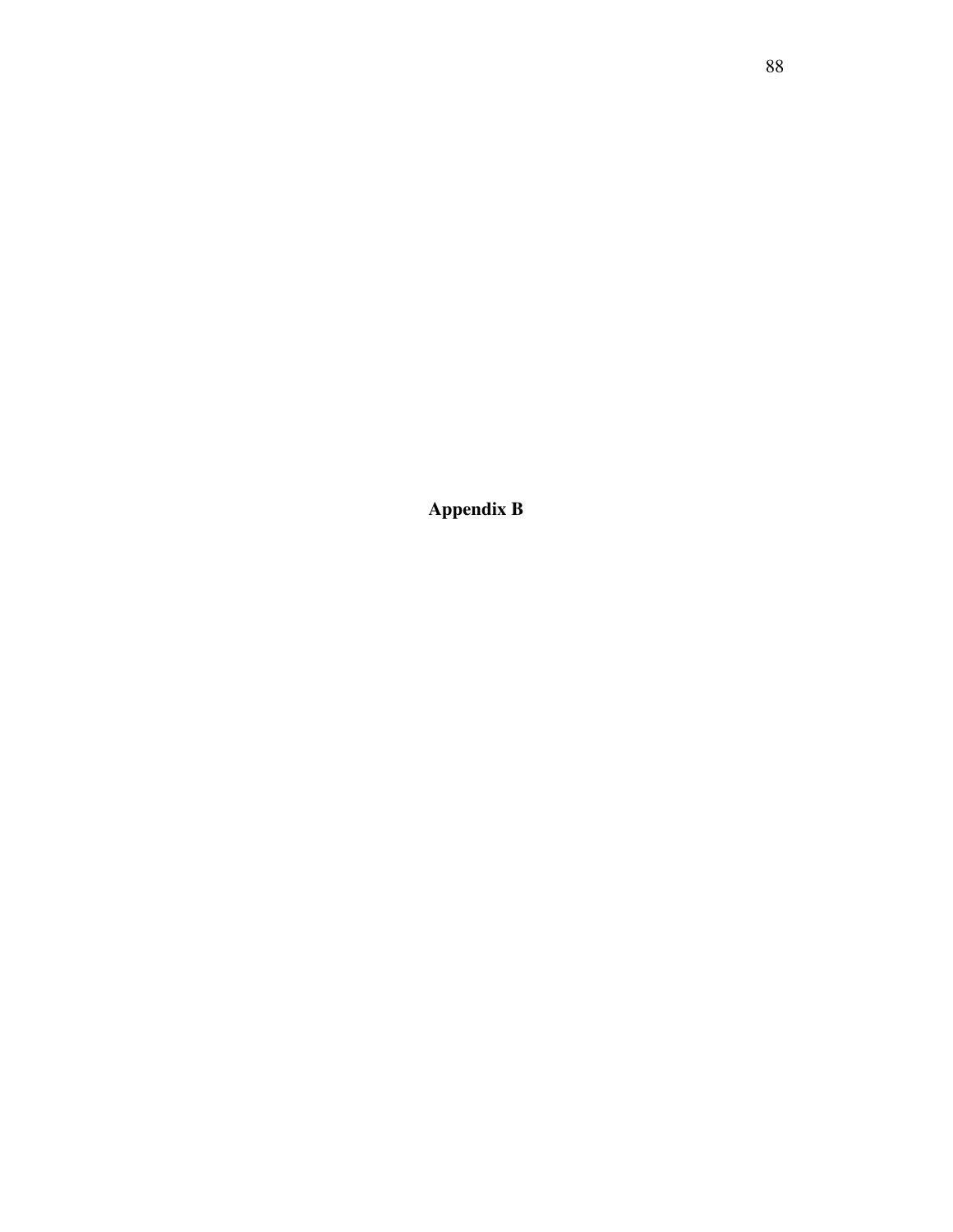# **Pre-Interview Survey**

| Name                                                           |  |
|----------------------------------------------------------------|--|
| Age                                                            |  |
| Occupation                                                     |  |
| Sex                                                            |  |
| Race                                                           |  |
| Where did you first learn to do<br>yoga                        |  |
| Where did you receive yoga<br>teacher training (if applicable) |  |

- 1. Where did you grow up?
- 2. What exposure did you have to religion growing up?
- 3. How long have you been practicing yoga?
- 4. How did you become a teacher?
- 5. What experiences contributed to your desire to develop a life-long yoga practice?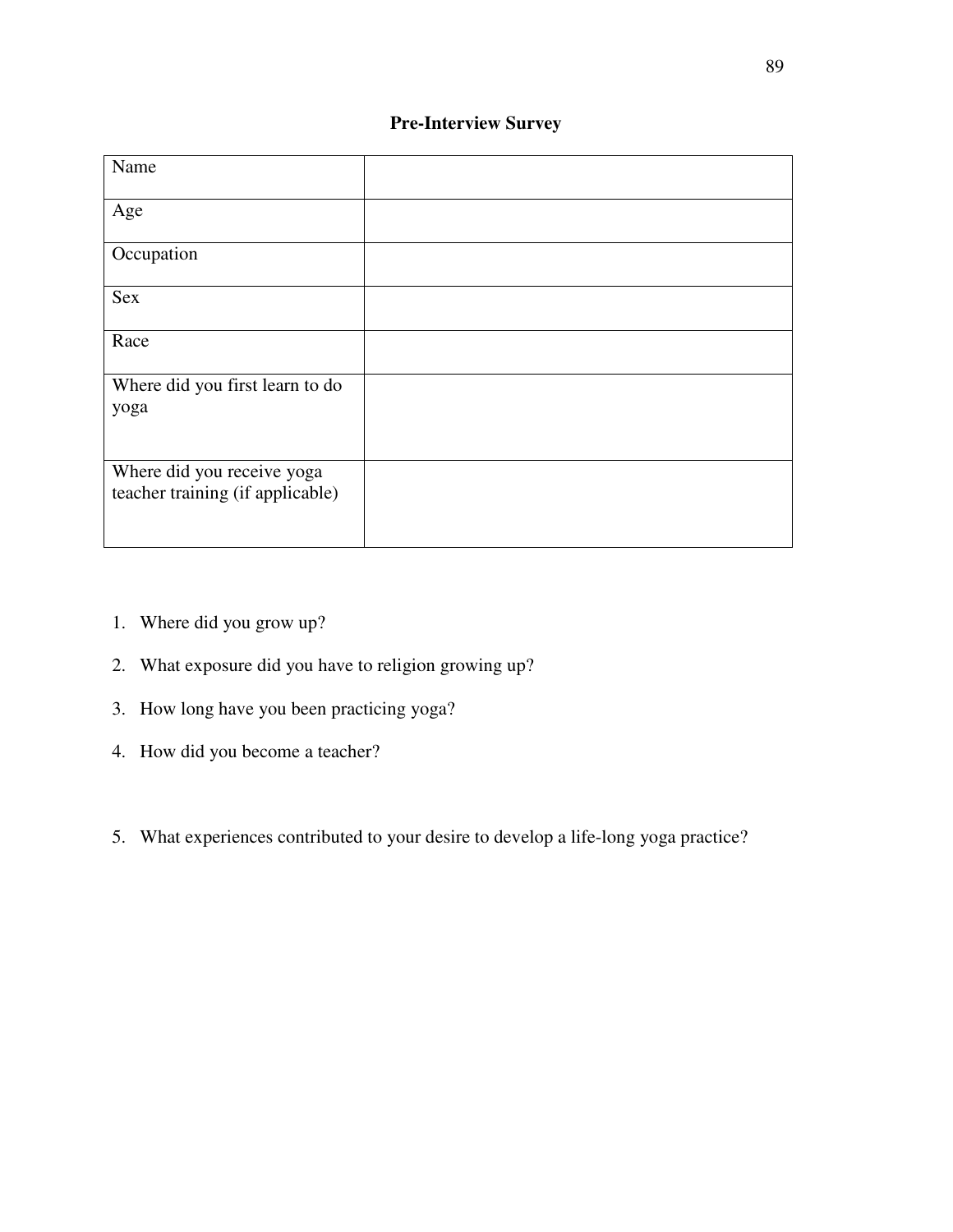- Auerbach, C. F. & Silverstein, L. B. (2003). Qualitative Data: An introduction to coding and analysis. New York: New York University Press.
- Barnes, V. A., Treiber, F. A., & Johnson, M. H. (2004). Impact of transcendental meditation on ambulatory blood pressure in African-American adolescents. *American Journal of Hypertension, 17*, 366-369.
- Center for Mindfulness (CFM). (2005). *Mindfulness based stress reduction program*. Retrieved on November 30, 2005 from, www.mbsr.org.
- Chaline, E. (2001). *Simple path to yoga.* London: MQ Publications Limited.
- Clark, M. C. &Dirkx, J. M. (2000). Moving beyond a unitary self: A reflective dialogue. In A. L. Wilson & E. R. Hayes (eds.), *Handbook of Adult and Continuing Education.* (pp. 101-116). San Francisco: Jossey Bass.
- Cohen, L., Warneke, C., Fouladi, R.T., Rodriguez, M. A., & Chaoul-Reich, A., (2003). Pyschological adjustment and sleep quality in a randomized trial of the effects of a Tibetan yoga intervention in patients with lymphoma. *Cancer, 10*(10). 2253-2260.
- Coker, K. H. (1999). Meditation and prostate cancer: Integrating a mind/body intervention with traditional therapies. *Seminars in Urology Oncology, 17*, 111-118.
- Crain, W. (2005). True self. *Encounter: Education for Meaning and Social Justice, 18*(4), 1-6.
- Crotty, M. (1998). *The foundations of social research: Meaning and perspective in the research process*. London: Sage Publications.
- Davidson, R. J., Kabat-Zinn, J., Schumacher, J., Rosenkranz, M., Muller, D., Santorelli, S. F., Urbanowski, F., Harrington, A., Bonus, K., & Sheridan, J. F. (2003). Alterations in brain and immune function produced by mindfulness meditation. *Psychosomatic Medicine, 65*, 564-570.
- Dunn, B. R., Hartigan, J. A., & Mikulas, W. L. (1999). Concentration and mindfulness meditations: Unique forms of consciousness. *Applied Psychophysiology and Biofeedback, 24*(3), 147-165.
- Edmund Husserl. (2006). The Internet Encyclopedia of Philosophy. Retrieved August 24, 2006 from, www.iep.utm.edu/h/Husserl.htm#H1.
- Elson, B. D., Hauri, P., & Cunis, D. (1977). Physiological changes in yoga meditation.  *Psychophysiology, 14*, 52-57.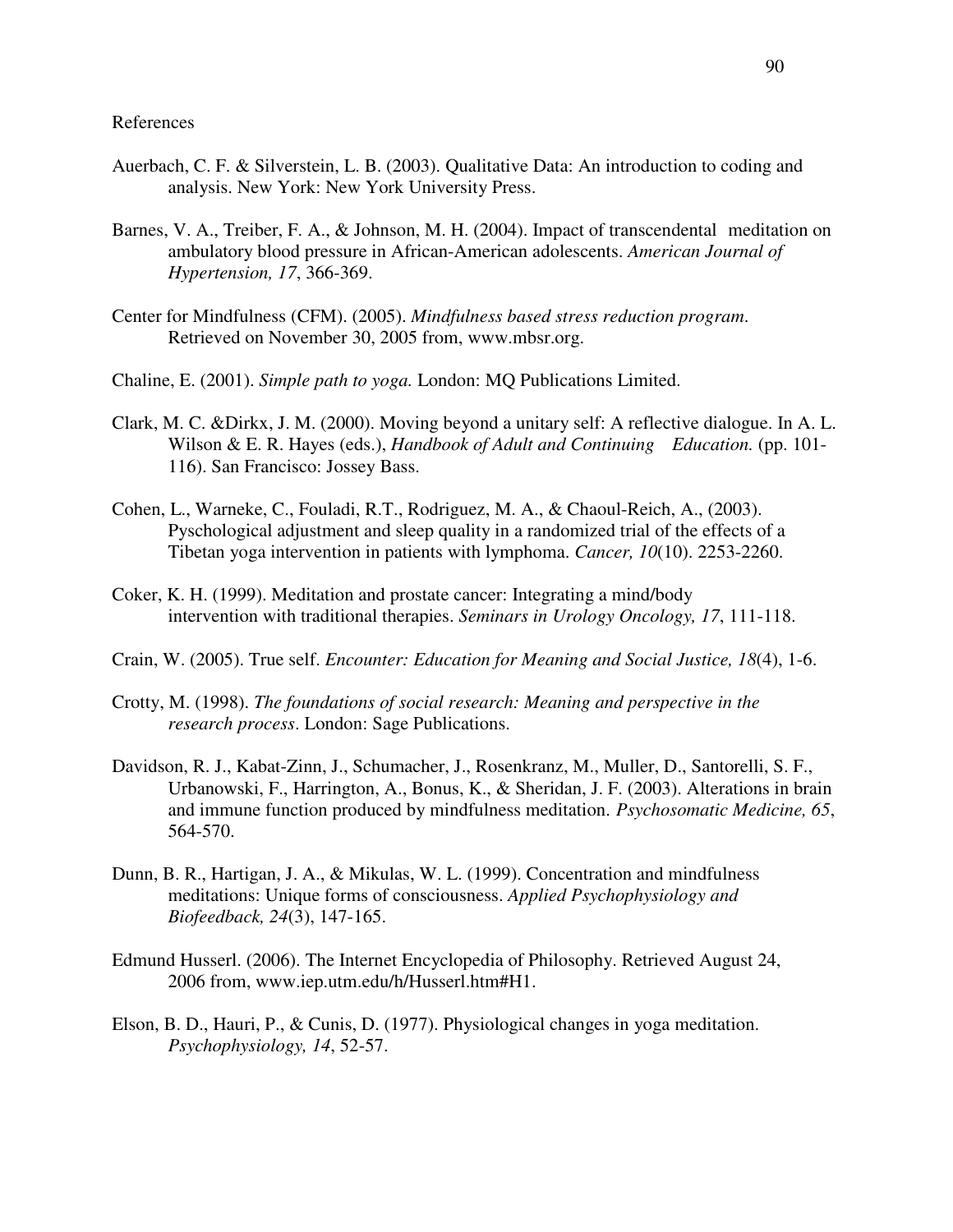- Garva, G. (2006). A clarification of Heidegger's phenomenology. *American Psychologist, 61*(3), 255-256.
- Ghoncheh, S., & Smith, (2004). Progressive muscle relaxation, yoga stretching, and ABC relaxation theory. *Journal of Clinical Psychology, 60*(1), 131-136.
- Gillani, N. B., & Smith, J. C. (2001). Zen meditation and ABC relaxation theory: An exploration of relaxation states, beliefs, dispositions, and motivations. *Journal of Clinical Psychology, 57*(6), 839-846.
- Harinath, K., Malhotra, A. S., Pal, K., Prasad, R., Kumar, R., Kain, T. C., Rai, L & Sawhney, R. C. (2004). Effects of hatha yoga and omkar meditation on cardiorespiratory performance, psychologic profile, and melatonin secretion. *The Journal of Alternative and Complementary Medicine, 10*(2), 261-268.
- Heidegger, M. (1962). *Being in Time*. Translated by John Macquarie & Edward Robinson. Harper & Rowe.
- Horrigan, B. (2004). Conversations: Richard Freeman on yoga as a path to physical and spiritual health. *Alternative Therapies, 10*(2), 65-72.
- Husserl, E. (1962). *Ideas*. New York: Collier Books.
- Jobst, K. A. (1998). So what if there is no immediate explanation? *The Journal of Alternative and Complementary Medicine, 4*(4), 355-*357.*
- Jones, A. (2001). Absurdity and being-in-itself. The third phase of phenomenology: Jean-Paul Sartre and existential psychoanalysis. *Journal of Psychiatric and Mental Health Nursing, 8,* 367-372.
- Kabat-Zinn, J. (2003a). Mindful yoga. *Share Guide, 22.*
- Kabat-Zinn, J. (2003b). Mindfulness-based interventions in context: Past, present, andfuture. *Clinical Psychology: Science and Practice, 10*(2), 144-156.
- Kuhn T. (1970). *The structure of scientific revolutions*. (3<sup>rd</sup> eds). The University of Chicago Press.
- Lo, P. C., Huang, M.L. & Chang, K. M. (2003). EEG alpha blocking correlated with perception of inner light during zen meditation. *The American Journal of Chinese Medicine, 31*(4), 629-642.
- Luskin, F. (2004). Transformative practices for integrating mind-body-spirit. *The Journal of Alternative and Complementary Medicine, 10*(1), S-15-S-23.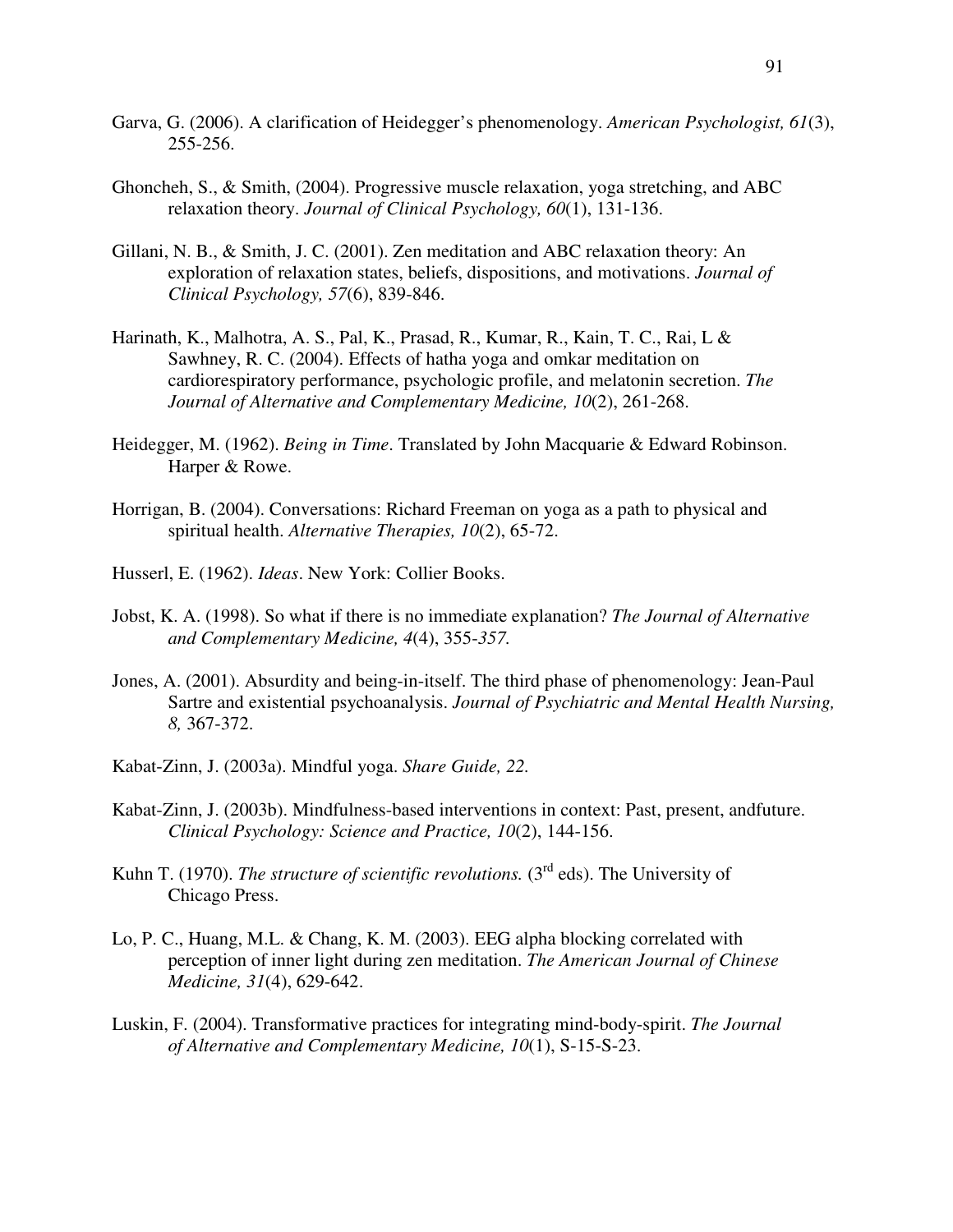- Martin Heidegger. (2006). The Internet Encyclopedia of Philosophy. Retrieved August 24, 2006 from, www.iep.utm.edu/h/heidegge.htm.
- Matsumoto, M., & Smith, J. C. (2001). Progressive muscle relaxation, breathing exercises, and ABC relaxation theory. *Journal of Clinical Psychology, 57*(12), 1551-1557.
- Merriam, S. (1998). *Qualitative research and case study application in education.* San Francisco, CA. Sage Publications.
- Morley, J. (2001). Inspiration and expiration: yoga practice through Merleau-Ponty's phenomenology of the body. *Philosophy East & West, 51*(1), 73-82.
- Nayar, H. S. (1981). Study of some physiological and biochemical parameters in subjects undergoing yogic training. *Indian Journal of Medical Research, 74*, 120-124.
- Niedermeyer, E. & Lopes da Silva, F. (1999). Electroencephalography: Basic principles, clinical applications, and related fields,  $4<sup>th</sup>$  ed. USA: Williams & Wilkins.
- Patton, M. Q. (2002). *Qualitative research & evaluation methods* (3<sup>rd</sup> ed.). Thousand Oaks, CA, Sage Publications.
- Peng, C. K., Henry, I. C., Mietus, J. E., Hausdorff, J. M., Khalsa, G., Benson, H. & Goldberger, A. L. (2004). Heart rate dynamics during three forms of meditation. *International Journal of Cardiology, 95*, 19-27.
- Robinson, F. P., Mathews, H. L., & Witek-Janusek, L. (2003). Psycho-endocrine-immune response to mindfuless-based stress reduction in individuals infected with the human immunodeficiency virus: A quasiexperimental study. *The Journal of Alternative and Complementary Medicine, 9*(5), 683-694.
- Saladin, K. (2004). *Anatomy & physiology: The unity of form and function* (3<sup>rd</sup> ed.). McGraw Hill.
- Satchidananda, S. (1990) *The yoga sutras of Patanjali*. Yogaville, VA. Integral Yoga Publications.
- Schell, F. J., Allolio, B. & Schonecke, O. W. (1994). Physiological and psychological effects of Hatha yoga exercise in healthy women. *International Journal of Psychosomatics, 41*(1-4), 46-52.
- Scott, J. (2000). *Ashtanga yoga: The definitive step-by-step guide to dynamic yoga*. New York: Three Rivers Press.
- Selvamurthy, W., Nayar, H. S., Joseph, N. T. & Joseph, S. (1983). Physiological effects of yogic practices. *National Institute of Mental Health and Neruo Sciences of India Journal, 1*(1), 71-79.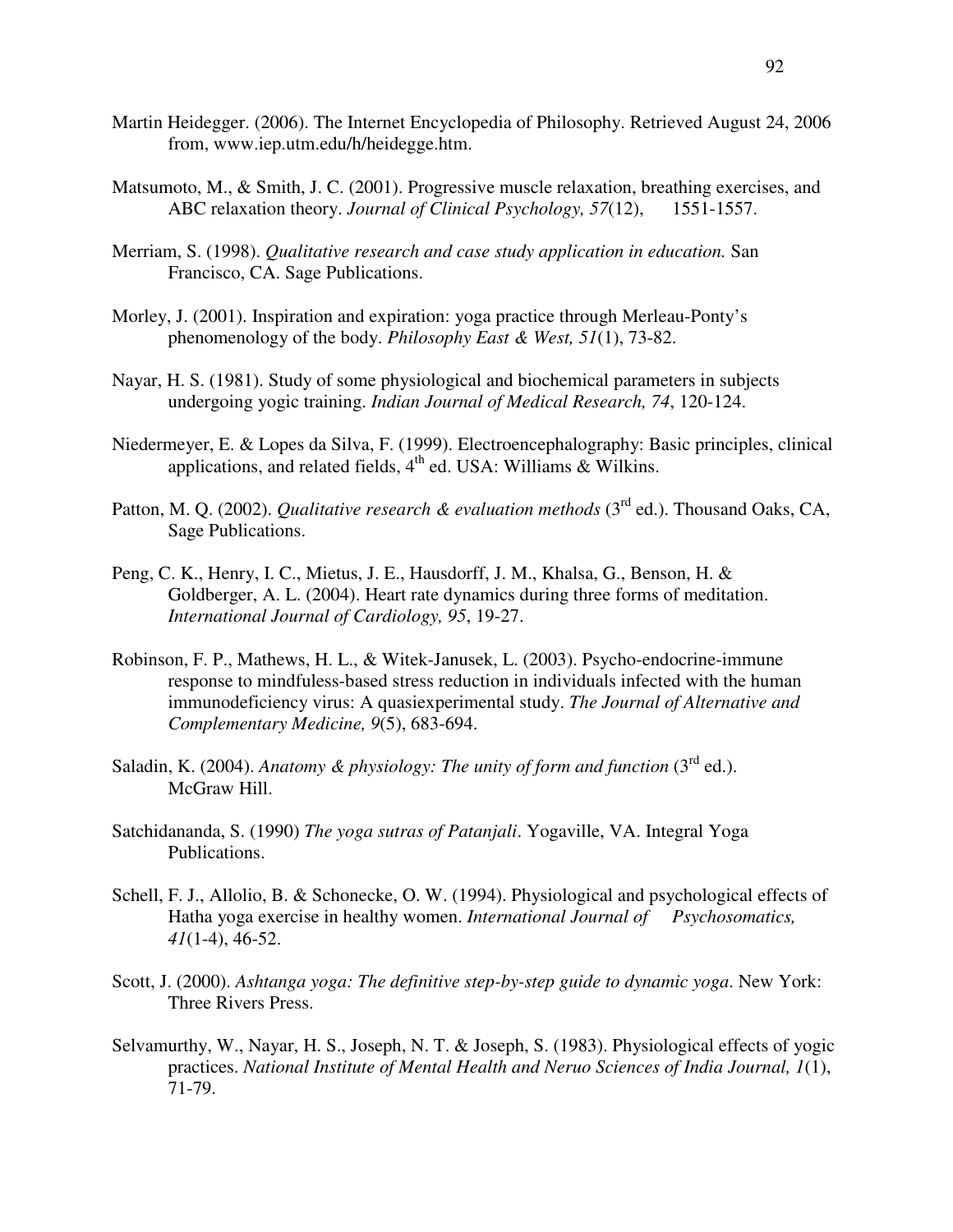- Sheldon, K.M., Ryan, R.M., Rawsthorne, L.J., & Hardi, B. (1997). Trait self and true self: Cross role variation in the big-five personality traits and its relations with psychological authenticity and subjective well-being. *Journal of Personality and Social Psychology, 73*(6), 1380-1393.
- Sinari, R. (1965). The method of phenomenological reduction and yoga. *Philosophy East & West, 15*(34), 217-228.
- Smith, J. C. (1999a). *ABC relaxation training: An evidence-based approach*. New York, NY: Springer.
- Smith, J. C. (1999b). *ABC relaxation training: A practical guide for health professionals:*  New York, NY: Springer.
- Solberg, E. E., Holen, A., Ekeberg, O., Osterud, B., Halvorsen, R. & Sandvik, L. (2004). The effects of long meditation on plasma melatonin and blood serotonin. *Med Sci Monit, 10*(3), CR96-101.
- Sparrowe, L. (2002). *The woman's book of yoga & health.* Boston: Shambhala Publications, Inc.
- Spiegelberg, H. (1965). The phenomenological movement: A historical introduction. ( $2<sup>nd</sup>$  ed). The Hague
- Spiegelberg, H. (1972). Phenomenology in psychology and psychiatry; a historical introduction. Northwestern University Press.
- St. Pierre, E.A. (2000). Post-structural feminism in education: An overview. *Qualitative Studies in Education, 13*(5), 477-515.
- Tacon, A. M., McComb, J., Caldera Y., & Randolph, P. (2003). Mindfulness meditation, anxiety reduction, and heart disease. A pilot study. *Family & Community Health, 26*(1), 25-33.
- Travis, F. & Pearson, C. (2000). Pure consciousness: Distinct phenomenological and physiological correlates of 'consciousness itself.' *Internal Journal of Neuroscience, 100*, 77-89.
- Travis, F. (2001). Autonomic and EEG patterns distinguish transcending from other experiences during transcendental meditation practice. *International Journal of Psychophysiology, 42*, 1-9.
- Travis, F., Arenander, A., & DuBois, D. (2004). Psychological and physiological characteristics of a proposed object-referral/self-referral continuum of self-awareness. *Consciousness and Cognition, 13*, 401-420.